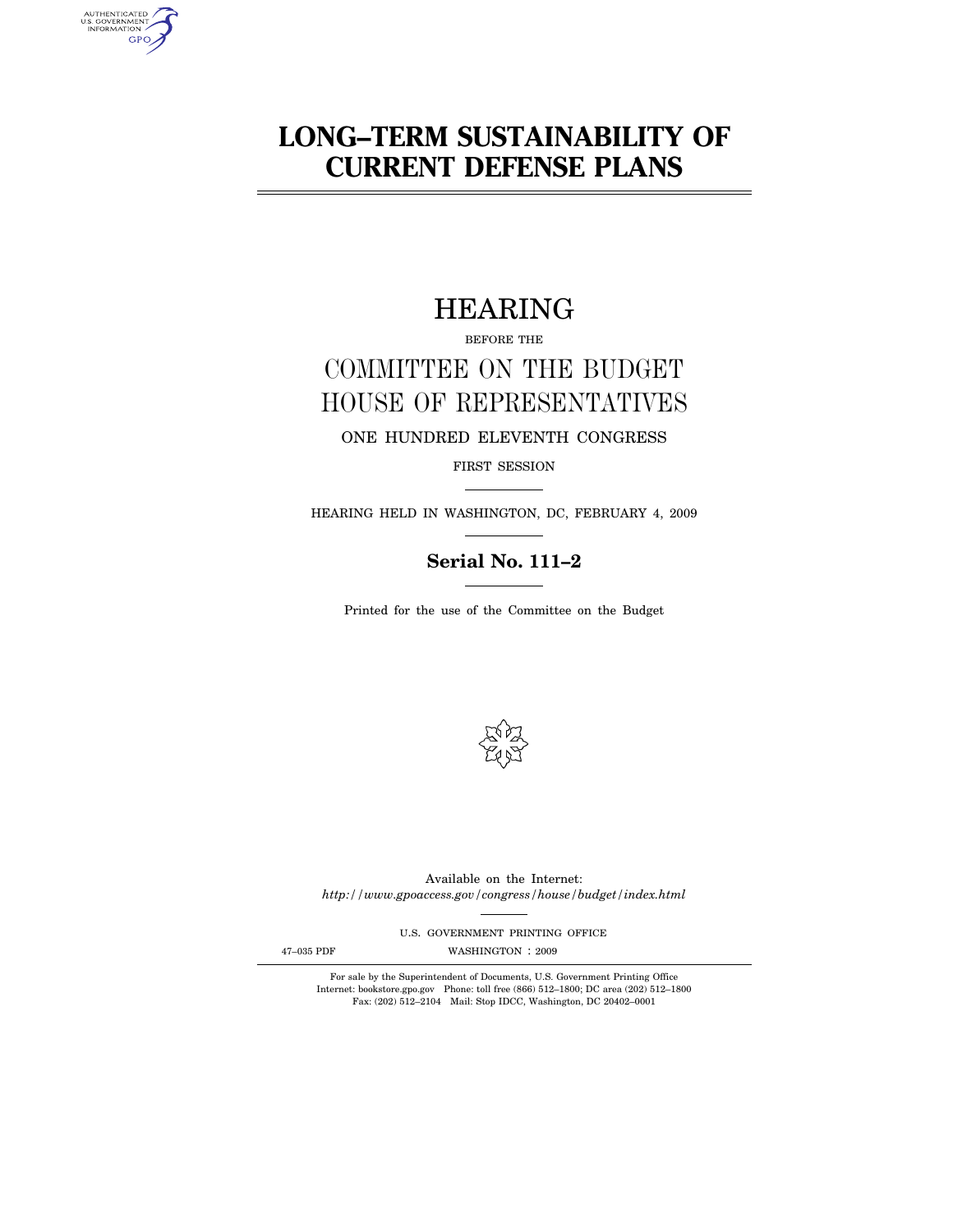#### COMMITTEE ON THE BUDGET

ALLYSON Y. SCHWARTZ, Pennsylvania MARCY KAPTUR, Ohio XAVIER BECERRA, California LLOYD DOGGETT, Texas EARL BLUMENAUER, Oregon MARION BERRY, Arkansas ALLEN BOYD, Florida JAMES P. MCGOVERN, Massachusetts NIKI TSONGAS, Massachusetts BOB ETHERIDGE, North Carolina BETTY MCCOLLUM, Minnesota CHARLIE MELANCON, Louisiana JOHN A. YARMUTH, Kentucky ROBERT E. ANDREWS, New Jersey ROSA L. DELAURO, Connecticut, CHET EDWARDS, Texas ROBERT C. "BOBBY" SCOTT, Virginia JAMES R. LANGEVIN, Rhode Island RICK LARSEN, Washington TIMOTHY H. BISHOP, New York GWEN MOORE, Wisconsin GERALD E. CONNOLLY, Virginia KURT SCHRADER, Oregon

JOHN M. SPRATT, JR., South Carolina, *Chairman*  PAUL RYAN, Wisconsin, *Ranking Minority Member*  JEB HENSARLING, Texas SCOTT GARRETT, New Jersey MARIO DIAZ–BALART, Florida MICHAEL K. SIMPSON, Idaho PATRICK T. MCHENRY, North Carolina CONNIE MACK, Florida K. MICHAEL CONAWAY, Texas JOHN CAMPBELL, California JIM JORDAN, Ohio CYNTHIA M. LUMMIS, Wyoming STEVE AUSTRIA, Ohio ROBERT B. ADERHOLT, Alabama DEVIN NUNES, California GREGG HARPER, Mississippi

#### PROFESSIONAL STAFF

THOMAS S. KAHN, *Staff Director and Chief Counsel*  AUSTIN SMYTHE, *Minority Staff Director*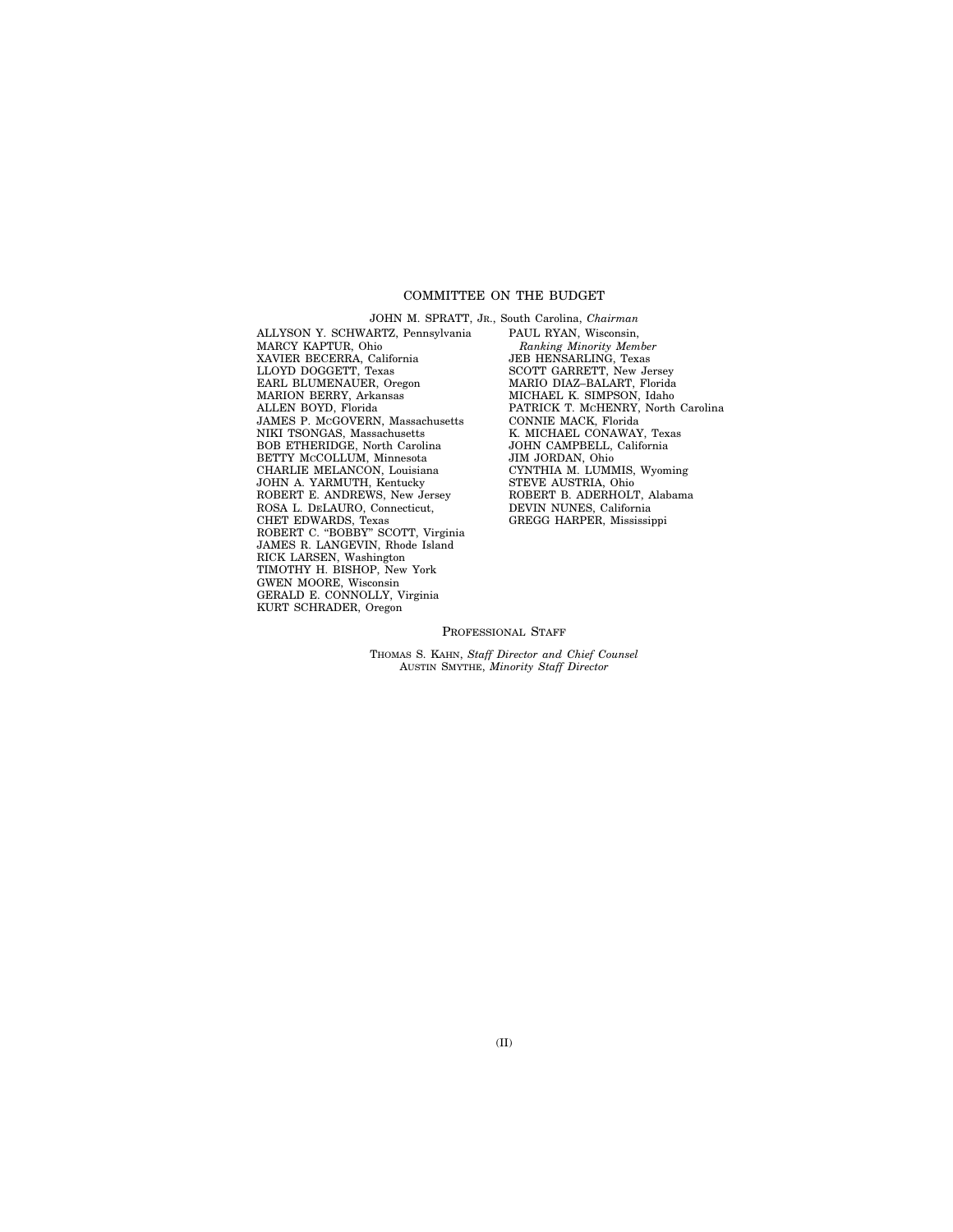## C O N T E N T S

|                                                                          | Page    |
|--------------------------------------------------------------------------|---------|
|                                                                          |         |
| Statement of:                                                            |         |
| Hon. John M. Spratt, Jr., Chairman, House Committee on the Budget        | 1<br>72 |
| Hon. Paul Ryan, ranking minority member, House Committee on the          |         |
|                                                                          | 2       |
| Hon. Rick Larsen, a Representative in Congress from the State of Wash-   | 3       |
| Stephen Daggett, specialist in defense policy and budgets, Congressional |         |
|                                                                          | 3       |
|                                                                          | 9       |
|                                                                          | 57      |
| J. Michael Gilmore, Assistant Director, Congressional Budget Office      | 20      |
|                                                                          | 26      |
|                                                                          | 72      |
| Hon. Steve Austria, a Representative in Congress from the State of       | 56      |
| Hon. Rosa L. DeLauro, a Representative in Congress from the State        |         |
|                                                                          | 56      |
| Hon. James R. Langevin, a Representative in Congress from the State      |         |
|                                                                          | 73      |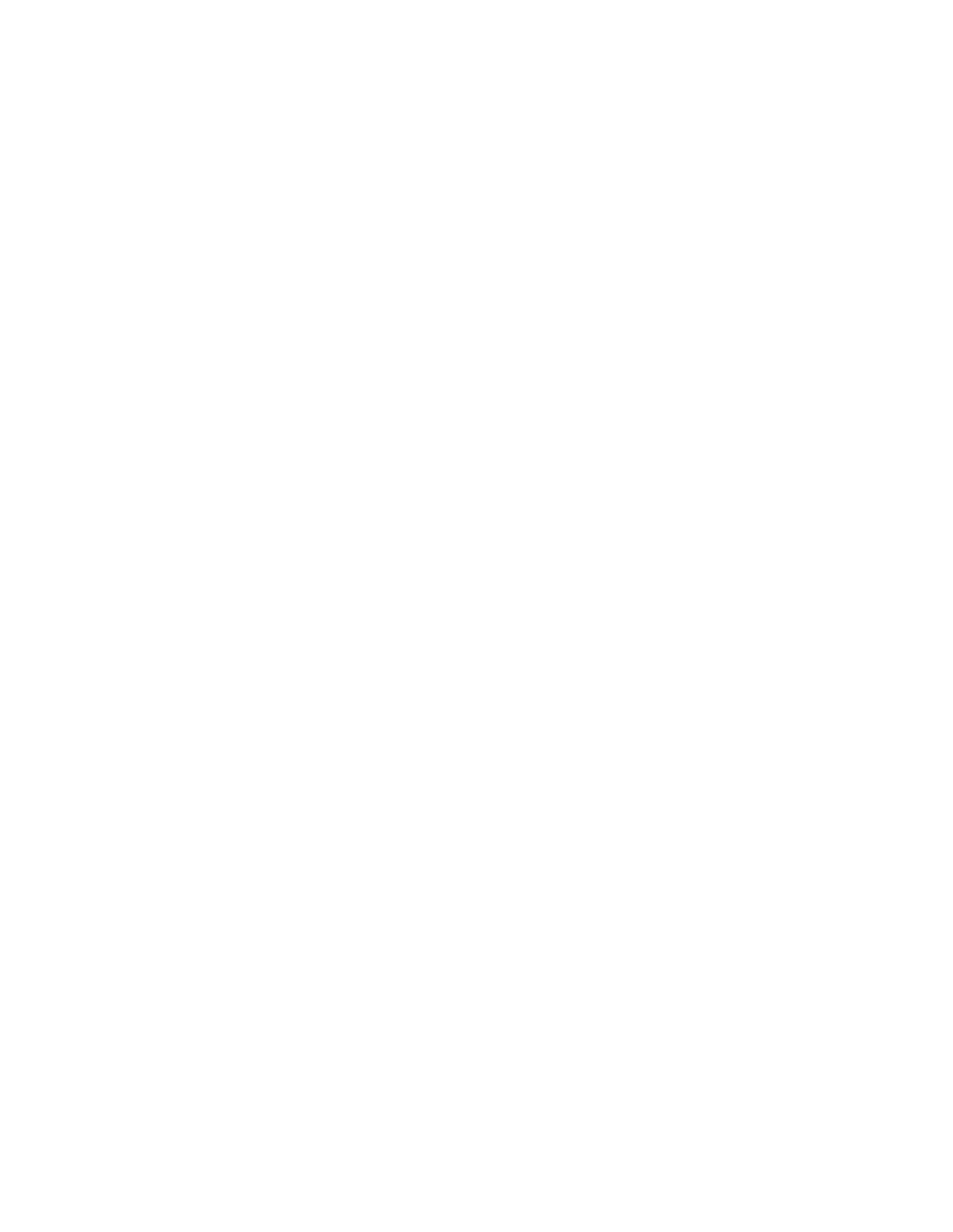## **LONG–TERM SUSTAINABILITY OF CURRENT DEFENSE PLANS**

#### **WEDNESDAY, FEBRUARY 4, 2009**

# HOUSE OF REPRESENTATIVES, COMMITTEE ON THE BUDGET, *Washington, DC.*

The committee met, pursuant to call, at 10:05 a.m. in room 210, Cannon House Office Building, Hon. John Spratt [chairman of the committee] presiding.

Present: Representatives Spratt, Schwartz, Becerra, Blumenauer, McGovern, McCollum, Melancon, Scott, Larsen, Doggett, Berry, Yarmuth, Connolly, Kaptur, Tsongas, Etheridge, Langevin, Ryan, Hensarling, Simpson, Nunes, Harper and Lummis.

Chairman SPRATT. Call the meeting to order.

I first would thank our witnesses and, for that matter, everyone else for coming to the hearing this morning on the long-term sustainability of our current defense plans.

Our object in this hearing is a better understanding of defense spending increases over the last 8 years and some notion, at least we hope to come out with, of the sustainability of concurrent defense plans for 2010 and beyond.

Over the past 8 years, the defense funding level has enjoyed a defense spending has enjoyed a rather permissive environment; and it has increased at a rapid rate. The so-called base, or our nonwar budget, increased between 7 and 8 percent; and the cost of our deployments in Iraq and Afghanistan increased steadily each year, surpassing \$185 billion in the year 2008. As a result, total defense spending, Function 050, more than doubled over this period, rising from \$335 billion in 2001 to \$691 billion in 2008.

Defense spending in real terms is now at its highest level since World War II. So it is reasonable to ask, can this trend continue? Given our fiscal condition, the receding economy, surging deficits, annual increases in defense on par with what we have seen over the last 8 years are not going to be easy to accommodate in the budget.

Secretary Gates implied as much himself. In his testimony recently before the House and Senate Armed Services Committees, he told the committee, and I quote, the spigot of defense spending opened by 9/11 is closing. He also said that the Defense Department is going to have to differentiate between, quote, those things that are desirable as opposed to those things that are truly needed.

Now, let there be no mistake about it. I have been on the Armed Services Committee for all of the 26 years I have been here, and I have been a stalwart supporter of national defense. We will spend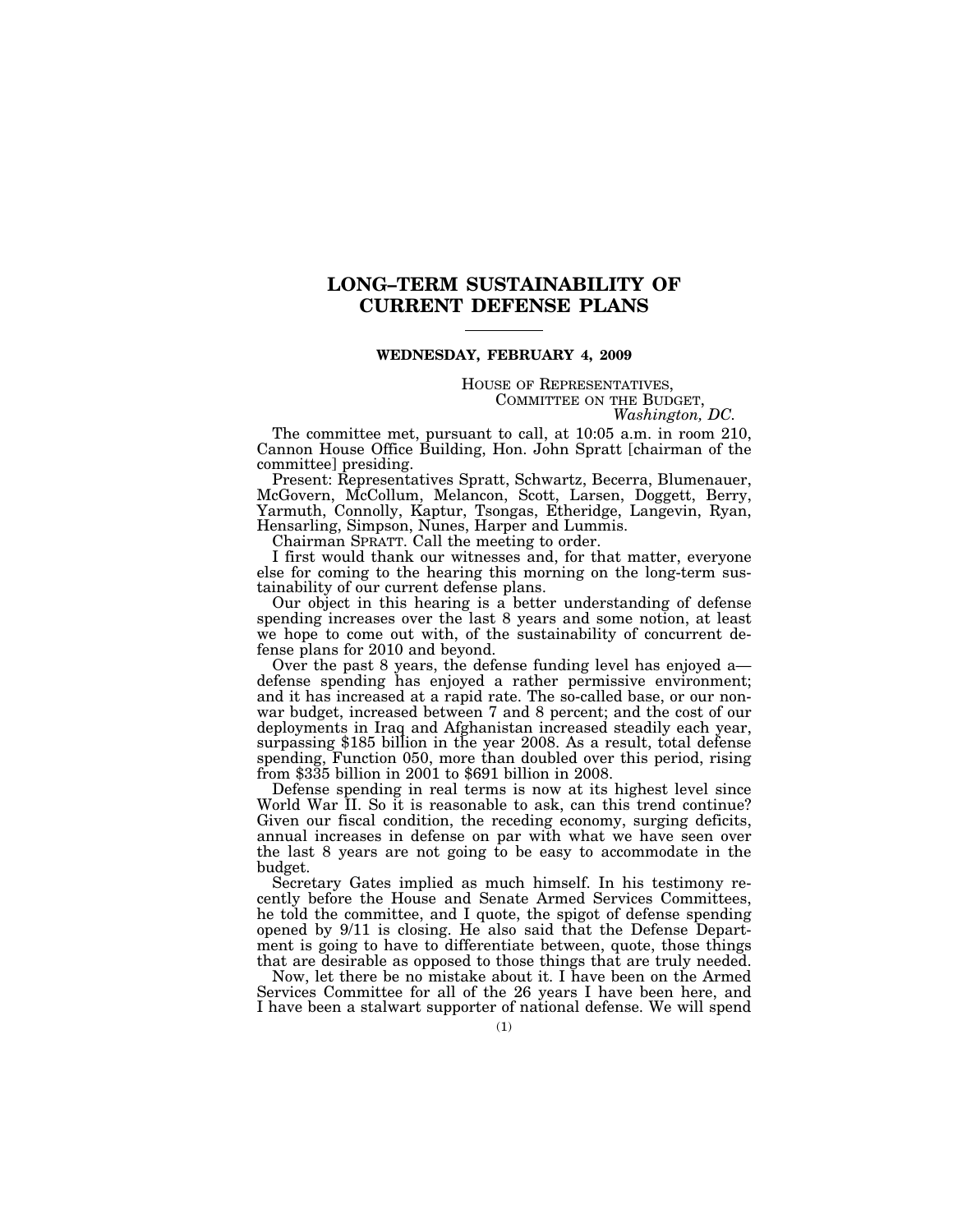whatever we need to see that our national security needs are met. Only now more than ever, given the budget we have got, we must ensure that we do so in a fiscally sound manner.

For the government to make fiscally sound, responsible decisions it must first have a full accounting of its policies, including both DOD's base defense plans and its prospective war plans. Over the past 8 years, such an accounting has been lacking.

The government must also assess options, identify cost pressures, explore tradeoffs and assess opportunity costs; and this is what we want to begin exploring today. We have two excellent witnesses for this purpose. Michael Gilmore is the Assistant Director for National Security at the Congressional Budget Office; and Steve Daggett, an expert in defense policy, and budgeting in particular, at the Congressional Research Service.

I welcome you both, and I thank you for your willingness to come before the committee and for your excellent testimony, which I have read. I think you will be two good witnesses to help us understand past trends in defense spending and any implications for the future, long-term cost implications of the defense plans that we have in place now.

But before turning to either one of you, I want to turn to Mr. Ryan, the ranking member from Wisconsin, and ask him for any opening statement he cares to make.

Mr. RYAN. Thank you, Mr. Chairman.

Our conference is just winding down, so I expect our members to start coming soon.

Clearly, the bulk of Congress' attention has been focused on and remains to be focused on addressing the current crisis in our economy. But dealing with the economic crisis does not excuse or even diminish Congress' responsibility to the primary role of the Federal Government, and that is our national defense. So even as the economy has replaced the global war on terrorism on the front page, it does not replace our commitment to those on the front lines. Our job, as it has always been, is to ensure that American soldiers have the best available to them.

But as this hearing will point out, DOD's plan far exceeds what has been budgeted. Just as in the civilian sector, DOD's health care spending is increasing at an unsustainable rate; and, just as in the rest of the budget, these costs are beginning to eat into their discretionary budget. So I have a particular interest in hearing from both witnesses about what DOD is doing or at least planning to do to address this particular problem.

Finally, as everyone on the committee is well aware, DOD did not receive a clean audit last year. It has, in fact, been on GAO's high-risk list for as long as I can personally remember; and, regrettably, I have not heard any indication that these problems will be resolved in the near future.

My point here is that, while we must ensure our troops are fully funded, we cannot simply throw money at the Pentagon without proper oversight and accountability. I look forward to exploring our witnesses and the drivers behind DOD's growing budgets and how, together with Congress, it might be more efficiently transparently met in this important mission.

Thank you.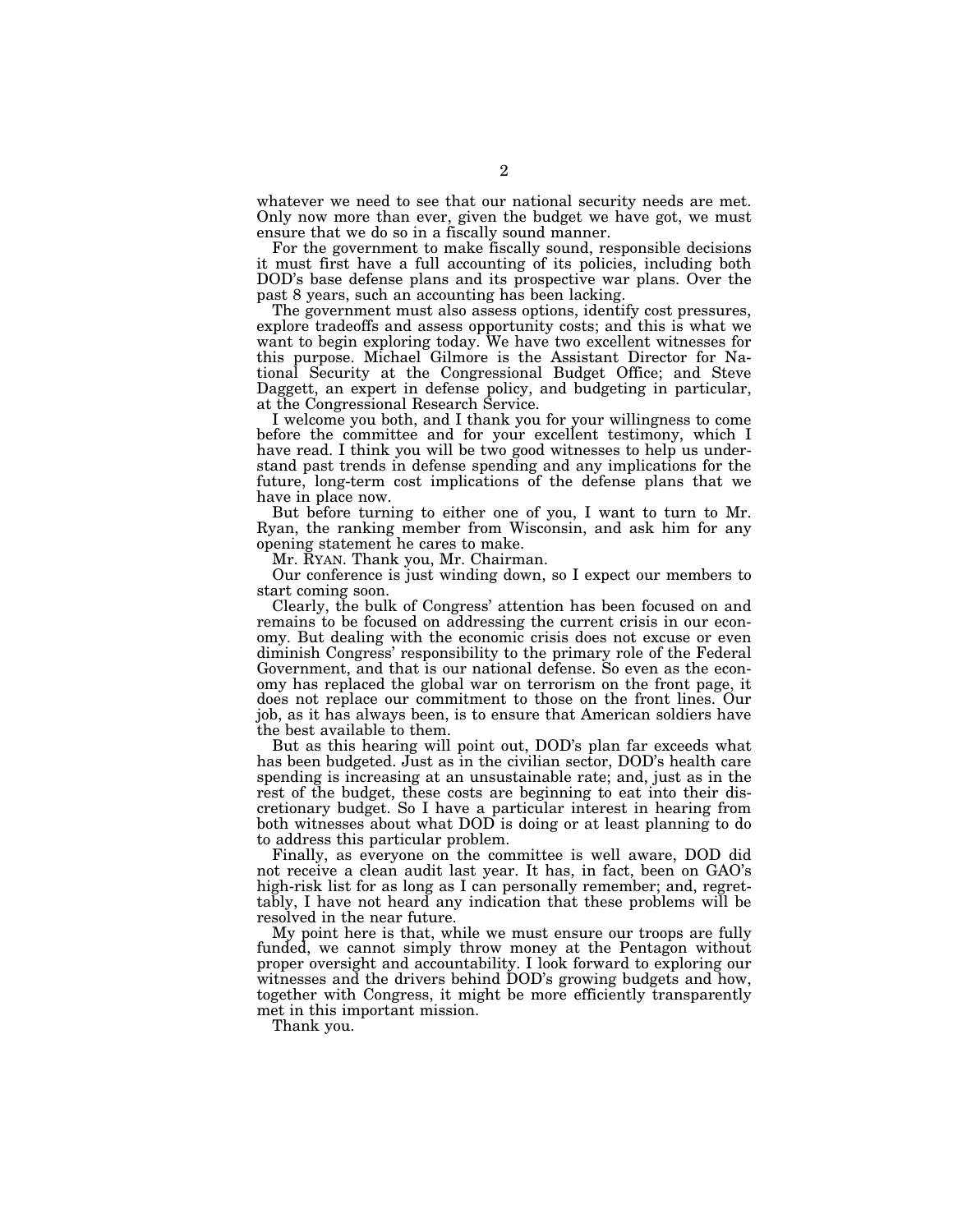Chairman SPRATT. Thank you, Mr. Ryan.

One further housekeeping detail, I ask unanimous consent that all members be allowed at this point to submit an opening statement for the record.

Hearing no objection, so ordered.

[The prepared statement of Mr. Larsen follows:]

## PREPARED STATEMENT OF HON. RICK LARSEN, A REPRESENTATIVE IN CONGRESS FROM THE STATE OF WASHINGTON

Chairman Spratt, thank you for holding today's hearing on the Long-Term Sustainability of Current Defense Plans. I appreciate your dedication to thoroughly examining all aspects of our nation's fiscal future.

The previous Administration has left us with defense spending plans that are both unsustainable and unrealistic. The Pentagon's base budget has already reached its highest levels since World War II, and executing current defense plans will result in the dramatic defense spending increases for the foreseeable future. Plans to increase the size of the military, maintain aging facilities and equipment, procure new weapons, and develop more sophisticated technology all contribute to unsustainable growth in defense spending.

Unbudgeted costs for wars in Iraq and Afghanistan will further strain our defense budget in the coming years. The Congressional Budget Office estimates that funding for these operations will cost nearly \$900 billion over the next ten years in addition to the Pentagon's base budget.

Earlier this month, media outlets reported that officials within the Department of Defense were preparing a request for \$587 billion in defense spending in fiscal year 2010, a dramatic increase over the \$513 billion provided by Congress in fiscal year 2009. The Bush Administration projected that a defense budget of \$527 billion in fiscal year 2010 would be sufficient, and other media reports have indicated that the Office of Management and Budget plans to adhere to this budget cap. To be clear, an internal Defense Department document requesting \$587 billion is not a budget, it is a Christmas wish-list from the military services. Congress will write and enact the defense budget based on thorough discussions with military leaders, the civilian leadership of the Defense Department, and the White House.

In the coming year, the Department of Defense and Congress must make tough choices regarding future defense spending. As Secretary of Defense Gates has said, we cannot buy everything and do everything. Our nation faces enormous fiscal deficits, and our current recession will only make budget shortfalls worse. Facing this budgetary reality, we will need to scrutinize each major weapons program to reduce costs while ensuring that our military personnel have the tools they need to meet the threats we face.

I look forward to working with you, Chairman Spratt, both here on the Budget Committee and on the Armed Services Committee, to ensure that our future defense spending plans are both sustainable and consistent with our national security objectives.

Chairman SPRATT. In addition, for the record, let me note, if there is no objection, we will have the full written statement of Mr. Daggett and Mr. Gilmore entered in the record, so that you can summarize it as you see fit.

But, today, we have one panel, two witnesses and some excellent testimony, so I encourage you to take your time to give us a thorough review of what you have said.

And, Mr. Daggett, let us begin with you, sir. Or Mr. Gilmore. I will let the two of you settle it out.

Mr. GILMORE. It is your preference, Mr. Chairman.

#### **STATEMENT OF STEPHEN DAGGETT, SPECIALIST IN DEFENSE POLICY AND BUDGETS, CONGRESSIONAL RESEARCH SERVICE**

Mr. DAGGETT. I am glad to start out.

Mr. Chairman, thanks very much for the invitation to testify.

Mr. Spratt, you and I go back I think 25 years or so now, so it is really a pleasure to see you. But I have to say I particularly ap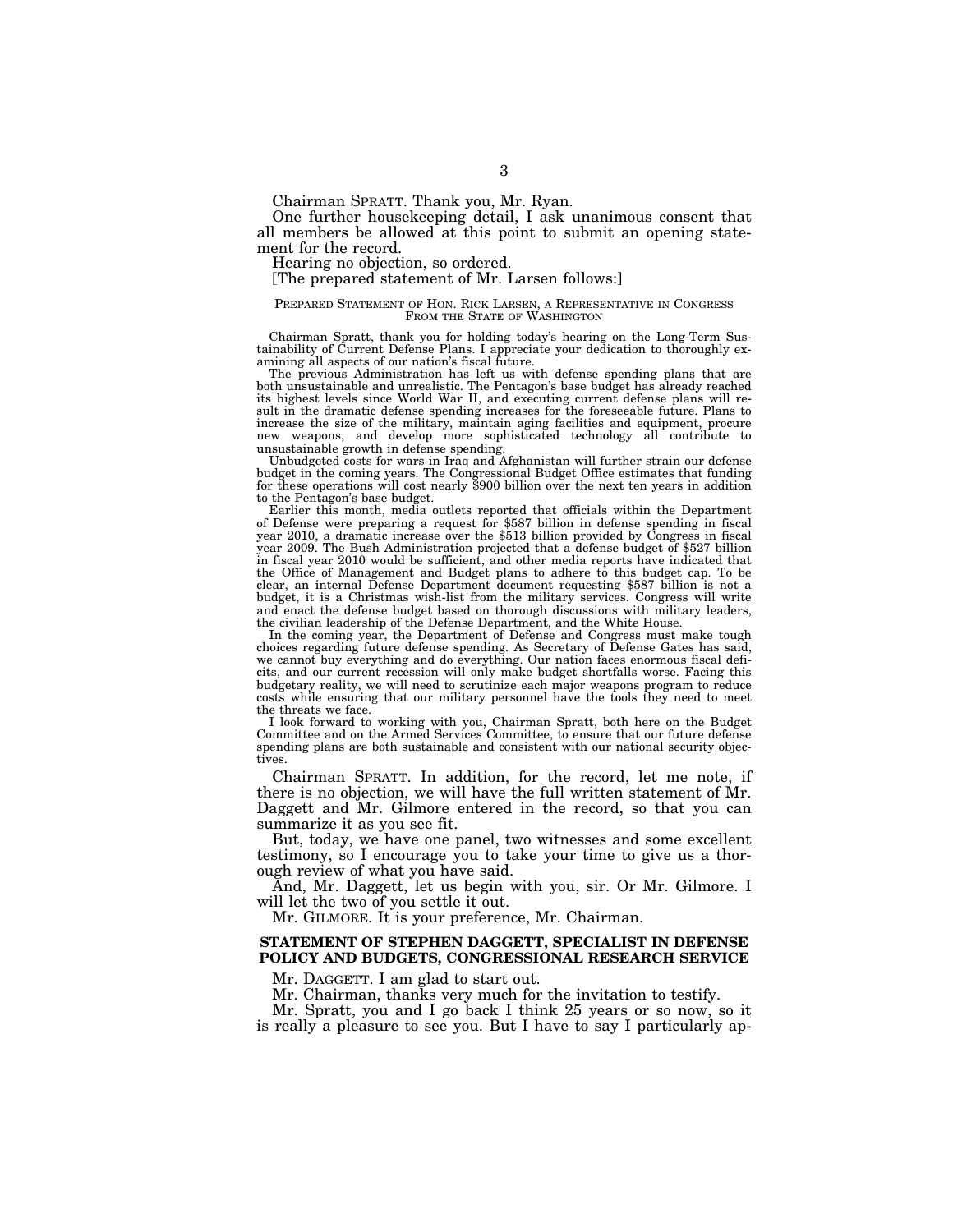preciate you asking me to be on a panel with Mike today. I know that, whatever question you ask, one of us at least will be able to answer it. Mike has done—Mike's work at CBO really has been the definitive work on the cost of long-term defense plans that all of us in town really use for further analysis.

Chairman SPRATT. Let me interrupt you here at this point, Stephen.

Recall when we launched the second Persian Gulf War against Iraq, CBO was the first to say, if this going to be a long undertaking, you have got manpower and rotational problems that the DOD did not acknowledge to us. CBO was on the front lines of that. You have done some excellent work also in projecting defense budgets. So we have got two good, disinterested experts here; and we are glad to have both of you.

Mr. DAGGETT. Thanks.

Mr. Chairman, if you look at what the leaders of the military services have said, what defense industry analysts have said, what analysts in think tanks have said, you come away with a strong sense that there is a real gap in the defense budget, a real mismatch between the cost of planned programs and what most are projecting will be the likely trend in the defense budget.

The Chairman of the Joint Chiefs has said that defense spending ought to be kept to a floor of 4 percent of GDP, which by my calculations would mean adding about \$100 billion in 2010 to the defense budget to accommodate. Each of the military services has said similar things.

The Chiefs of Staff and the Secretary of the Air Force for the past couple of years have been saying that the Air Force needs about \$20 billion more per year in acquisition accounts to accommodate its planned program. To put that into context, the overall Air Force acquisition budget, which is weapons procurement plus R&D, was scheduled to go from about \$63 billion in 2009 up to about \$70 billion by 2013. So, in effect, they are saying they are about 30 percent short in the amount of money available for the program that they want.

The Army has said similar things. They are projecting about 130 or \$140 billion base budget, and they are saying that their annual requirements are on the order of 170 to \$180 billion. A big piece of that is for war costs that they are concerned might not be funded if the war is financed out of the base budget without an accommodating increase in it.

The Navy has just increased estimates of the cost of its 30-year shipbuilding plan quite substantially and says now that there is a shortfall over the next few years in fighter aircraft procurement. So, by all accounts, there appears to be a gap between projected budgets and the cost of the program.

If you look, on the other hand, at the overall level of defense spending, you have to ask why that is true. If I look at defense in a historical context, as you noted, the 2008 budget is high by any historical standard. It is actually about 20 percent bigger after adjusting for inflation than the budget in 1985, which was the peak in the post Cold War period, except for one year in Korea.

The overall defense budget, just the base defense budget, excluding supplemental appropriations, has increased by 43 percent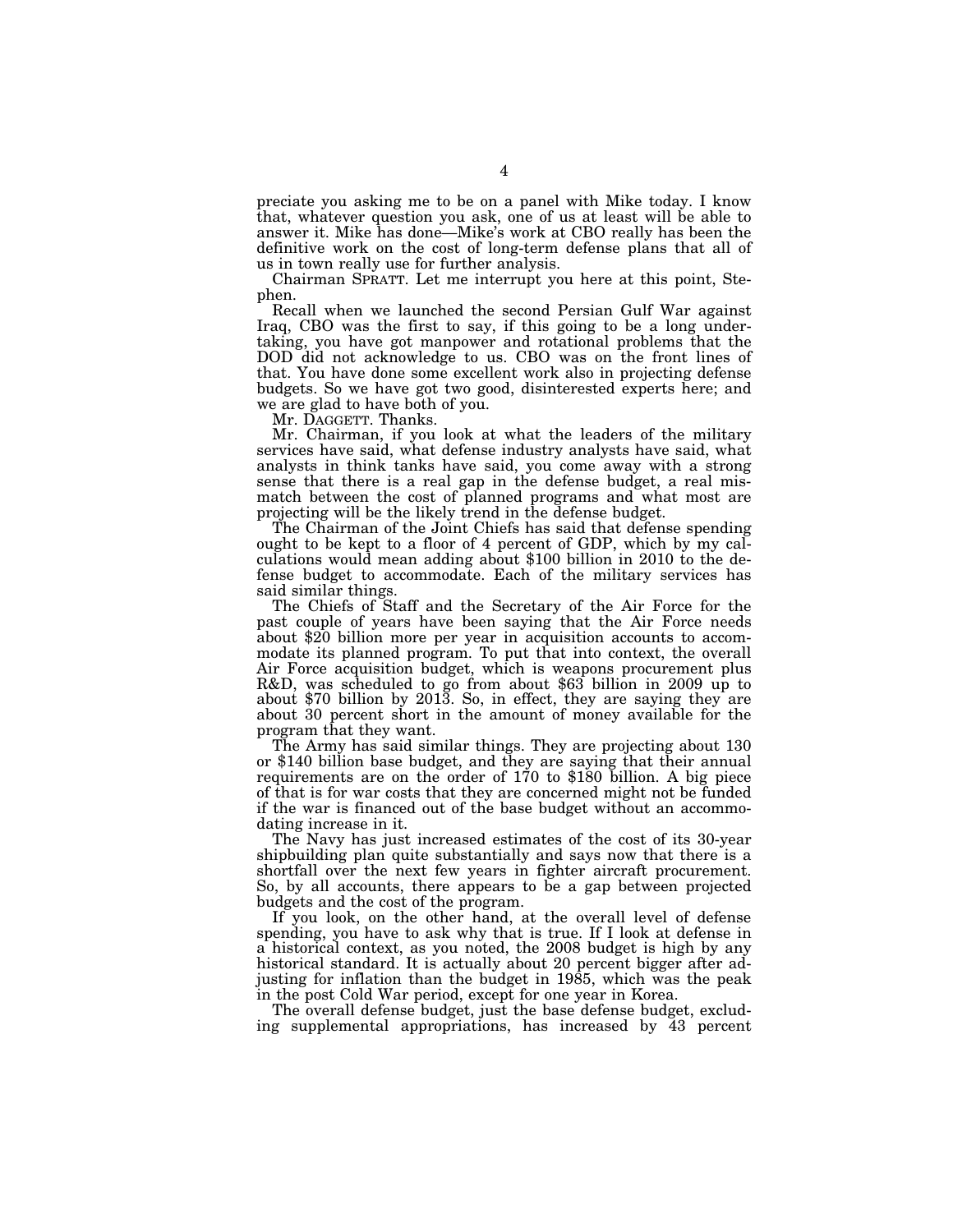above inflation since 1998, which is about as large as the buildup in the first Reagan administration. By the middle of the Reagan administration the Defense Department felt that programs were pretty well-funded, and we really did recapitalize the force with budgets in the 1980s.

A comparison that I like to do—and if we have slides up it would be one of the first slides—this is a slide that just shows the trend, the historical trend in the base defense budget, not including warrelated funding going back to the end of the Korean War. And what it shows is that, on average, the defense budget has increased by about 2.1 percent per year above inflation year after year. In some years, the trend has been above the average; in some years, it has been below. In 2009, which is a measure I use, the budget is actually about 8 percent above the historical trend.

So, again, by historical standards, the budget appears relatively high. So the question I pose is, why the disconnect? Why on the one hand do the budgets appear relatively robust and on the other hand we hear from the military services that budgets are very tight and getting tighter?

I have six answers to that question, and I will just briefly go over each of them, and then I will leave that as a basis for discussion.

The first factor is just the increasing cost of military personnel, and if you look at the next slide that tracks it. This is a slide that shows the cost of a military service member, active duty military service member, index to inflation and then index to 1972, which is the inception of the all-volunteer force.

If you look at the trend, it tracks with what you would think. The cost of a service member declined in the 1970s because pay raises didn't keep up with inflation.

There were big catch-up pay raises in 1980 under the Carter administration; in 1981, under Reagan, 11.7 percent and then 14.3 percent. So about a 25 percent pay raise over a 2-year period.

The trend in the 1980s and 1990s was a very modest increase, if any increase at all, but then it shot up like a rocket after about 1999. By my numbers, a military service member in 2009 is 45 percent more expensive above inflation, in addition to inflation, than in 1998. And there are a lot of factors that went into that.

There were pay raises of the employment cost index plus one-half percent in 7 of the last 8 years. There were three rounds of pay cable reform in which people in the middle grades got larger pay raises to improve retention. There were very big increases in the basic allowance for housing to eliminate on-base versus off-base discrepancies in housing costs. That is on the take-home-pay side of the equation.

There were also very big increases in deferred benefits, particularly in retirement benefits, the biggest one being TRICARE for Life in which 65 and over military retirees may now use TRICARE as a second care to Medicare for military medical care; and that is a pretty expensive benefit. DOD pays into the military retirement fund about \$10 billion a year for the cost of TRICARE for Life, which is 10 percent of the entire military pay and benefits package. So a hugely expensive benefit.

The second factor driving up costs is reflected in the next slide, and that is the ongoing trend in operation and maintenance costs.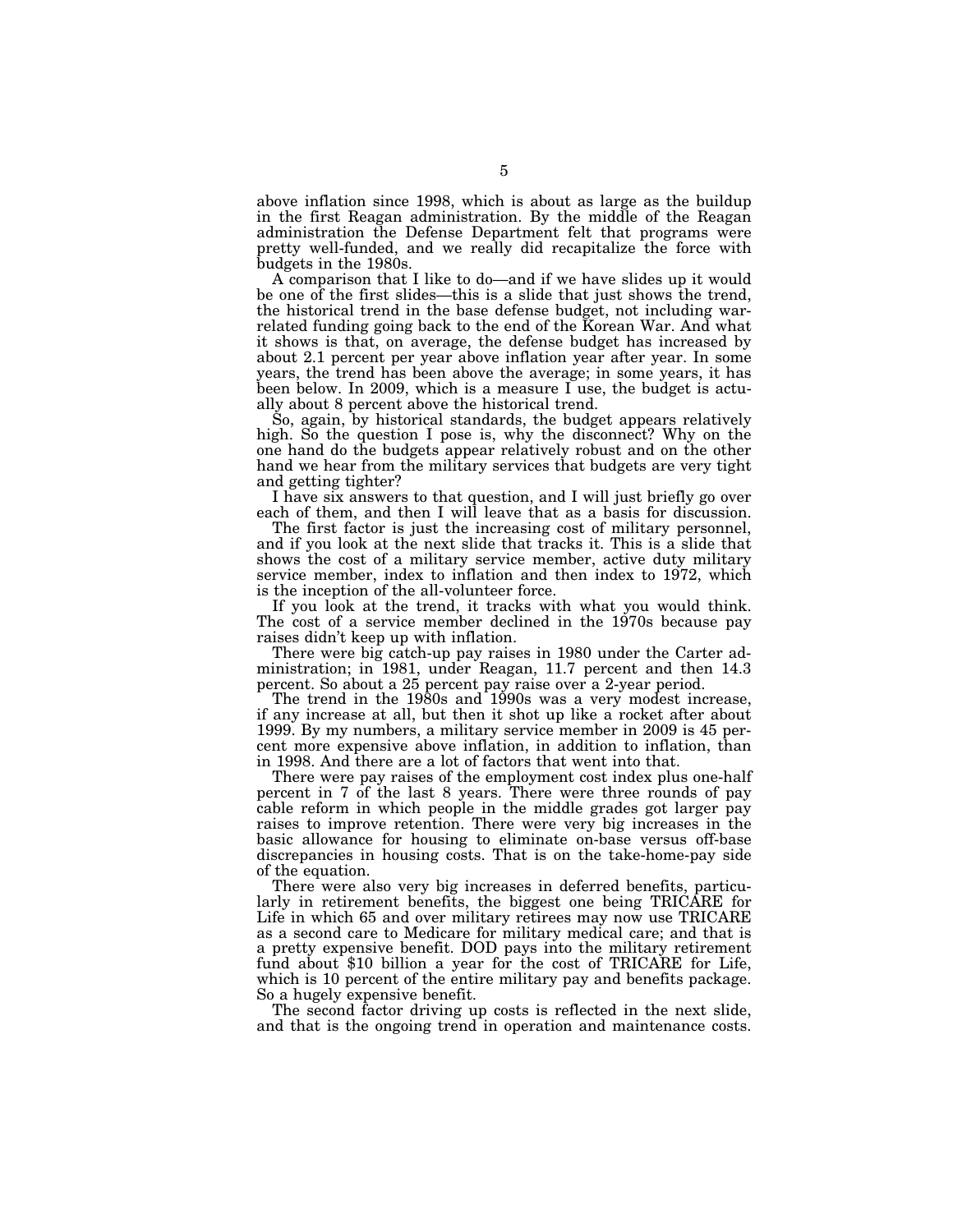Operation and maintenance is one of the titles of the Defense Appropriations Act.

If you go back again to the end of the Korean War, take out recent war costs, index it for inflation and look at what the trend is relative to the size of the force per active duty troop, it increases over time at a pace of about  $2\frac{1}{2}$  percent per year above base inflation. The question is, is that a problem? And my answer is I think you can make a strong case that it is.

That rate of growth above inflation is not as high as in some sectors of the economy, like health care, but we are all concerned that health care costs are eating into Federal budgets and undermining efficiency in lots of areas of the economy. And while the trend in defense operation and maintenance isn't as high it is still significant, and it is at odds with trends in the overall economy in which the trend has generally been in the opposite direction, the direction of improved efficiency, rather than less efficiency.

There are a lot of factors that explain that. Part of it is that a large part of the O&M budget is comprised of pay of civilian personnel, and pay of civilian personnel has increased over time in real terms above inflation, as it should. But in return for that you would also look for increased deficiency; fewer people doing more work. We don't seem to have achieved that across the board.

Another factor is increasing medical costs, which are a big part of the operation and maintenance account. DOD is terribly concerned about that.

Another factor is the cost of weapons operation and maintenance. The Air Force has complained for many years that, as its aircraft have aged, the cost of operating and maintaining them has climbed. It also appears to be the case that newer generations of weapon systems are more expensive rather than less expensive to operate and maintain, which again is at odds with the trend in the civilian sector.

What appears to be happening is that, although DOD is to some degree pursuing improvements in reliability and maintainability, when the final decision is made on what to procure they are really going after performance. And performance comes at a price, including difficulties in operational and maintenance accounts.

The fourth factor—a third factor, excuse me, driving up the cost of defense which is reflected in a table that I showed you is increasing intergenerational costs in major weapons programs. Again, that is the next slide.

This is a slide that compares the number of various—number of weapon systems in various categories procured in fiscal year 1985 and in fiscal year 2008. Those years are quite comparable in that the total acquisition budget in both years—that is, again, the amount of procurement plus R&D—is pretty close. It was about \$240 billion in 2008 and, if you adjust for inflation, about \$220 billion in fiscal year 1985. So pretty comparable amounts of money. But, in 2008, the budget is buying many, many fewer units of many different categories of weapon systems—aircraft, ships, missiles—pretty much across the board. That is a very simple measure of intergenerational cost growth in major weapons programs.

If you consider, for example, the F-35 fighter aircraft, which is going to be the mainstay both for the Air Force and for the Navy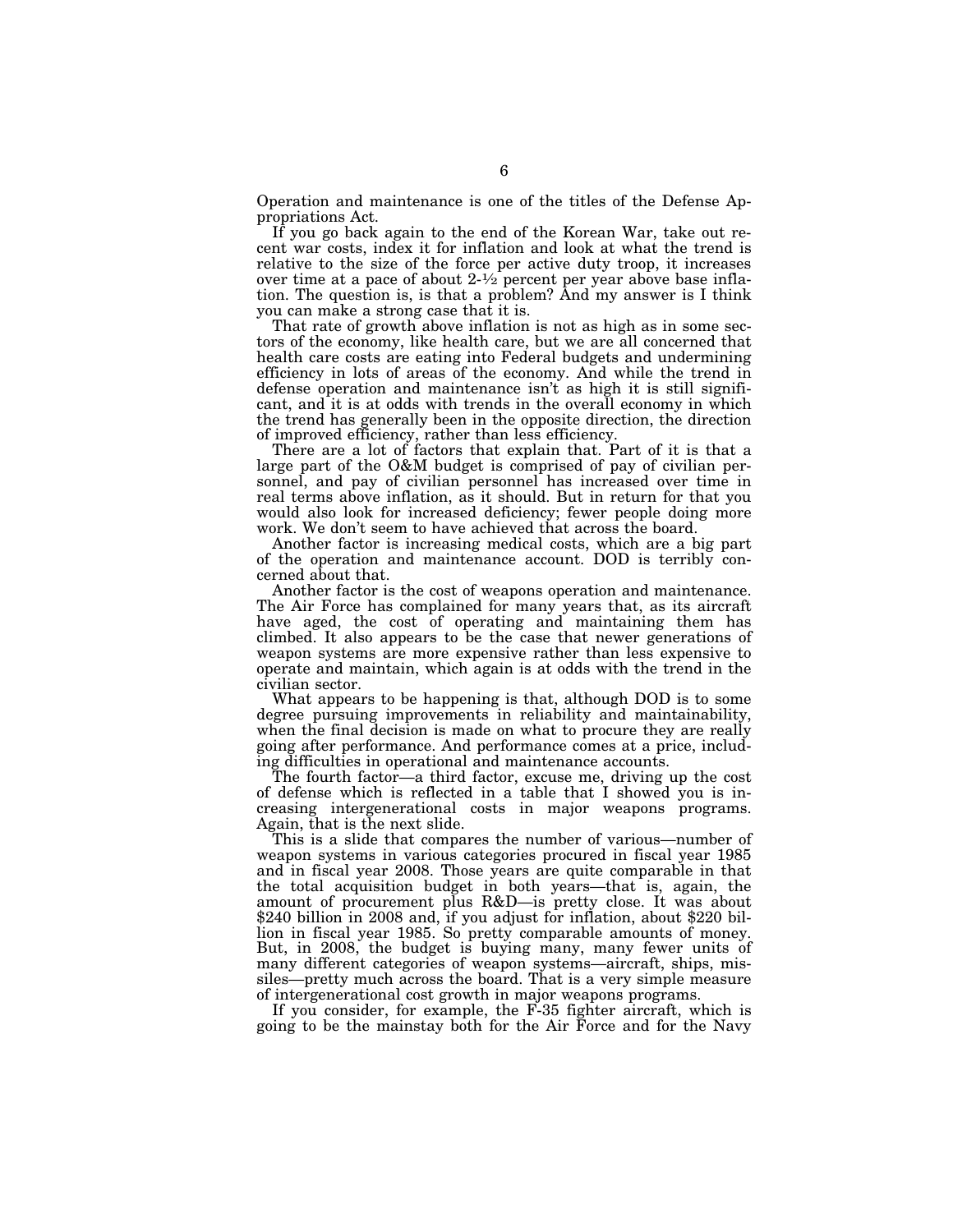and Marine Corps in the future, the unit flyaway cost of the F-35 is now projected to be \$83 million a copy. In 1985, the low-cost fighter for the Air Force, which is the kind of equivalent of the F-35, was the F-16. In today's prices, in 1985 the F-16 cost about \$30 million apiece. So an increase from 30 million to 80 or \$85 million a copy. That is not atypical of trends in weapons costs.

There certainly is a rationale for spending more on weapons over time because you get more capability in return. The issue is, has the tradeoff between the number of systems you can buy and the capability gotten to a point of diminishing returns? Secretary Gates is arguing really that it has and that we need to take, therefore, a very close look at the investment cost of weapons and the capabilities we are trying to build into new generations of weapons.

A fourth and very closely related factor that I look at independently from intergenerational cost growth in major weapons programs is systematic underestimation of costs on the part of DOD. The General Accounting Office has for the last 6 years taken a careful look at the status of major weapons programs in DOD, and this is a table that GAO provided, which shows what is going on in cost estimation, and it is not moving in the right direction.

One way to look at this slide is in what they did was compare the portfolio of what we call major defense acquisition programs. That is the major weapons programs above certain thresholds in cost in the system in 2000, 2005 and then in 2007. And if you compare cost estimation in 2000 with the accuracy of cost estimation in 2007, it has gotten worse over time. On average, in 2000, DOD underestimated the R&D cost of weapons programs by about 27 percent, which in itself is not very good. But, in 2007, they underestimated R&D costs by an average of 44 percent. If you look at it from the point of view of the impact on the overall budget, cost growth in the 2007 inventory of major weapons is projected now to total about \$300 billion, which is more than a year's worth of weapons acquisition, and it is about 18 percent cost growth over initial projections. So, in effect, we are losing almost one-fifth—we are losing our ability to acquire almost one-fifth of the weapons we plan to buy because we underestimate cost.

The fifth factor driving costs up has been the reorganization in the Army. The Army was criticized in the 1990s for not reorganizing itself very rapidly to be a more deployable force. Throughout the 1990s, it still had pretty much a kind of Cold War-oriented force which was designed to be mobilized for one big war, rather than to be able to be deployed on a rotational basis or expeditionary basis, as we say, abroad. Just as the war in Iraq was beginning, they were beginning to reorganize into a more modular force; and then the war in Iraq also had some lessons with it.

All of that has conspired to really drive up the cost of the Army, much of it as I think a one-time cost but some of it ongoing cost as well. Modularization in the Army is projected to cost in all about \$50 billion. Much of that has been paid for already, mainly in supplemental appropriations, but there remains some costs to be accommodated for finishing the modularization of the Army.

There has also been an increase of 92,000 troops in the Army and the Marine Corps, 65,000 in the Army and 27,000 in the Marine Corps. Once that is fully in place, that will add to military per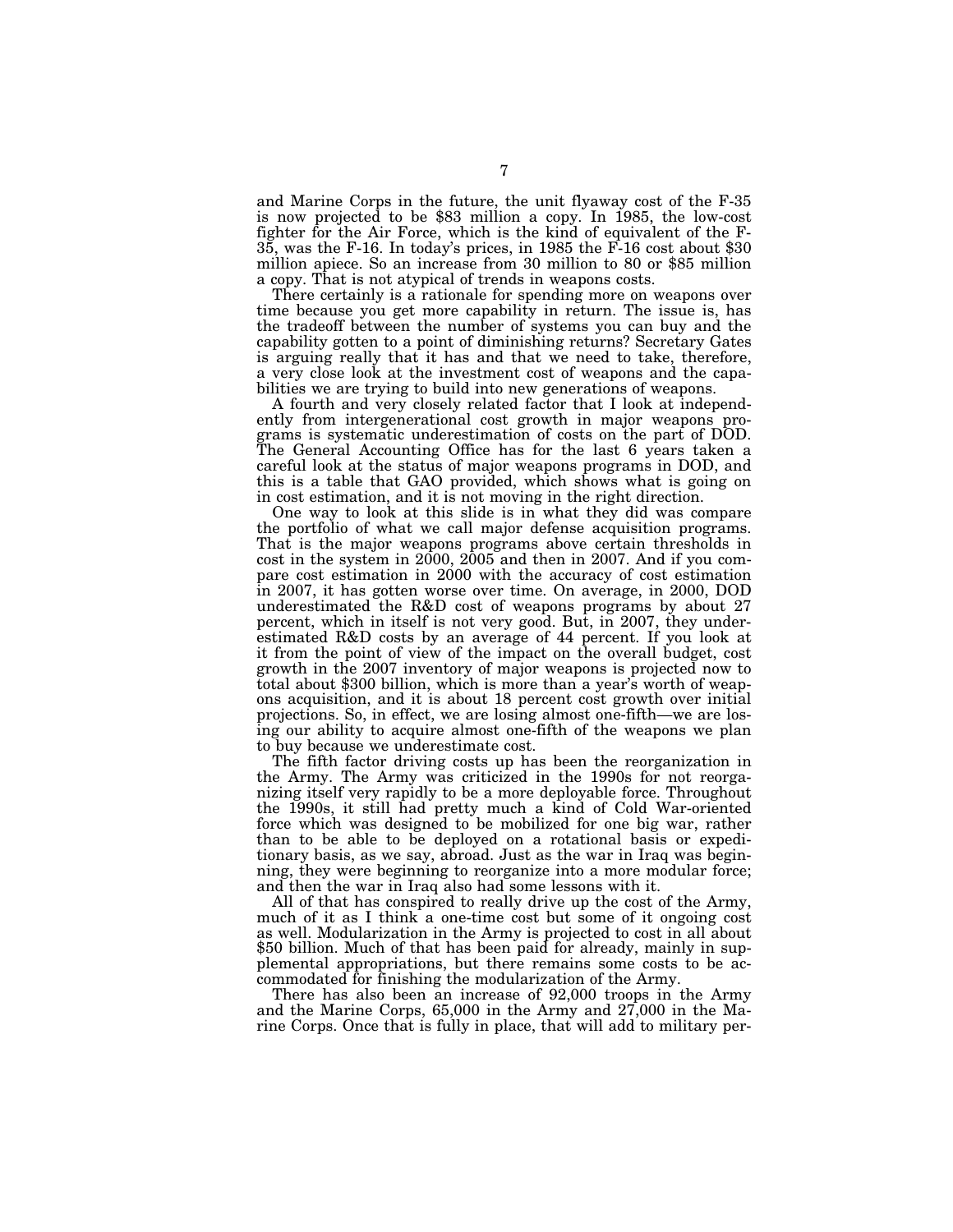sonnel and directly related operation and maintenance costs about \$13 billion a year. So that is built into long-term budgets as a longterm increase.

And then, in addition to that, the lesson of the war has been that the Army has taken away as one of the lessons of the war that it systematically underfunded what we used to call minor procurement for things like force protection equipment, communications and transportation. So that to outfit the Army in the future on an ongoing basis requires a substantially larger ongoing capital investment.

Add to that the need to provide equipment for Army National Guard combat units at a much higher level than we used to do in the past. Then you further increase costs. In the past, National Guard units were regarded as likely to be mobilized only very rarely in the event of a major war, and they were equipped largely with material cascaded from the active duty forces. Well, now they are part of the rotation base, so they need to be equipped at a level much closer to that of active duty forces. So all that is driving the cost of the Army substantially higher.

And then a final factor which is much harder to quantify is an expanded range of, as DOD puts it, challenges for which they think we need to prepare. And that is the next chart. This is what DOD calls the quad chart or the four challenges chart.

And what it does is—it is an interesting beginning point for discussion, I think. What it does is break down the kinds of challenges DOD thinks we will face in the future into various categories, and it organizes them according to vulnerability and the likelihood that they may materialize.

So DOD's official assessment is that the likelihood of what they call traditional state-on-state, force-on-force conflict is relatively low; and we are relatively not vulnerable to that because we are so militarily capable in those areas.

Irregular warfare has a high likelihood, 100 percent likelihood. We are engaged in it now. But they also argue our vulnerability to it being damaging to the U.S. per se is relatively low because we can manage it.

Catastrophic dangers, terrorists armed with weapons of mass destruction are, they say, a high likelihood and also high vulnerability. So that obviously would be a focus of additional investment in the future.

And then a new category that is interesting for discussion they refer to as disruptive challenges. Others, including near peer competitors in the future, trying to identify areas of U.S. weakness and exploit those militarily. So things like anti-satellite weapons or cyber warfare or other efforts to exploit the vulnerabilities of our communications networks and energy dependence and so on.

The investment implications of this, part of it is clear and part of it is not. Presumably, what this suggests is we should invest less money over time in traditional capabilities, because the likelihood of that kind of conflict is low and we are pretty strong in that area. That is hard to do. That involves taking a very hard look at the kinds of weapon systems we are currently building and making some choices among them. Whether we will actually be able to do that to what extent therefore to me is very unclear.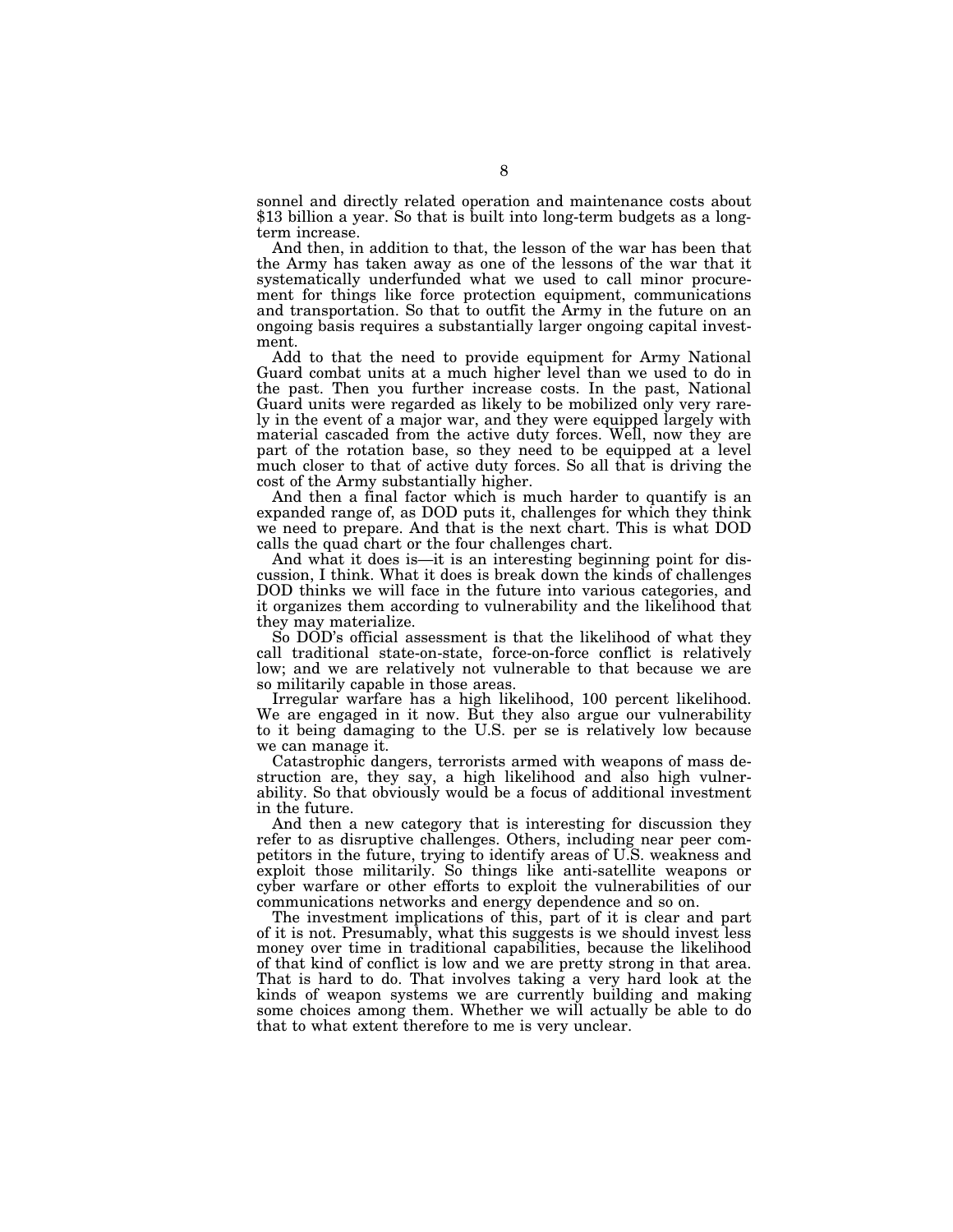For the rest, most of these additional challenges appear to me to be primarily additive to the base budget we already have; and the cost of some of them could in the future be fairly high.

There is an ongoing discussion of what disruptive challenges we might face in the future. With China, it would be likely to challenge us directly in a force-on-force way or more likely to challenge us, if they do, with disruptive threats. And there is a lot of thinking that suggests they are more likely to challenge us in areas of our vulnerability.

With that, Mr. Chairman, those are what I see at least as the main things driving the cost of defense higher over the long term; and we can discuss further what we might want to do about it in some questions.

#### Chairman SPRATT. Thank you for an excellent presentation. [The prepared statement of Stephen Daggett follows:]

#### PREPARED STATEMENT OF STEPHEN DAGGETT, SPECIALIST IN DEFENSE POLICY AND BUDGETS, CONGRESSIONAL RESEARCH SERVICE

Mr. Chairman, Members of the Committee, thank you very much for inviting me to testify this morning on the sustainability of current defense plans. This is an issue that appears to be rising very rapidly toward the top of the defense policy agenda, even at a time when the agenda is very crowded. Certainly, when you listen to the senior leaders of the military services, you are hearing a great deal of concern about the potential for a more or less severe mismatch, beginning now and extending as far ahead as you care to look, between, on the one hand, the cost of currently planned defense programs and, on the other hand, what most see as the likely trend in the defense budget.

Admiral Mullen, the Chairman of the Joint Chiefs, has urged repeatedly that the defense budget should stay at a floor of about 4% of GDP, which, is about the current level of defense spending with war-related supplementals included.1 Department of Defense outlays in FY2008, including war costs, were \$595 billion, which was 4.2% of GDP. Outlays for the overall national defense budget function were about 4.4% of GDP. If you apply the 4% target just to the Department of Defense base budget, not including war costs, which is what Admiral Mullen appeared to endorse in earlier statements, it would entail an increase of about \$100 billion in FY2010 compared to last year's projection, and of even larger amounts in future years.

For their part, each of the military services has echoed Admiral Mullen's plea for more money. The former Secretary and Chief of Staff of the Air Force, for example, argued for the past couple of budget cycles that the Air Force alone needed \$20 billion more per year for weapons acquisition.2 To put that into perspective, in last year's six-year defense plan, acquisition funding—that is, procurement plus R&D in the Air Force base budget was scheduled to grow from \$63 billion in FY2009 to \$70 billion in FY2013. So the senior leaders of the Air Force appeared to be saying, in effect, that their budget was 30% short of the amount they thought necessary for equipment.

The Army reportedly is now projecting ongoing budget requirements of \$170 to \$180 billion a year, which is \$30 to \$40 billion per year higher than currently projected base funding.3 The Navy has not been so explicit, but last year increased substantially its estimates of the cost of its 30 year shipbuilding plan, and it has warned of a substantial shortfall in fighter aircraft inventories as well.

If you look at defense industry projections you'll get the same message, as you will if you survey the spectrum of views among the various Washington defense think tanks—most of them using CBO's numbers, by the way—though prescriptions for what to do about it vary.

Part of the widespread concern about a budget shortfall has to do with expectations about the trend in the overall defense budget—or what defense budget planners refer to as the defense top line. Analysts generally assume, first, that as the war in Iraq winds down, war-related supplemental appropriations will decline and ongoing war costs will be absorbed into the regular, annual defense budget, and, second, that the regular budget itself will be constrained because of budget deficits and competing spending demands. Secretary of Defense Gates said just last week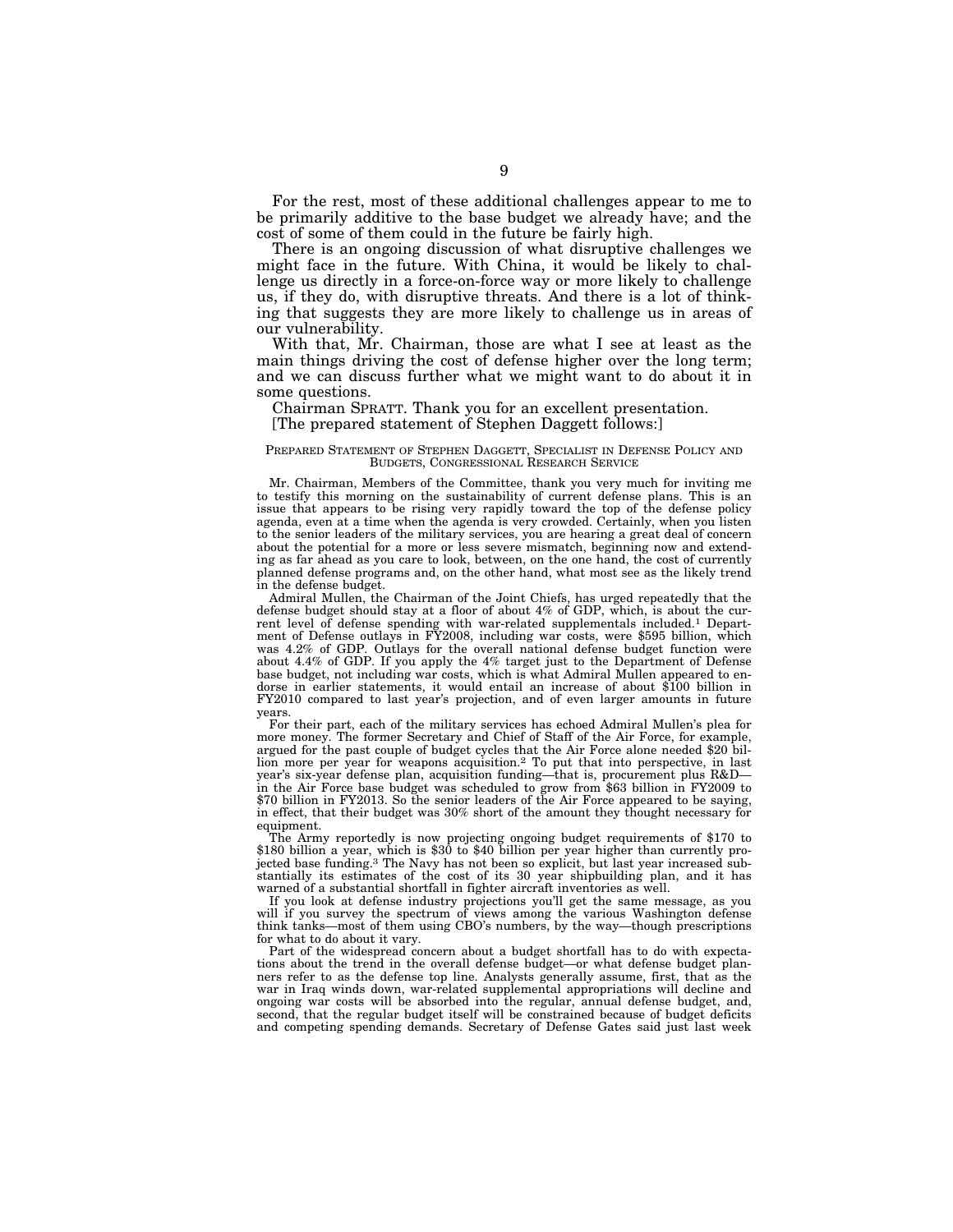before the Senate Armed Services Committee that 'the spigot of defense spending that opened on 9/11 is closing.'

For our part, CRS would rather not speculate about the top line trend. We can all do the budget arithmetic—and the arithmetic certainly leads you anticipate baseline budget deficits that exceed what, in the past, led to limits on defense spending. But, how much to spend for defense is, in the final analysis, a political decision for Congress to make and there's no value added in our guessing about that.

Instead I want to focus on the other side of the equation, which is the cost side why things cost as much as they do, and what the implications are for addressing the budget mismatch now and in the future.

#### WHY DOES THE DEFENSE BUDGET SEEM TIGHT?

If you look just at the total amount of money available for defense in recent years—and projected for the next several years—it is not at all apparent why there should be a budget shortfall of the magnitude the military services are warning about. The overall, enacted Department of Defense budget for FY2008 amounts to \$656 billion, including a base budget of \$484 billion and supplemental appropriations of \$171 billion. We don't know the final FY2009 amount yet, because we still have a supplemental funding request to consider.

After adjusting for inflation, the FY2008 total is about 20% higher than the DOD budget in FY1985. FY1985 was the peak year of the buildup of the 1980s and also the second highest DOD budget in the Cold War era (the highest was in FY1952, during the Korean War). And the FY2008 amount is for an active duty force which was about 1/3 smaller than the force in the 1980s. For weapons acquisition, that is, for procurement plus research and development, the total in FY2008, when you include supplemental funding, was about \$240 billion. That is about the same as the peak in FY1985, which was \$220 billion in FY2008 prices—and the FY2008 amount is, again, for a force about 1/3 smaller. So the FY2008 budget appears comparable to earlier peaks in defense spending.

Other measures suggest the same thing. One approach is to compare current spending to the average trend in defense over time. If you track the total DOD budget per active duty troop, excluding war costs, funding has grown by a bit more than 2% per year above inflation on average since the end of the Korean War (see Figure 1). In some years, actual budgets were above the trend line, in other years, below it. In FY2009, the overall DOD base budget, not including war costs, is about 8% above this historic trend line.

#### Figure 1: Department of Defense Budget Authority per Active Duty Troop,





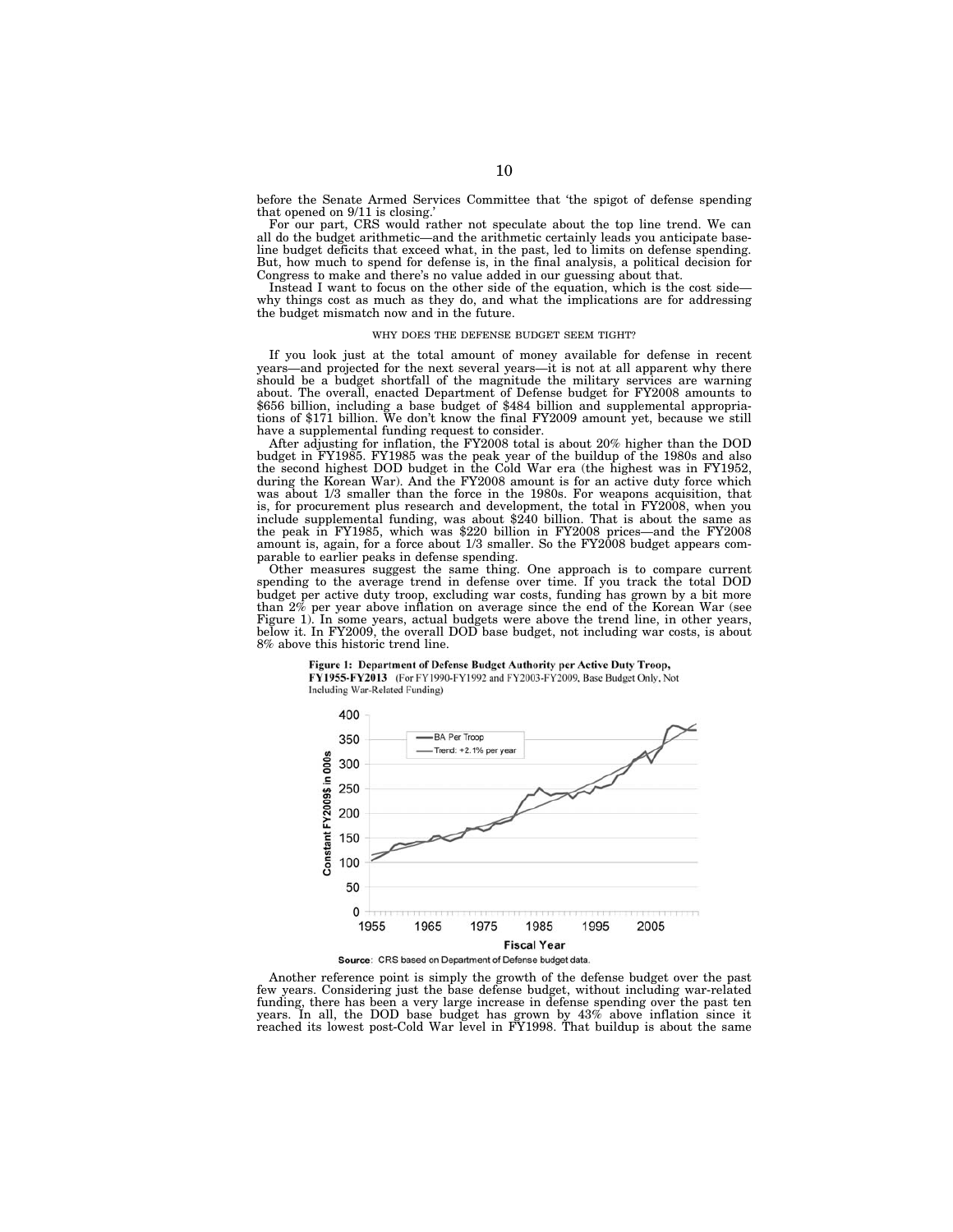as the increase at the end of the Carter and beginning of the Reagan Administrations—which was about 40% above inflation from FY1980-FY1985.

If you take all of this together, you come away with the impression that today's defense budget appears, by most historical standards, to be quite robust. But listening to the military services, to defense industry, to defense budget analysts in the think tanks you get a very different impression—that even now the budget is tight, and that if spending does not continue to climb, planners will face tougher and tougher choices. So why the disconnect? CRS's analysis, quite bluntly, is that the budget seems tight because the cost of almost everything we been doing in defense has been accelerating upward too fast even for growing budgets to keep up.

And what is driving the cost of defense higher? In what follows, I will propose six answers to that question, and I will mention each of them at least very briefly. Following that, I will very briefly discuss a couple of themes that emerge from this analysis of defense cost trends.

#### THE GROWING COST OF UNIFORMED PERSONNEL

The first factor driving up the price of defense is, simply, the growing cost of uniformed military personnel. If you take the amount provided for active duty military personnel in annual defense appropriations bills, exclude supplemental appropriations, adjust for inflation using the Consumer Price Index (CPI), and divide by the number of active duty troops, again excluding war-related increments, you will find that an average military service member is about 45% more expensive, after adjusting for inflation, in FY2009 than in FY1998. This does not include the cost of medical care for service members, dependents, and recent retirees, which is financed in the operation and maintenance accounts, and which also has grown substantially. Nor does it include benefits that are not part of the national defense budget, and which are not, therefore, among the cost tradeoffs that planners directly face. These include tax advantages for service personnel and veterans benefits, including VA medical and educational benefits.

A long term perspective on the price of military personnel is reflected in Figure 2, which shows the cost of an individual active duty service member indexed to the inception of the all volunteer force in 1972. In brief, pay and benefits of military personnel declined in the 1970s because annual pay raises didn't keep up with inflation; jumped up in FY1980 and FY1981 with catch up pay raises of 11.7% and then of 14.3%—that is, more than 25% over a two-vear period; climbed very modestly in hat is, more than 25% over a two-year period; climbed very modestly in the remainder of the 1980s and '90s; and then rocketed up dramatically beginning in about FY1999.

The main increases over the past ten years include:

• Congressionally mandated annual pay raises equal to the Employment Cost Index (ECI) plus 1⁄2 percent in seven of the last eight years. The ECI is a measure of the average cost of pay and benefits in the civilian economy. Since FY1982, pay raises had fallen behind the growth of the ECI and the 'ECI plus  $\frac{1}{2}$ ' formula was designed to catch up over a period of several years.

• Three rounds of 'pay table reform,' requested by the Defense Department, which provided additional pay raises, sometimes of as much as 10%, to middle grades in order to improve retention of experienced personnel.

• Substantial increases over several years, requested by the Clinton Administration, in the non-taxable Basic Allowance for Housing (BAH), intended to eliminate differences in out-of-pocket on-base and off-base housing costs.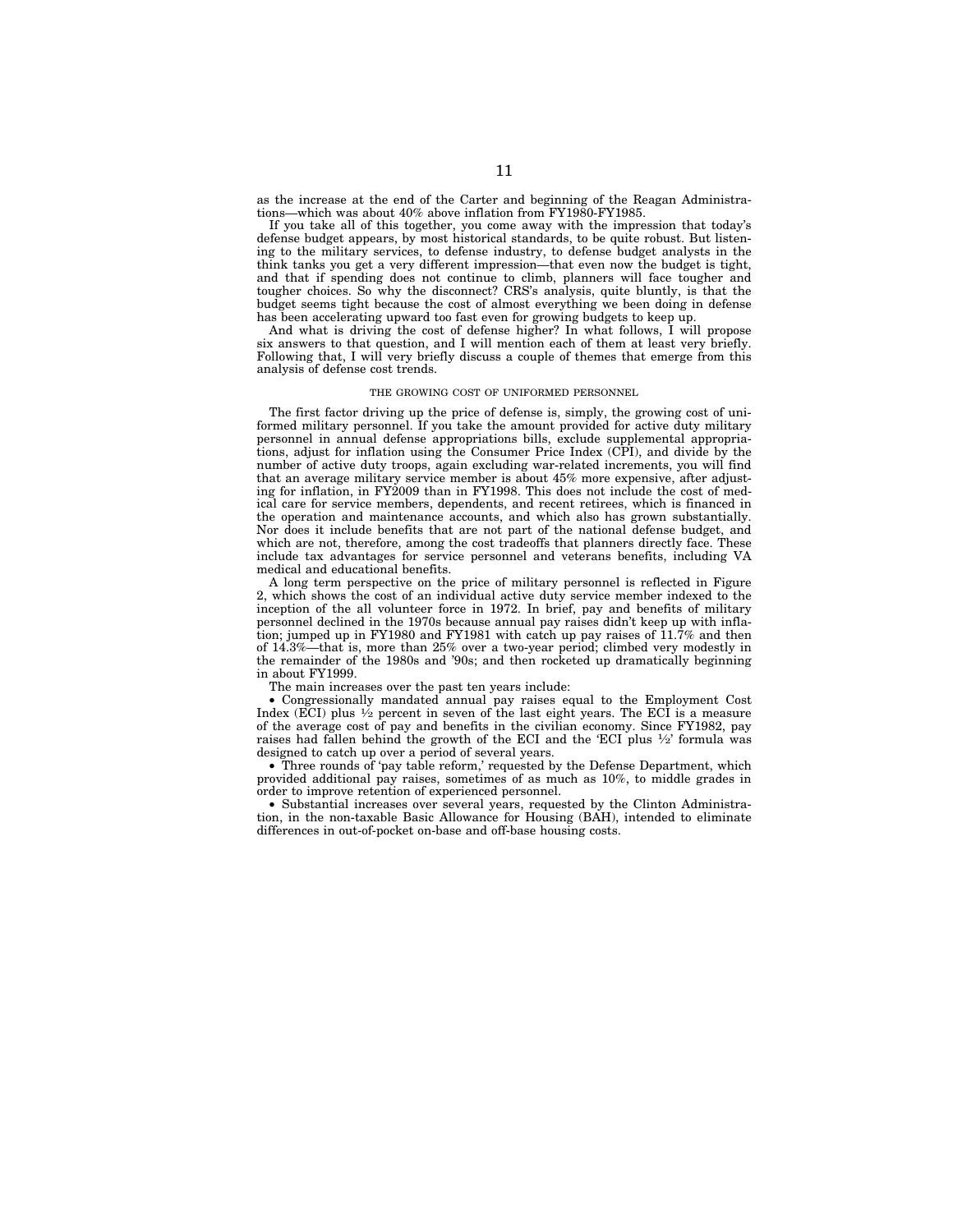Figure 2: Military Pay and Benefits per Active Duty Troop Indexed to FY1972



Source: CRS based on Department of Defense budget data.

Those increases, along with changes in subsistence pay for officers, bonuses and special pays, and some other things, are reflected in higher take home paychecks of military personnel. In addition, there have been very large increases in retirement benefits, including

• Tricare-for-Life, enacted by Congress as part of the FY2001 national defense authorization act, and implemented in FY2003, which makes the military Tricare medical insurance system into a second payer for Medicare for 65-and-older military retirees. DOD pays \$10 to \$11 billion a year into the military retirement fund to cover future costs of this new benefit for current uniformed personnel, which is about 10% of the entire military pay and benefits package.

• Concurrent receipt of military retired pay and veterans disability payments for those with disabilities of 50% or more. Another congressional initiative, this is paid for out of the national defense budget function as a mandatory amount of about \$5 billion a year.

• Repeal of the 'Redux' retirement plan, which had provided somewhat lower retirement benefits to military personnel who enlisted after 1986 than to earlier enlistees.

• The elimination of social security offsets in pensions of 62 and older survivors of military retirees who chose dependent benefits as part of their retirement.

Figure 3 shows the relative growth per troop in the major elements of both takehome pay and deferred compensation in the military personnel accounts, adjusted for inflation, between FY1998 and FY2009. As noted earlier, with everything included, these elements of compensation grew by 45% above inflation. Even if you leave out the cost of Tricare-for-Life and concurrent receipt, military pay and benefits would still have grown by 30% above inflation.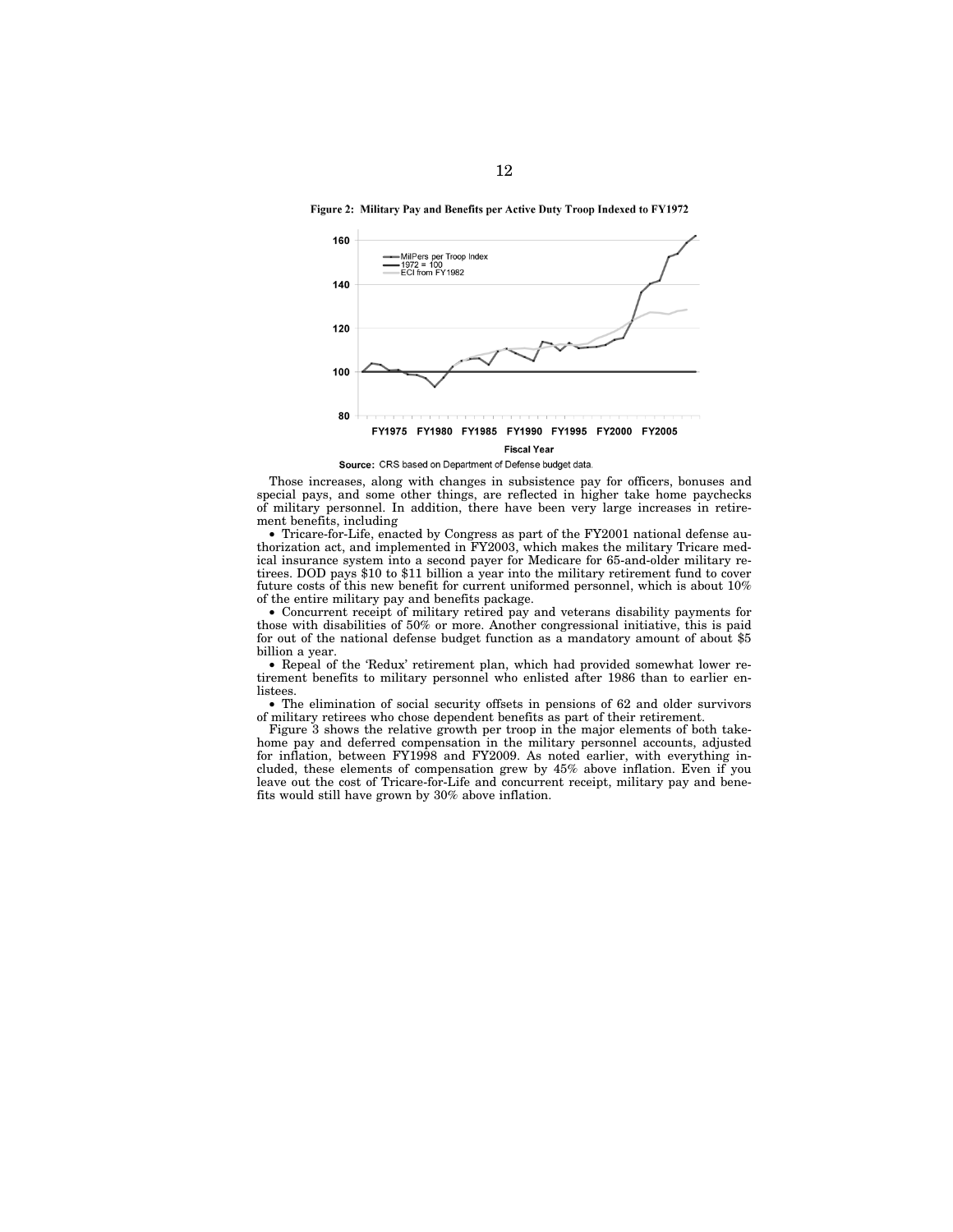

Figure 3: Changes in Military Pay and Benefits per Active Duty Troop, FY1998-FY2009

Source: CRS based on Department of Defense budget data.

Before I go on with this discussion let me emphasize one point. The purpose of doing this analysis is not to address whether military pay and benefits are adequate or more than adequate or less than adequate. A discussion of that question is certainly important, but it goes way beyond the point I am making. The only purpose of this analysis is to address the issue of budget tradeoffs. If only a given amount of money is available for defense, the growing cost of personnel necessarily comes at the expense of something else. Moreover, others have addressed the issues of pay comparability, the value of deferred compensation, promises of medical care in retirement, and other matters at great length. Last year's Quadrennial Review of Military Compensation, for example, can give you chapter and verse on all of the key measures of compensation comparability.

That said, a couple of other points may also be worth noting. One has to do with analyses which show that there has been a military 'pay gap'—i.e., that military pay has lagged behind average increases in compensation in the civilian economy. Usually, the pay gap is measured by comparing cumulative raises in military basic pay with a trend line that starts with pay in FY1982, after the catch up raises of FY1980 and FY1981, and adjusts upward annually by the amount of the Employment Cost Index. Using this measure, there was a significant pay gap by the end of the 1990s, which ECI plus ° raises have been intended to correct.

In measuring military pay, however, it is important to note that the amount service members take home every month includes both basic pay and the basic allowance for housing—and you might also want to include amounts for subsistence, which is provided both as pay and as a direct service. While increases in basic pay may still fall somewhat short of growth in the Employment Cost Index, when very large increases in the basic allowance for housing are included, the pay gap, measured as the FY1982 level adjusted for cumulative growth in the ECI, has been made up in recent years.

One other issue may be a matter for some further discussion. A frequently asked long-term budget question is whether it might be cheaper to rely more on reserve than on active duty forces. In the past, when Army National Guard (ARNG) combat units were, for the most part, regarded as a strategic reserve that would be called up only in the event of a major war, it was reasonable to calculate that Guard units were cheaper than active duty forces. Personnel and operating costs were typically 25-35% of those of active duty units, and investment costs were less, as well, because Guard units were often equipped with older material cascaded from active duty forces. Now, however, ARNG units are no longer regarded as a strategic reserve, but as an operational reserve available for regular deployment abroad. In that role, Guard units no longer appear much cheaper per day of availability—and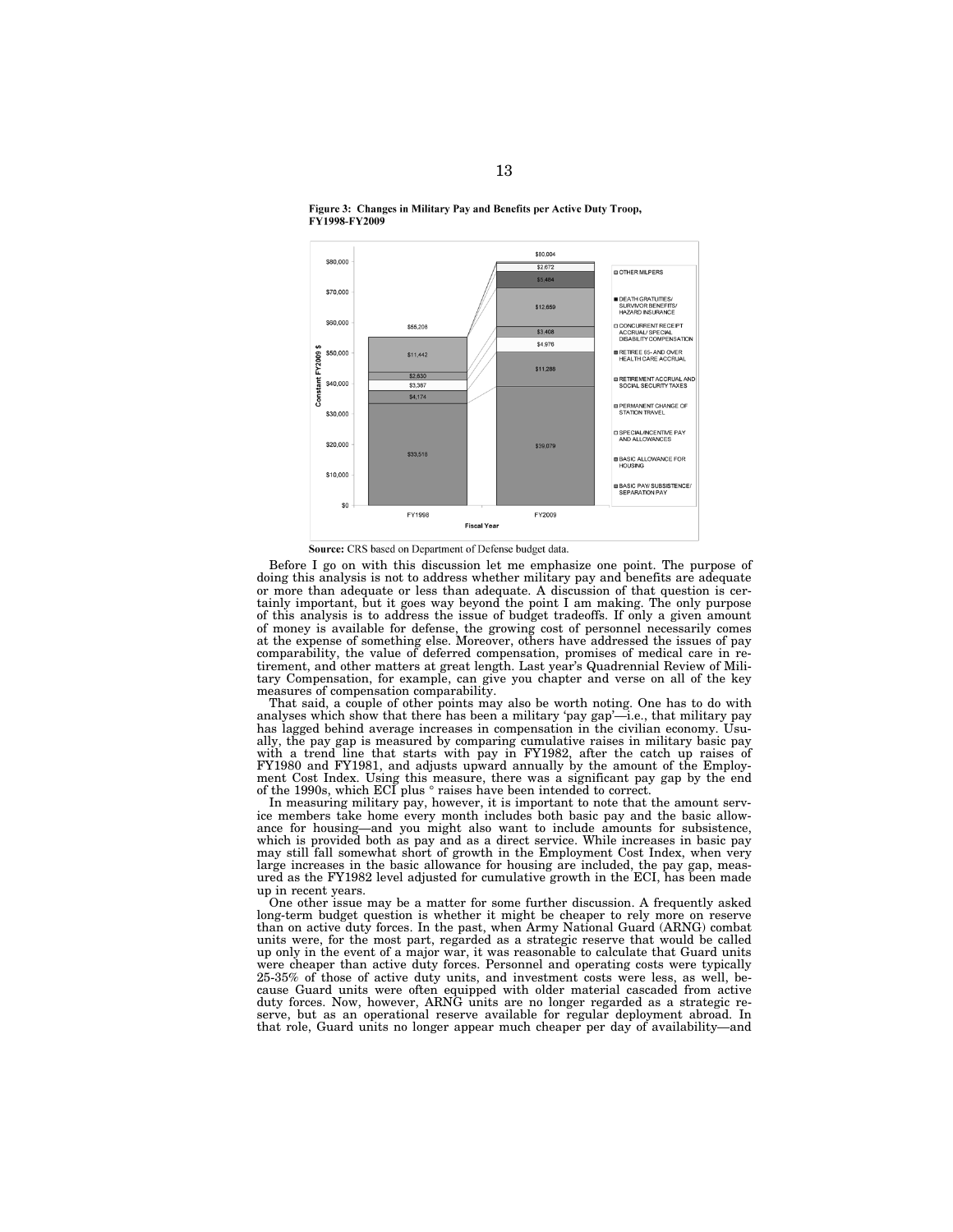might even be more expensive—than active duty forces, since they are available for deployment for only a fraction of the time of active units, and equipment levels must come closer to matching those of active forces.

#### CONTINUED GROWTH IN OPERATION AND MAINTENANCE COSTS

A second cost driver is the continued, steady growth of operation and maintenance budgets. If you put together a spread sheet that shows defense funding back to end of the Korean war, exclude recent war costs, divide annual O&M budgets by the number of active duty troops, and adjust for inflation, you will come up with a trend line that grows by somewhere between 2.5% and 3.0% above inflation every year year after year after year (see Figure 4).





Source: CRS based on Department of Defense budget data.

It is a bit difficult to analyze why O&M grows at such a relentless, steady pace, because the O&M budget covers all kinds of very different activities—advertising and recruiting; basic and advanced individual and unit training; professional military education; fuel costs; transportation; medical care for service members, their dependents, and some retirees; utility bills; facility maintenance and repair; warehouse and supply operations; purchases of spare and repair parts; day-to-day operation of weapons and equipment; overhauls, including sometimes extensive up-grades, of weapons and equipment; defense think tank studies of strategy and of trends in O&M; pay and financial management; and management of much of the Defense Department.

There are, however, a few pieces of the picture that collectively explain in very large part why O&M costs keep climbing.

One is that a very large share of the O&M budget goes to pay civilian Department of Defense personnel. In the FY2009 base budget, civilian pay in the O&M accounts was projected to total \$53 billion, about 30% of total O&M funding. While federal civilian pay and benefits have not grown as rapidly as those of uniformed personnel, they have outpaced the growth of inflation—as in most skilled occupations, compensation of federal civilian workers has grown in real terms over time.

Second, the O&M budget includes costs of operating and maintaining major weapon systems. Those costs also appear to have increased faster than base inflation, though the reasons are complicated. Military service officials, particularly in the Air Force, have long argued that aging equipment becomes progressively more and more expensive to operate and maintain. CBO found some time ago that this was not a major factor in O&M. On the other hand, though it may not add up in itself to a huge amount of money, it may be one of a large number of individually minor factors that should be considered in concert to explain the larger trend.

Most observers also agree that new weapons are typically more expensive to operate and maintain than earlier generations of similar systems. Why this should be the case is very hard to explain. It is certainly at odds with trends in the civilian sector, in which reliability and maintainability of all kinds of goods have improved dramatically—consider automobiles, household appliances, and, especially, consumer electronics (leaving aside battery replacement). It appears, however, that while mili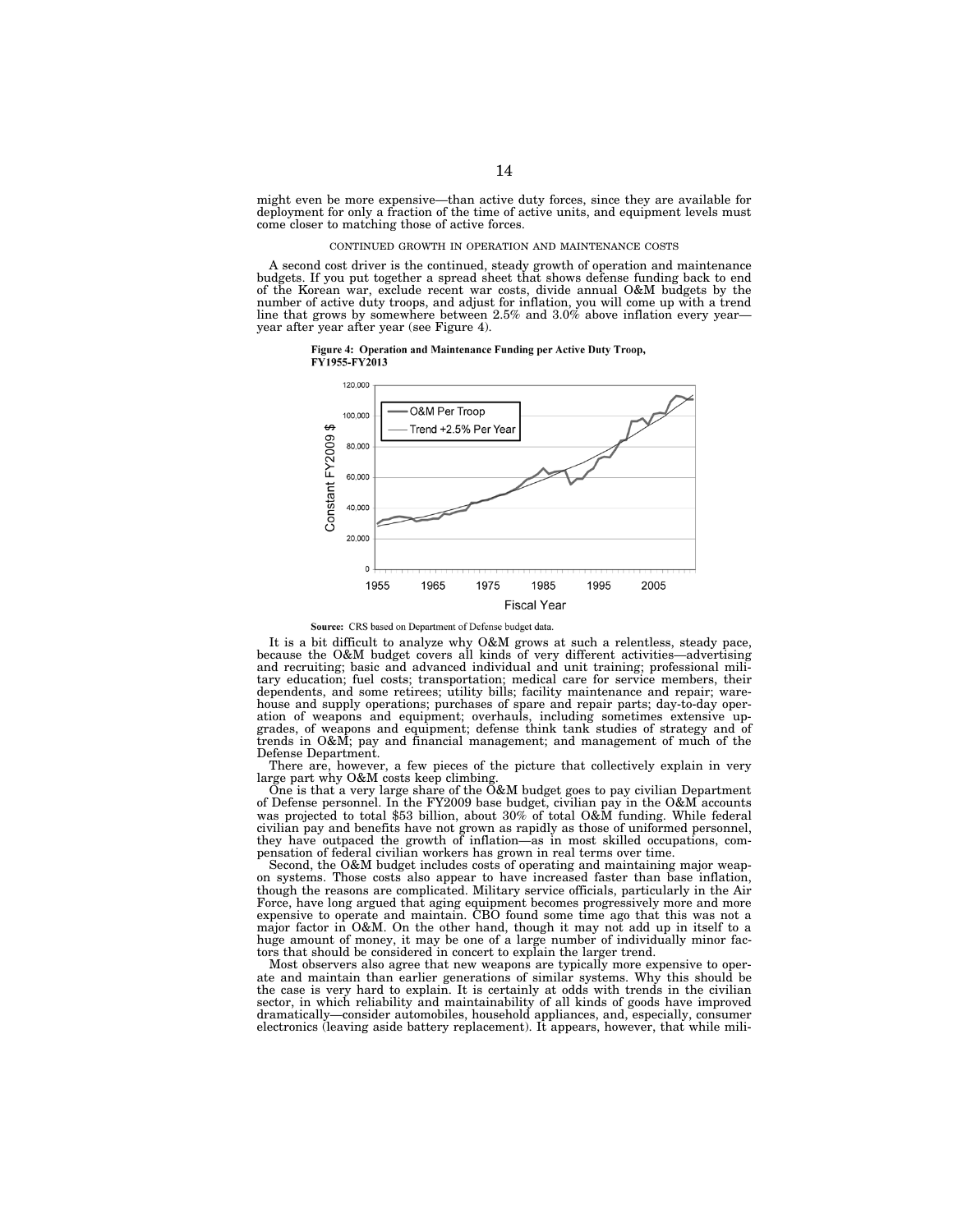tary developers promise lower operating costs, in the end they choose to pursue advances in performance instead.

Third, the O&M budget includes most of the annual funding for providing medical care to service members, their dependents, and many retirees (it does not include \$5-6 billion a year in military personnel accounts for pay and benefits of unformed health care providers). DOD officials see growing medical costs, which have climbed much faster than overall inflation, as a critical long-term budget issue.

Fourth, and finally, the O&M budget finances operation and repair of military facilities. As the quality of life in the civilian sector improves, defense facilities also, in general, are expected to keep up, which, in turn, also may drive up costs in real terms.

This list is by no means exhaustive, but may help to understand some of the principal factors behind the continued growth of O&M costs. The corollary question, then, is whether this is a problem. Some may say no—that this is the cost of doing business and as long as growth isn't excessive, it is simply a fact of life for which budgets need to be adjusted. On the other hand, continued steady growth in the day-to-day cost of doing business appears to be at odds with experience in many parts of the private sector, in which improved productivity is the norm. The trend in defense O&M prices appears to be more similar to the trend in health care costs—which is universally seen to be a problem—than to the trend in other economic activities.

Most importantly, within limited budgets, higher O&M costs will crowd out other things. The effect of growing O&M costs on trade-offs within the defense budget in the 1990s illustrates the issue. Defense advocates often complain about the dramatic decline of weapons procurement funding in the 1990s. Then-Secretary of Defense William Perry, at the time, agreed, saying that the 'procurement holiday' of the early '90s had gone on long enough and needed to be reversed. The Defense Department's target for many years was to get the procurement budget up from the \$45 billion range to at least \$60 billion. While \$60 billion for procurement appears quite constrained by today's standards, achieving even that target proved elusive. The reason was the continuing growth of overall O&M costs. Successive long-term defense plans generally assumed that O&M costs would level off in future years. When they did not, within limited budgets, the Defense Department shifted funds from procurement to cover must pay O&M bills. Year after year, therefore, planned increases in procurement funding were deferred due to the growth in O&M accounts.

As a side note, the problem should not be attributed only to the Clinton Administration. Underestimation of O&M costs, rather, was something the Clinton defense team inherited from the outgoing Bush Administration's defense plan and then was unable to correct. After adjusting for lower than expected trends in inflation, over the FY1994 to FY1999 period, for which we can compare Bush and Clinton defense plans in detail, the total amount the Clinton Administration spent on defense was, in terms of real purchasing power, not much lower than the previous Administration projected in its final six year defense program.<sup>4</sup> O&M spending, however, was much higher, and procurement much lower.

CRS' conclusion is that steadily growing O&M costs devoured the budget for weapons modernization through most of the 1990s. The danger, of course, is that we will face the same tradeoffs again if budgets in the next decade are as tight as in the '90s.

#### INTERGENERATIONAL COST GROWTH IN MAJOR WEAPONS PROGRAMS

A third cost factor, and one that is a matter of extensive discussion today, is the apparently accelerating pace of intergenerational cost growth in major weapons programs. The issue of intergenerational cost growth in weapons programs often considered in conjunction with discussions of the growth in costs of programs compared to initial development estimates—but the two factors are really quite distinct. The systematic underestimation of weapons acquisition costs is an independent factor, which I'll mention next.

Examples of very large intergenerational leaps in weapons costs are all around. The F-35 fighter, which is the new 'low-end' fighter for the Air Force, is now projected to have a unit flyaway cost of \$83 million each and a total unit acquisition cost of over \$100 million.5 In FY1985, the Defense Department procured 150 F-16s fighters, the previous low-end fighter, at a then-year price of \$16 million apiece, which is about \$30 million in FY2009 prices. In later years, F-16 prices climbed as new models incorporated more and more advanced technology. Still, the leap in costs is dramatic.

It is not, however, by any means atypical. Below is a quite illustrative table, prepared by Cecil Black of the Boeing Corporation, which compares numbers of major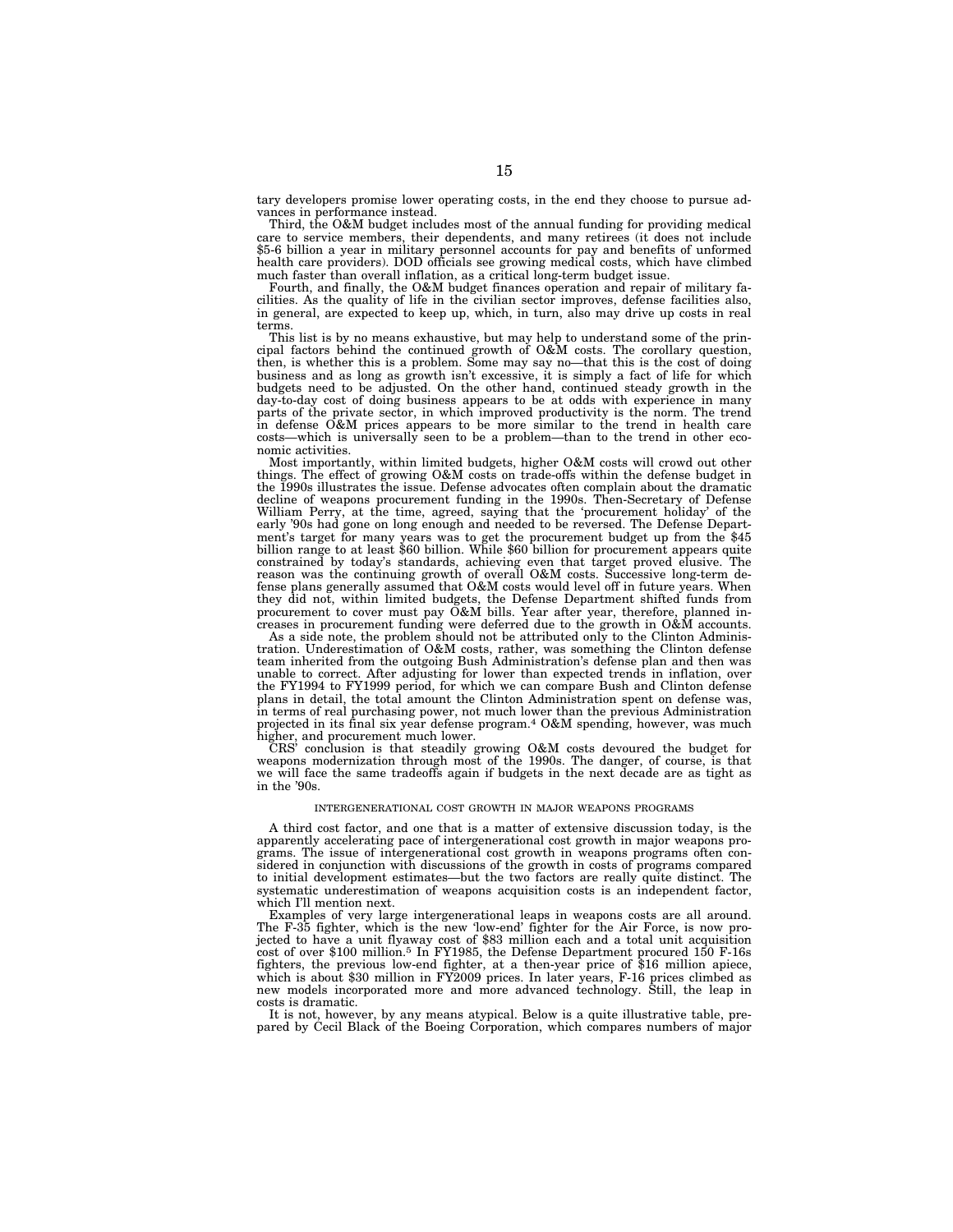weapons in selected categories procured in FY1985 with numbers bought in FY2008 (with funding both in the base DOD budget and in war-related appropriations). As I noted earlier, in FY1985, acquisition funding (again, procurement plus R&D) totaled about \$220 billion in FY2008 prices. In FY2008, acquisition funding totaled about \$240 billion.

TABLE 1.—RECAPITALIZATION RATES: FY1985 VS FY2008

[Quantities of weapons procured]

| 1985   |        | <b>Difference</b> |
|--------|--------|-------------------|
| 338    | 56     | $-282$            |
| 34     |        | $-34$             |
| 211    | 153    | $-58$             |
| 354    | 373    | $+19$             |
| 87.113 | 13.471 | $-73642$          |
| 2.414  | 1 258  | $-1156$           |
| 56 551 | 32.276 | $-24.275$         |
|        |        |                   |
|        |        | — 16              |

Source: Cecil Black, Boeing Corporation.

The growing price of weapons does much to explain why the expense of maintaining even a smaller force structure than in the past has climbed so high. At current prices of major weapon systems, the 'steady state' cost of replacing platforms as they reach the end of their planned service lives has become very difficult to afford, even with budgets that exceed previous peaks.

Why this is the case—and what to do about—is a matter that is far beyond the scope of this brief survey. In some cases, at least, cost has been driven up by an attempt to build systems to perform multiple missions with maximum capabilities in every dimension. The DDG-1000, which I cite only because it has been a focus of debate for the past year, and may well be terminated, may be a informative example.

In brief the DDG-1000 (formerly DDX) destroyer is a 15,000 ton ship. This is about the size of a World War II cruiser, and it is half again as large as the earlier generation DDG-51 destroyer it is intended, in part, to replace. Why is it so large? It incorporates the most advanced Aegis air defense radar and anti-air missile systems; the anti-submarine warfare capabilities of a dedicated ASW frigate; the ability to provide long-range fire support to forces ashore from two guns and from vertically launched missiles; a full flag officer communications capability; the ability to deploy two helicopters or one helicopter and two UAVs for multiple missions, such as minesweeping and ASW; and the ability to carry aboard and deploy ashore either a marine unit or a special forces detachment. It also includes an advanced drive and multiple systems intended to reduce the required number of sailors. In short, it is all things to all requirements writers. The result is a ship that is now projected to cost between \$3.5 and \$4.0 billion each, and that cannot, therefore, be afforded in substantial numbers.

The rationale for developing a ship like the DDG-1000 is apparent. A large multimission ship has considerable advantages, including an ability to absorb future growth in capabilities. With a smaller force in prospect, it is understandable that the Navy would want some of its newer ships to be as flexible as possible. Still, the resulting cost of the ship has led the Navy to an internal debate about terminating the program and resuming DDG-51 procurement in its place. And, in any case, the DDG-1000 is too expensive to be produced in large numbers.

How typical is this of recent development efforts? Secretary Gates, at least, thinks it has become the norm. In his article on defense policy in the January/February issue of Foreign Affairs he wrote:

When it comes to procurement, for the better part of five decades, the trend has gone toward lower numbers as technology gains have made each system more capable. In recent years, these platforms have grown ever more baroque, have become ever more costly, are taking longer to build, and are being fielded in ever-dwindling quantities. Given that resources are not unlimited, the dynamic of exchanging numbers for capability is perhaps reaching a point of diminishing returns. A given ship or aircraft, no matter how capable or well equipped, can be in only one place at one time. $^6$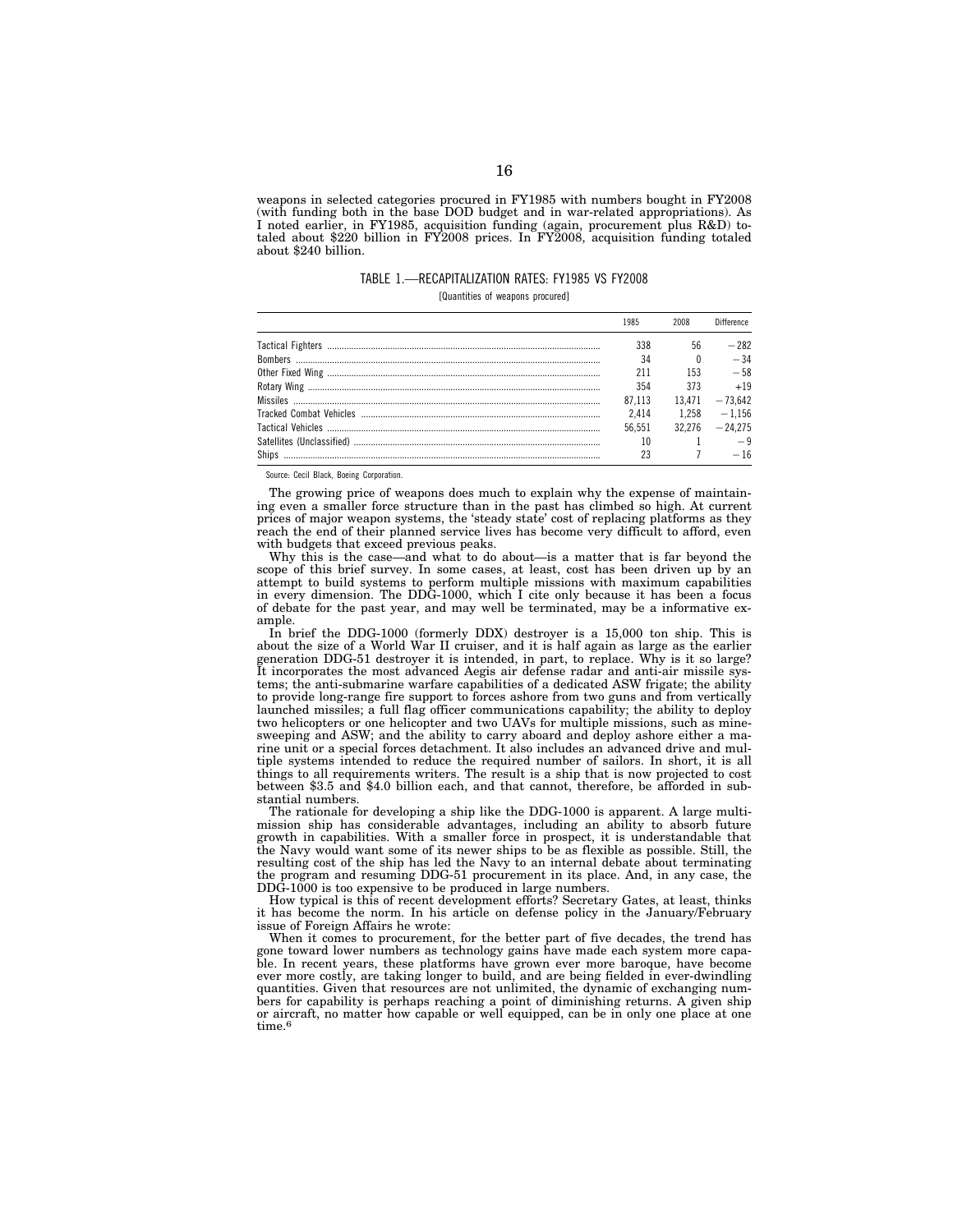#### UNDERESTIMATION OF PROGRAM COSTS

Systematic underestimation of weapons costs has become such a significant element of defense costs that it can easily be seen as an independent factor driving up the overall price of defense. For the past six years, GAO has done annual overviews of cost trends in major defense acquisition programs based on a review of Department of Defense Selected Acquisition Reports. In the review it reported last March, GAO provided a very clear summary of what has been happening-and it is, frankly, not going in the right direction. Table 2 is a summary of GAO's findings.

### TABLE 2.—GAO ANALYSIS OF MAJOR DEFENSE ACQUISITION PROGRAM COST GROWTH

[Amounts in constant FY2008 \$]

|                                                                                                                | 2000 portfolio | 2005 portfolio | 2007 portfolio |
|----------------------------------------------------------------------------------------------------------------|----------------|----------------|----------------|
|                                                                                                                | 75             | 91             | 95             |
|                                                                                                                | \$790 Billion  | \$1.5 Trillion | \$1.6 Trillion |
|                                                                                                                | \$380 Billion  | \$887 Billion  | \$858 Billion  |
| Portfolio performance (change to total RDT&E costs from first estimate)                                        | 27 percent     | 33 percent     | 40 percent     |
|                                                                                                                | 6 percent      | 18 percent     | 26 percent     |
|                                                                                                                | \$42 Billion   | \$202 Billion  | \$295 Billion  |
| Share of programs with 25 percent or more increase in program acquisition                                      |                |                |                |
|                                                                                                                | 37 percent     | 44 percent     | 44 percent     |
|                                                                                                                | 16 months      | 17 months      | 21 months      |
| A A ISLAMIN'S ACCEPTANCE AND A LARGE THE AND ACCEPTANCE IN A ACCOUNT AND A A A CONTRACT OF A A A CONTRACT OF A |                |                |                |

Source: Government Accountability Office, Defense Acquisitions: Assessment of Selected Weapon Programs, GAO-08-467SP, March 31, 2008.

To summarize the results: GAO compared the average acquisition performance of all the Major Defense Acquisition Programs (MDAPs) on which DOD reported in 2000, 2005, and 2007. There were 75 MDAPs in 2000, 91 in 2005, and 95 in 2007. On average, DOD underestimated R&D costs of MDAP programs in the 2000 program by 27 percent and in 2007 by 40%. It underestimated total acquisition costs of MDAPs in the 2000 program by an average of 6 percent, and it underestimated total acquisition costs of MDAPs in the 2007 plan by an average of 26 percent. In the 2007 program, 44 percent of the programs had cost growth of more than 25%, a thresholds established by the Nunn-McCurdy amendment, which triggers requirements for a thorough program review.

Most significantly, total cost growth in the 2007 programs is now expected to total \$295 billion, which is 18% of the overall \$1.6 trillion value of the major weapons programs in the acquisition plan. Such substantial unplanned cost growth undermines efficiency, further increases costs, and creates a need to restructure acquisition programs across the all the services. Some programs may have to be cancelled and many stretched out to adjust the overall budget to accommodate the resulting gap on funding.

#### NEW REQUIREMENTS FOR GROUND FORCES

A fifth factor driving up defense costs is the apparent need to restructure the Army, in particular, and the Marine Corps to some degree, to be able to respond to new missions that have been adopted in response to the attacks of 9/11. The decision to engage first in Afghanistan and then in Iraq led the Army to accelerate plans to restructure its basic organization. Instead of a force designed for wholesale mobilization for a major war, the Army has become a modular force organized around fully manned and readily deployable Brigade Combat Teams (BCTs) designed for rotational deployment abroad. The Defense Department, with broad support in Congress, has also decided to increase the size of the Army by 65,000 active duty troops, mainly to add six additional brigades, and of the Marine Corps by 27,000. When fully phased in, the addition of 92,000 active duty troops will cost more than \$13 billion a year in increased personnel and operating expenses of the Army and Marine Corps.

The modularization of the Army in itself will cost more than \$50 billion, mainly to fill out equipment requirements for the force.<sup>7</sup> The conflicts in Iraq and Afghanistan have also led the Army to redefine its requirements for equipment in all its units. To fight the wars in Iraq and Afghanistan the Army has, in effect, established new standards that it sees necessary for force protection equipment, transportation equipment, and communications equipment for almost every unit in the force. And these requirements now extend not only to active duty units but also to National Guard combat units that have become part of the regular rotation base for deploy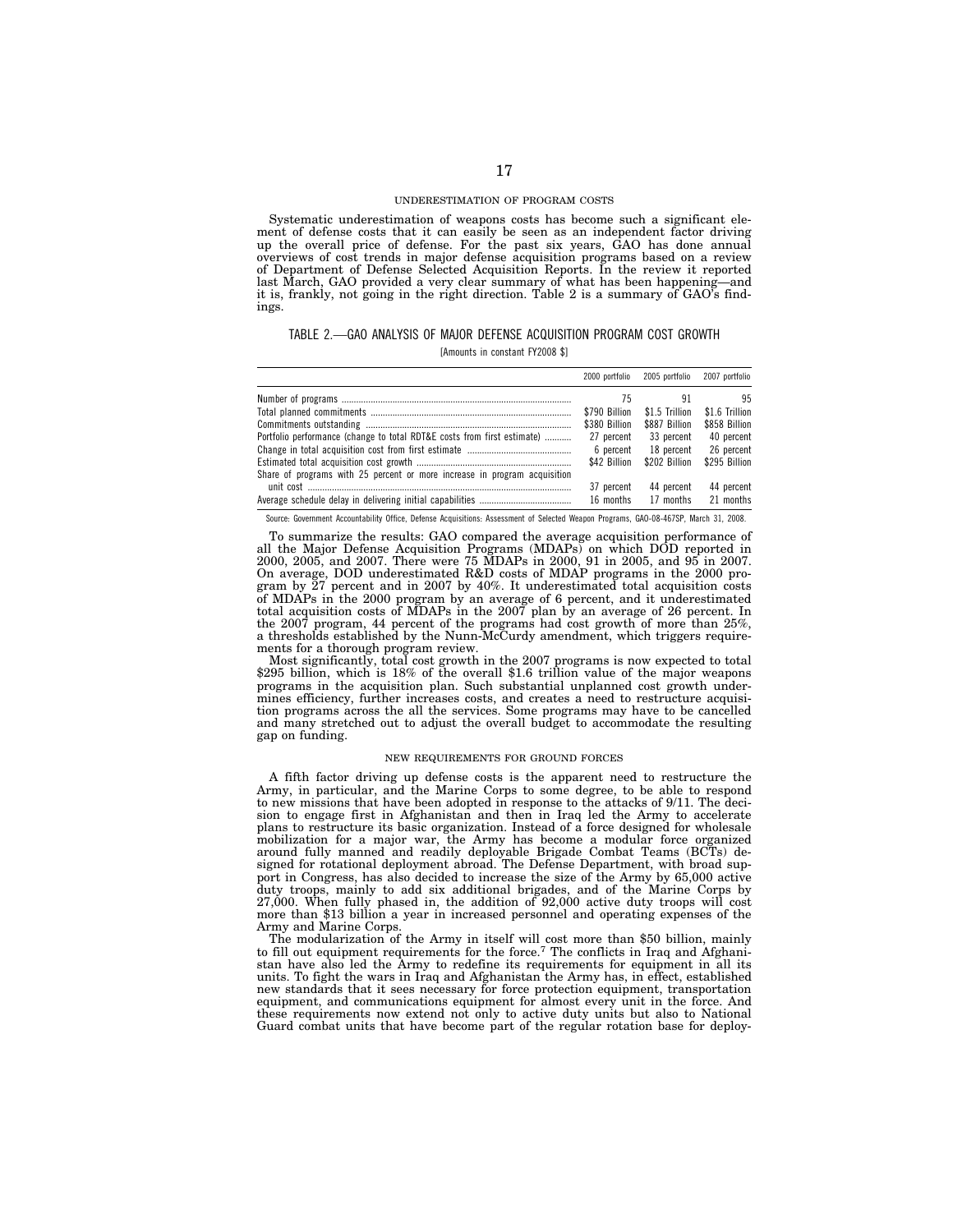ment abroad, and therefore require largely the same equipment as active duty forces.

The cost of reorganizing ground forces to be more flexible and deployable is a significant factor that has driven the overall cost of defense somewhat higher. The Army's case for reorganizing and for adding to the size of the force is based on anticipated requirements for rotating forces abroad. Following the 2004 Quadrennial Defense Review, the goal to be able to deploy 18 or 19 brigade combat teams abroad on a recurring basis. Later, the force generation goal was increased to as many as 23 forward deployed brigades.

If active duty units are available for deployment one year out of every three, then 48 active brigades, as is now planned, would provide 16 deployable brigades a year. Additional brigades would be generated from the Army National Guard, which requires Guard units to be trained and equipped for regular deployments.

#### A BROADER ARRAY OF GLOBAL SECURITY CHALLENGES

A final, and much less easily quantifiable factor that may affect the defense budget has to do with entirely new security challenges that planners have only begun to characterize. A good starting point in thinking about the range of new challenges is what has come to be called the 'Quad Chart' in the Pentagon. I have attached one version of the Quad Chart at the end of this statement.

In brief, the Quad Chart divides security challenges into four categories: Traditional military conflicts between states with conventional military forces; irregular conflict such as insurgencies in Iraq, Afghanistan and elsewhere, catastrophic challenges posed by, for example, state-sponsored or not-state terrorist groups with access to weapons of mass destruction; and, a the newest category, disruptive threats from a range of competitors, including peer or near-peer regional or global actors, who would not attempt to compete with traditional U.S. military forces directly, but would instead try to identify and attack U.S. vulnerabilities. The quad chart divides these challenges according to likelihood and vulnerability. The premise is that traditional military threats are unlikely and the United States has such overwhelming capabilities that it is not vulnerable to them. Catastrophic challenges are seen as likely to appear, and vulnerability as high. Irregular threats are likely, but vulnerability low. Disruptive threats are regarded as unlikely, but vulnerability high.

The quad chart has important implications for the allocation of resources. If traditional challenges are unlikely, and U.S. vulnerability is low, the implication is that resources might be shifted away from investments in such capabilities in favor of other, higher, priorities. Much of what Secretary Gates has said in recent articles and speeches reflects this perspective. An effort to reduce investments in traditional military capabilities, however, implies a willingness to accept greater risks to U.S. security in some potential areas of conflict. While direct state-on-state conflict may appear less likely than in the past, assessments of the international security environment nonetheless point up the potential for future conflicts over many issues, including access to resources, economic and social dislocations caused by climate change, and remaining unresolved regional disputes. So traditional challenges could reappear in the future, and planners must decide in the present how much to invest as a means of hedging against them.

The apparent need to prepare for a broader array of new challenges than planners had assumed at the end of the Cold War may prove to have a very big effect on budgets—or it may not. It is not clear to what extent the new challenges may shape spending in the future. Some more spending to counter anti-satellite weapons and cyberwarfare may prove necessary—but it is very difficult to anticipate how much money will be required to counter other 'disruptive' challenges that remain to be defined.

So far, the main effect of identifying new challenges seems to have been to push budget requirements marginally higher, though there may later be offsetting tradeoffs.

#### THEMES AND IMPLICATIONS

A few themes—with some implications for policy—emerge from this review of the things that are driving up defense costs. One important theme is that the price of defense is driven in very large part by the cost of people—including both uniformed and civilian personnel in the Defense Department. This, in itself, does not imply that we should trim the defense budget by reducing pay and benefits or by abandoning increases in the number of troops in the Army and Marine Corps. It may, however, serve to point up the importance of considering other means of reining in personnel costs. This could mean reducing the size of the other services, or pursuing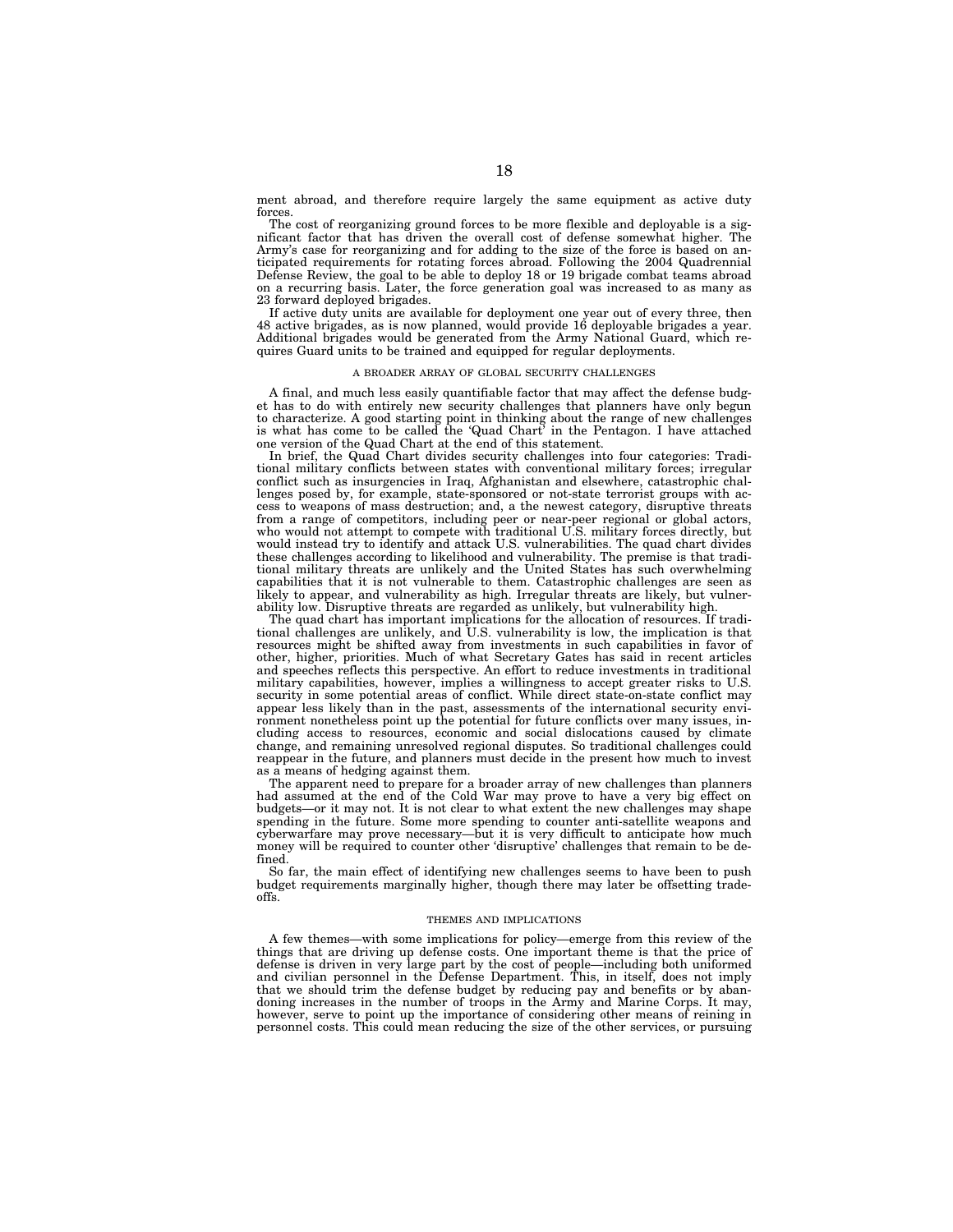more vigorously than in the past reductions in the number of uniformed personnel performing support functions.

In general, when defense budgets are tight, the variable part of the budget, which bears the brunt of most cut drills, is investment, both in weapons and in facilities. You can certainly trim the budget by reducing investment without dire con-sequences for a few years. But ultimately, simply slowing the pace of weapons modernization will lead to an aging and less capable force, and skimping on facilities can leave you with a backlog of problems.

This may suggest that if defense budget shortfalls continue, we will, later if not now, have to consider reductions in the number of personnel. And from a budgeting perspective, if you are going to eliminate something in the long run, the sooner policy-makers decide to do so, the better, because it saves money in the interim for other important things.

A second theme is that the military services have, to varying degrees, been caught in a budget bind that is by no means entirely of their own making. Rather, it is a result, in part of growing personnel costs and, in part, of changing guidance on priorities from senior decision-makers, including Congress. In the first few years after the end of the Cold War—and in the wake of the first Persian Gulf War—the guidance, implicitly if not explicitly, was that our technology would save us—par-ticularly information technology that would give U.S. forces a critical advantage in seeing an arena of conflict. Now, faced with irregular warfare in Iraq and Afghanistan, the emphasis is on larger numbers of highly trained and flexible foot soldiers—the 'strategic corporal' as a former Marine Commandant put it. High tech forces for 'traditional' state on state, force on force conflicts are becoming a lesser priority.

The implications of that theme are varied. The Air Force, lately, has been subject to some criticism—to put it mildly—on a number of grounds. One complaint is about the growing cost of many of the programs the Air Force manages—including a large share of space and other programs that are fundamentally joint in nature, that are essential to all of the services. In its defense, however, the Air Force was, for many years, only doing what its leaders thought was the key task, which was to exploit U.S. technological advantages as much as possible in order to maintain military strength even if, as was commonly expected, the size of the overall force would continue to decline.

Another implication has to do with funding for the Army. As discussed earlier, one factor that has driven up the cost of defense in recent years is the urgent restructuring of the Army. At the end of the 1990s, the Army was being criticized be-cause it had not adjusted, as the other services had, to the post-Cold War era. It was still organized, not for expeditionary, rotational operations abroad, but to fight one big war. As it became engaged in Iraq and Afghanistan, however, the Army embraced the need to reorganize itself into a very different, modular force with fully manned, more readily deployable units.

For the most part, the costs of modularization and the initial costs of adding to the size of the force have been financed with supplemental appropriations. A question now on the agenda is whether large supplementals should continue. To the extent there remain some additional Army restructuring costs, as there may well be, particularly to better equip National Guard units, Congress may want to consider whether to continue using supplemental funding for at least a limited additional period to cover one-time expenses associated with continued Army reorganization.

For the Budget Committee, this may present something of a dilemma. On the one hand, these requirements have long since gone past the point of being uncertain, unpredictable, and unplanned costs that should be financed through emergency appropriations exempt from caps on discretionary spending. On the other hand, to the extent that these investments are seen as one-time expenses, then it may make more sense to continue to pay for them with presumably temporary war-related ap-propriations, rather than build them into the base budget.

I'll be happy to address any questions you may have.

#### **ENDNOTES**

<sup>1</sup> Most recently Admiral Mullen reiterated his views in a Pentagon press briefing on November 17, 2008—see Department of Defense News Transcript, 'Department of Defense News Briefing with Admiral Michael Mullen at The Pe

Aviation Week Defense Technology and Requirements Conference, February 13, 2008.<br><sup>3</sup> John T. Bennett, \$40B Price Tag for Larger Army: U.S. Service Predicts Cost of 1.1 Million-

Soldier Force, Defense News, December 15, 2008, p. 1.<br>4The bulk of the reduction can be traced to two things—a cut of about 150,000 in active duty<br>4The bulk of the reduction can be traced to two things—a cut of about 150,0

troops and reductions in missile defense funding. This discussion is based on CRS Report 95- 20, 'A Comparison of Clinton Administration and Bush Administration Long-Term Defense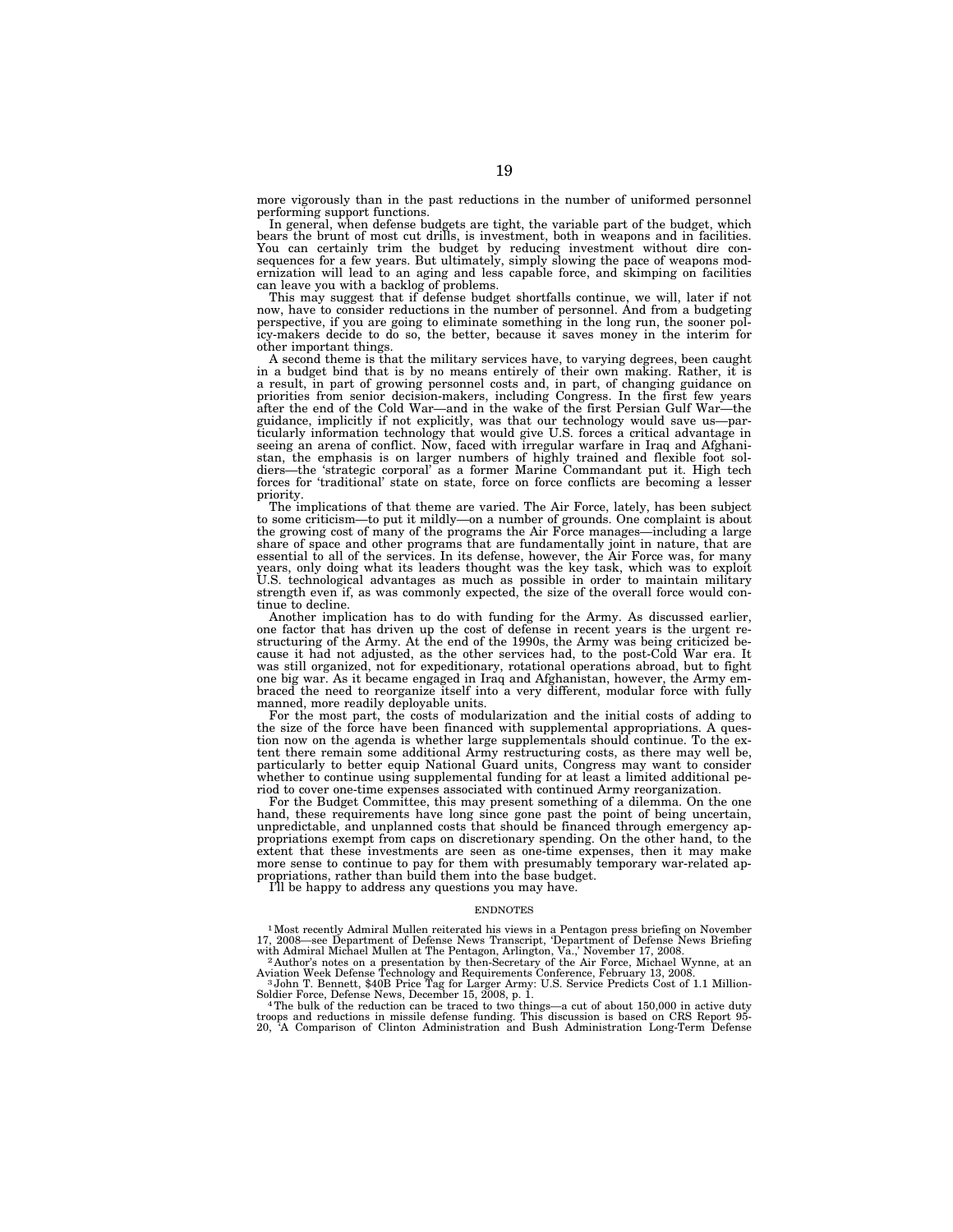Budget Plans for FY1994-99,' Dec. 20, 1994, by Stephen Daggett, and on subsequent unpublished update information. Both are available to congressional offices from the author on request.<br><sup>5</sup>Data from F-35 Selected Acquisition Report, June 2008.<br><sup>5</sup>Data from F-35 Selected Acquisition Reprogrammin

6 Robert M. Gates, 'A Balanced Strategy: Reprogramming the Pentagon for a New Age,' For-eign Affairs, January/February 2009. 7See CRS Report RL32476, U.S. Army's Modular Redesign: Issues for Congress, by Andrew

Feickert, updated January 24, 2007.

Chairman SPRATT. Mr. Gilmore.

#### **STATEMENT OF J. MICHAEL GILMORE, ASSISTANT DIRECTOR, CONGRESSIONAL BUDGET OFFICE**

Mr. GILMORE. Mr. Chairman, Congressman Ryan, members of the Committee, I appreciate the opportunity to discuss the sustainability of the defense plan this morning.

My remarks are going to be based on the report that CBO released early last month on the long-term implications of the 2009 future years defense program. So if I could have the first chart, please.

In these charts that I am going to show you this morning, funding is going to just be displayed in constant 2009 dollars. So the effects of inflation are removed and you can compare the buying power of past budgets, which is on the left of the chart, to projected

future budgets, which is on the right of the chart. In CBO's projection, DOD funding averages about \$549 billion annually in the period from 2014 to 2026, which is the projection period we considered. And that is more than the peak of the 1980's buildup, which is shown on the left of the chart, about \$485 billion. So a \$549 billion annual average in the future versus \$485 billion during the peak of the Reagan buildup, and that is to pay for a force one-half to two-thirds the size of the force we had during the mid-1980s.

Now, including what we label on this chart as potential unbudgeted costs, that could push that average in the future to \$652 billion a year, 35 percent more than the 1980's peak. And what we include in that unbudgeted cost category are, first of all, funding for continued operations overseas in the near term and the long-term. And in the long-term we made a somewhat arbitrary assumption of 75,000 troops deployed somewhere in the world 2013 and thereafter, and that would cost about \$60 billion a year. So that is \$60 billion worth of the unbudgeted cost.

And then the remainder of the unbudgeted cost is associated with historical experience in cost growth in major weapon systems, and that is about \$43 billion. So we project that in order to buy the current program without cutting back on the number of aircraft or ships or other major weapon systems bought, which, by the way, is typically the way the Department has handled the problem with cost growth, if you wanted to pay for the programs as they are currently laid out that would cost another \$43 billion a year, on average.

The sustained relatively high level of funding in our projection is due to, as Steve Daggett has already alluded to, growing costs of pay and benefits for military personnel and plans to increase of size of U.S. ground forces, as well as plans to purchase new systems, including systems with the advance capabilities the Department associates with military transformation that are turning out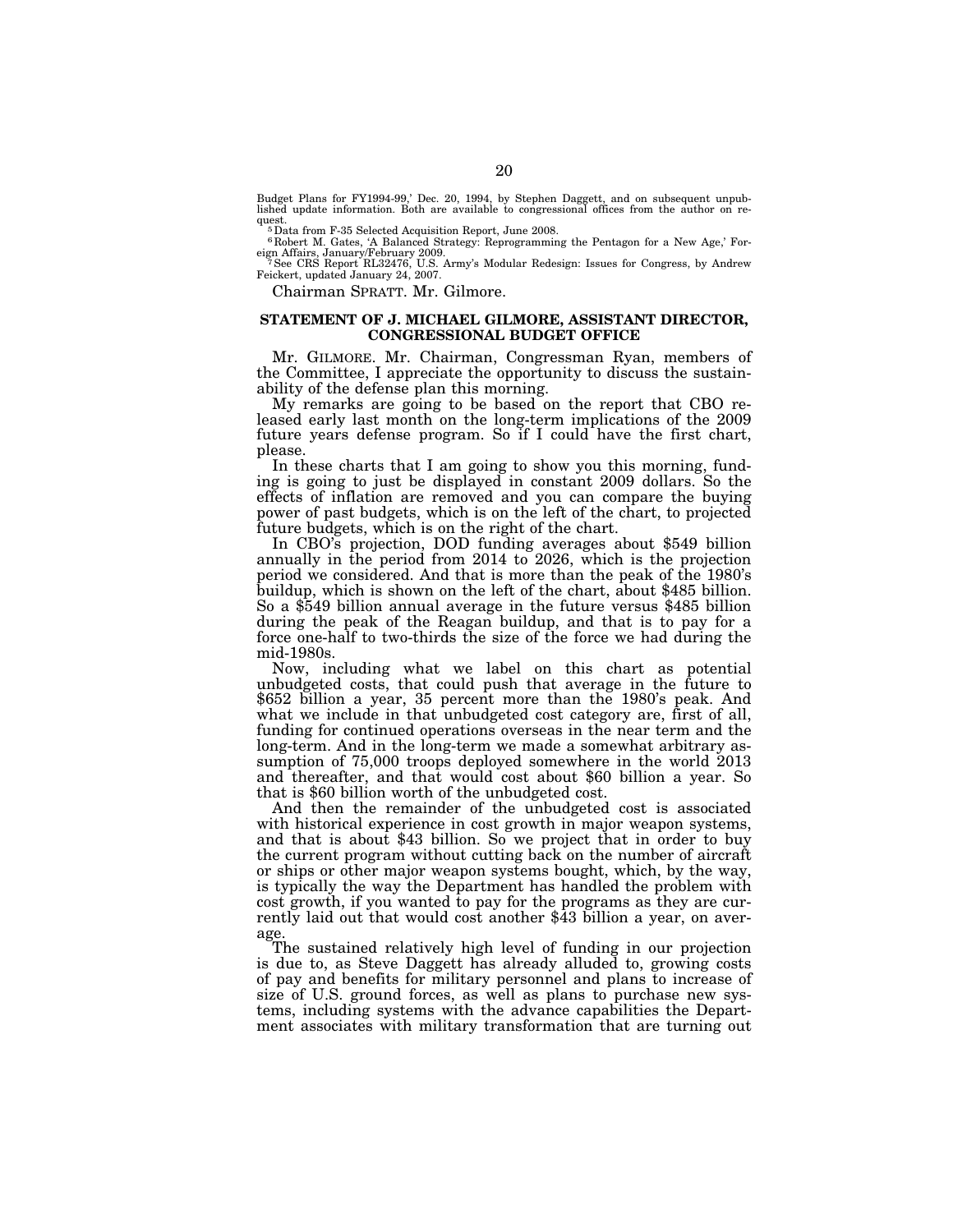to be much more expensive than the systems that they are going to replace.

Let me say a little bit more about each of the areas, the two areas of funding that are indicated on the chart, investment and operations and support. And let me turn first to operations and support, which currently is about 60 percent of the budget and which under our projections will grow to almost 67 percent of the budget over time in real growth. So let me turn first to operations——

Excuse me, next chart.

Let me show you another way of looking at defense expenditures. This showed you spending or funding. This looks at past and projected defense spending as a share of the economy. Defense spending averaged about 5.6 percent of gross domestic product in the 1980s. It declined to 3.8 percent of GDP in the 1990s; and it is currently about 4.5 percent of GDP, including the costs of the wars in Iraq and Afghanistan.

Now, in our projection, which shows relatively flat constant funding, defense spending would decline to 2.5 percent to 3 percent of GDP by 2026, excluding and including unbudgeted costs. And that assumes the GDP continues to grow. Right now, it is not.

Next chart.

Now let me turn to operations and support in more detail, currently about 60 percent of the budget. About 40 percent of this funding is for military pay; and the remaining 60 percent is for operations and maintenance, which is running units, maintaining equipment, and providing other benefits, including medical care, to military personnel.

In our projection, operations and support funding rises steadily in real terms, from \$307 billion in 2009 to \$380 billion in 2026, excluding that unbudgeted cost category, and \$443 billion, including those unbudgeted costs, which in this projection are associated mostly with continued operations overseas, because most of the costs of operations overseas are in the operations and support category. Not all of them, and I will say more about that in a minute.

Now, what is driving this growth is continued real pay increases and real increases in the cost of benefits, particularly medical benefits, and I will say more about that in a minute.

However, another source of growth is the increasing cost to operate both new equipment, which turns out to be more complex and more expensive to operate overall than the equipment it replaces, as well as aging equipment. The cost of aging equipment—maintaining and operating aging equipment are growing as well.

Let me have the next chart.

This is to bore in a little bit on the medical care cost dilemma that the Department is facing that, as already has been mentioned, is similar to the medical cost dilemma that the economy as a whole is facing. DOD's budget for health care, including accrual payments for care that will be provided to future retirees, so-called TRICARE for Life, is now about double the amounts budgeted in the 1990s, as shown on this chart. And CBO and DOD's own actuaries project that the Department's health care costs will increase steadily, \$5 billion in real growth from 2009 to 2013 and \$32 billion in real growth, or 79 percent, through 2026.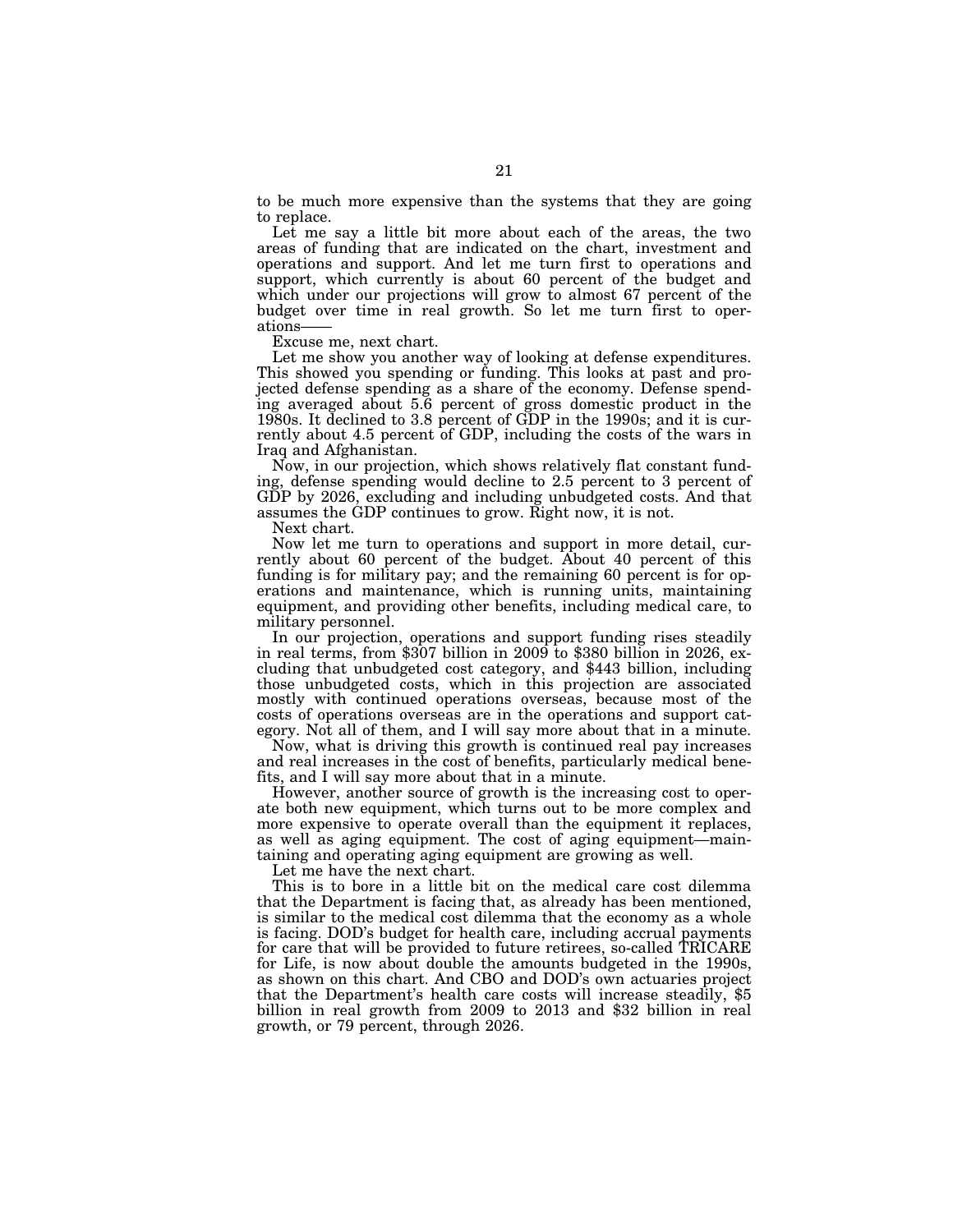Unfortunately, the situation could be worse than that 79 percent growth if faster than projected medical inflation—and certainly history tells us we frequently underestimate the growth in medical costs—if faster than projected medical inflation occurs, that could cause a real increase in these accounts of 126 percent; and that is depicted by the dash line labeled unbudgeted costs.

The accrual payment growth is 6.25 percent on an annual basis nominal growth. Per capita pharmaceutical cost growth is 9 percent, and per capita direct care and purchase care growth is about 6 percent nominal growth. So all of those areas contributing to substantial growth in the Department's medical care costs.

Let me have the next chart.

This is a reprise of a chart that Steve showed. This is a somewhat truncated version showing per capita, meaning per active duty service member growth, in operations and maintenance funding. Measured on a per-service-member basis, DOD's O&M funding has grown steadily during the past 20 years, averaging \$2,100, 2009 dollars, per active duty member per year—that is shown here on this chart—which does not remove the current war costs which causes that large increase there over the last 5 years.

Then, in the future, we project that the 20-year trend will continue. And the fact that in the period there labeled FYDP, or future years defense program, that that black line above the dash line indicates that in DOD's plans, at least in the 2009 future years defense program, there isn't an indication there in its base program DOD was underfunding its readiness accounts. If it were doing that, then you would expect that black line to be below the dash line. So there is no evidence when you look at this metric that DOD was actually paying for peacetime readiness in the supplemental appropriations as opposed to its base program. And we currently project the per capita O&M funding will increase by another 20 percent through 2026 relative to today's level.

Next chart.

Let me turn to the investment accounts. I have given you an overview of operations and support, which was 60 percent of the budget. Let me turn to the other 35 percent of the budget. This shows past and projected funding for investment.

In our projection investment, which is funding to develop and purchase new weapons, would average about \$187 billion during 2014 to 2026; and that is about 10 percent below the 1-year peak in investment that occurred during the 1980's buildup of about \$207 billion.

Accommodating historical trends in cost growth would increase funding demands in our projection by about \$30 billion annually, or about a 15 percent increase overall, to pay for the program if we continued to try and buy it but historical trends and cost growth were realized. And the cost of purchasing new equipment to support continued contingency operations—remember, our projection assumes that we continue to be engaged overseas—could cause funding to advance and increase by another \$22 billion annually, on average, based on experience in Iraq and Afghanistan.

Next chart.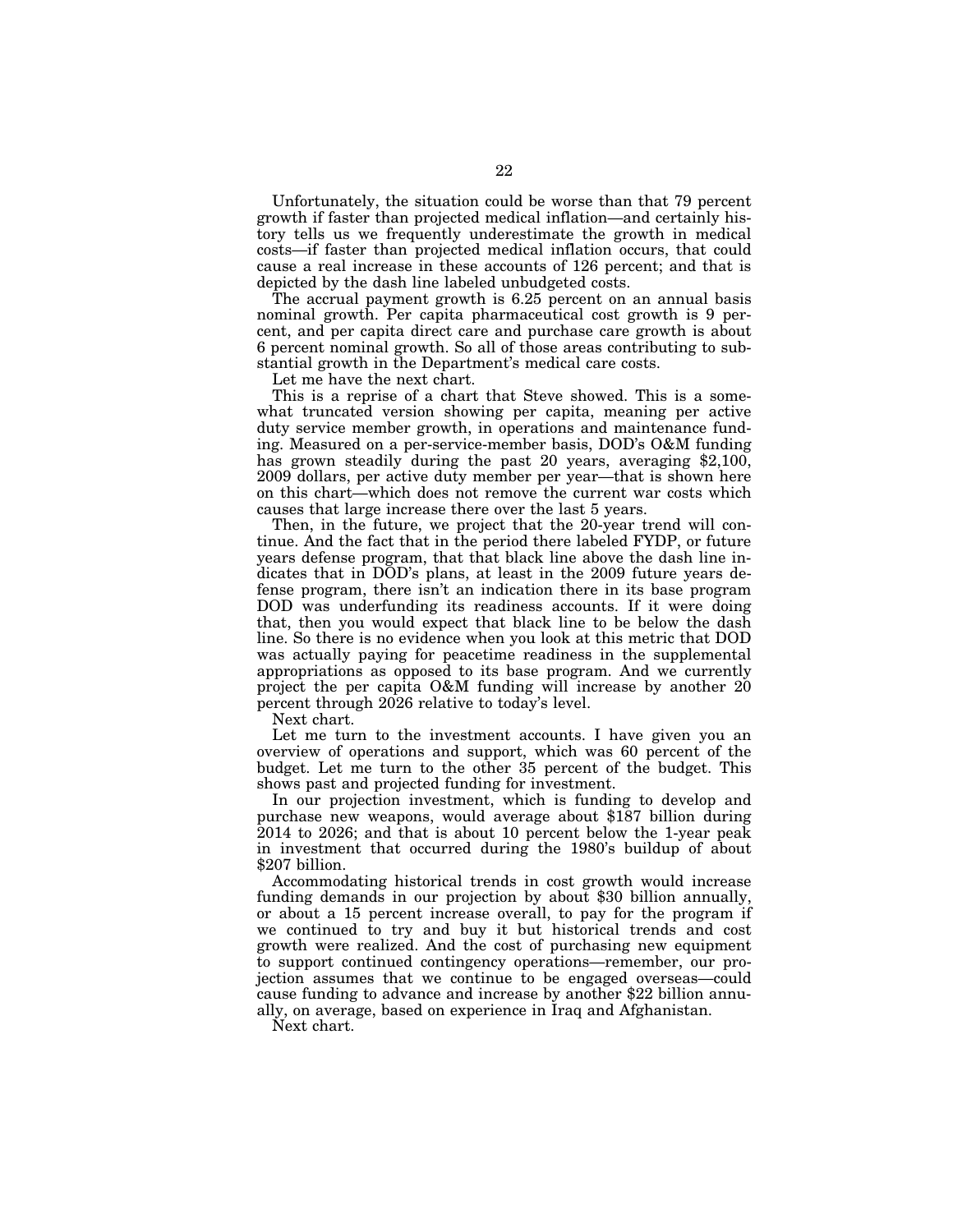Chairman SPRATT. You got—if I could interrupt you there—two items: total unbudgeted costs, as opposed to contingency unbudgeted costs. What is the difference between them?

Mr. GILMORE. Contingency unbudgeted costs are associated with paying for refurbishing equipment and buying new equipment to replace worn-out equipment and damaged equipment if we continue to be involved in operations overseas. So our projection included an assumption that over the long run we would have 75,000 troops involved somewhere overseas, not necessarily Iraq and Afghanistan, although it could be there. So if you continued to have 75,000 troops involved overseas with the kind of operational tempo that we have been experiencing over the last couple of years, then that would, in our projection, imply an additional \$22 billion in investment, mostly procurement, annually to continue to replace and repair equipment associated with maintaining those operations. And then historical cost growth is the remainder of the unbudgeted cost.

So there is contingency unbudgeted cost, which is the first dash line, and then there is with total unbudgeted cost, which is the second dash line. And the difference between the two is just historical trends in cost growth.

If we take today's investment program and we experience what we have seen in the past with regard to growth in the cost of major weapon systems that are preproduction, then that would add another \$30 billion annually to the cost of the program on our projection. That assumes that you don't cut back on the amount of weapons that we are currently planning to purchase so that you don't further reduce joint strike fighter purchases in the Air Force below any aircraft year. You try to buy those aircraft, but costs go up as they have in the past and you just pay for those increased costs.

Have I made that at all clear?

Next chart.

Those two dash lines will be on every one of these investment charts, and it is most noticeable in the case of the Army because the Army would bear the brunt of these continued operations overseas. So you see that there is a large amount of unbudgeted costs a relatively large amount of unbudgeted costs associated with contingency operations in this chart. That is because the Army would bear the brunt of those operations if they occurred.

One of the—this is Army investment, so I just showed you investment overall for the Department of Defense past and projected. Now I am going to show you past and projected investment for each one of the services, beginning with the Army.

One of the most noticeable features on this chart is that recently, due to funding provided in supplemental appropriations to replace and repair equipment associated with operations in Iraq and Afghanistan, the Army has received as much investment, mostly procurement funding, in supplementals as it has requested in the base budget. And that is shown by that spike there, which, by the way, is well above the peak in investment that occurred during the Reagan buildup in the 1980s.<br>Now, in the future, CBO's projection of Army investment aver-

ages about \$36 billion annually, so that is towards the right hand part of the chart, excluding unbudgeted costs and \$58 billion in-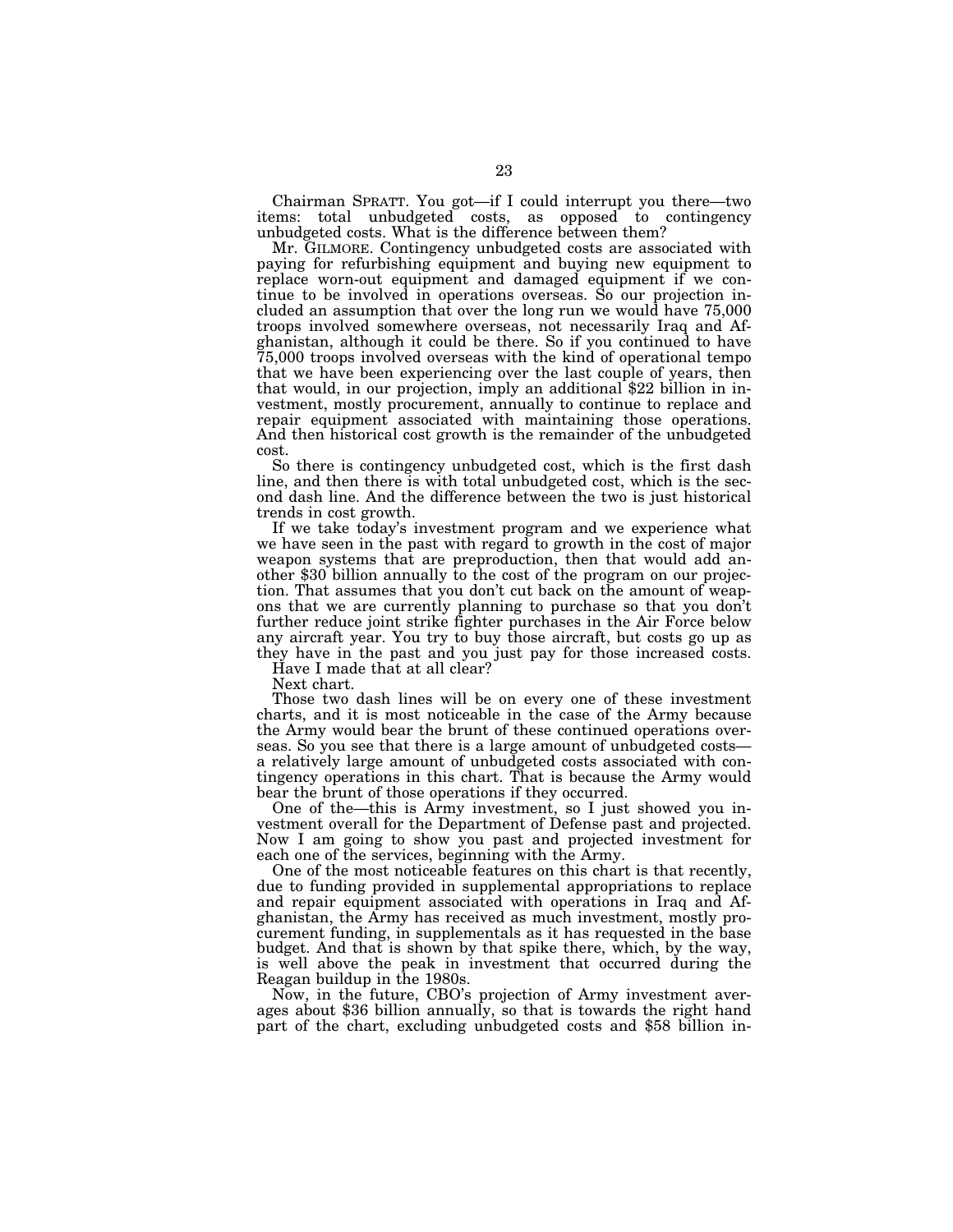cluding them. Historical trends in cost growth for Army systems, particularly for combat vehicles such as those being developed under the future combat systems program, account for about 40 percent of those unbudgeted costs. And the remaining 60 percent is associated with paying for the costs of equipment used in continued operations overseas if that were to occur.

Now, saying a little bit more about the future combat systems program, which as you can see there takes up a good deal of the funding in our projection, FCS funding exceeds \$100 billion through 2026, about 6 to \$8 billion annually in the projection. That would buy 13 brigade sets of equipment through 2026, with another two planned to be purchased beyond 2026. But that is about one-half of what may be needed for the Army, because the Army will have 19 active heavy brigades, seven heavy brigades in the Army National Guard according to current plans, and three to five prepositioning sets of heavy equipment that may have to be replaced with FCS.

The plan now is to eventually replace all of the equipment in the heavy brigades with FCS. So something will have to—if that doesn't occur and if they stick with the plan to buy 15 brigade sets, as opposed to more than twice that amount, something will have to be done to maintain the existing equipment, the Bradley fighting vehicles and the Abrams tanks that they will have in several thousands of numbers. So CBO's projection includes more than \$3 billion annually to replace an upgrade to combat vehicles that will not be replaced by the future combat system.

Let me show you the next chart, which illustrates one of the challenges the Department faces overall but in particular the Army faces with its combat vehicle fleet.

The top part of this panel shows on the left the weapon systems that were purchased during the 1980s and the 1990s, and in the 1980s a lot of Abrams tanks and Bradley fighting vehicles were bought. And then on the right hand part of the chart, on the top, it shows the number of vehicles that will be procured under the future combat systems program current plans, one brigade set a year.

Then, on the bottom, the chart shows funding to buy those weapon systems, the funding that was necessary during the 1980s to buy the number of tanks shown on the chart and then the funding that under current Army estimates will be required to buy future combat systems at a rate of one brigade set a year. And under current Army plans, which we hear, by the way, may change, development in some of the FCS combat vehicles contained in this projection may in fact be ended. They may end up developing a fewer number of those vehicles.

The Army will spend at levels comparable to those in the 1980s to purchase about one-quarter the number of new vehicles. Those purchases alone would not be sufficient to sustain its force, as I mentioned; and absent that \$3 billion a year in annual funding that we include in our projection to upgrade and replace older systems, the FCS purchases displayed in the chart wouldn't be sufficient to sustain the force, as I said; and the aged Army combat vehicles would double over the long term from about 10 years currently to 20 years by 2026, which is about double the desired fleet wide age. So the additional \$3 billion a year or something in that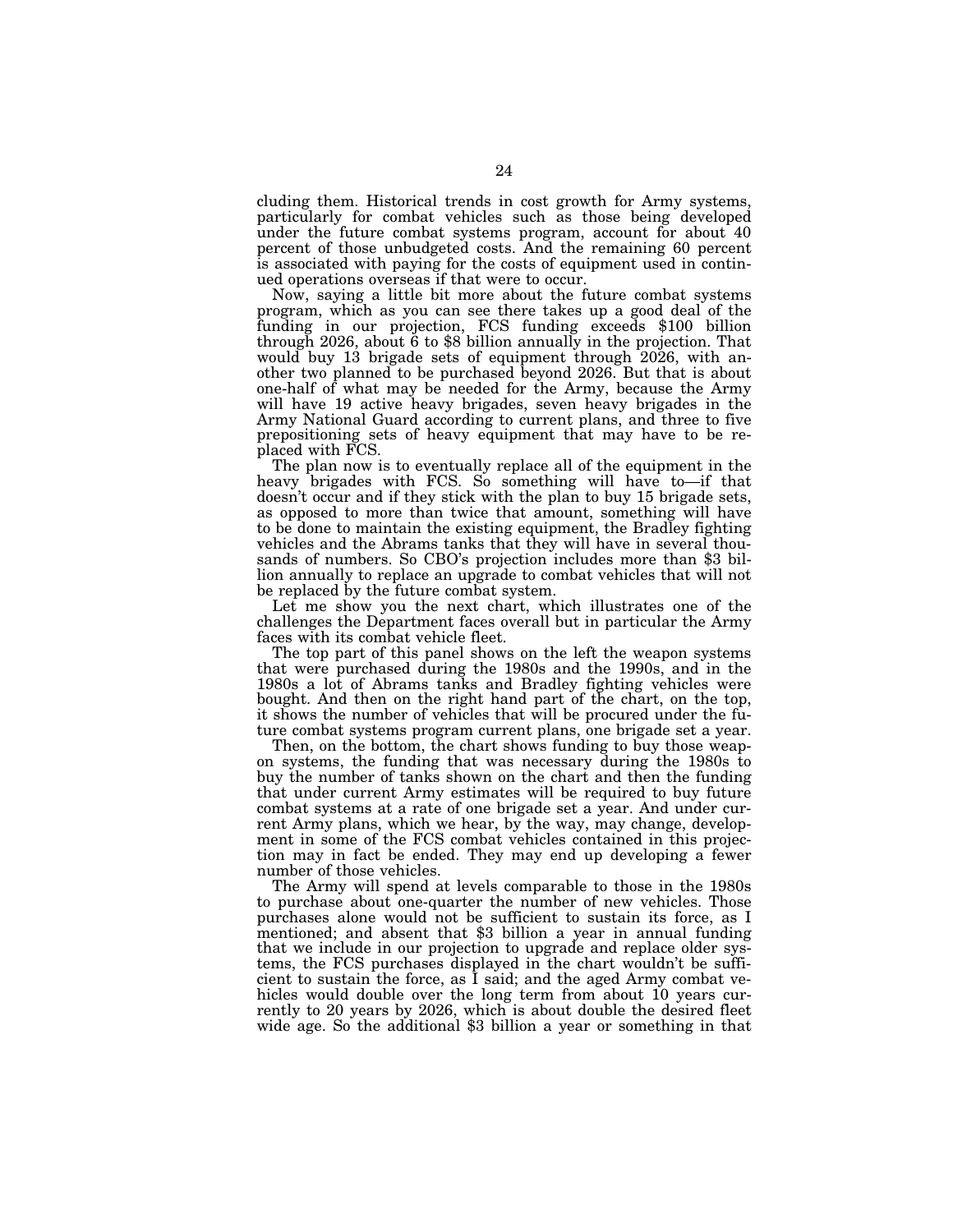neighborhood will probably have to be spent if more FCS vehicles are not bought, and which is the current plan.

Next chart.

Let me turn to the Navy. This shows past and projected funding for investment in Navy systems.

CBO's projection indicates that funding for investment in Navy and Marine Corps weapon systems will average about \$58 billion annually during 2014 to 2026, which is slightly less than the average funding of \$61 billion during the period of the 2009 FYDP, 2009 to 2013. And through 2018, in this projection anyway, funding will be comparable to that of the mid-1980s, and that is to support a fleet of about half the size of the ship fleet that we had during the 1980s.

Funding for shipbuilding, excluding historical cost growth, so there is that ships' portion of the funding at the top of the chart, will average about \$21 billion through 2026. That is about 40 percent greater than it is in 2009.

Funding to develop new weapon systems, the bottom part of the chart, shows the development funding for new systems. And you can see that funding to develop new weapon systems would decline from \$19 billion in 2009 to \$11 billion in 2013 and eventually in our projection to about \$7 billion by 2026. And, as seen in the chart, such a steady, substantial decline in RDT&E funding would be inconsistent with experience during the past 20 years. But, nonetheless, that is the implication of current plans. They will buy out the joint strike fighter program and F-18 EF and multi-mission maritime aircraft, and they will not begin to develop the replacements for those systems even though towards the end of this projection the F-18 EFs that have been bought over the last several years will be nearing the end of their service lives.

Next chart.

Finally, let me show you our projection for Air Force investment that is shown on this chart. CBO projects that Air Force investment will average about \$70 billion annually during 2014 to 2026, versus about \$64 billion annually during the 2009 to 2013 period of the 2009 future years defense program. Accommodating historical cost growth would increase funding demands by about \$6 billion annually. And note that a substantial portion of the other funding depicted in this chart is associated with intelligence activities that experienced substantially increased funding since 2001.

Next chart.

Let me just bore in here for a second on one of the particular challenges facing the Air Force, and that is the modernization of its tactical aircraft fleet. So this is the Air Force analog of that chart that I showed you a few moments ago for combat vehicles in the Army. On the left, we have the numbers of aircraft that were purchased in the past. So there were large purchases of F-16s, particularly F-16s and F-15s, during the 1980s. Then there was not much aircraft procurement during much of the 1990s. Then we began to buy the F-22, which are the pink bars on the chart. And then, in the future, we will buy in increasing numbers the joint strike fighter for the Air Force rising in this projection to 80 aircraft a year, although we have heard that part of the increase in funding in the fiscal year 2010 future years defense program that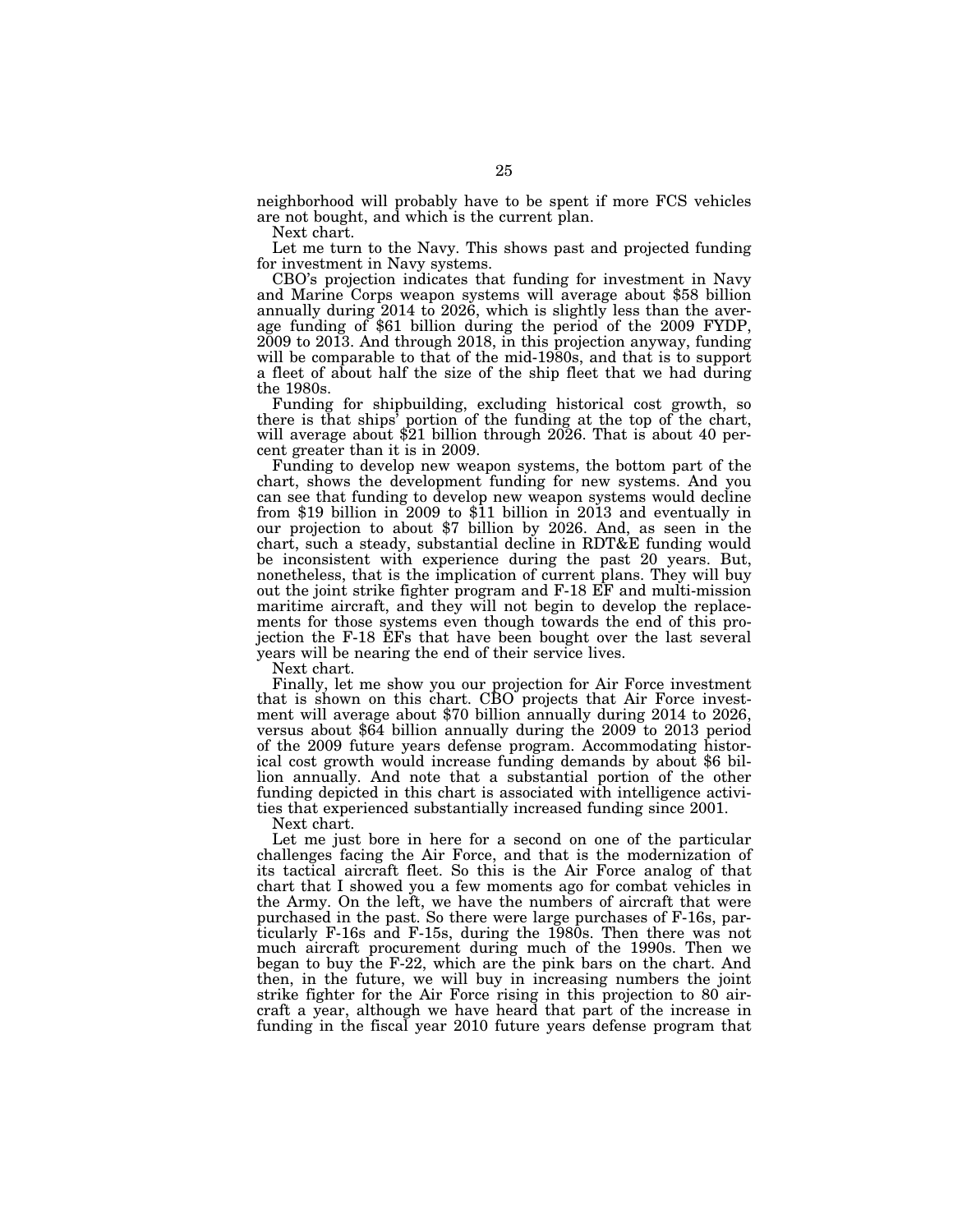the Department has developed would be to buy an additional 30 joint strike fighters a year for the Air Force. That would raise that number to 110 a year if that were correct.

Then on the bottom part of the chart you can see the funding, and you can see that recently and in the future we will be spending at levels roughly comparable to the levels that we spent during the 1980s but to buy substantially fewer aircraft. Those aircraft have gotten a lot more expensive.

Let me just give you a bit more detail on that. During 1981 to 1988, 1,877 aircraft were purchased, for a total of \$54 billion. That is an average unit cost of about \$30 million. Most of those were F-16s. During 1993 to 2001, 105 aircraft were purchased for \$9 billion, an average unit cost of \$80 million per plane. And during 2001 to 2008, 156 aircraft were purchased. Almost all of those were F-22s, although that is the beginning of joint strike fighter purchases as well, so about  $\frac{1}{10}$ th—less than  $\frac{1}{10}$ th the number of aircraft that were produced during 1981 to 1988. And those were purchased for \$32 billion and an average unit cost of \$210 million.

So during 2001 to 2008 we purchased about 60 percent of the aircraft that we did during the 1980s—excuse me, we spent about 60 percent buying aircraft in 2001 to 2008 that we spent during the 1980s, and we bought 10 percent of the aircraft. So 60 percent of the funding, 10 percent of the aircraft.

And then in the future the joint strike fighter which will replace those—well, not entirely replace those F-16s, those dark blue bars there that were purchased in the 1980s, we will be buying those at \$80 million a plane, versus \$30 million a plane during the 1980s.

That concludes my remarks, and I am happy to take your questions.

[The statement of Mr. Gilmore may be accessed at the following Internet address:]

#### *http://www.cbo.gov/ftpdocs/99xx/doc9972/02-04-Long-Term—Defense— Testimony.pdf*

Chairman SPRATT. Well, thank you both. We asked for numbers, and we got them back in spades.

But, interestingly enough, the one thing you didn't mention was the one thing that 4 years ago or longer Senator Kerry and President Bush when they debated were put to the question, what do you think is the greatest threat facing the United States today? Kerry answered, a terrorist equipped with some kind of nuclear device; and President Bush readily concurred. It is the one thing they commonly agreed upon. You haven't touched upon that at all.

By my calculation, if you scrub this budget down, go to DOE and scrub its budget down for CTR and for Nunn-Lugar and all the different components of nonproliferation, you come up with about \$2 billion. Is my approximation pretty close to what you would approximate is what we are really spending on this particular threat, nonproliferation? Steve? Mike?

Mr. DAGGETT. Well, there are two major categories in the defense account. One is cooperative threat reduction, which is in the DOD budget; and that has been running about \$400 million a year. And then Department of Energy has a substantially larger nonprolifera-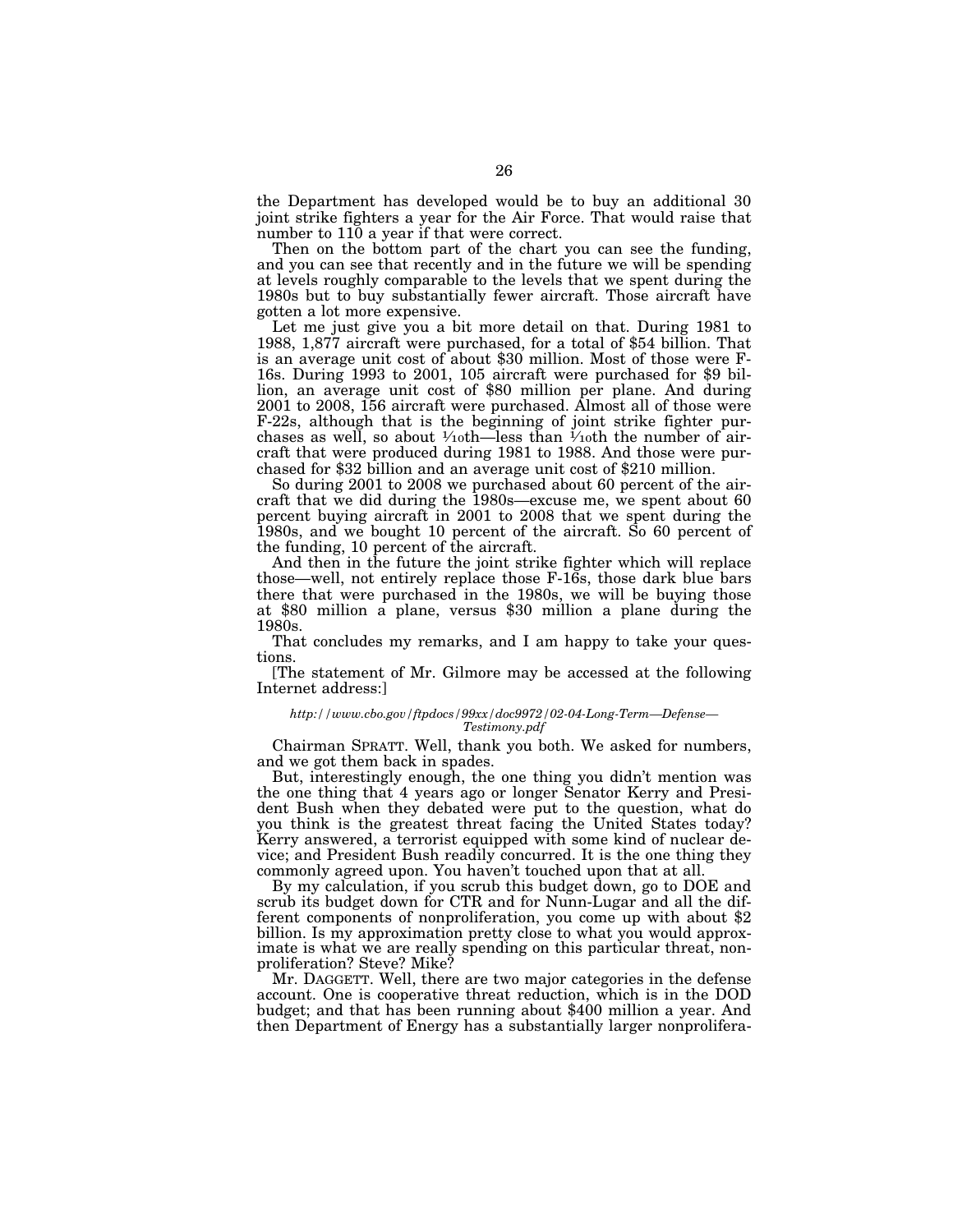tion program, counterproliferation program, largely to buy nuclear material and so on. I think you are right. I think it has been running about a billion and a half a year.

There are other initiatives in the State Department as well. I mean, the whole counterproliferation, international counterproliferation efforts. But those don't involve lots of money. The money for it is really in Department of Energy. And so I think your total is about right.

Chairman SPRATT. And it has been pretty steady at that particular level for several years at least.

Mr. DAGGETT. Yes.

Chairman SPRATT. How do you account for that? Do you think there is an underallocation here simply because it gets squeezed out by other programs, or this is all the Pentagon and the Department of Energy think can be sensibly applied?

Mr. DAGGETT. Well, I know there is an ongoing program. The big budget driver, as I understand it, is purchasing nuclear material; and there are agreements, international agreements on how much we are going to purchase each year. You might be able to increase that to some extent, but I think that is what drives really the cost of it.

You asked me are there other things we should be doing that we are not doing? I don't know. That is a bit beyond what I have looked at in detail. I can certainly get back to you.

And Amy Wolf, who works with us, has worked very closely on counterproliferation programs. The Harvard Belfer Center does a study every year of the status of nonproliferation efforts, and they make a number of recommendations. They have made a number of recommendations for changes in policy.

I have looked at it pretty closely a couple of years ago and didn't see many that required a lot more money. It was more international diplomatic initiatives and things of that sort that they were looking at. But I would be glad to look more at that and talk with you and with Scott about it.

You can certainly identify, I think, some additional areas of possible investment. I am not sure it would be a huge amount of money.

Chairman SPRATT. Mr. Gilmore, if we cut through all of your charts and information here to the basics, to the bottom line, what are we spending today on the base defense budget for national defense and what are we spending typically in terms of supplementals for emergency purposes, primarily Iraq and Afghanistan?

Mr. GILMORE. Let us see. In 2009, I think the Department requested \$517 billion and the Congress appropriated about \$515 billion in the base budget; and there was about another \$180 billion or so in supplemental funding for operations in Iraq and Afghanistan and other purposes.

Chairman SPRATT. So that comes to nearly \$700 billion?

Mr. GILMORE. Pretty close.

Chairman SPRATT. And in real terms how does that compare to the post-war expenditure levels in the post-war period?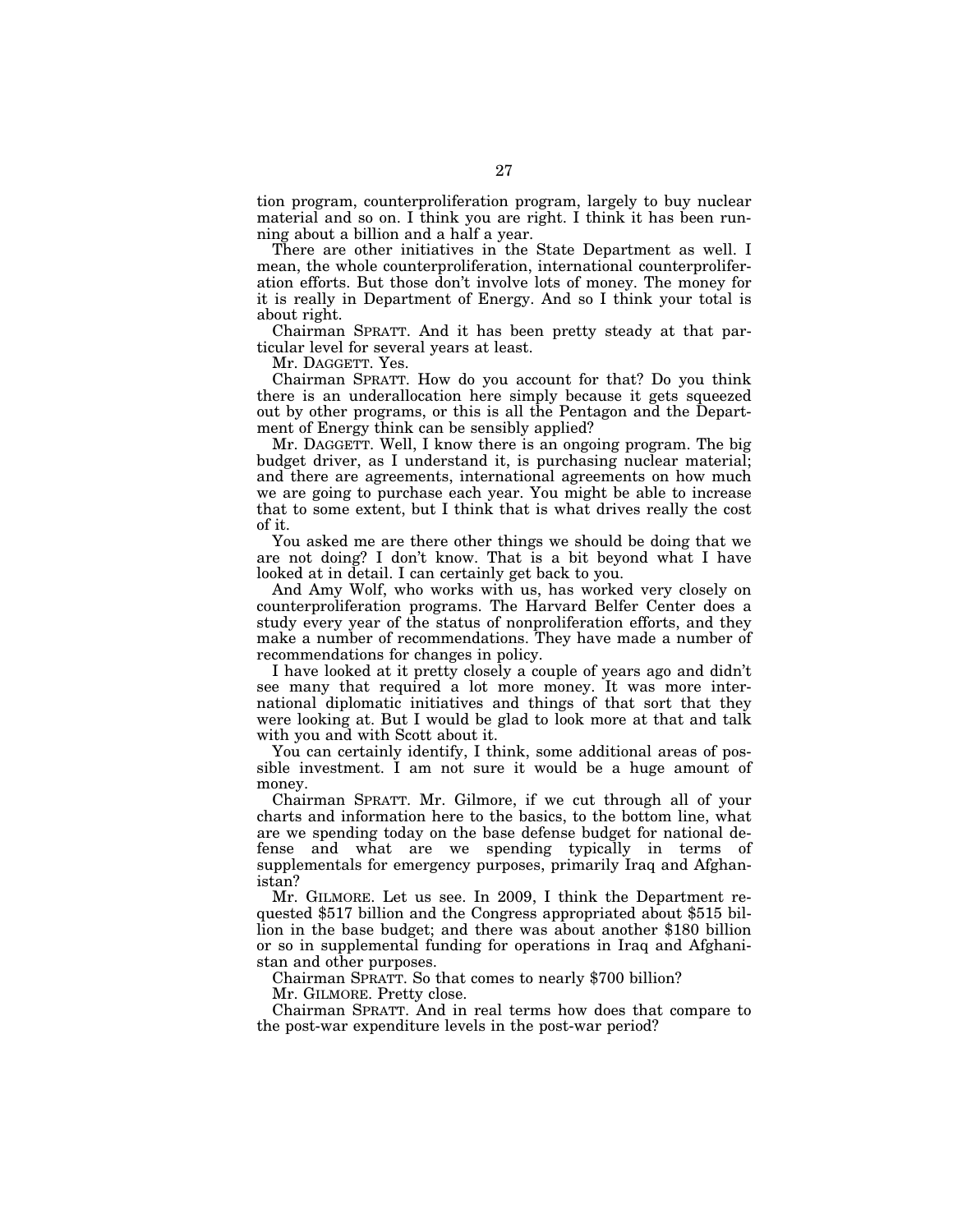Mr. GILMORE. It is a peak. I mean, if you look at a chart that is on our Web site that displays defense funding over the past 60 years, I think we are at a peak in inflation-adjusted spending.

Chairman SPRATT. Compared to Korea?

Mr. GILMORE. It has been a pretty steady increase, so I think it is an overall peak.

Chairman SPRATT. Now, we have received from DOD from time to time bills for reset—renovation, repair, reconstitution and repurchase, really—of equipment that is either badly damaged or worn out due to the operating environment and the OPSTEMPO in the two war zones we find ourselves now, Afghanistan and Iraq. Have either of you paid any particular attention, spent any effort to try to unpack what is in those substantial requests that started at about 15, \$16 billion?

The Chiefs told us that if we stopped the war in Iraq tomorrow we would still have these costs for at least 2, 3, maybe 4 years at a substantial level. But the level has risen considerably from about 15 or \$16 billion several years ago to around \$50 billion today, just under \$50 billion today.

Mr. GILMORE. I think a year and a half or 2 years ago, Grant Lussier in our division produced a report on the Army reset program trying to, as you put it, unpack some of the details, which turns out to be a challenge to do, given the information that is available from the Department. Nonetheless-

Chairman SPRATT. Give me some examples under the acquisition of new equipment.

Mr. GILMORE. Yes. A lot of the increase is associated with buying new equipment for the Army. Substantial numbers of up-armored, high-mobility, multi-purpose wheeled vehicles, Humvees that were not in the force at the beginning of the conflict, as everyone knows.

A substantial amount of money, about \$20 billion, I think—I could be wrong—for purchases of mine-resistant, ambush-protected vehicles. Substantial amounts of money to purchase the most modern versions of Army trucks, the trucks built as part of the socalled Family of Medium Tactical Vehicles Program. A lot of those trucks were bought for National Guard units that lacked the most modern trucks. And, in fact, a large number of those trucks are just kept in the theater, and the units that come in haul in on those trucks.

So a substantial portion of that growth has been associated with buying that kind of new equipment that was not in the force prior to the operation.

Mr. DAGGETT. And I have one point. It really is unclear to me to what extent the Army has filled out its evolving requirements and plans for that kind of minor equipment. One of the tasks for the next administration, it seems to me, is to really unpack where the Army is going and what bills remain unfunded and try to distinguish what is to replace war equipment and what is to fill out modularization of the force and what additional kinds of equipment needs they might identify because of lessons of the war to equip the Army National Guard.

They spent a lot of money on it already. I am just not sure how far along they are in meeting all of those additional requirements. It could require a substantial amount additional if you do every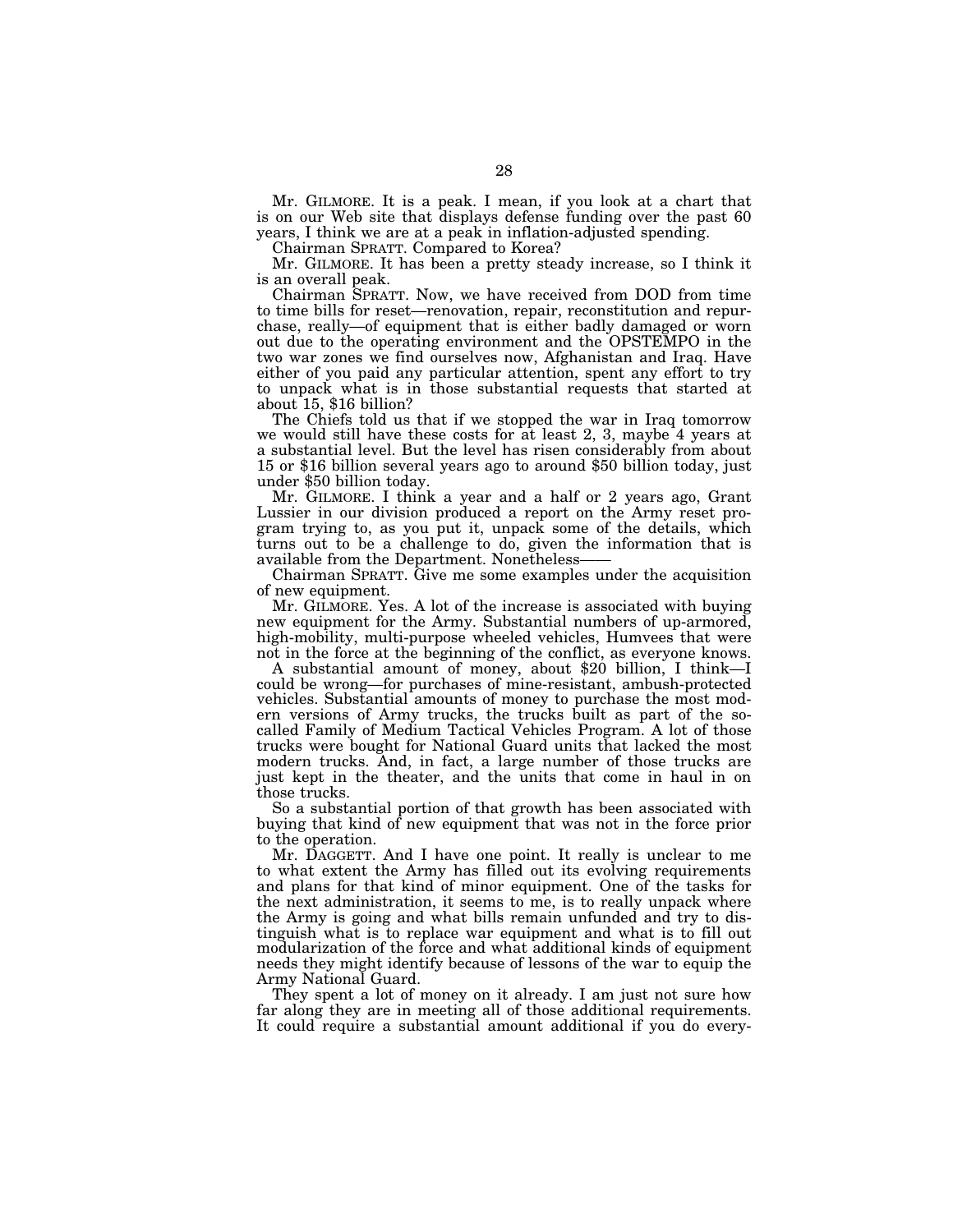thing the Army wanted. It could be almost all of it has already been spent. I just don't know the answer to that. And I don't know that anybody really-

Mr. GILMORE. Well, I think the Army has indicated that, in fact, there are substantial additional bills that will come due. I read, anyway—I can't verify the accuracy of the reports—that the Army has claimed that they are about \$40 billion a year short in their investment accounts of where they would want to be if they could fully modernize and fully equip their force the way they want to. I have just read that; I haven't had a chance to get any information that would actually verify that figure.

Chairman SPRATT. These requests come not in the base budget, but in, primarily, largely in the supplemental.

Mr. GILMORE. Well, it is a combination of the two. For example, some of the increases that occurred early on in the procurement requests in the supplementals were buying equipment associated with modular conversions, the conversion of the Army's combat brigades from division-centered to brigade-centered, modular brigades that were more capable of independent operations. Although, now the Department claims that almost all those costs, if not all those costs, are being requested in the base budget. But, initially, there were amounts requested in the supplementals.

So it is a combination of the two. But, as I pointed out on that chart, in Army procurement, the Army has gotten as much recently in procurement in the supplemental as it is requesting in its base budget.

Chairman SPRATT. Typically, when advocates or opponents speak of the percentage of defense expenditures as a percent of GDP, they talk basically about the defense budget and, to some extent, Function 050, which would include the DOE nuclear program as well. But they generally do not include some direct collateral costs, such as veterans. The veterans bill today is running about, for both mandatory and discretionary, about \$95 billion a year. They rarely mention homeland security, an account that didn't even exist in the budgets several years ago and today is at \$35 billion to \$40 billion, maybe half of which is really classified money, but there is at least a \$20 billion to \$25 billion increase there. And they rarely mention military aid under the 150 account for foreign purposes. And you could go down the list.

Do you think, as we try to arrive at that measure, what percentage of our GDP are we allocating to national security, that these accounts should be included?

Mr. Daggett?

Mr. DAGGETT. Yes, it is really a policy issue for Congress.

I will say, when I look at it—I have spent a lot of time talking about personnel costs. And when you are tracking personnel costs, if you just look at the defense budget, even the 050 account, as a whole—in whichconcurrent receipt, is part of 050, not 051—you don't get a whole picture of it, largely because of VA costs.

So it may affect allocation decisions in this sense, that you are not capturing the full cost of personnel when you just talk about what the budget cost in DOD is, that the full cost of hiring somebody in the military is actually substantially higher than just the DOD cost because of future veterans' benefits and so on.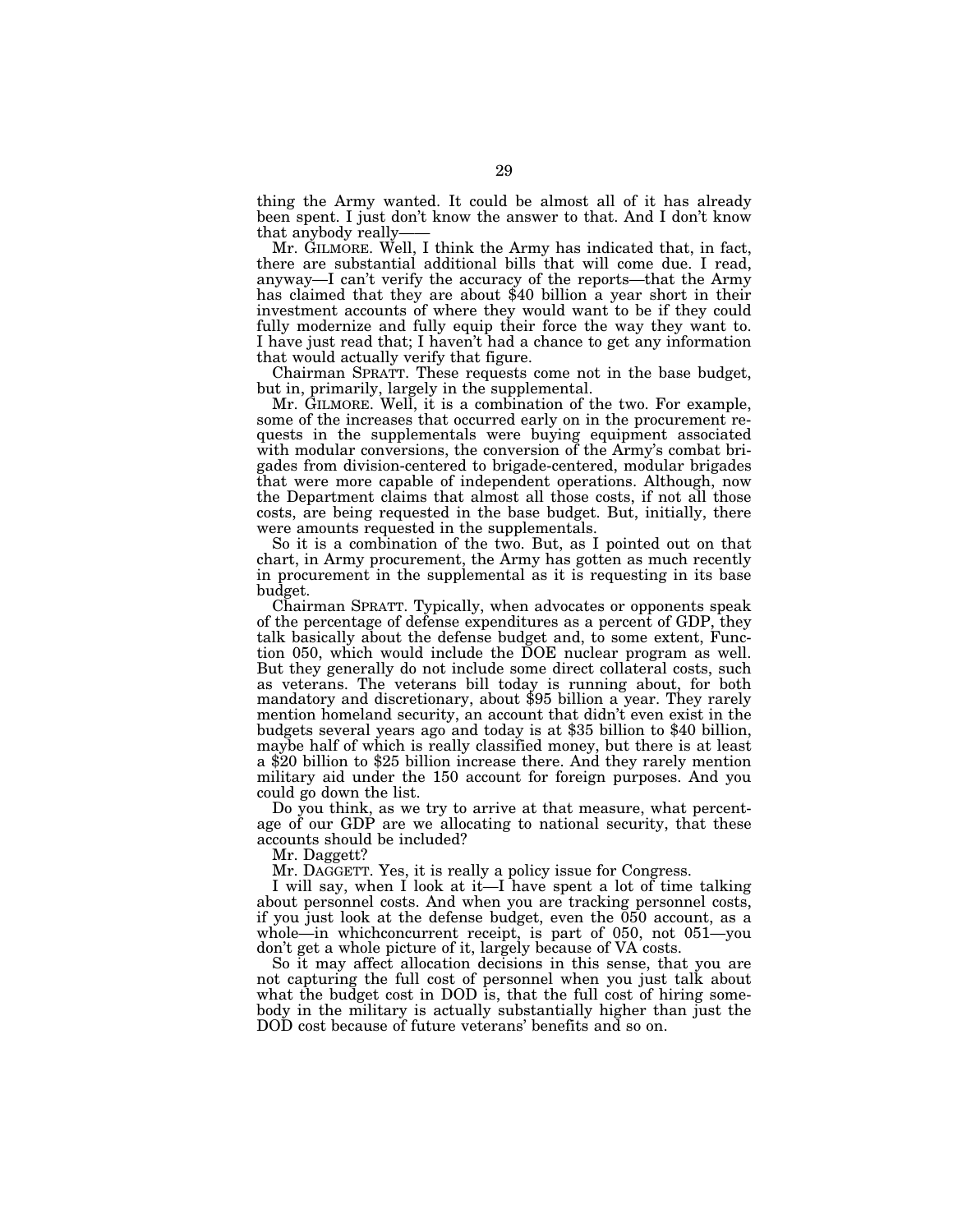So it is useful, in general, to keep that in mind. But whether you have an overall budget account for national security or whatever as a way of doing it, you know, I don't have an axe to grind on that. But I do think visibility of all those kinds of costs is certainly useful from a planning point of view.

Chairman SPRATT. I think the message that both of you bring us in great detail in your testimony today is that, typically when we think about cost growth in the defense business, we think about the investment accounts, R&D and procurement, because the percentage increases over and above baseline tend to be substantial over time.

But now we have a defense budget where the personnel accounts are swelling just as much as the—or substantially, if not as much as the investment accounts. O&M, of course, is growing substantially because we have troops deployed in two theaters and still troops stationed at places throughout the world.

It is hard to contain a budget which has got every account in it demanding substantial funding because of its level of engagement right now. Would you agree with that?

Mr. DAGGETT. My discussion is that personnel costs really drive a large part of the defense budget and have really driven costs up across the board. The implication I draw, by the way, is, to the extent that there is a decision to cope with that by reducing spending in some way, if you just look at the investment accounts, you are really focusing on a relatively narrow part of the budget disproportionately.

So you really do need to consider the cost of personnel, both uniformed personnel and civilian personnel, in this budget environment. If you think the budget is going to be tight for the foreseeable future, eventually you are going to have to look at the size of the force. And, from my point of view, just from a planning perspective, if you are going to draw down the size of the force in the future, the sooner you decide to do it, in a way, the better, because then you save resources in the interim for other investments.

So, absolutely, I think it really is important to keep in mind that a big, big part of the budget is driven by the cost of people.

Chairman SPRATT. Mr. Gilmore, one final question. Some time ago we asked, after not getting the information from DOD, we turned to CBO and said, would you give us your best estimate of what our engagement in Iraq and Afghanistan has cost to date and what it is likely to cost over the future?

Could I just put those two charts up to see if those estimates are still applicable in the eyes of CBO?

This shows that, if you take funding all the way back to 2001, primarily, solely almost, for the first couple of years for Iraq, and then for Iraq and Afghanistan together, from 2001 through 2009, the total amount of war funding to date, the supplementals has been \$864 billion. That is primarily a matter of record, and it is just a matter of which costs were allocated to that theater and which costs went elsewhere.

Is that still-

Mr. GILMORE. That seems correct to me.

Chairman SPRATT. Now, second chart. Picking up from there, we agreed that CBO would estimate a drawdown in troops over a 5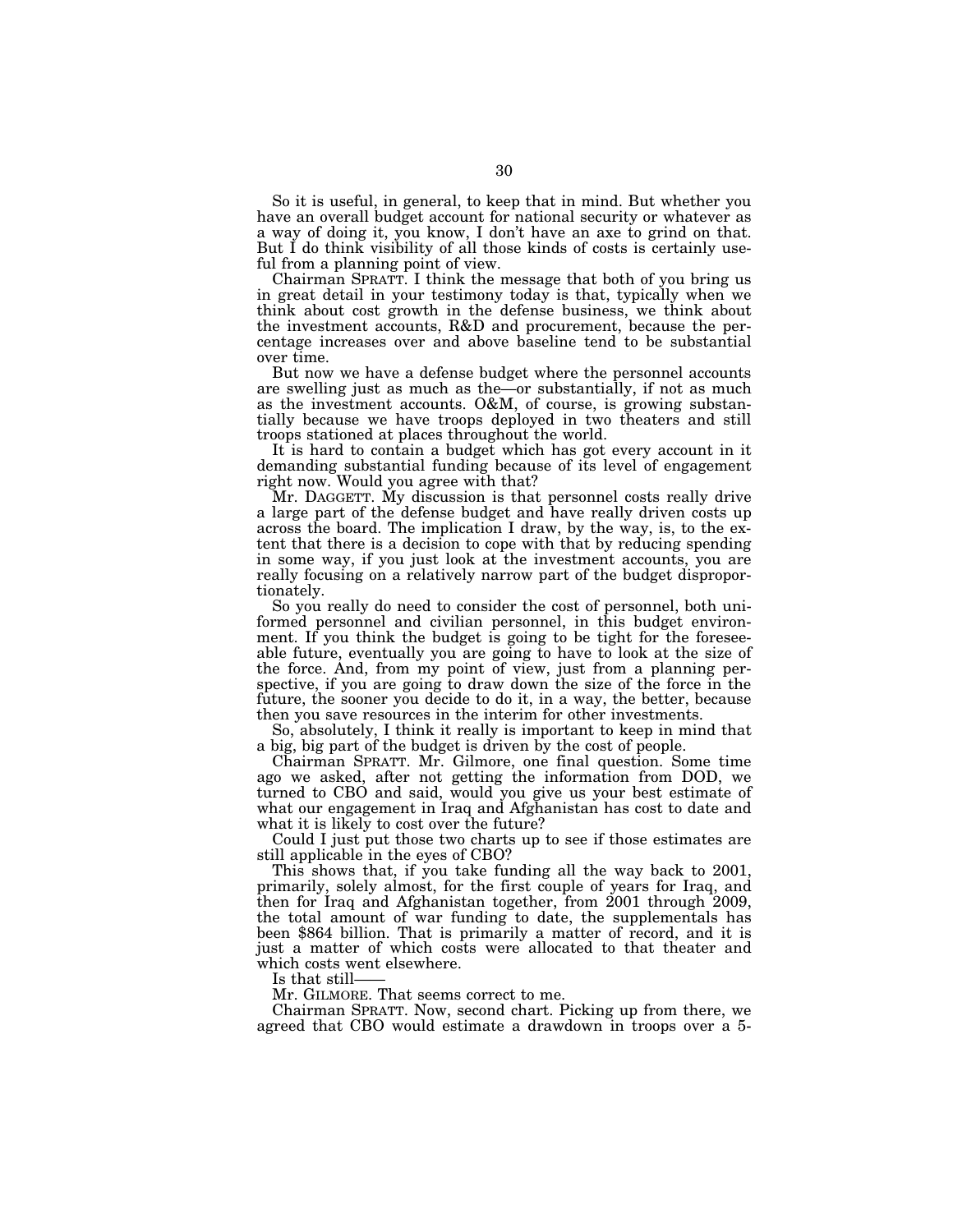year period of time to about 75,000 troops in both theaters in that zone of the world. And once the force level reached 75,000, that would be the steady state, it would continue at that level for the next 5 years.

The total then came to 867. Of course, that is a projection, not a record number. Is that still roughly what CBO would project for the costs under that scenario?

Mr. GILMORE. That looks consistent to me with what was included in the recent outlook.

Chairman SPRATT. This is driving a large part of that O&M account that we saw swelling as you showed us the numbers earlier, then, and the reset and reconstitution account as well.

Mr. GILMORE. Yes, although there are underlying reasons separate from operations in Iraq and Afghanistan that the operations and support costs have been growing, as both Steve and I have mentioned. But the recent rapid increase is obviously due to the need to fund those operations.

Chairman SPRATT. Thank you very much, both of you, for your fine testimony.

Mr. Ryan?

Mr. RYAN. Thank you, Chairman.

This is a very interesting hearing. And for those of us who aren't on Armed Services or Approps, this is very helpful to us.

Okay. A number of questions.

Mr. Daggett, I want to go to your cost overrun chart. I think it is chart 6 of your testimony. The change in total acquisition cost from the first estimate, 6 percent increase in fiscal year 2000, 18 percent overrun in fiscal year 2005, and 26 percent in fiscal year 2007. Is that right?

Mr. DAGGETT. Right.

Mr. RYAN. That is a staggering increase. Can you drill down into that number and give us a sense of why, how, and what direction are we headed now?

Mr. DAGGETT. The question is, why is it getting worse? It seems to be getting worse, not better-

Mr. RYAN. Right.

Mr. DAGGETT [continuing]. In spite of really pretty serious efforts on the part of DOD to get a better handle on it. There is a costanalysis improvement group at the Pentagon that really does go over cost projections very carefully.

Mr. RYAN. So what is happening?

Mr. DAGGETT. I think a couple of things. And this is drawn mostly from reading GAO's testimony on it. GAO really has looked very carefully at this, and this is from GAO's latest analysis.

Part of it might just be cyclical. Typically, weapons cost growth is greatest as systems and full-scale engineering development begin to enter the production phase, because we are finally getting down to what it is going to take to produce it. So you get larger cost growth at the end of the development cycle. And it could be just that part of the inventory of weapons is in that part of the cycle. I have had some discussions with people at OMB who think that that is part of-

Mr. RYAN. Is it the higher-tech nature of the equipment and, therefore, the less predictability?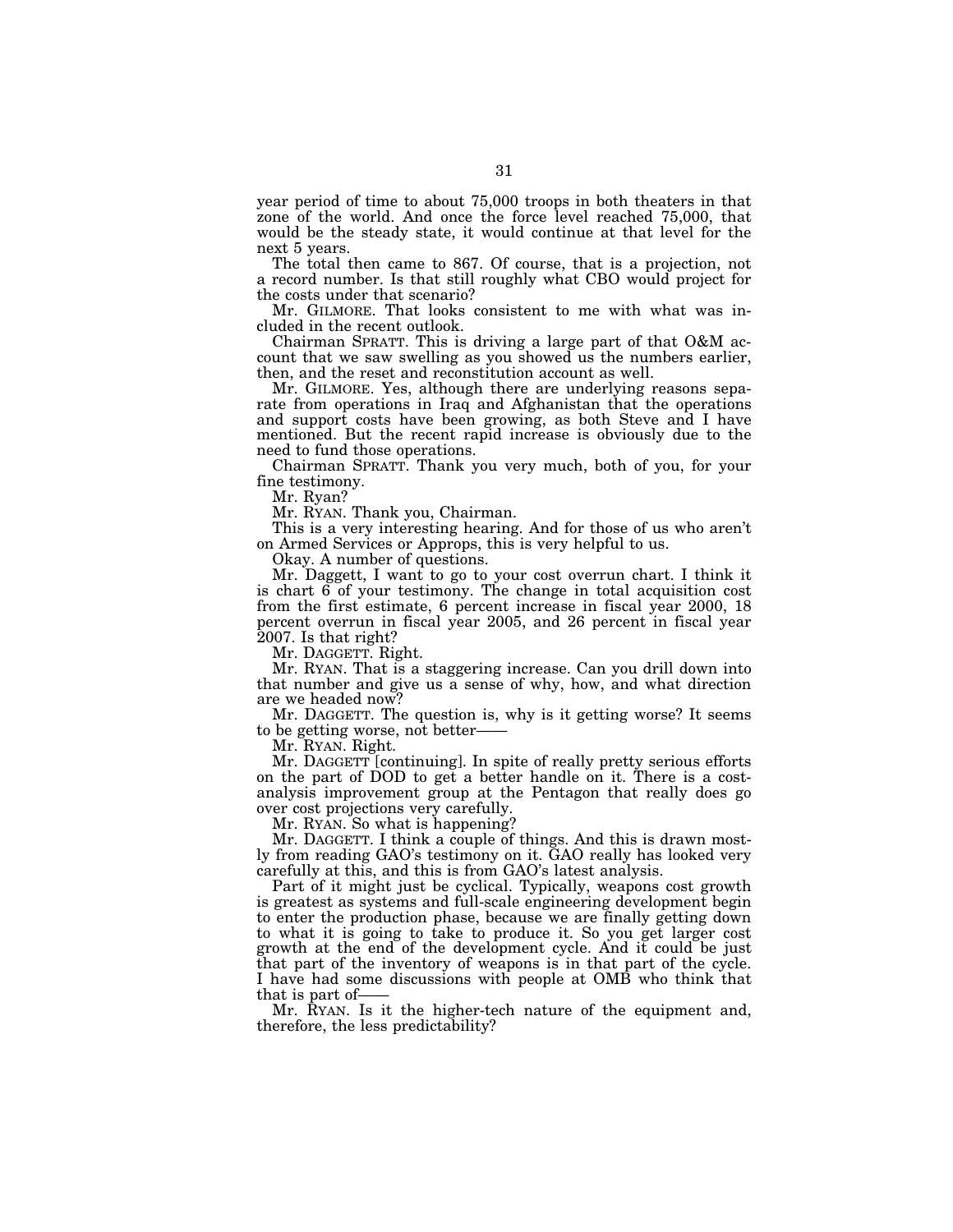Mr. DAGGETT. Yes. The other issue that GAO, in particular, points to is a willingness to accept very high levels of technical risk in the development process. And DOD and GAO do measures of that. They call them TRLs, technical risk levels. And for each major development program, there are various elements of technology in the development effort, and they assign various TRL levels to it. And there does seem, just by that measure, to have been a greater willingness to accept higher levels of risk in the development process, which then leads to schedule delays and cost increases.

Let me say, part of that is driven, by the way, by just the length of time it takes to develop a weapon. If you are going to develop something that is not going to be fielded for 10 or 20 years, and you look at what is going on, say, in electronic developments in the civilian sector, it is proceeding so rapidly that what you say is, well, I can't afford to leave that behind; that new technology is going to be very helpful to the weapons system. So we have to assume its availability in the development process. So we will look ahead to what we think is technically reasonable and assume we can build it. But then, when you actually try to develop it or do it, it becomes more difficult than you think—the schedule slips, cost increases, and so on.

But if you really look at what GAO is saying—and, again, they are looking at this very closely—that is one of the drivers of it, just a general across-the-board willingness—again, not for bad reasons, not with an unreasonable view toward what is going on—to get into a program on the assumption that we will make it work later.

Mr. RYAN. A 20 percentage point increase in 7 years, that is just staggering.

A lot of people on our side of the aisle like this idea of a 4 percent GDP floor on spending. As a budgeteer, I don't like the idea of any floor on any program; caps, yes, but floors, no.

But looking at the CBO's—your chart—you don't have your charts numbered here, and you had about 75, so looking at the one which is percentage of GDP-

Mr. GILMORE. I think it was my second chart.

Mr. RYAN. Yeah. I have them all detached here.

So give me a sense for where we are headed, percentage GDP, if your health care projections go off. And then I want to ask you about that.

Your TRICARE projection kicks in in, what, 2002, where it really starts taking off, your accrual projection? And that is probably chart 5 or 6.

Mr. GILMORE. The program was initiated—I mean, prior to 2001 or 2002, it was pay-as-you-go, and they just paid for expenses not on an accrual basis. Then TRICARE for Life was instituted, and it was decided to fund it on an accrual basis. So the funding every year is based on a projection of what you need to invest today in order to pay for future retirees, and that is when the costs began to increase.

Mr. RYAN. We concur with accrual principles.

I want to get at this. So, looking at the accrual rate of TRICARE and all of the other health care issues, what goes into your projection? How much of it is health inflation? What health inflation rate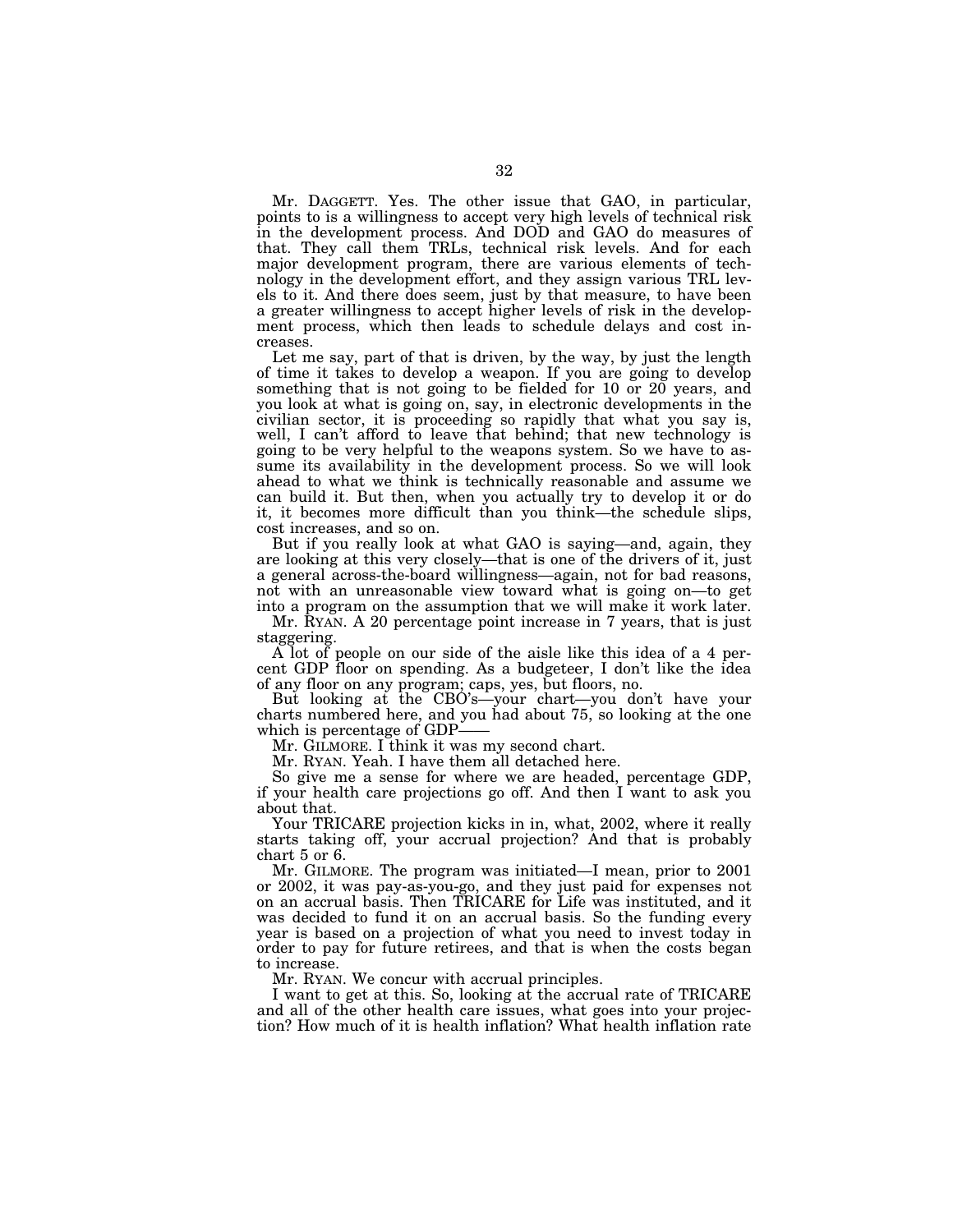do you use? Do you use the same health inflation rate the trustees at Medicare use? And how much of it is demographics?

So breaking that projection down, how much do you ascribe to demographics, how much do you ascribe to health inflation? And how do you arrive at your health inflation rate?

Mr. GILMORE. I can't give you a breakdown on demographics; I would have to get back to you on that. But the demographics of the DOD retiree population, we will have to look at how much that is changing over time. You don't have exactly the same problem there that you do in the economy as a whole. I can't give you more detail on that off the top of my head, but I can get back to you on that.

But, in any event, in terms of the growth rates that are assumed in these projections, the growth rate for the accrual costs and the TRICARE for Life accounts that we use is the same as the one that the DOD actuaries use. We have looked at it, and it seems reasonable to us, and that is 6.25 percent nominal growth.

Mr. RYAN. Do they use the same rate that the Medicare trustees use?

Mr. GILMORE. It is comparable.

And then there are other things that are budgeted for in those health accounts, as was displayed in my fourth chart, I guess, including pharmaceutical costs. And per capita pharmaceutical nominal growth is 9 percent in 2014, which we assume slows to 6 percent by 2026. And that is consistent with the kinds of growth rates that CBO and others use when they project pharmaceutical costs for civilian-

Mr. RYAN. And even with all that, your percent-of-GDP projection stays under 4 percent in the out-years?

Mr. GILMORE. Yes, it does. On that second chart, ''Defense Resources as a Percentage of Gross Domestic Product,'' there is the dotted line, administration plan with unbudgeted costs. That includes all of the unbudgeted costs that I showed you on all those charts. You insert the upper end of the range in every case for all those dotted lines. And that includes the dotted line for total unbudgeted costs in the Military Medical System chart, which incorporated even faster growth than 6.25 percent for accrual and 9 percent per capita pharmaceutical growth, cost growth, and 6 percent per capita for direct and purchase care cost growth.

Mr. RYAN. What is the measurement of the crowd-out within the DOD budget in nominal terms with new health care costs versus all other military spending?

Mr. GILMORE. Well, medical spending, I mean, that is one way to look at it-

Mr. RYAN. You know how we do this all the time on mandatory versus discretionary with the entire budget, and how we show that the crowd-out is occurring so rapidly over the years. Give me an apples-to-apples comparison with the DOD budget.

Mr. GILMORE. Well, about the best I can do off the top of my head is just return to chart 4, which shows funding for the military medical system of about \$40 billion currently. And that could grow to as much as \$90 billion by 2026, so more than a doubling over 17 years. So that is more than 100 percent cost growth over that period versus about a 7 percent growth overall in operations and support costs.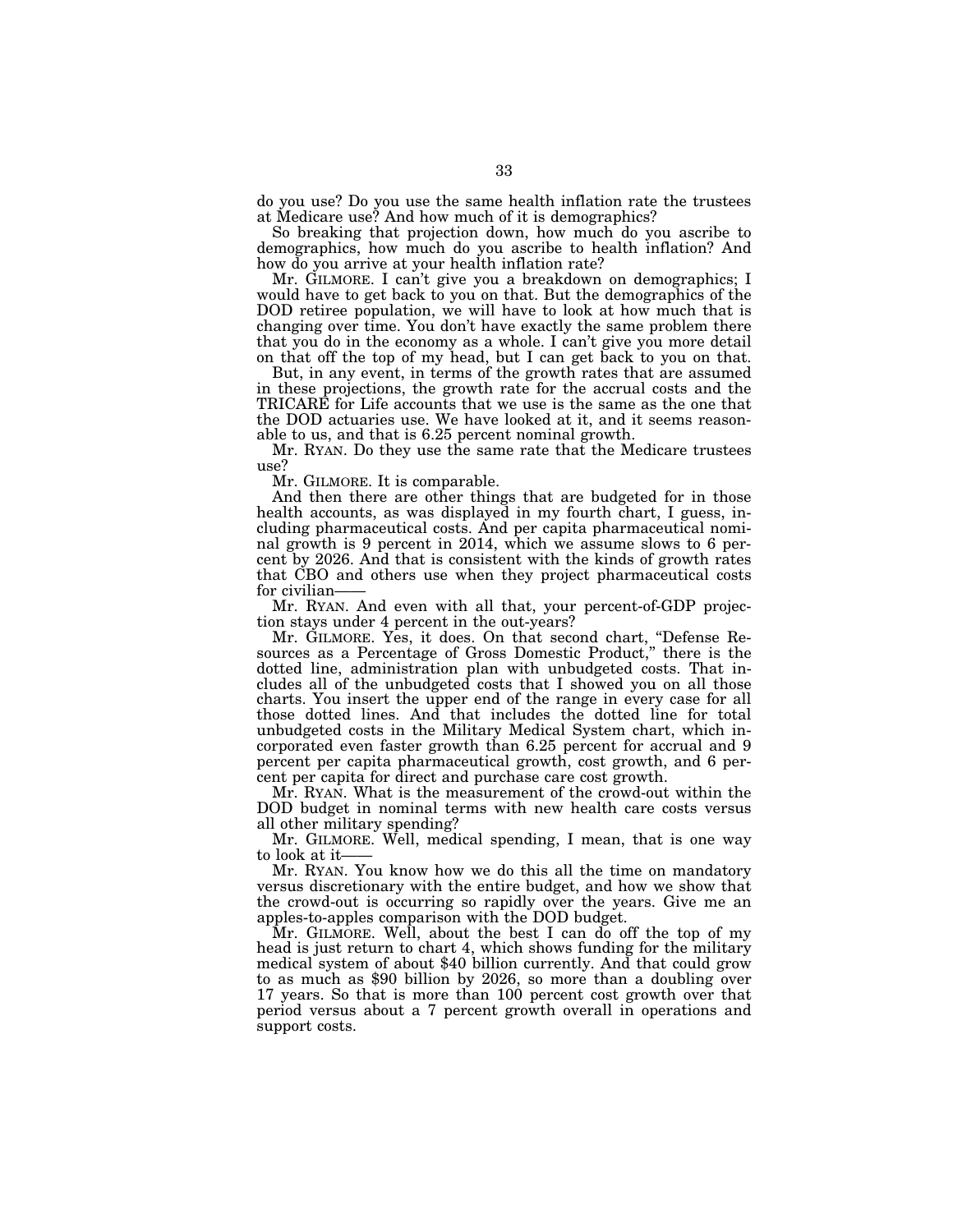So our projection for needed funding for the military medical system is growing seven, eight times more rapidly than O&S costs as a whole.

Mr. RYAN. We have had these complaints in the last number of budgets about the administration trying to sneak, you know, what we would consider base spending into the supplemental bills. And they did a lot of this 3, 4 years ago. We kept criticizing them; they did a little less of it.

Are you now saying that, from your estimation, they are not sneaking base spending into supplemental bills and that the supplemental bills themselves are pretty much truly supplementals?

Mr. GILMORE. We really haven't taken a position-

Mr. RYAN. Mr. Daggett, please feel free. I mean, either one of you can answer the question.

Mr. GILMORE. We haven't taken a position on whether a certain kind of funding is appropriate in supplementals or the base budget. There are arguments on both sides of that.

But in terms of—what many people have argued in the past, for example, that the costs for converting combat brigades from division-centered to a modular design should be part of the base budget, that was originally in the supplementals and it now seems to be part of the base budget.

Other people have argued that the upgrades that are made to the Bradleys and Abrams when they return from the theater—because the Army determined that they have to be torn apart completely, and since they were torn apart and we have to put them back together, we might as well upgrade them to the most modern configuration; not an unreasonable argument—but some people have argued that those costs ought to be borne in the base budgets since those kinds of upgrades had long been part of the Army's desired base program but not funded because of other constraints. Those kinds of upgrades still are in the supplementals, although there are fewer of them now because there are fewer tanks, for example, in the theater.

So I think what you will find is what you stated, that over time the amount of money that is included in the supplementals that a number of people would argue should be, in other circumstances, funded in the base budget has been reduced, but I don't think it has been entirely eliminated.

Mr. RYAN. And, last question, our airplanes, our fighters, what is the cost of a Joint Strike Fighter and an F-22?

Mr. GILMORE. The Joint Strike Fighter, the current projection for the Air Force version is that it will cost about \$80 million apiece. And the F-22 is on the order of \$180 million or \$190 million apiece.

Mr. RYAN. And the F-16—which, in my mind, I should think of Joint Strike Fighter as the new version of an F-16, right? F-16s were \$30 million?

Mr. GILMORE. They were \$30 million when we bought them in the 1980s, although the more recent versions of the F-16s, which are more capable, which have been sold to some foreign——

Mr. RYAN. These are in real dollars, right?

Mr. GILMORE. Yes, these are in 2009 dollars. All the numbers I have given you are in 2009 constant dollars.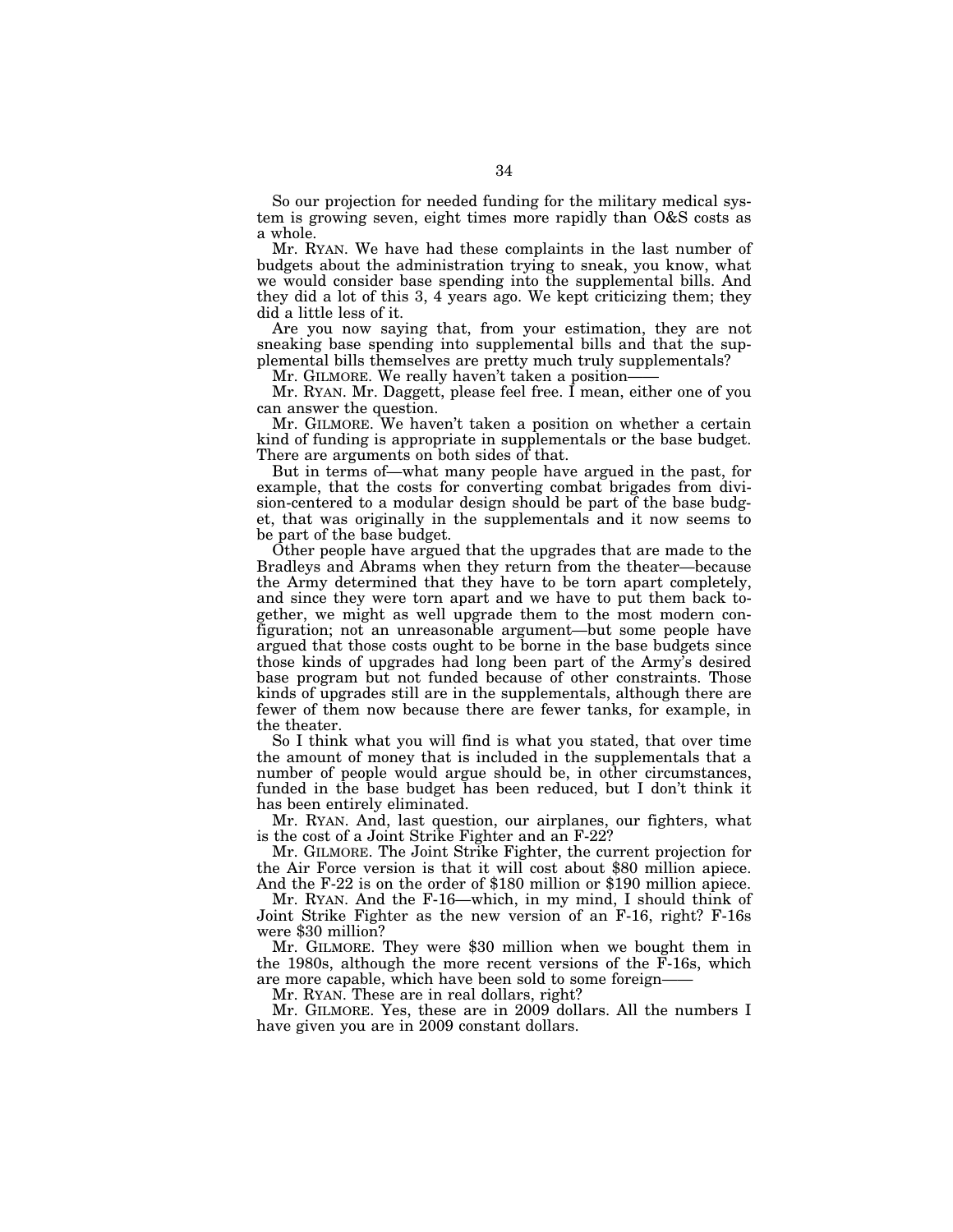The more recent versions of that plane that have been purchased, I think, by the United Arab Emirates, which are more capable—they have, for example, much better radar—have been more on the order of \$40 million to \$50 million.

Chairman SPRATT. You are talking flyaway costs as opposed to program unit cost, are you not?

Mr. GILMORE. I am talking procurement unit costs. Procurement unit costs are a little bit more than flyaway.

Chairman SPRATT. Of course they are. They have the R&D in them.

Mr. GILMORE. Well, no, Mr. Chairman, I am just talking about procurement. I am not including the R&D costs. The flyaway costs don't include things like initial spares and that sort of thing.

So procurement unit costs are a little more than flyaway unit costs, which are both less than acquisition unit costs, which include the R&D.

Mr. RYAN. Thank you.

Chairman SPRATT. Ms. Schwartz.

Ms. SCHWARTZ. Thank you, Mr. Chairman.

And thank you for your testimony and information.

I think all of us understand, and I think would agree, that protecting and defending our Nation and getting the size of our military and our costs in DOD right is one of our most significant responsibilities as Congress, and I certainly do. Certainly we are facing a budget that is the largest since World War II, at \$527 billion. So we want to get this right, and appreciate your information.

And I think, as both the chairman and the ranking member pointed out, that having information that is accurate from DOD is extremely important, and that has not been so easy, given the previous administration sometimes not sharing all of this information that we would like.

Really, just one comment and one question. I did want to thank the chairman for his asking questions about the reset costs. I do recall, in a previous budget hearing, asking DOD whether all the reset costs for replacement of equipment and repair of equipment from the war zone in Iraq and Afghanistan have been accounted for, and his answer was yes, absolutely, 100 percent. It was rather stunning. I am happy to get that testimony.

But if, in fact, that is not correct, which is what you are suggesting, that is pretty important for this new administration to understand what the cost for replacement of equipment and repairing of equipment is going forward. And, of course, the war continues in Iraq and Afghanistan, as you project.

My question really has to do with also some problems that I realize came out of the supplemental discussions more than DOD, but wondered if it related to DOD and whether you could speak to them. And that is, certainly there have been concerns about inefficiencies and overspending in contracting. And, again, the stories have come out, by and large, around the wars in Iraq and Afghanistan, particularly with private contractors.

Could you speak to whether you have looked at—again, we are in tough economic times. We are looking for the greatest efficiency going forward, and that includes within DOD. And we have a new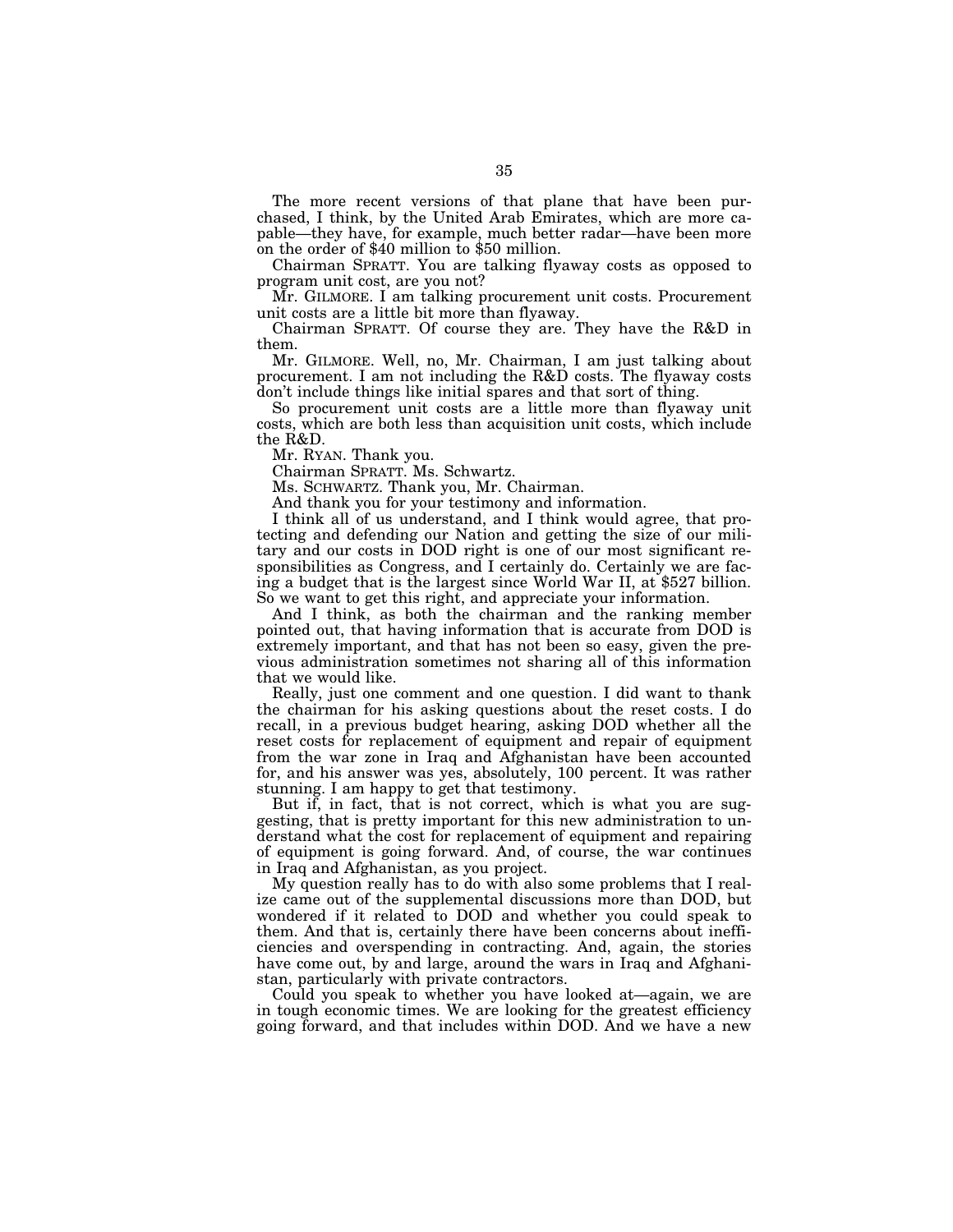administration that is very keen on greater transparency and accountability for use of Federal dollars.

So could you speak to whether there, in fact, have been problems in terms of contracting and costs that we might be able to rein in?

And yet, again, I am coming at this from a point that we do want to and need to make sure that we are the right sized Department of Defense and that we are protecting both our troops in the field, of course, but then also, going forward, are prepared for the challenges and threats ahead.

But given that, could you speak to any of the specifics you might on efficiencies and what greater transparency and accountability might lead to within DOD so that we might apply those costs where we need to?

Mr. GILMORE. We have not—and it is not our function at CBO to do audits of these contracts. The Special Inspector General for Iraq has done that and published quite a bit of material about his findings. That is not something that we have done.

What we have done and published last August is a report that summarized what we thought was the total amount of funding that had been spent in the Iraq theater on contractors that support military operations in Iraq and neighboring countries, such as Kuwait. And we concluded that, through late 2007, about \$85 billion had been spent for those purposes, and that, if the current rate of spending continued, which was probably likely given that force levels weren't going to change that much—they were going to decline somewhat, but not dramatically, at least not at that time, not yet that probably, by the end of 2008, about \$100 billion would have been spent on contractor support of our operations.

The other thing that we took a look at was whether it would have been cheaper for the military to perform those functions, those support functions itself. And what we concluded was it wouldn't have been, not unless we thought we were going to be continually involved in an occupation of Iraq of the size that we have had continually, meaning virtually always, in which case, then, yes, it would be cheaper for the military to do that itself, but-

Ms. SCHWARTZ. Is there a point at which, 10 years, 20 years-

Mr. GILMORE. Yeah, if you don't think you are going to be involved in it continually, then it is actually cheaper to hire contractors and then shed them when you are no longer engaged in those activities and only hire them when you are.

Ms. SCHWARTZ. That makes sense, although it has now been 8, 9 years, and you projected out for another 10. So it is much longer than temporary. We hope it is temporary, too, of course.

Mr. GILMORE. I won't dispute that.

But with regard to your specific question about efficiencies, we have not looked at that, but the Iraq Inspector General has and I think GAO has. They have reached the conclusions that they have.

Ms. SCHWARTZ. Well, you get a sense of \$100 billion out of—it is not the \$527 billion. It is out of the supplemental; it is out of the \$800 billion.

Mr. GILMORE. At that time, it probably would have been on the order of \$100 billion out of \$600 billion or \$700 billion was spent on contractors.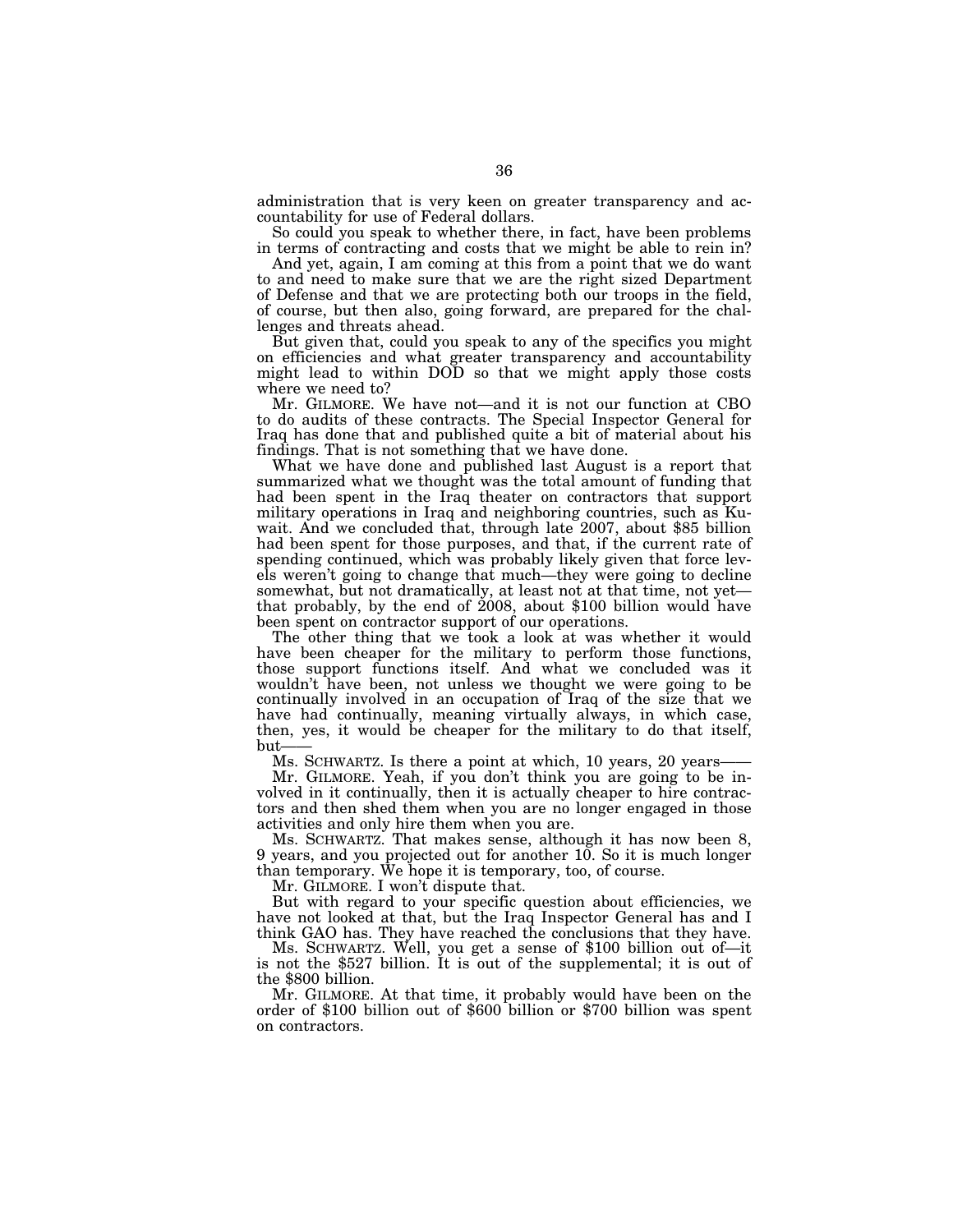Ms. SCHWARTZ. Maybe it is something for us to continue to consider going forward.

Mr. GILMORE. Yes, but I would point out that probably about two-thirds of the defense budget is spent on contractors, one way or another. Contractors develop the weapons systems. There are a lot of contractors that perform other functions. And so if you look at that \$515 billion, there is a third of it that is spent on military personnel, but——

Ms. SCHWARTZ. Well, I am not suggesting that we not use private contracting. I am just suggesting that—and I believe there is quite a bit of oversight. In some situations where I visited, certainly, Defense contractors said there is someone from DOD there auditing what they do all the time.

So I am just saying that, under the previous administration, there were some real issues with this, again, to those audits, and that we ought to make sure that we are spending precious public dollars as efficiently and effectively as we might. So, maybe a question for another day and for someone else.

Thank you.

Chairman SPRATT. Mr. Simpson.

Mr. SIMPSON. Thank you, Mr. Chairman.

I would just note that there has been a question of contract management under every administration, not just the previous administration. And, in fact, you don't go into whether contract management has been appropriate or not. I sit on the Energy and Water Subcommittee, and we have looked at a lot of the contracts that have been done with the Department of Energy and some of the programs. The waste treatment plant at Hanford that started off at \$4 billion and went to \$14 billion causes us a great deal of concern.

I wonder about the relationship between the contractors who work for DOD, who have a close relationship with them. How much contract management oversight is there? And you don't go into that, do you?

Mr. GILMORE. No, we don't.

Mr. SIMPSON. Let me ask a couple of other questions. In your budget, when you are looking at your numbers here, do you take into account defense operations that are outside of the DOD? Department of Energy, for example, the weapons complex, the nonproliferation funds that the chairman was talking about, those types of things? Because those are certainly as much a part of defense as anything else we do.

Mr. GILMORE. In the projections that I showed you, we focused just on budget function 051, which is the Department of Defense. Considering 050 would add another \$18 billion to \$20 billion. And then there would be amounts in addition to that that Chairman Spratt mentioned, substantial amounts, associated with veterans affairs and other activities, homeland security, homeland defense. But my projections focused just on Department of Defense.

Mr. SIMPSON. There is a proposal that this administration is currently looking at, is taking the weapons complex out of civilian management and putting it under DOD. Have you looked at that proposal at all?

Mr. GILMORE. We have not.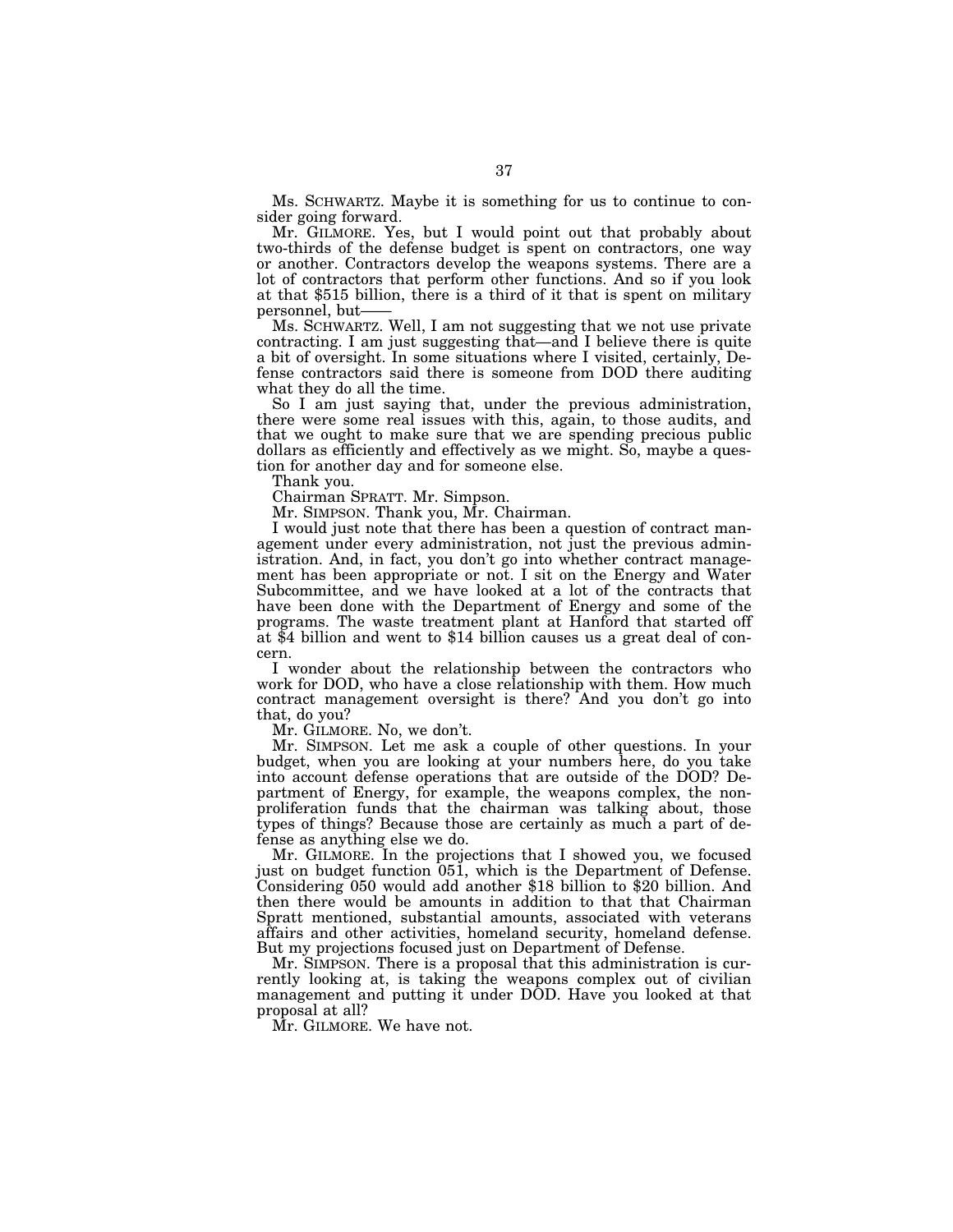Mr. SIMPSON. Let me ask you about one of the costs that you mentioned, health care costs, as driving the O&M budget. How does that compare with private-sector health care increases that we are seeing in the private sector?

Mr. GILMORE. In the projections that I showed you, the growth rates for the cost of DOD medical care and pharmaceuticals and so forth are all comparable to those that CBO uses in its projections for the costs in civilian health care.

Mr. SIMPSON. That is surprising, seeing as how I thought government control of that was going to keep the cost down, and that is why we were going to go to universal health care, but that is another question.

What about the long-term increase in inefficiency that you would expect when you have new technologies and so forth? We don't see that within—I think, Mr. Daggett, you said we don't see that within the Department of Defense as we do in the private sector. As an example, the first cell phone I bought cost \$960. Today they will give you a cell phone.

Why don't we see that type of thing within the Department of Defense?

Mr. DAGGETT. There is a huge literature that discusses that, and the bottom line on it is seeking performance rather than reliability, availability, and maintainability, as they say.

For its part, the DOD has been looking pretty hard at that in the last couple of years. There is a new team that is working at DOD to actually get involved in the operational testing or development testing of major systems, with a view toward identifying possible improvements in long-term maintainability of the system. But that is a new initiative. I mean, we will have to see how that plays out.

DOD itself is very concerned about the fact that the cost of operating and maintaining weapons systems really hasn't come down as costs have come down in the civilian sector. And you look at any part of the civilian sector, not just electronics, but automobiles or aircraft operation and maintenance, the trends are not as good in DOD, and sometimes they are going the opposite direction in DOD from what is going on in the civilian sector.

So, you know, it is certainly an area that DOD recognizes and that they are trying to work at. That said, if you go back to the 1980s, that was an issue back then, as well.

But, again, what drives it here is, when you are developing a weapons system, what are you looking for? You are looking for performance, and you are trying to push the envelope, in a lot of cases. In electronics, you are trying to get a complete picture of the battlefield. And that involves—to the extent that you could use off-theshelf consumer technology to do that, then it would get cheaper over time. But a lot of these are unique kinds of things that DOD alone does that there is not a parallel requirement for in the civilian sector, so they are left to do it themselves. And it becomes a very costly kind of thing to try to do it.

Another aspect of the problem is, again, given that it takes so long to develop a weapons system, some of the old software and even the computer systems that you are using are getting pretty out of date. So when they do break, you have to go back to the manufacturers and get old systems or you have to replicate it in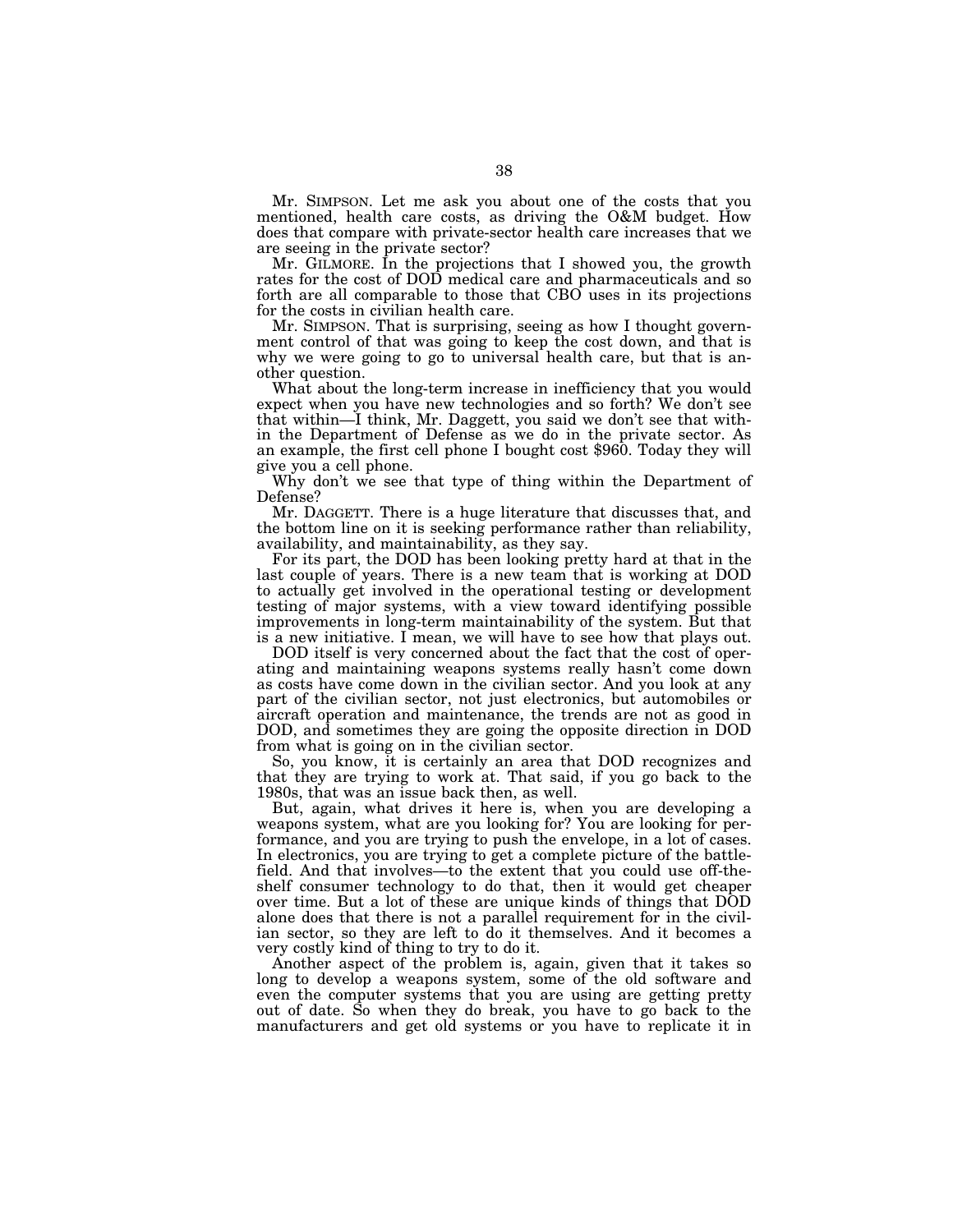a way. So it is more expensive to replace it than it typically is in the civilian sector.

So there are a lot of factors that drive this.

Mr. SIMPSON. That is the one thing we found within the Department of Energy, is that they do unique things that are sometimes hard to do estimate the cost of because they have never been done before.

I appreciate your testimony. As the chairman said, it is interesting to get the background on this, but an awful lot of this discussion depends on the policy decisions that we ultimately have to make.

Chairman SPRATT. Thank you, Mr. Simpson.

Ms. MCCOLLUM.

Ms. MCCOLLUM. Thank you, Mr. Chair.

Gentlemen, we sit here today, and Congress and the new administration, as has been pointed out in other questions, must begin making smart decisions for best overall security strategy for the United States.

As the DOD working paper states, capabilities based on planning should be apportionate to the risks that are across the challenges. Now, it seems our current defense strategy focuses on spending on the least likely scenarios, according to the quad chart that was put up. Clearly, an example of this was the money that was spent on missile defense. And I am afraid that we are not focused enough on high-risk, high-vulnerable scenarios.

As we look to make the Pentagon more cost-efficient, one of the tools that we have in our national security strategy box is supporting the 3-D strategy: National security is defense, diplomacy, and development. And one of the things that I noticed that is missing on this quad chart is any discussion about how climate change—and we know that the Department of Defense is spending a lot of money with climate change scenarios out here.

So what are some of the potential cost savings to our national security spending by increasing funding for development and diplomacy? What kind of savings could we see, doing that?

Thank you, Mr. Chair.

Mr. DAGGETT. I put the quad chart up, so I guess I am on for that.

It is a hard question. As I said, Secretary Gates really has done a series of speeches recently in which he has raised a lot of precisely the kinds of questions that you have. Those of us who work in Washington, on defense policy in particular, discuss quite often very fundamentally different alternative approaches to national security; I mean, are there things you can do in prevention by building relations with allies that could then lead to reduced requirements over the long term for forces and so on. I mean, we talk academically about that all the time. They are now on the political agenda, and they are there because Secretary Gates has really put them on the political agenda. He is talking about a whole-of-government approach now to national security that involves all of the elements that you talked about. So, you know, it is a very lively discussion.

I think in the short term, his priority, as he has articulated it, has been to reduce the emphasis on what he calls traditional sys-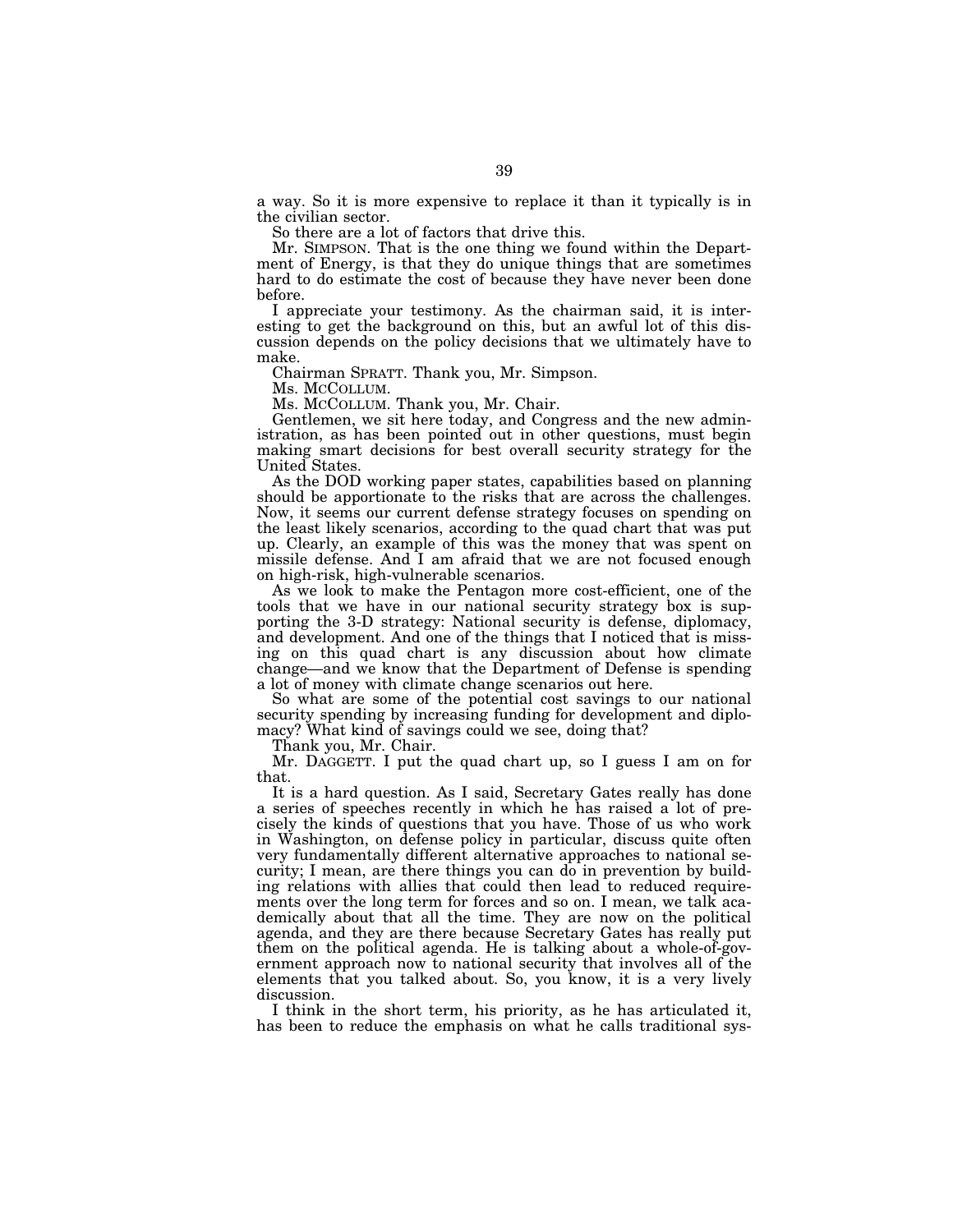tems and increase the emphasis, as he puts it, on the wars we are fighting now, by which he means irregular conflicts. So he is more focused on the fairly short term, not on the kind of longer-term issue so much immediately that you talked about, but on the shorter term. And that does involve some potential shifts in priorities. And I look for DOD to be discussing them even in the 2010 budget, and particularly in future budgets.

But that, to me, is likely to mean tradeoffs in major weapons programs—are we going to continue to produce DDG-1000 Destroyer or not—transformational communications satellites, things of that sort, all of which support capabilities for traditional conflicts.

And in favor of what? He has been very focused on trying to find more resources for the immediate fight. Some of them are not necessarily low-tech. Some of those things are, certainly, UAVs and so on. But his argument has precisely been that we have not put sufficient resources into those areas.

So I think there is going to be a big debate about the allocation of resources, or there is likely to be a big debate about the allocation of resources. And I am not sure how it will play out.

I mean, you raised a much longer-term question. And I think there also certainly is a discussion in the government about allocation of resources between defense and nondefense. That gets way beyond what Mike and I work on, but it is a big part of the discussion.

DOD has been involved now—there have been some increases in what DOD is doing in typical areas of foreign affairs. If you leave aside military assistance, security assistance, and even economic assistance in foreign countries, if you leave aside, though, what DOD is doing in Iraq and Afghanistan, that is not, by DOD standards, a huge amount of money. Global train and equip has become a big focus of attention. DOD, last year, asked for authority for \$800 million, I think, for that. From the State Department's point of view, that is a lot of money. From the Department of Defense point of view, it isn't particularly.

The appropriators then have taken some issue with that. They think that that should be handled primarily by the State Department rather than by DOD. And I think that, again, is an issue for, in a sense, this committee to address, and Congress.

Ms. MCCOLLUM. Mr. Chair, I hope we have a chance to talk about those tradeoffs and balances later in the committee, especially as the reauthorization for State Department starts moving forward.

Chairman SPRATT. We will. Thank you very much.

Mrs. Lummis, from Wyoming.

Mrs. LUMMIS. Well, good morning. I appreciate very much your attendance today.

I would like to start with a very basic question about the Department of Defense and its inability to produce a clean audit. I am curious why that is, what obstacles you think prevent that from happening?

I support peace through strength. I support a robust, capable military. But I do find it interesting that earlier in this discussion we were talking about how military auditors are auditing con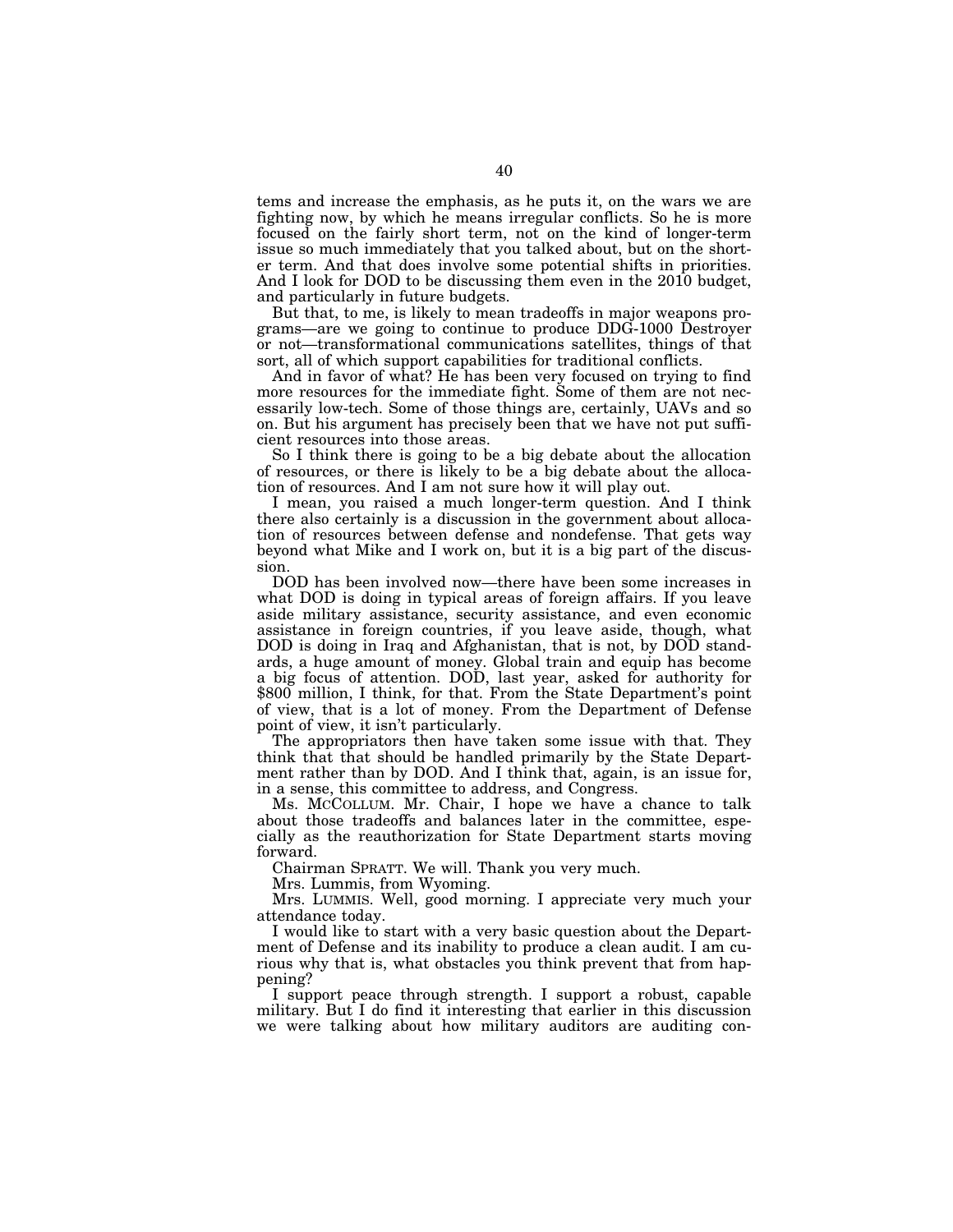tracts, but why can't they, in turn, produce a clean audit of the Department of Defense? Any thoughts in that regard?

Mr. GILMORE. That is not an issue that CBO really looks at. You know, auditing is the forte of the Government Accountability Office.

I guess the only thing I would observe—and this is by no means to try and make an excuse for the problems in DOD bookkeeping but I think we have seen that many large organizations have problems keeping their books and accounting for every dollar that is spent, no matter how hard they try to do that. And DOD is another large organization, so it is not surprising that they have those problems, which is not to say that they shouldn't continue very hard to try and eliminate all of them.

But that is not something that we have looked at specifically.

Mrs. LUMMIS. Thank you, Mr. Chairman.

My next question is perhaps more on point. One of the biggest tensions, I understand, that occurs in the budget process for DOD is the constant battle between funding current operations and longterm planning and acquisition.

So my question is this: Based on your analysis, do the budget numbers give us an indication of where DOD is focusing? Is it more focused towards replenishing what we have or spending money on what we think we might need in the future?

Mr. GILMORE. Well, I think that the base budget contains funding for both kinds of activities, although predominantly for systems in the future.

So if you look at the investment program, it is dominated by things like the Joint Strike Fighter program, the Littoral Combatant Ship program, the DDG-1000, other systems like that that are going to come online in the future.

But there are also requests in the base budget for billions of dollars' worth of procurement for what Steve and we at CBO refer to as minor equipment in the Army—ammunition, radios, other things like that—that are very important to current operations. And then, of course, there are also substantial amounts in the supplementals for those kinds of things.

So the short answer is, it is a mixture of both. The base budget is primarily focused on the future, not surprisingly, and the supplementals are primarily focused on funding current operations.

Mr. DAGGETT. Could I just make one point?

Secretary Gates, again, has raised precisely that issue in those terms. He made a speech a few months ago in which he argued that we need to focus less on the war we are not fighting and more on the war we are fighting now. And I think that is partly where concern about that kind of issue comes from.

You know, his argument is that a large part of investment has been in the direction of the systems for conflicts 20 or 30 years down the road at a time when we are having a problem, in his view, finding sufficient resources for some of the things he wanted to do in Iraq and Afghanistan. And that drove it.

It is not necessarily a big budget driver. The kinds of items he was talking about for Iraq and Afghanistan aren't necessarily going to drive the budget, in itself, much higher. But it is a matter of allocation. It is an issue in DOD.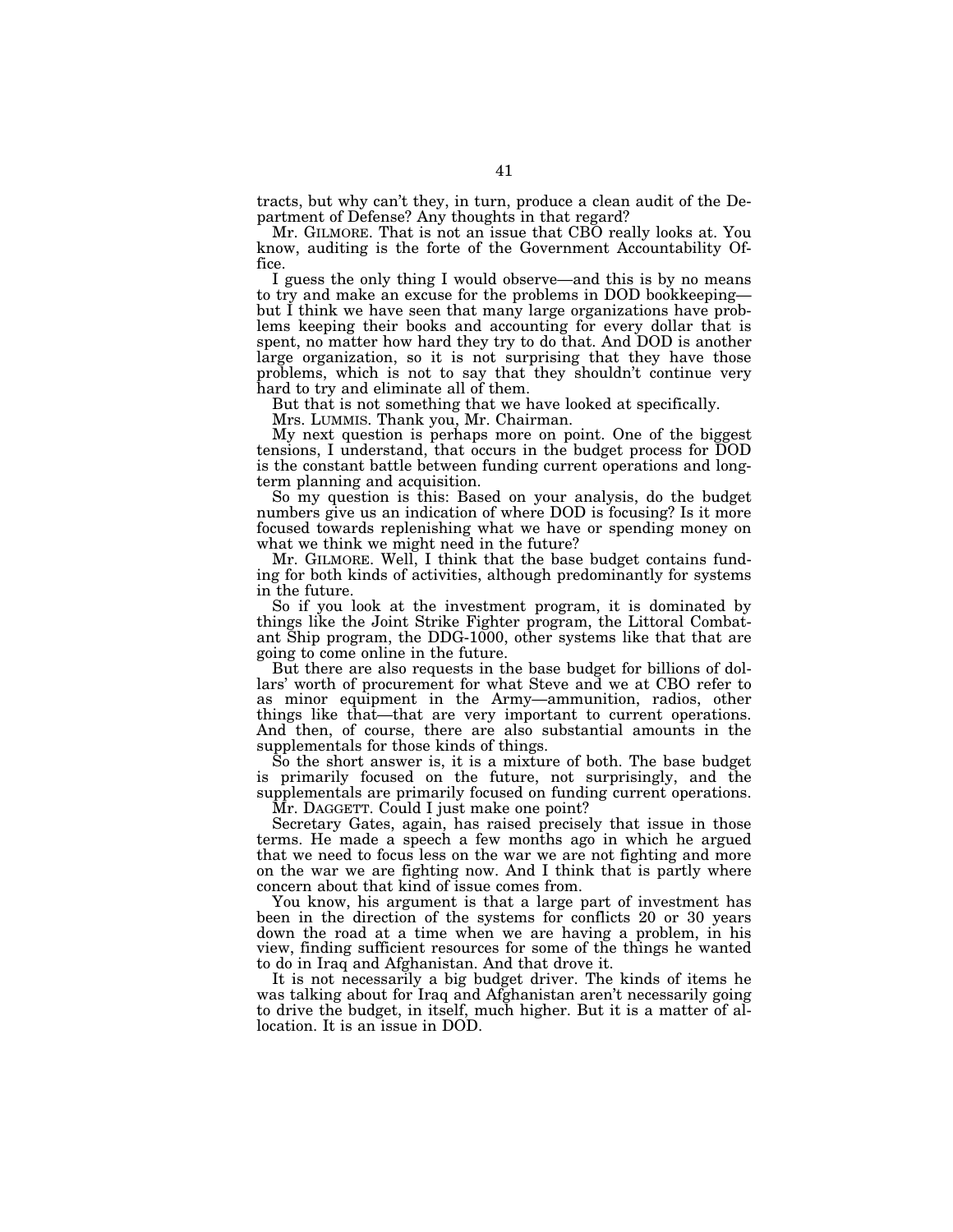Mrs. LUMMIS. Thank you.

And one more question, Mr. Chairman—and thank you very much for working so hard to pronounce my name right. I am struggling in both my own conference and with others to get it. And you got it right, so I deeply appreciate that.

My last question is about the Army National Guard or National Guardsmen and -women deployed in both Iraq and Afghanistan. And this is a subject that is very close to home with me because, in April, over 940 Guardsmen and -women from Wyoming will be deploying to Iraq in what will be the largest mobilization in history of Wyoming's Army National Guard.

So my question is, in terms of both manpower and machinery, in your opinion, have the DOD's budget numbers aligned with the increased burden on our National Guard around the country?

Mr. GILMORE. They are beginning to. There have been substantial amounts of funding requested in the supplementals and increased amounts in the base budget associated with equipping the National Guard units, for the reasons that Steve mentioned: The National Guard is now being used as an operational force, and, before Iraq, for the prior 20 or 30 years, it was not regarded that way. It was regarded as a strategic reserve, and equipment fill and personnel fill levels for the Guard were well short of those maintained for the active force—you know, 80 percent equipment fill versus 90 or 95 percent for the active force, for example. And the budgets in those years prior to operations in Iraq and Afghanistan reflected that difference, that difference in priorities.

But that has been changing. But I don't think the Department or the Army, in particular, would claim that they have filled all the shortfalls. And so there are still tens of billions of dollars' worth of shortfall that I am sure the Army would claim needs to be spent to fill those shortfalls.

Mr. DAGGETT. Could I add just one point? There is another policy issue here, and that is, it is clear that what the Army wants is for all forward-deployed units to have the most modern equipment. They want units that are training to deploy to train on the same kind of equipment. Then the question becomes, what about the next in line after them? Do they have to be equipped with everything the next-to-deploy unit has? And the answer is, well, no, but we need to think through what the mix is.

And then, for the fourth-to-deploy unit that is resetting, what kind of equipment levels do you need? And, you know, not every unit in the force is going to have all the most modern equipment all the time. The real policy issue for the Army that I think is still unresolved is, what are overall equipment requirements relative to our rotational policy?

And, again, that is why I think there is still a need for a look at what Army investment requirements are and what have been met and what needs to be met as yet. And that applies, as well, in particular to our Army National Guard.

Chairman SPRATT. Mr. Blumenauer.

Mr. BLUMENAUER. Thank you, Mr. Chairman.

I would like to shift just a little bit, thinking about some of the long-term obligations that the Department of Defense has, where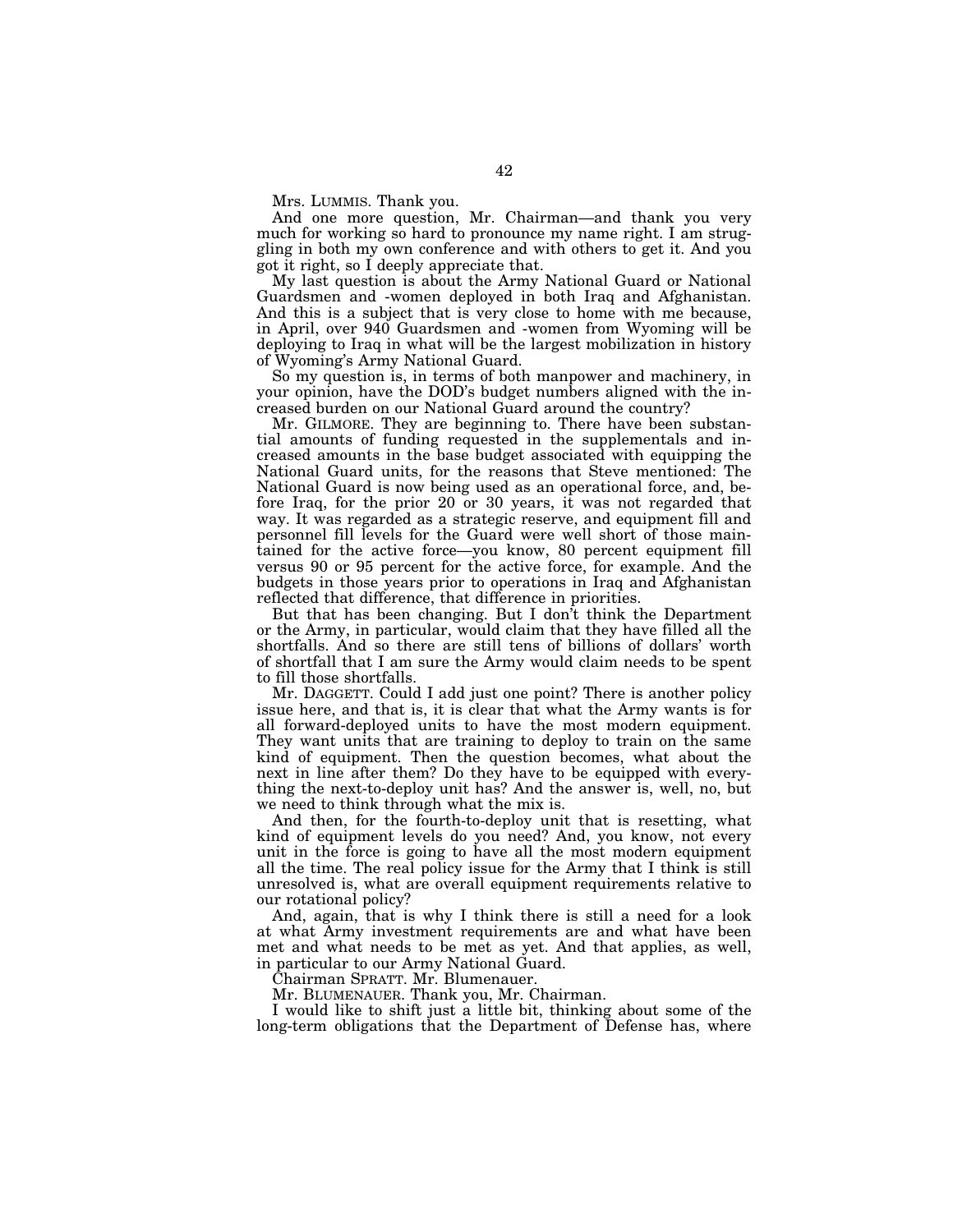there is some potential significant savings, and if we don't do it right, it is going to cost us a lot of money.

The Department of Defense is the largest manager of infrastructure in the world, the largest consumer of energy. We have, what, 10 million to 40 million acres potentially contaminated from past military operations, training. Yet it seems that, year after year after year—and I fault the Congress more than the Department of Defense—that we are sort of missing in action, that we don't really put significant resources to helping the military clean up after itself.

I mean, ultimately, those munitions break down, the military chemicals get into the water supply. We spent I don't know how much in Massachusetts to protect the groundwater for Martha's Vineyard. Or something explodes, literally and figuratively. And so we throw a lot of money at Hawaii, but we find in front pages, just in the course of the last couple of weeks, that there is huge local resistance to expanding training facilities because we are not a very good steward, we are not a very good neighbor, people get stuck with stuff. I think in Sacramento it is going to be 2077 before the base that was closed in the first round of base closure is cleaned up and returned.

Now, it would seem to me that this has significance in terms of just military readiness, that we are kind of stupid in terms of how we use energy. We make it hard to have energy savings contracts that would pay for themselves. We are not developing the technology that would help the military determine whether it is a hubcap or a 105 shell. That doesn't just mean that it is hard to clean up in Colorado or Pennsylvania or Wyoming. Every State in the Union has unexploded ordnance problems. But it has implications for those people in Wyoming that are going to be shipped overseas because we haven't developed it.

Can you give me any sense of where you see indications with the development of future budgets going forward, that there is any indication that we are going to help the military save money by cleaning up after itself, help local communities avoid pollution and, frankly, explosions? Because three times since I have been in Congress we have had to pull firefighters out of national forests because the heat was exploding shells from prior training.

Do you have a sense of where we might be going in this, in terms of budget categorization and strategy?

Mr. DAGGETT. Just a couple of things.

I can't, by any means, give you an overall picture of where DOD is going on environmental issues. They spend a substantial amount of money each year on environmental clean-up and compliance. And there are budget figures, and I can provide you with the data on the trend.

I actually coauthored a report some years ago on trends in DOD environmental clean-up and compliance activities. DOD is subject to the same kinds of environmental compliance requirements as private industry is, really the Federal Government is.

Mr. BLUMENAUER. Theoretically. Not in practice.

Mr. DAGGETT. Let me speak to that point. And there have been a lot of debates about whether the investments that they are making in clean-up are sufficient.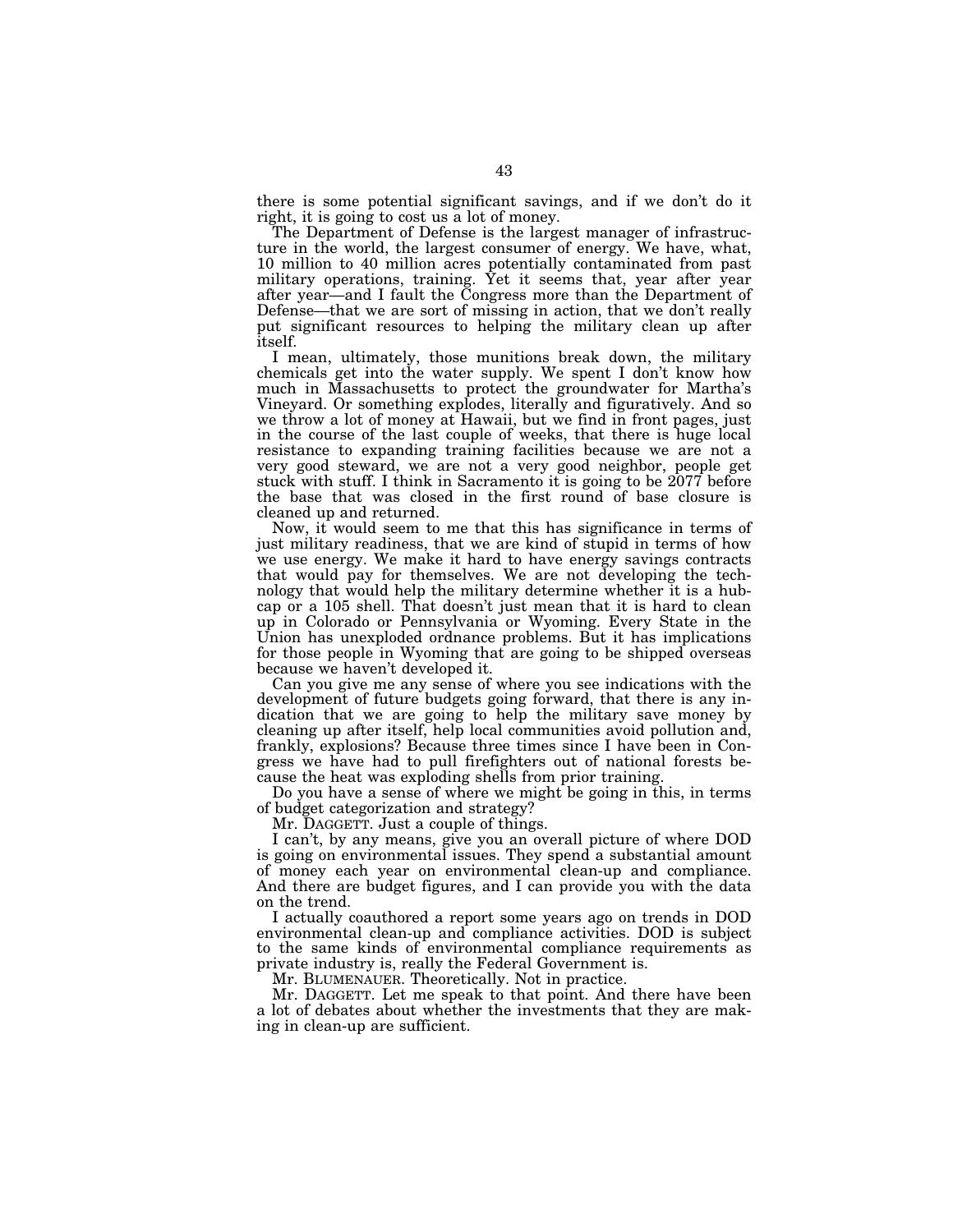On the compliance end, and especially on things like energy efficiency, DOD has done some looking at that lately, and they are not satisfied with what they have invested in energy efficiency.

It has a security component to it, actually. There was a Defense Science Board report done last year which discussed potential vulnerability of military facilities to loss of power from the public grid. And it affected potentially even mission-critical activities. So it is a really natural area, when you think about it, for DOD to look at.

So what is the solution to that? Well, part of the solution that the DSB discussed and that is being discussed much more extensively now inside the Defense Department as a whole is build green power production facilities for the base itself. Use wind power, use geothermal power if you have those kinds of things on the base.

And it is not just a matter of being green for the sake of being green. It is being green for the sake of security interests.

Mr. BLUMENAUER. Yeah. Well, I see my time has expired, but I would very much appreciate the report, the research that you are talking about.

Mr. Chairman, I think Mr. Daggett's last words are very important. This is not just being green for the sake of being green. It has operational implications for security of our bases in terms of energy, in terms of the safety of our personnel, to protect them from military toxins and unexploded ordnance, building the technology and saving money.

And because, Mr. Chairman, you wear two hats, both with Armed Services and with Budget, this is something that I would love to be able to pursue with you to make sure that we have the budget headroom but also we get the policies aligned.

Chairman SPRATT. Three hats. I represent a couple of bombing ranges, too.

Mr. Scott of Virginia.

Mr. SCOTT. Thank you, Mr. Chairman.

And I would like to follow through on that, because it has a specific interest in Virginia on BRAC closings.

Have the BRAC closing costs, including clean-up—I think you used the words ''systematic underestimate of costs''—have the real costs of closing these bases, including clean-up, been appropriately projected?

Mr. DAGGETT. I can't speak to that. I just haven't looked at it closely enough. If you want, I will be glad to get back with you. We have looked at it some.

Mr. SCOTT. Okay. Let me just say that the Fort Monroe closing and the clean-up may be off in the hundreds of millions of dollars. And if the systematic underestimate is system-wide, you are talking about many billions of dollars.

Shipbuilding—under shipbuilding, I noticed you had significant acquisition costs there. What is our ship strength that we are projecting?

Mr. GILMORE. Well, currently, in 2009, the information we have is that we have a 288-ship fleet. And by 2013, that would grow to 295 ships. And by 2026, that would grow to 319 ships; 55 littoral combatant ships at that time. That would be the total buy that is currently planned, although there has been difficulty with that program, and it is being restructured. That included seven DDG-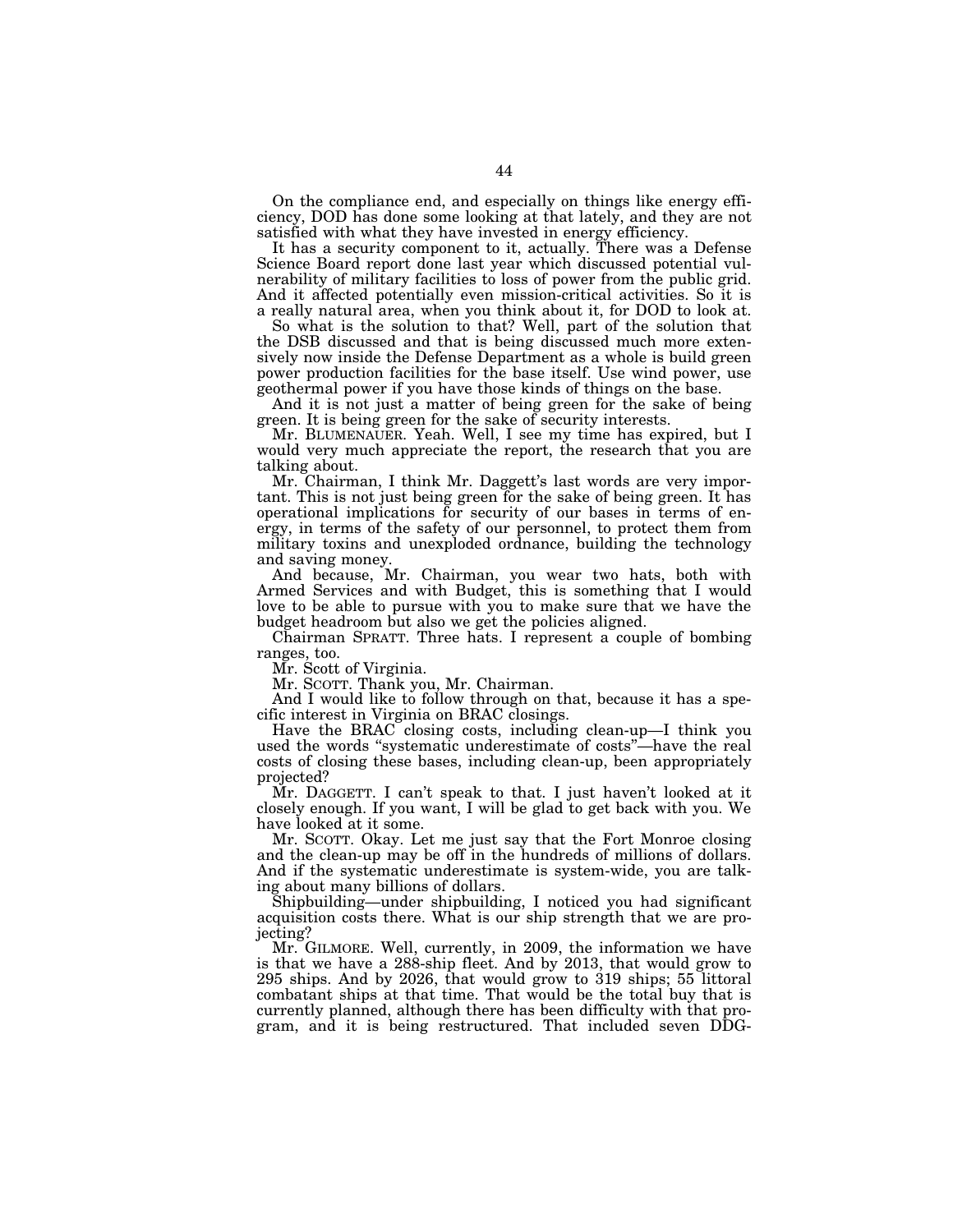1000s. This projection was based on the 2009 Future Years Defense Program that was put forward prior to the restructuring of the DDG-1000 program. That may reduce it to two or three ships.

Fifteen CG(X)s, seven CG-47s, 62 DDG-51s, 62 submarines, including 12 ballistic missile submarines, 44 amphibs, and 54 support ships, for a total of about 319 ships in 2026.

Mr. SCOTT. Did you say aircraft carriers?

Mr. GILMORE. Aircraft carriers are in there. I didn't mention them. But it was 11——

Mr. SCOTT. Well, I am from Newport News, if you want to mention those.

Mr. GILMORE. Eleven aircraft carriers. Sorry, that was an oversight.

Mr. SCOTT. Ship repair—is there a backlog on maintenance of ships?

Mr. GILMORE. We have not looked at that, so I can't say.

Mr. SCOTT. Because you may have another systematic ''misunderestimate'' on——

Mr. GILMORE. I don't know what current DOD budgeting programming practice is, but many years ago when I worked there the practice was to program in future years any year beyond the budget year for 80 percent of ship depot maintenance requirements versus funding at what the Navy thought the real requirement was in the budget year, which meant that, when those future years became budget years, you had to find an additional substantial amount of money to pay for what was really going to happen. But whether the Navy still programs in that manner, I don't know.

Mr. SCOTT. You mentioned the fact that the Defense budget kind of includes—you kind of have to think about the cost of veterans. You talk about veterans health care. Have we talked about the social services and other health care, like mental health, homelessness, unemployment, that we have systematically not addressed? Are we including those? Are we including business as usual on mental health, homelessness, and problems like that?

Mr. DAGGETT. We have both focused really just on the Department of Defense budget, not on the VA budget. You know, my view is, in order to cover the complete cost of personnel in particular, you do need to take a look at the VA budget.

Mr. SCOTT. On contractors, one of the problems of hiring contractors is you don't even know what law they are under, what chain of command they are under. I mean, you have problems like use of deadly force, and who makes those decisions. There are also financial complications, like they are actually competing for employees with the military. We train the guys on our dime, and if they hire them at a slightly higher pay grade, then we have to train and everything else.

In addition to the complications on policy, have you looked at the financial implications of the unprecedented level of contractors we are using now in the Defense budget?

Mr. DAGGETT. I have not.

Mr. GILMORE. We have just done the analysis that I discussed previously of what the contract costs have been in Iraq, and that would total \$85 billion to \$100 billion.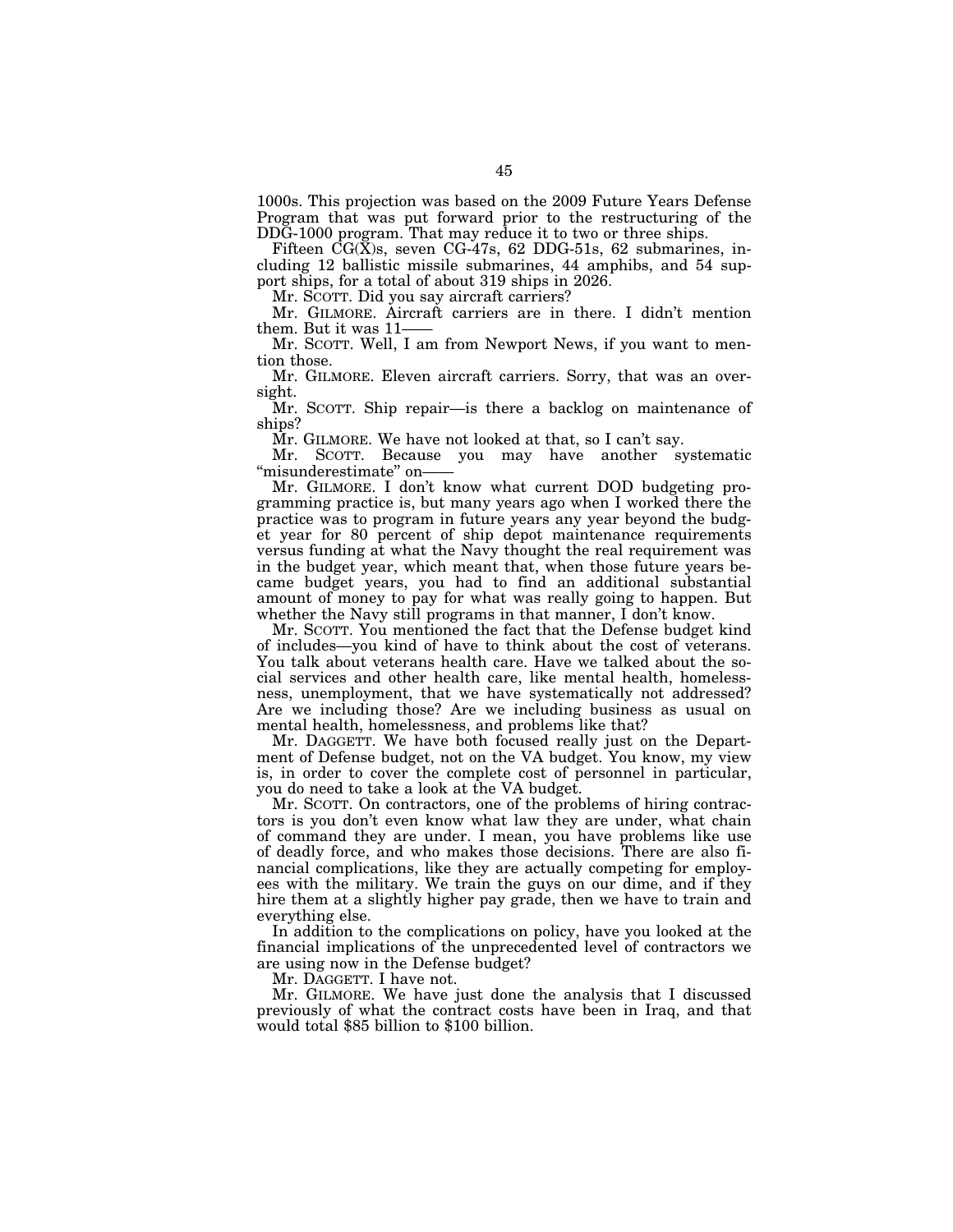By the way, in the process of doing that work, we did interact with the Department and asked them whether the problem that you mentioned of people, for example, highly trained special operations personnel retiring and then being hired as contractors, what——

Mr. SCOTT. Well, deciding not to re-up because they can get-Mr. GILMORE. Correct—whether that was, in their view, a problem, whether that was creating a problem for them. And they indicated it was not. And we have no independent way of checking to determine whether that is accurate, but they indicated it was not.

Mr. SCOTT. Thank you. Thank you, Mr. Chairman.

Chairman SPRATT. Mr. Scott. Mr. Larsen.

Mr. LARSEN. Thank you, Mr. Chairman. The Defense News February 2nd headline, ''New Destroyer Emerges in U.S. Plans Options, Mulled as DDG-1000 Hits \$6 Billion.'' I think your analysis still had it at merely \$4 billion. And so another headline in this is, ''Presidential Helo Cost Growth Cracks Nunn-McCurdy ceiling.'' That is for Marine One replacement. It cracks the Nunn-McCurdy ceiling. And then, of, course Gates Foresees U.S. Cuts. Now, that is based on his testimony in the Senate Armed Services and the House Armed Services Committee. It just seems very difficult for me to understand that as much supplemental dollars we have provided to the Department of Defense, and I am a member of the House Armed Services Committee, so I have seen it all happen over the last 8 years, both given to them in supplemental and in base budgets that they are yet coming for even—asking for even more beyond what one projected increase is. And so I guess I would expect in Armed Services for us to be fairly tough over there.

But something that Secretary Gates testified to last week, and I wonder if you have thought through these in looking at your numbers, he listed seven or eight separate steps, general steps that he planned to take to squeeze down on acquisition costs, purchasing systems at 75 percent solution rather than 99 percent solution. We apparently are on—some programs are hitting stable rates for acquisition, freezing requirements on programs, and a few other things. Mr. Daggett and Mr. Gilmore, do either of you have some views on Secretary Gates' thoughts on how to keep costs—ameliorate increases? I won't say keep costs down. That seems impossible in the Department of Defense. Let us say ameliorate the cost increases. Mr. Daggett.

Mr. DAGGETT. Let me begin by saying CRS really doesn't make recommendations on policy per se. We can assess the impact of alternatives though.

Mr. LARSEN. Assess away.

Mr. DAGGETT. When I look at what is driving the cost of major weapons programs, I look, first of all, at just the requirements process. And I use in the testimony, written testimony I use DDG-1000 as an example. If you look at it, it is designed to be a multimission system with pretty much maximum capabilityin most areas. The air defense radar is not quite missile defense radar, but short of that, it is as capable as any system you will have across the board, but just has so many missions. Well, what drove that? Well, it was driven by the internal requirements writing process in the Navy. And when you—and now, you know, I mention it not be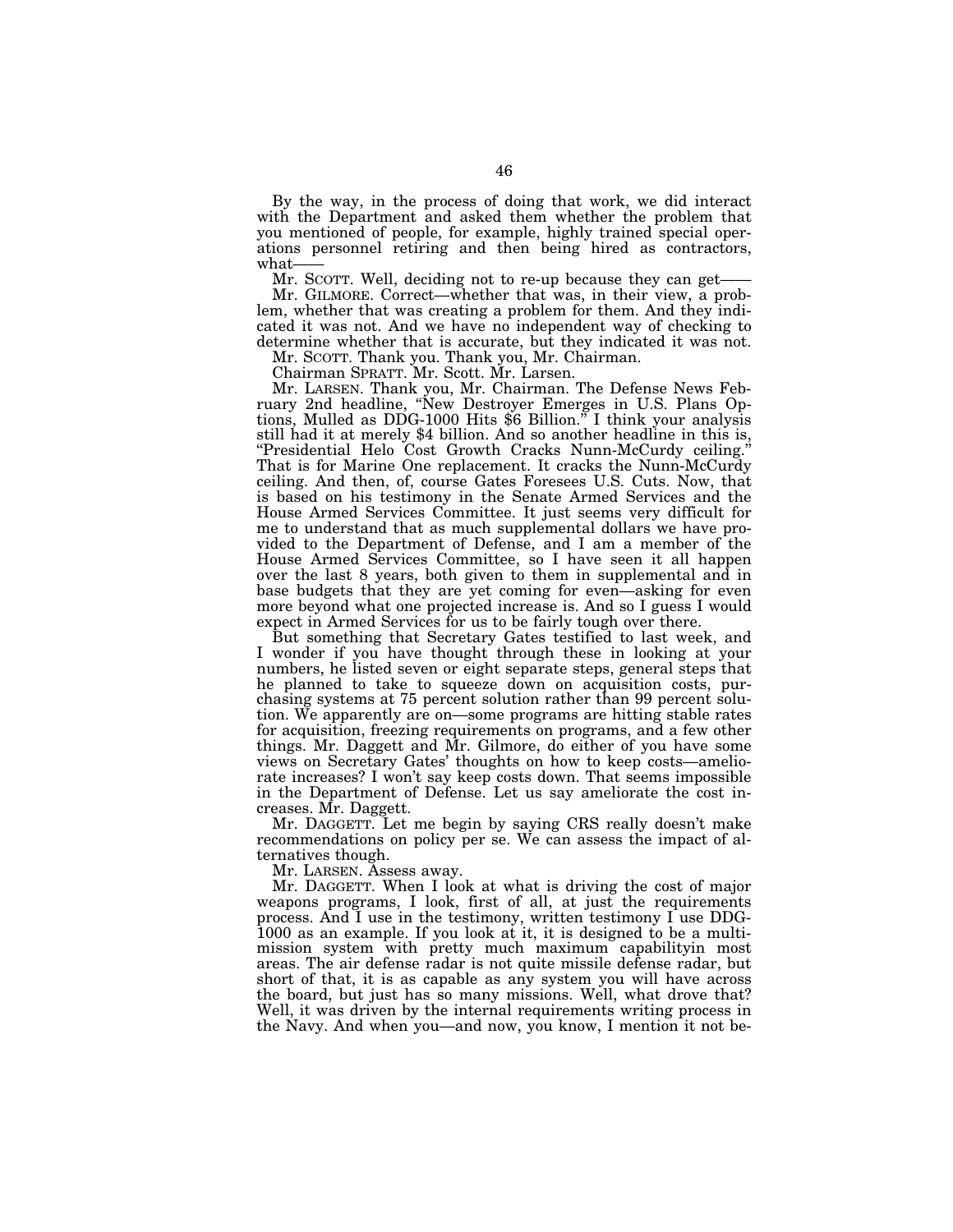cause I have a view on whether you should buy it or not, but it is in trouble because it costs so much because it is such a big ship and so much has been added to it.

So it, to me, is precisely the kind of example of a system that is a 95 percent solution or a 99 percent solution to a host of issues. And what Secretary Gates is saying is accept a 75 percent solution in areas where that will work. Well, first of all, you need some oversight in the acquisition in the requirements process to ensure that. I am not sure where that is at this point. But it is a matter for organization and senior leadership to use the requirements development process really as a way of doing these cost tradeoffs. What is the role of the joint requirements oversight council and so on. I would look very hard at that.

Another area you need to look at is are there some areas where you want maximum capability, others where you don't. For an airto-air fighter, I can make an argument for having a very highly capable system with a view toward being in the service long down the road. For an airlift aircraft, I am not sure I need that, so why do you need the kind of acceleration requirements that you have in various systems. I think that is a matter for oversight.

Mr. LARSEN. As my time runs out, could I ask Mr. Gilmore to respond to that question.

Mr. GILMORE. Well, we don't make policy recommendations either, but I would simply observe what common sense tells you that the actions the Secretary is proposing to take should all help reduce cost. But I think the most important thing for the Department to do is to be realistic in its initial estimates for the costs of these systems, whatever it thinks the requirements for the systems ought to be. And when it comes to, for example, the DDG-1000, we still think on the basis of past experience that that ship will cost between 4 and \$5 billion. The \$6 billion number, I think, includes some of the development cost, but I don't know for sure. I have read the article, but I haven't seen the details behind it. And the comparable number from the Navy previously was 3 to \$4 billion, more like 31⁄2.

Originally, when it was the surface combatant of the 21st century, the SC 21 program, the fourth ship in the class was supposed to cost in today's dollars, \$1.5 billion. Now, if you looked at the cost of that ship on a cost per ton of light ship displacement, you know the ship without any fuel or crew or anything else, that would have made it the cheapest surface combatant ever built, substantially cheaper than the DDG-51.

So there were a lot of people in the building, I was in the building at the time, who knew that that initial estimate was unrealistic. So I would say that when you have initial cost estimates for systems like that, no program manager in the world is going to be able to manage the program in such a way that the costs will not grow. And it is not really so much cost growth as cost realism setting in. When you actually have to design the system and build it, it always ends up costing more than these initial very optimistic estimates where people sit down and think, well, if we did this differently and this differently and this differently, it will save substantial costs. Unfortunately history tells us that the problems that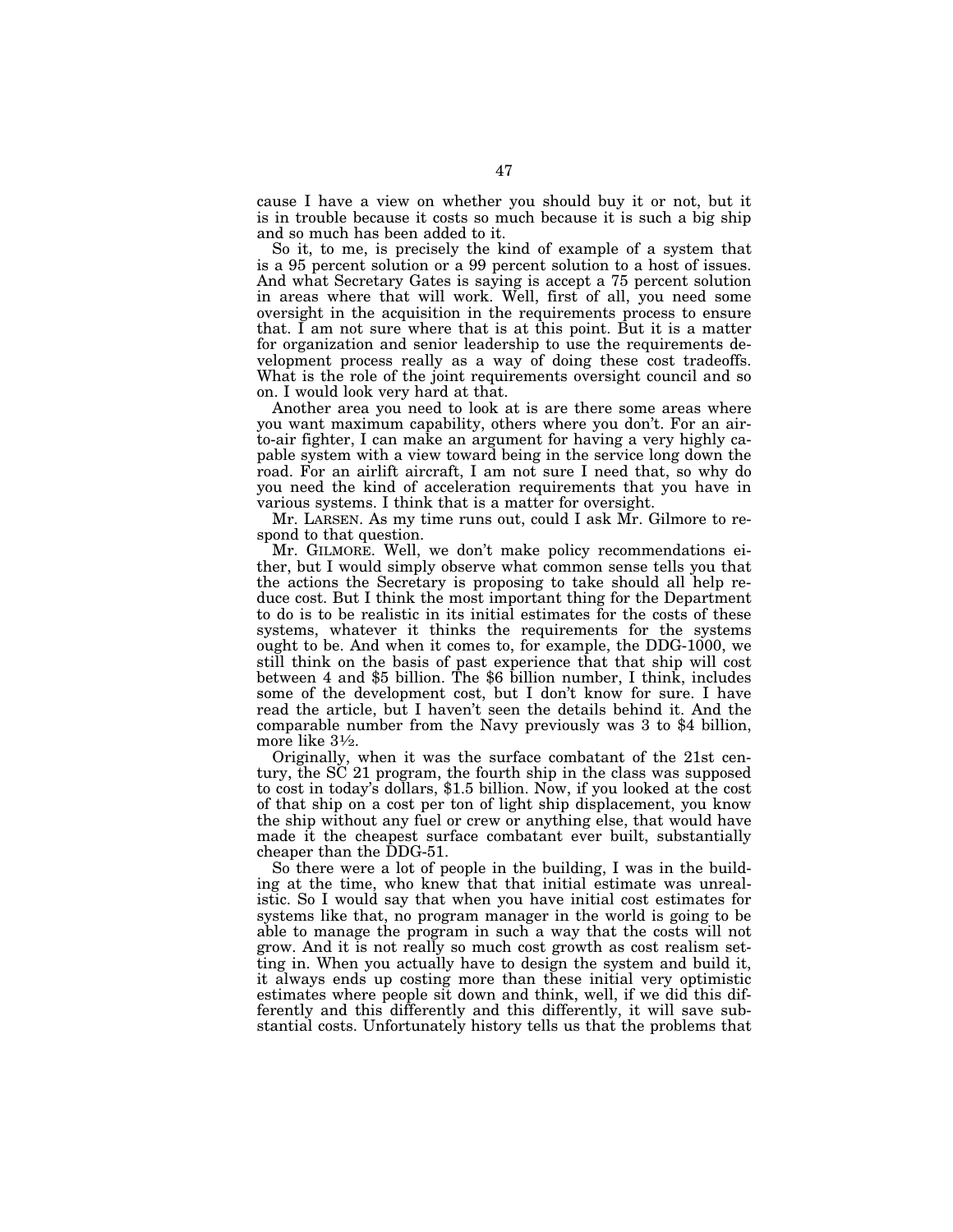were experienced in the past may not occur, but different problems will occur and the optimism isn't warranted.

And so a lot of what I think people characterize, and, in fact, I characterized in the charts I showed you as cost growth, really isn't cost growth so much as it is cost realism. It is reality setting in. And if you want to avoid having that problem, you need to have realistic initial estimates of the costs which the Department doesn't have in many instances.

Mr. LARSEN. Thank you.

Chairman SPRATT. Mr. Yarmuth.

Mr. YARMUTH. Thank you, Mr. Chairman. Thanks to both of you for your testimony. On the question of the percentage of the GDP, that Defense Department budget constitutes, what kind of growth rate are you projecting in GDP over this term at the same time.

Mr. GILMORE. It was a little over a couple of percent real growth long-term.

Mr. YARMUTH. Some people might take solace from the standpoint that even with these projected increases in absolute cost that the percentage of growth—percentage of GDP does not grow, in fact, declines. But would you be familiar with what other costs, governmental costs would be rising out of the same time, because Defense is competing with obviously every other portion of the budget. So if say Medicare, Social Security, all the other cost sectors are increasing at a much higher rate, and I assume they would be.

Mr. GILMORE. They are. CBO has done a number of projections of the long-term cost of those entitlement programs and over the long-run Social Security as a share of GDP will rise several percentage points. And the cost of paying for Medicare and Medicaid and other programs like that will rise by tens of percentage points. That is really the bigger problem areas; the future health care costs associated with those programs. But I would observe that you could set the defense budget at zero dollars and it would not materially affect the problem that the overall Federal budget faces in paying for Social Security and Medicaid, which is not to say that anyone who is reasonable doesn't think that because defense currently composes over half of domestic discretionary spending, that it isn't going to be under pressure. It obviously will be. And if you look at the long-term trend for overall Federal spending as a share of GDP and its components, what you see is that defense basically has been the bill payer. Its share of GDP has declined as the share of GDP associated with these entitlement programs has grown.

Mr. YARMUTH. On that question, what would be comparable numbers of other industrialized nations in the world? What is the range that you would say it would spend of GDP.

Mr. GILMORE. We are at  $4\frac{1}{2}$  percent of GDP. The Japanese are 2 percent or less.

Mr. DAGGETT. Under 1.

Mr. GILMORE. All the other countries in the world are much, much less, much less.

Mr. YARMUTH. Mr. Simpson raised the issue of the health care costs and the growth rate that is projected and tried to make a connection between that and some kind of argument for or against universal health care. I suspect that one of the reasons that the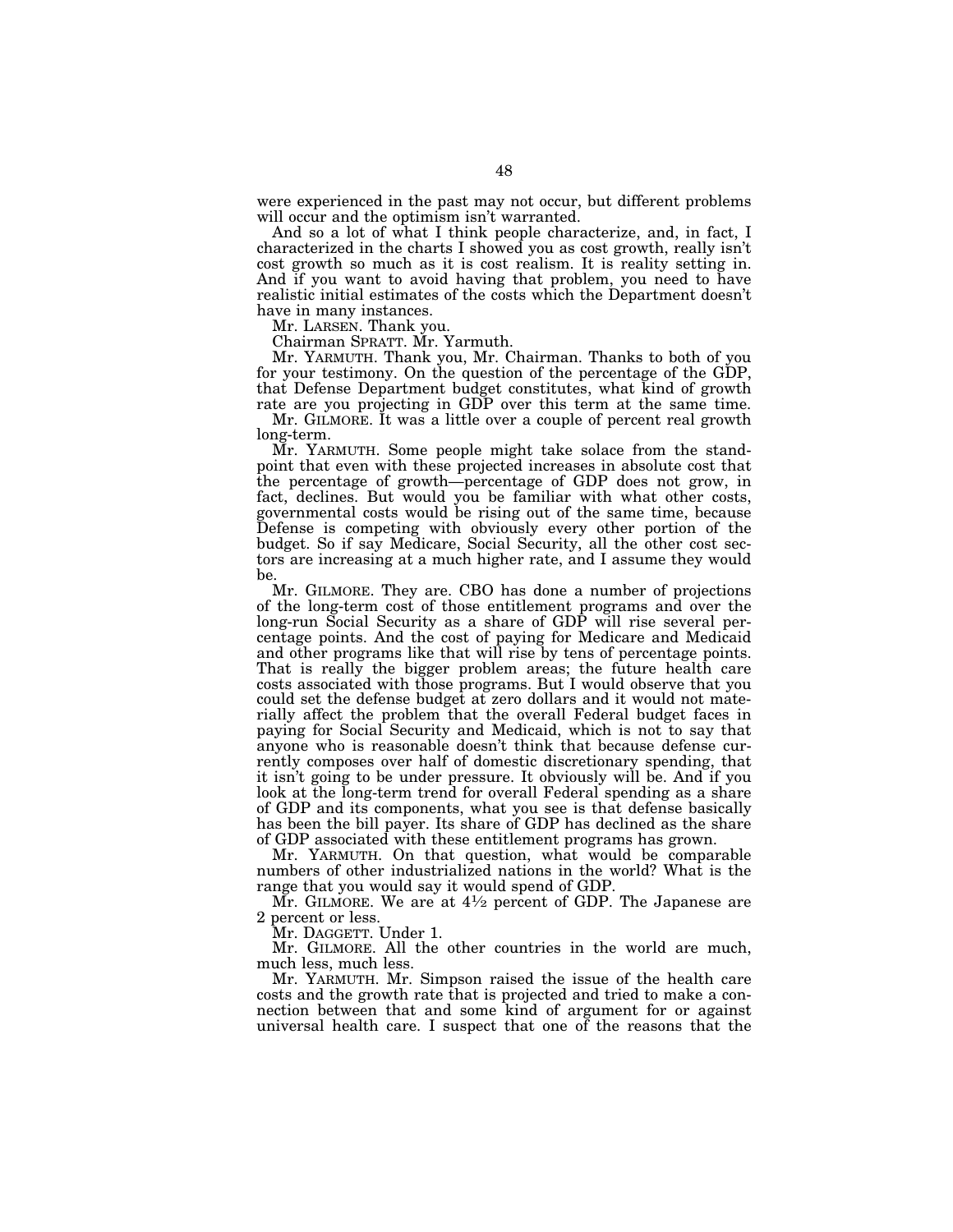growth rate in medical in Defense Department health care relates to factors that aren't present in the general population. Is that true? The nature of the injuries, the length of care that is going to be required because of many of the injuries concerned, you don't think those are factors, or would they be?

Mr. GILMORE. Actually, those factors would apply more to the Department of Veterans Affairs health care costs because of the veterans who suffer those kinds of injuries and require long-term care. And there are obviously horrible injuries that occur, although thankfully, a relatively small number of people deployed who have suffered those injuries. But nonetheless those are costs that end up being borne by the Department of Veterans Affairs. Our projections for medical care costs from the Department of Defense are based upon the practices that the Department of Defense currently uses. And we did not speculate in the future in doing our projection about how the Defense Department might change its practices; you know, employing more health information technology and so forth and so on.

So our current projections don't incorporate any savings from those kinds of practices because those are not, literally speaking, part of the current plan, which is not to say they may not be realized, but this is a projection of current policy not how it might change in the future.

Mr. YARMUTH. One quick question before my time expires. So we are dealing primarily with TRICARE here. TRICARE employs a number of private insurers to administer the program, so in fact, it is really not fair to say that the TRICARE system is a single payer system as is often talked about with regard to the Federal Government.

Mr. GILMORE. That is correct.

Mr. YARMUTH. Thank you very much. Thank you, Mr. Chairman. Chairman SPRATT. Ms. Kaptur.

Ms. KAPTUR. Thank you, Mr. Chairman, very much. Gentlemen, you have had a long morning and we thank you very much for your work. I wanted to go to Mr. Daggett and say that in your testimony on page 4, you touch on a subject I am very interested in. And that is the rising cost per average military service member. You state about it is 45 percent more expensive today than it would be 10 years ago. And that does not include the cost of medical costs. And nor retirees. Nor does it include benefits that are not part of the national defense budget. I am interested in your discussing that a little bit more. Does this have anything to do with the rising costs of recruitment bonuses and retention, and could you discuss that a little bit please? And the nature of that cost versus when we had a conscripted force as opposed to a volunteer force?

Mr. DAGGETT. In these figures I just tracked cash income of personnel and deferred benefits, retirement benefits. I did not track noncash compensation, which is in the operation and maintenance accounts. And that includes medical care, family services, dependent education, commissaries, nor did I track family housing. So it is really just focused on the military personnel accounts. That is the kind of a technical answer. So it is only part of the compensation package, although it is the biggest share of the compensation package. I also did not track Veterans Administration benefits, ei-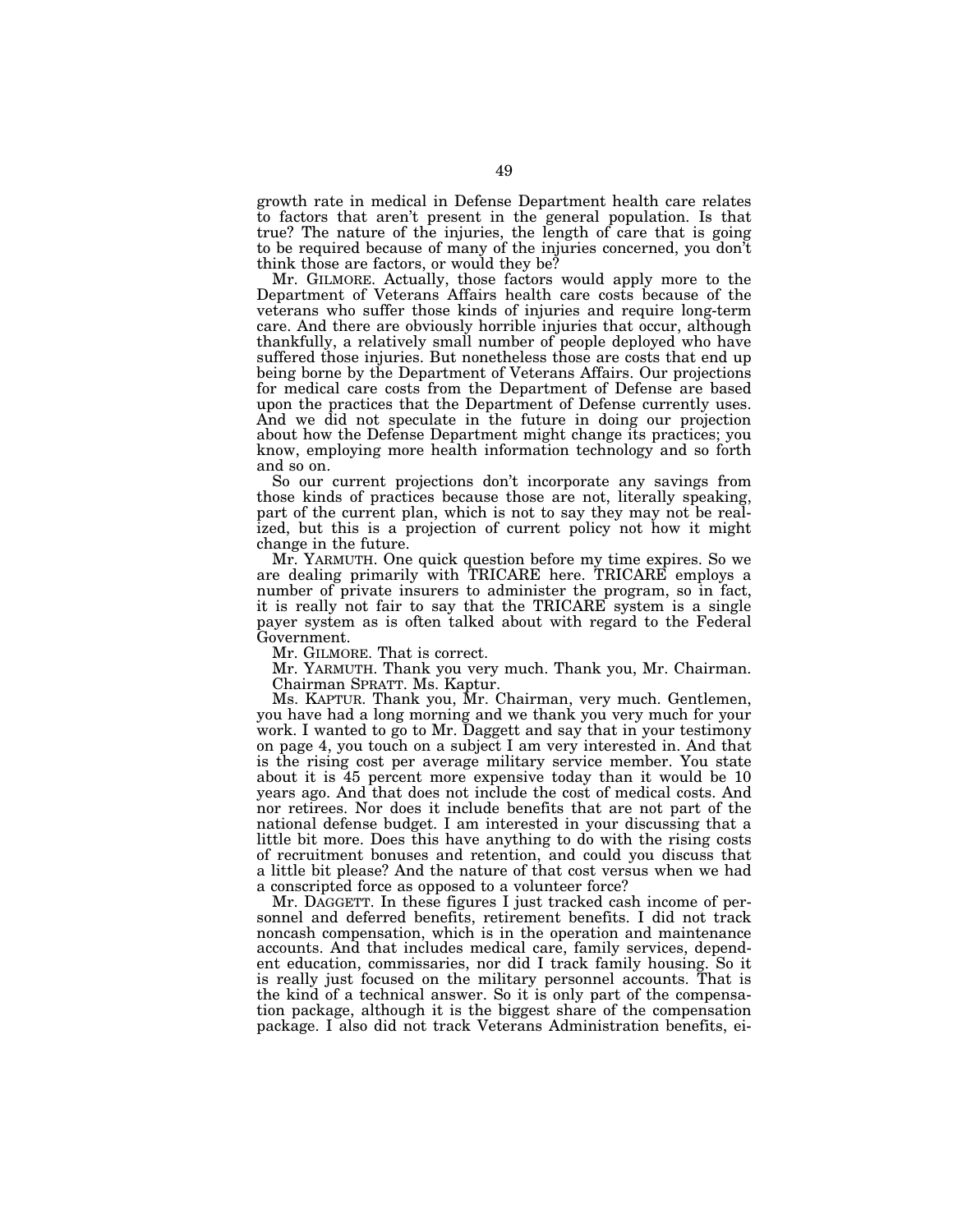ther disability pensions or health care or any other aspect of VA educational benefits, again just because it is outside the Department of Defense. So what this tracks really is what has been happening in the DOD military personnel accounts in pay and benefits of military personnel. It does include retirement benefits in the sense that the accrual costs of military retirement are covered here.

The DOD pays into the military retirement fund an actuarially determined amount for future retirement benefits for current personnel. And that is included here. That is part of the cost. And that has been increasing dramatically. But it has increased dramatically because of two programs; TRICARE For Life and concurrent receipt of military retired pay and VA disability benefits. Otherwise, it is increased just with basic pay. So what is driving it up? Lots of different things; increases in basic pay, increases in basic allowance for housing, bonuses. Retention bonuses are part of it, but that is not a big part of the overall account. Those have increased substantially in percentage terms, but they are not a big part, a huge part of the overall budget.

Ms. KAPTUR. So what is in that? Because when you look at the number of personnel, obviously your disbursements for personnel are your largest expenditure.

Mr. DAGGETT. Look at page 3, which is on the next page. Page 6 actually. And that is just a bar graph that shows the major elements of the part of the compensation package I am looking at. So it includes basic pay subsistence and separation pay. The bulk of that is just day-to-day paychecks. The basic allowance for housing, people often miss how large a share of military compensation that is, and that is actually a part of take-home pay. And that has increased dramatically over time.

Ms. KAPTUR. Does this reflect a rental of the housing off base or the on base contracted-out housing situation? Why is that number going up?

Mr. DAGGETT. Well, basic allowance for housing is given to personnel in their paychecks to pay for housing themselves. This does not track the part of military compensation that is for family housing for on base facilities. That is a different account. What I am tracking here is really the trend in cash income of military personnel.

Ms. KAPTUR. If I were to ask you the question since we had the draft versus today, and you look at this cross cut, can one make any judgments about how the current system is different or more expensive than when we had the draft?

Mr. DAGGETT. I haven't specifically done those numbers. But suffice it to say, personnel are much more expensive on average now than draftees were. But then typically the draftees were in for a limited period of time. They were not part of the professional military. And the draftees were a larger part of the military, a very large part of the military force. The uniform force was actually the smaller part of it. They were paid at higher rates more comparable to this. But again, the bulk of the force being drafted, they were paid at much lower rates and were in for a shorter period of time. I don't know if that is responsive. But I can give you the numbers on it.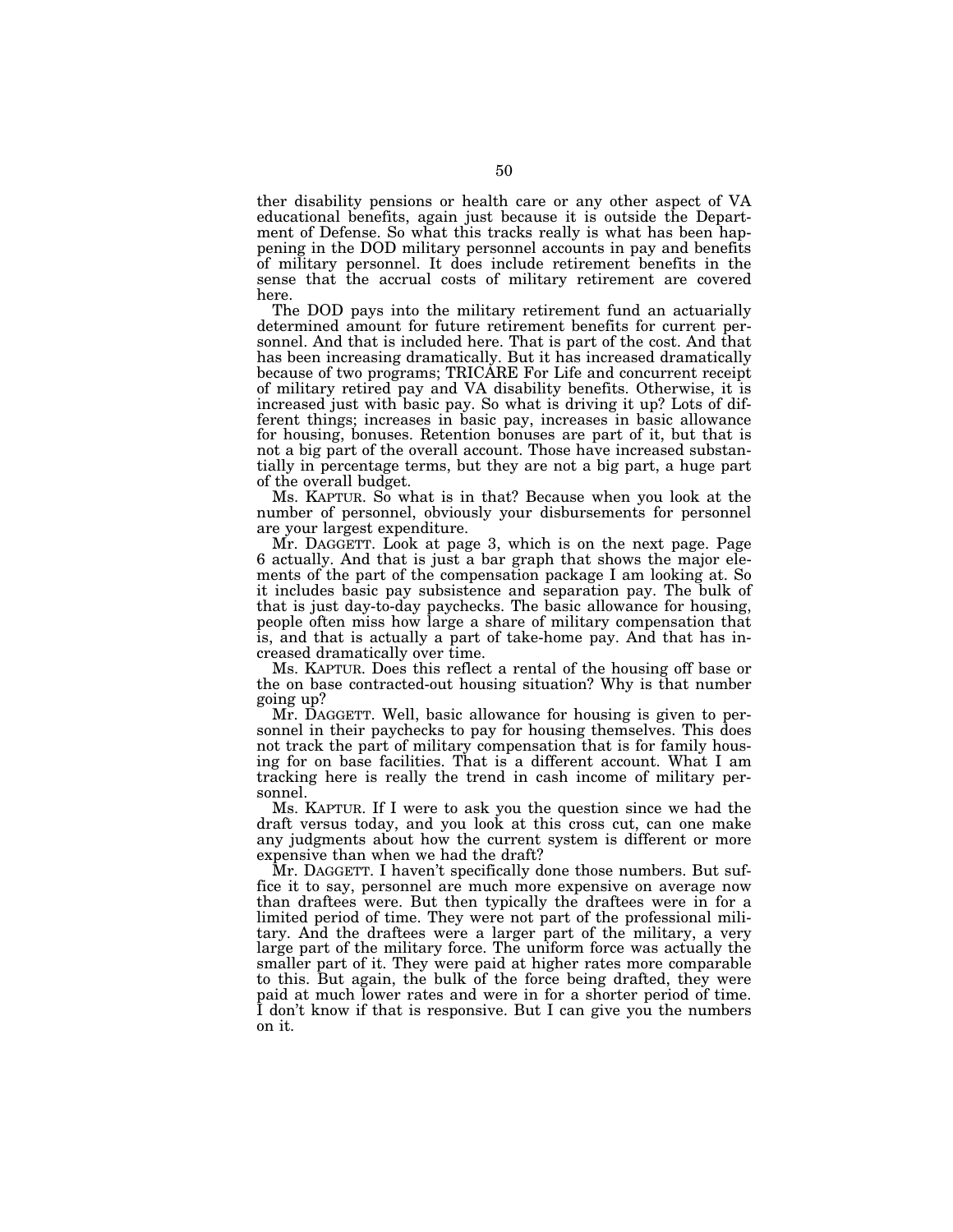Ms. KAPTUR. I would like two pieces of information for the record, Mr. Chairman, if I might. My time is expired. Mr. Daggett, if you could provide the figure on, though you said it was small, the actual amount of reenlistment bonuses, bonus payments to retain and attract individuals to go into the military now versus 10 years ago. That would be very—it is billions of dollars. I would just like to see that. And then Mr. Gilmore, I would be very interested if you could provide for the record of the Federal deficit, the accumulated deficit in the last 10 years where we have had to borrow to cover that, how would one look at defense spending, and the war in particular, as a segment of that.

Mr. GILMORE. That is something that the organization doesn't do, which is ascribe a particular part of defense spending to the deficit. We typically don't do that.

Ms. KAPTUR. You don't do that. Does the CBO do that? Excuse me, CRS do that?

Mr. DAGGETT. No.

Ms. KAPTUR. You don't do that either? That is interesting. Who does do that?

Mr. GILMORE. Well, we don't do it because we think there are good reasons not to do it, that you can't identify a particular dollar spent and say that is a deficit dollar versus another dollar that is not a deficit dollar.

Ms. KAPTUR. Well, there is over \$850 billion that has been spent; \$864 billion on the war funding has all been borrowed, so it can't be that hard a calculation. I thought there would be a chart on it or something.

Mr. GILMORE. You can make a distinction like that, but it is not something the organization argues is a correct thing to do.

Ms. KAPTUR. All right. Thank you very much.

Mr. DAGGETT. If you ask, we will be glad to take a cut at it. I mean, we respond to any of those.

Ms. KAPTUR. I would be very grateful for how you might arrange that mathematically. Thank you.

Chairman SPRATT. Mr. Etheridge.

Mr. ETHERIDGE. Thank you, Mr. Chairman. Thank you for holding this meeting. Thank you gentlemen for staying, and I appreciate your presentation. Let me ask a question a little different way because I represent Fort Bragg in North Carolina, and also have the privilege of having the headquarters of the 30th heavy brigade that has been pulled up as an Old Hickory Unit pulled to Iraq and now getting ready to come back again. So thousands of brave men and women who are stationed in those areas and many who served multiple tours in Afghanistan and Iraq.

But my question is a little different in that the new administration is now considering plans to substantially increase troop levels in Afghanistan. My question is, does future war cost projections that we saw, and you talked about them in some detail, do the charts and graphs and numbers give us any help in looking at future projections by the CBO as you put these numbers out? Do they take any kind of probable increase in the accounts or adjustments given this administrative change?

Mr. GILMORE. The projections I showed you, which over the next few years, assume that troop levels decline from, in the total Iraq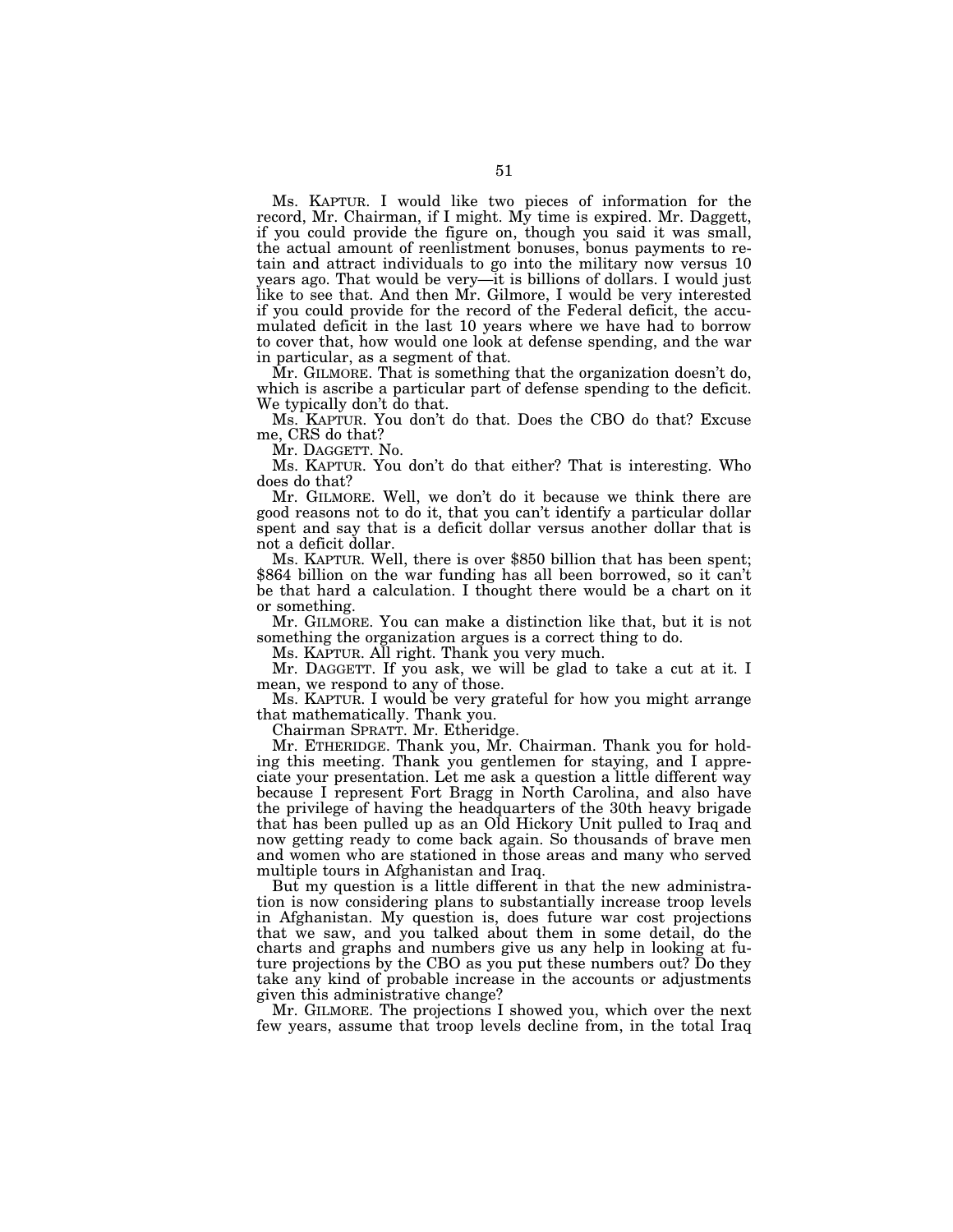theater from 180 or 190,000 troops in Iraq and then another 30,000 or so in Afghan, that the total number deployed declined to 75,000.

Mr. ETHERIDGE. So you were using the 75,000 figure as the number?

Mr. GILMORE. Yeah. That rampdown does not—we had to make an assumption so we just assumed. We had a beginning point which is the current size of the deployments in Iraq, the Iraq theater and Afghanistan, and then we had a somewhat arbitrarily chosen end point, 75,000, and we just linearly ramped it down over 3 or 4 years. That obviously does not account for how the detailed deployments might evolve over the next year or two. It certainly could end up being consistent with what happens. If there is a draw down in Iraq that proceeds at a more rapid pace, or is more substantial, larger than the increase in forces in Afghanistan, that somewhat arbitrary assumption could turn out to be roughly consistent with what happens, but that is not the way it was designed.

Mr. ETHERIDGE. Let me follow that because I hear from our men and women quite frequently, and you touched on it earlier on the reset cost. And we talk about a reset cost, but also you got that training piece if you don't have the equipment to train with, and we have been through this a number of times. Is that in the projections as well of getting equipment up to speed, because when we come home, we are assuming that it will wind up in Afghanistan? You got a little different environment in Afghanistan than you do in Iraq in the sands. It is still a tough environment. Is that included in these projections?

Mr. GILMORE. The short answer is yes. We include in our projection an estimate of what it will cost to "reset the equipment based on what our experience has been over the last year or so." So to the extent that that experience is a good predictor of the future we have accounted for it well. But there are many details of those costs that, notwithstanding our report of a year and a half ago, we still don't understand.

So I am not going to sit here and say that I think that that projection is a real prediction of the future, but it is based on our experience in reset costs over the last year or so.

Mr. ETHERIDGE. One other point, and then I will yield back, Mr. Chairman. Because you touched on it and I had a note here on the health care costs that you responded earlier to two questions. Having had the opportunity to spend some time in the military, the days when the draft was active with a lot of my friends and neighbors. The health care issue that was raised in the current environment we find ourselves in with an all-volunteer army, we really have a much younger force if you look from top to bottom than you would have in the general public at large, even with TRICARE, because you have got a selected force by and large that is fairly active, accustomed to staying physically fit by and large more so than the public at large.

Mr. DAGGETT. But under 65 retirees do get access to the military.

Mr. ETHERIDGE. No, I understand that. But by and large, they normally would be a more physically fit group of people I would think.

Mr. GILMORE. You are obviously correct that the enlisted force which composes the bulk of the force is going to be younger than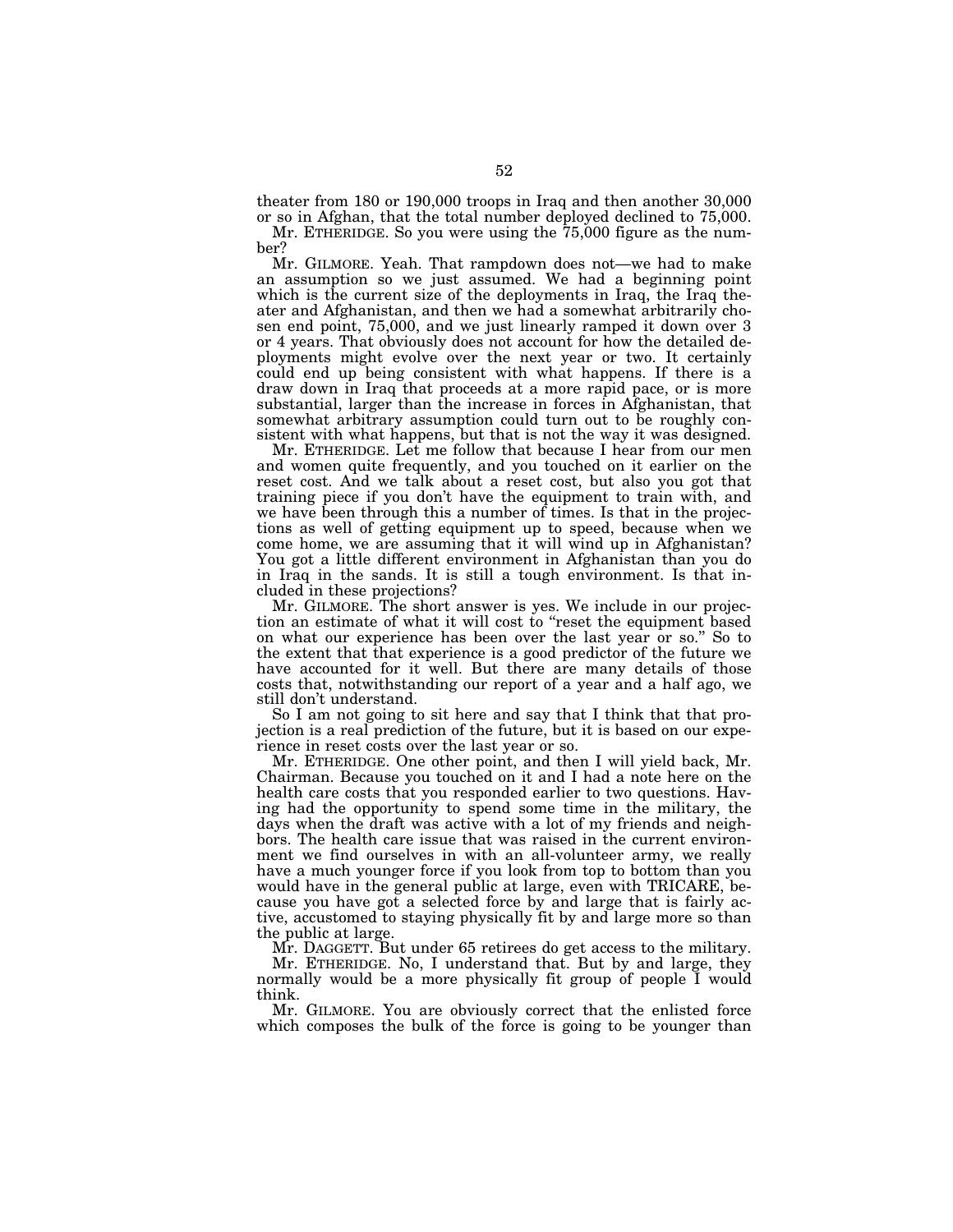the population as a whole, yes. Although as I mentioned before, we haven't really looked at the effect that the somewhat different demographics may have.

Mr. ETHERIDGE. That would be interesting to know as we go through this, not to call attention to either one, but show what happens if a person stays physically fit, what happens in life. I think we know the answer, but it sure would be good to quantify. Thank you, Mr. Chairman. I yield back.

Chairman SPRATT. Thank you, Mr. Etheridge. Just quickly one question before we turn to Mr. Langevin. Do you have a rule of thumb at CRS or CBO for what it costs to move a division or a brigade with full equipment sent back to the States from Iraq?

Mr. GILMORE. No, I can't give you a number off the top of my head. But I can say that my recollection is in the past we have tried to estimate those transportation costs. And I am not going to claim that they are small in absolute terms, but as a percentage of the operations and maintenance bill, the total operations and maintenance bill that accrues every year which is probably 80 percent of that \$180 billion or so, it is a small fraction of that.

Mr. DAGGETT. We have tried to defer to CBO on cost estimates on forces abroad, on deployments abroad.

Chairman SPRATT. Could you submit, for the record, your growth estimation that—your rule of thumb for, division set, brigade set, whatever the proper unit is?

Mr. GILMORE. I would say brigade set would probably be it.

Chairman SPRATT. You are able to caveat it for. Mr. Langevin. Mr. LANGEVIN. Thank you, Mr. Chairman. And gentlemen, I

want to thank you for your patience and your testimony here today and for what you do to make sure that we stay informed with good information. I sit on not only the Budget Committee, but also the House Armed Services Committee. And following the debate on the issue of the DDG-1000 versus the 51 that is going on right now, and just for my own knowledge and clarification for the record, when you talk about the range of potential costs, whether it is 4 or 5 to \$6 billion for the DDG-1000, I would assume that you are talking about the first ship, which obviously is the most expensive and then costs moderate over time as you achieve economies of scale. Can you clarify that for the record?

And also talk about your analysis on start-up costs if we were to start the DDG-51 line. And you estimate real costs of what that would be, what that ship would be per copy now with the add on technologies. And also the tradeoffs versus going with the DDG-1000 and the fact that these aren't supposed to be incorporating follow-on or transformational technologies that would, at a later point, be used on the cruiser or other platforms. So that it is kind of you can't just talk about the 51 in a vacuum, you know, they have other follow-on technologies that would be applied to other platforms and would be of course useful as the cruisers is developed. So if you could just kind of talk about those for a few minutes.

Mr. GILMORE. Well, the cost numbers that I quoted of 4 to \$5 billion were, for the first ship, exclusive of the—so it excluded the development costs, the design costs for the ship, the cost of building the first ship. And then, yes, we do assume in our estimate that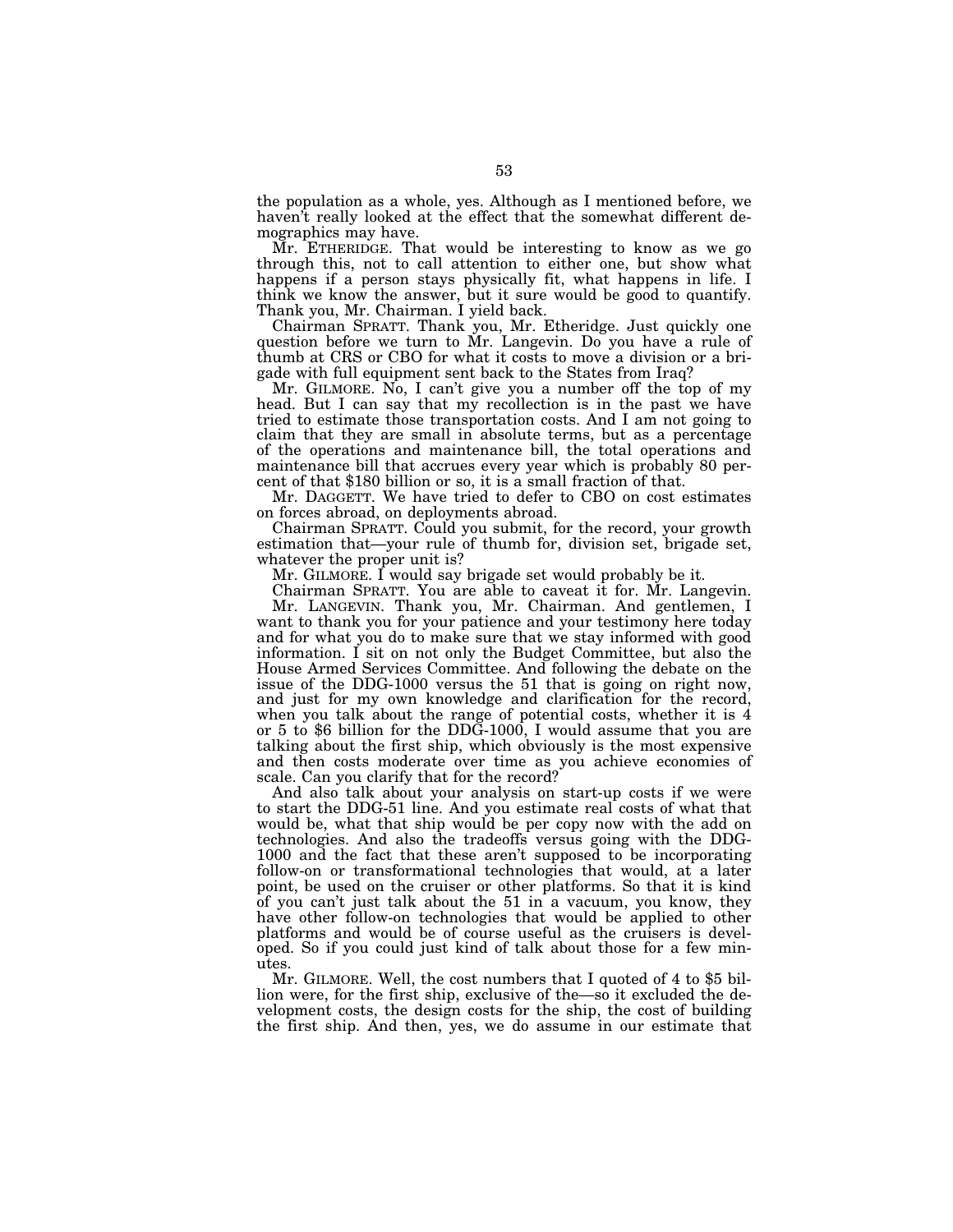subsequent costs, subsequent ships costs less. That there is a learning effect that occurs.

Mr. LANGEVIN. So can you estimate what the following costs would be?

Mr. GILMORE. I don't know off the top of my head, but I can certainly provide them to you.

Mr. LANGEVIN. That would be helpful.

Mr. GILMORE. And as far as the start-up costs and the new ship costs for new versions of the DDG-51 are concerned, that is not something at which we have looked. And I would have to take a look at what the Department is claiming before I could actually decide whether we have enough information to do a cost estimate at this point. I don't know if there is sufficient information available from the Department of what it would actually put in new DDG-51s to do a definitive estimate.

Mr. LANGEVIN. They are making what they claim to be definitive estimates. So I think it would be helpful if you would look at that and get back to us for the record.

Mr. GILMORE. All right.

Mr. LANGEVIN. And then have you looked at—this is the last part of my question—the value of the fact that the kind of technologies that the 51 would be incorporated—the DDG-1000 would be incorporated and would be used on other platforms, and particularly for the cruiser.

Mr. GILMORE. I don't mean to sound obtuse, and I probably will. I really don't know how to measure that value quantitatively. I certainly would admit that it exists. What analysis I could do that would generate numbers that would measure that value I fall short trying to think of. So I am not certain—in fact, I am fairly certain that I couldn't give you a—provide you with an analysis and a quantitative result that would measure that value. I think that that is a matter of judgment on the part of people in the Congress and people in the Department of Defense as to whether they think whatever costs will accrue to implement those new technologies is worth it.

Mr. LANGEVIN. Let me go back. Mr. Daggett, do you have a comment to that?

Mr. DAGGETT. No.

Mr. LANGEVIN. Let me go back to a line of questioning that my colleague, Ms. McCollum, was asking. Obviously the country is facing an economic and fiscal crisis right now. And with the Department of Defense spending, we obviously need to do the job of keeping the country safe, but spend our dollars more wisely. Just as the QDR helps inform the FYDP, isn't it more important than ever right now that we look at security from a more global perspective. There are those who would argue that we need to do a better job at using our soft par assets, incorporating that in an overall national security strategy as opposed to just looking at it myopically from the point of view of the Defense Department.

And so that something that I have thought about and have introduced legislation to that effect of calling for a Quadrennial National Security Review that would be done that would, I believe, better inform the QDR which would better inform the FYDP and overall defense policy and strategy, and would obviously make sure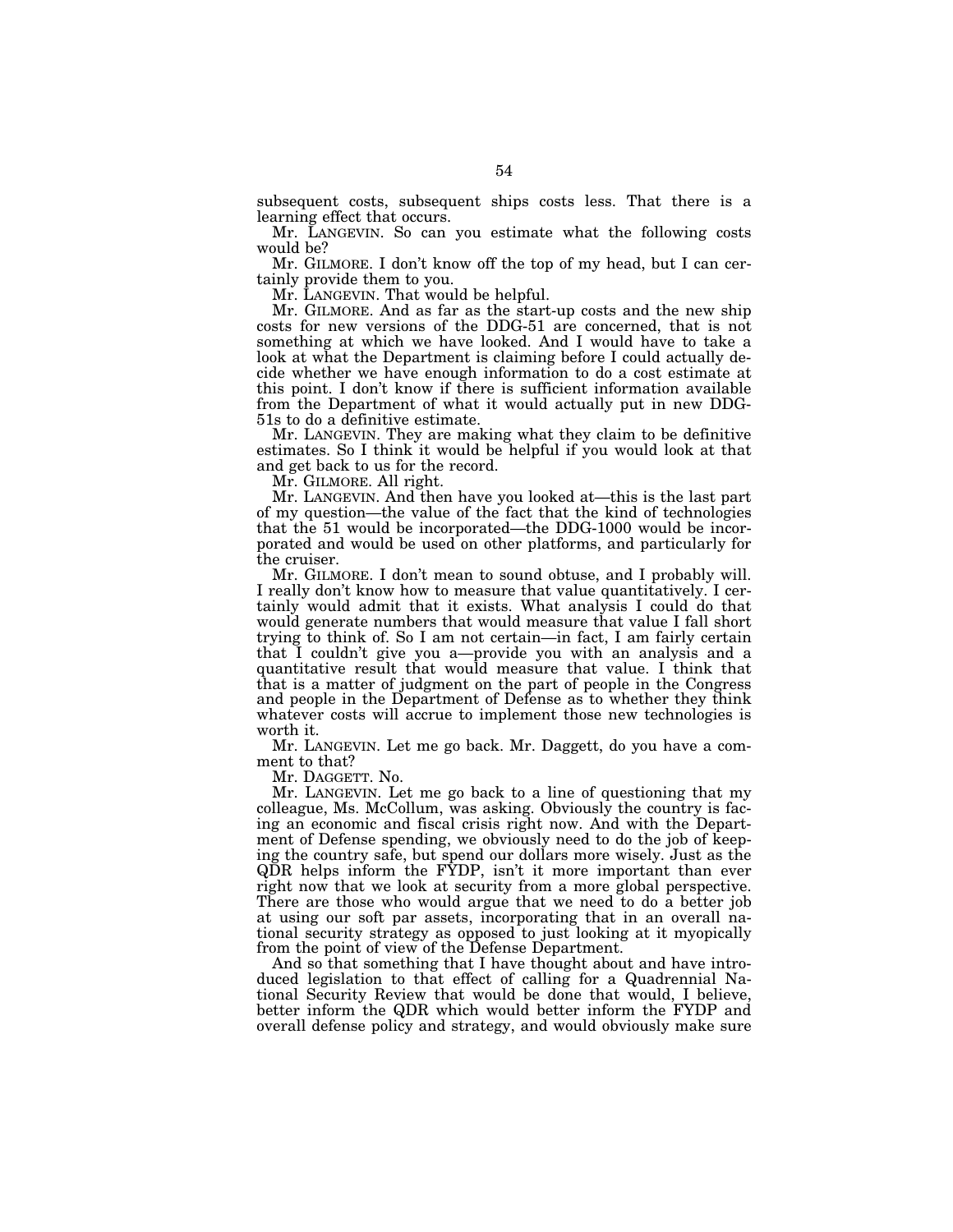that we are spending our dollars in the best way most effective way possible. Can you talk about that?

Mr. DAGGETT. A couple of points. A lot of organizations lately have been looking at improved interagency cooperation in National Security Affairs. There has been discussion of doing an overall national security strategy statement with guide budgeting for DOD as well as for other agencies for security purposes. We will see if this administration will propose that. It could be part of consideration of legislative measures as well if there are proposals to strengthen the inner agency. At the center of some of the proposals are—by the way, you will find some of the strongest advocates of this in DOD. Not just Secretary Gates, but other military commanders who have been involved in Iraq and elsewhere who argue that the whole interagency system needs to be bolstered across the board for prevention, but also for stability operations once they are involved overseas.

A big focus of attention is on how do you build teams to work on national security issues like proliferation which cuts across agencies. It is a State Department issue, it is a DOD issue, it is a Department of Energy issue, it could be a Treasury issue to track funding flows. We are not very good or as good as we could be probably at building—we do build teams at the Assistant Secretary level to discuss policy issues, but at the implementation level, we don't do that on a regular basis. Or it doesn't work as well as it could because DOD is such a big agency it comes in and everybody defers to them. How do you build those kinds of structures across the board. That is a very big matter of discussion. And we have been looking at that a little bit. There is a whole commission that did a recent study on it that has a number of direct recommendations for team building. So absolutely a huge issue on the agenda.

Mr. GILMORE. I think that the arguments in favor of a Quadrennial National Strategy Review, those arguments in principle are sound and they certainly make sense. I participated in the 1997 Quadrennial Defense Review and in the 2001 Quadrennial Defense Review, when I worked at the Pentagon. And I observed the last Quadrennial Defense Review from my position as CBO. And I would observe the following. If you look at the reviews which went from lasting 3 or 4 months in 1997 to over a year in the most recent version, and if you look at then what changes were actually made in the program, defense program subsequent to the reviews, you find that virtually nothing changed.

So in principle, I understand all the arguments in favor of these reviews. In practice, what I have seen happen is the reviews extend in length, expand in scope and have lesser impact or—it probably wouldn't be fair to say lesser, but not what I would characterize as significant effect on the actual defense program measured by what changed, what did I actually change in the program as a result of the review. And I would say probably not much in almost every instance. So going forward, if we can find a different way to do these reviews, perhaps it can be more successful in taking strategy and connecting them to the Future Years Defense Program and to spending in other departments.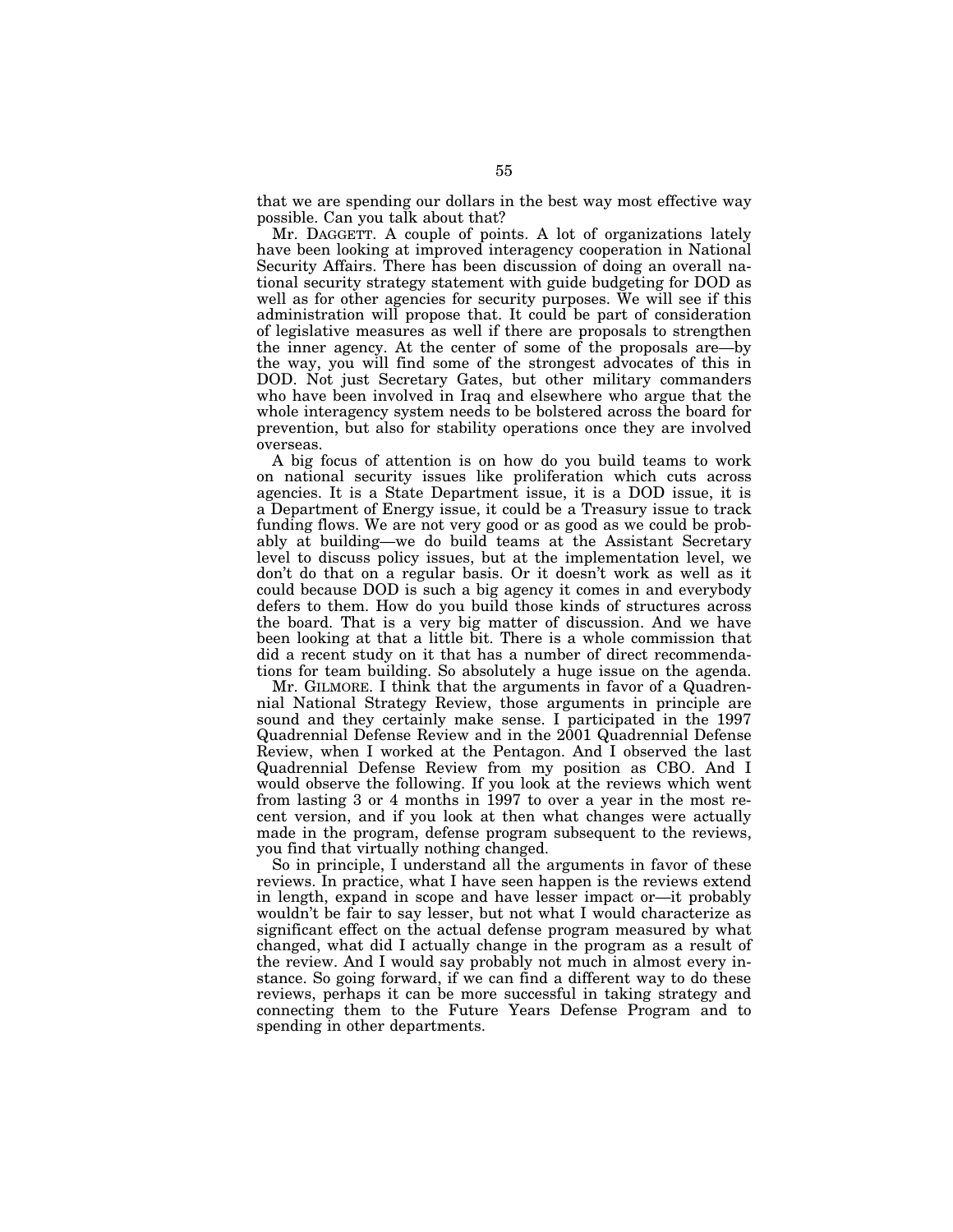But when I look at the record, I haven't really seen that happen. And I measure that according to what are the differences between the program that existed before the review and after the review.

Now, in principle, there could be good reasons why not much of anything changed. But all the arguments I have heard in favor of things like the Quadrennial National Strategy Review are, there are all these problems that we have left unaddressed, and the only way to address them is to have a broader scope more encompassing review. And when you look at what has happened in the past, not much has changed. And if not much has changed, then it would indicate to me that all these problems that people have identified haven't been addressed.

Mr. LANGEVIN. Like to go on, but I see my time has expired. Thank you for your input. If you have ways to suggest that we could change that to make those reviews more effective, I know I would be open to hear those thoughts. Thank you.

Chairman SPRATT. That concludes the hearing. I want to thank you once again for your excellent testimony. I think it speaks volumes about defense, but also about the value of analysis that we have valuable in CBO and CRS. Thank you very much indeed for coming in. Thank you for the effort you put in to make this hearing a useful venture. I also ask unanimous consent that members who did not have the opportunity to ask questions be given 7 days to submit questions for the record. Once again thank you for coming.

[Questions for the record and their responses follow:]

## QUESTIONS FOR THE RECORD SUBMITTED BY HON. STEVE AUSTRIA, A REPRESENTATIVE IN CONGRESS FROM THE STATE OF OHIO

1. The successful completion of the most recent round of BRAC and military R&D are both very important to central Ohio. Can you tell me by service, whether BRAC is currently projected to achieve the savings that were envisioned? If the savings aren't realized, has DOD indicated how they will respond?

2. I would like to discuss two Air Force programs—the F-22 and the Joint Strike Fighter (JSF). What is the status of these two systems? How can we get DOD to do realistic budgeting?

## QUESTIONS FOR THE RECORD SUBMITTED BY HON. ROSA L. DELAURO, A REPRESENTATIVE IN CONGRESS FROM THE STATE OF CONNECTICUT

1. As you are likely aware, the Navy recently declared a so-called Nunn-McCurdy violation for the VH-71 presidential helicopter replacement program. Last year, the Defense Department announced that the total acquisition costs for the program were projected to increase from \$6.5 billion to \$11.2 billion. Now, merely two years after submitting initial baseline estimates, the Navy is confirming that the cost per helicopter will be at least 50 percent higher than the original estimate.

In recent testimony, Secretary Gates identified acquisitions as a chief challenge facing the Defense Department and specifically mentioned the VH-71 as a ''big ticket'' item experiencing contract or program performance problems, suggesting that ''the FY 2010 budget must make hard choices.'' As we examine cost growth in Defense programs, how do you think we should approach big contract issues such as this one? What policies are needed to control such egregious cost over-runs? On the VH-71 program in particular, with the modifications and the new requirements being as extensive as they are, and the fact that had these changes been clear from the outset competing firms would likely have submitted different proposals, do you think a re-competition of Increment II of the program is worthwhile to identify whether this helicopter can be made at a better value to the taxpayer?

2. As with the controversial original award for the Air Force  $\angle KCX$  aerial refueling tanker contract, the Marine One contract was awarded to a consortium that involved a substantial amount of work being outsourced overseas. I believe such outsourcing of defense contracts runs against both U.S. national security and economic interests, eroding our defense industrial base, costing jobs and stunting economic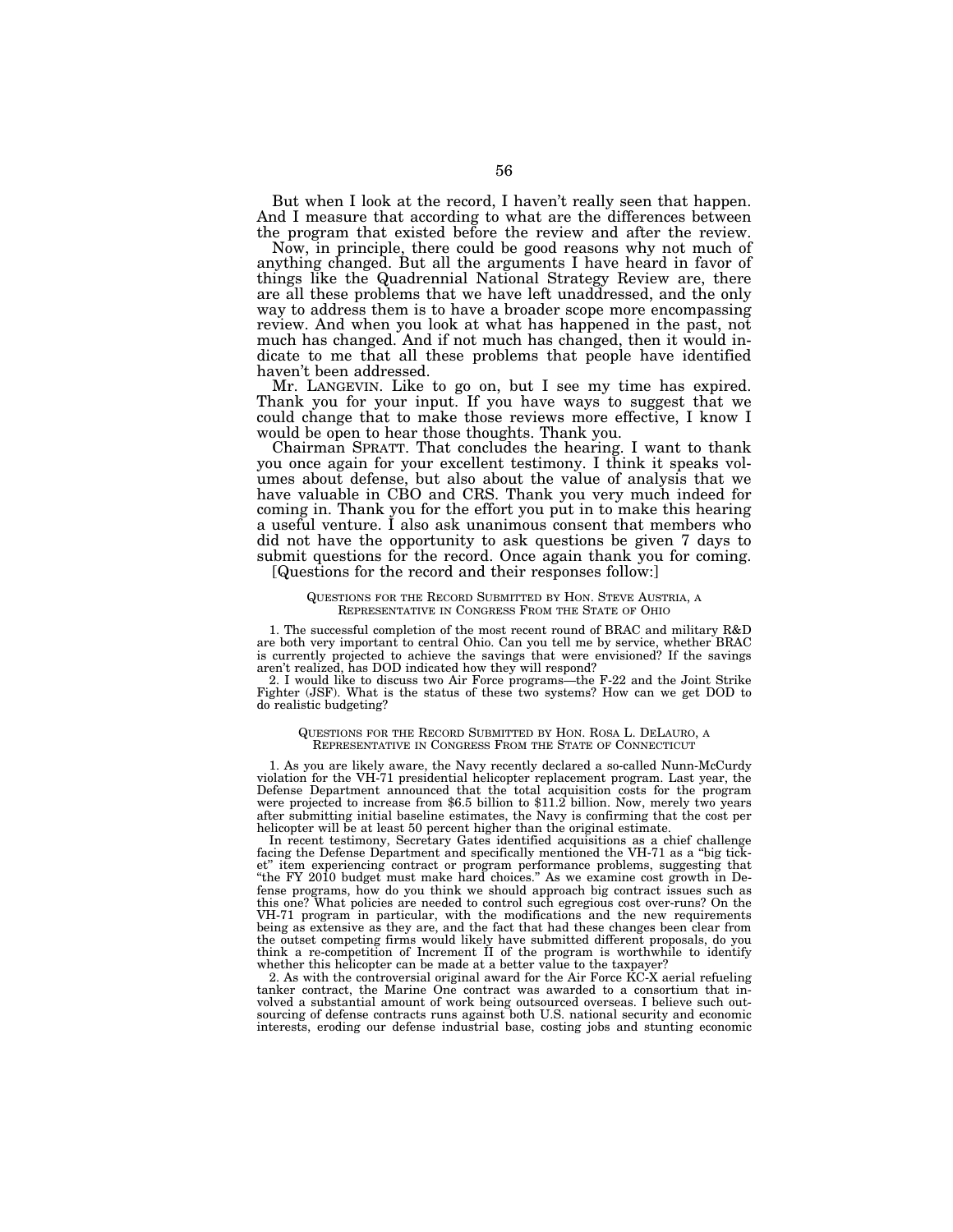growth. Do you believe, particularly in these very difficult economic times, that the Defense Department should consider adjusting its methodology to account for potential job creation and economic growth when considering proposals for major projects such as the KC-X and VH-71?

## MR. DAGGETT'S RESPONSES TO QUESTIONS FOR THE RECORD

#### SUBJECT: TRENDS IN DOD REENLISTMENT BONUSES AND OTHER SPECIAL PAYS AND ALLOWANCES

This is in response to your request, in a question at a House Budget Committee hearing on February 4, for information on amounts the Defense Department has spent for enlistment and reenlistment bonuses. CRS testimony for the hearing shows that compensation of an average active duty service member increased by 45% above inflation between FY1998 and FY2009. Your question is how much of that increase can be attributed to bonuses intended to aid in recruiting and retaining personnel at a time when the military services were concerned about potential shortfalls in meeting personnel goals.

A graph prepared for the testimony shows funding per active duty service member in FY1998 and FY2009 in constant, inflation-adjusted dollars, broken down into various categories within DOD's Military Personnel budget accounts.1 One of the categories is ''Incentive Pays, Special Pays, and Allowances.'' Funding for enlistment and reenlistment bonuses are included in subaccounts for ''Special Pays.'' As Figure 1 shows, overall funding for ''Incentive Pays, Special Pays, and Allowances'' per active duty service member grew from \$3,387 per troop in FY1998 to \$4,976 per troop in FY2009. This is an increase of 47% above inflation, which about in line with the growth in overall personnel funding.

Table 1 shows funding for enlistment and reenlistment bonuses within the "Special Pays'' subaccounts of each of the military services. It provides the amounts in current year dollars and in constant FY2009 dollars and then shows the total in constant FY2009 dollars per active duty service member for comparison to the amounts shown in Figure 1. In all, after adjusting for inflation, funding for reenlistment bonuses grew from \$229 per service member in FY1998 to \$796 in FY2009, an increase of 248%, and for enlistment bonuses from \$207 per service member in FY1998 to \$371 in FY2009, an increase of 79%. While these are large increases proportionally, enlistment and reenlistment bonuses represent less than 1.5% of cash compensation in FY2009. As a result, the increases are not a major factor explaining the overall growth of personnel costs.

## TABLE 1.—FUNDING FOR ENLISTMENT AND REENLISTMENT BONUSES, FY1998 AND FY2009

[Current year and constant FY2009 dollars]

|                              |          | FY1998   |                 |              | FY2009    |           |
|------------------------------|----------|----------|-----------------|--------------|-----------|-----------|
|                              | Officer  | Enlisted | Total           | Officer      | Enlisted  | Total     |
| Current Year Dollars (000s): |          |          |                 |              |           |           |
| Army:                        |          |          |                 |              |           |           |
|                              | 0        | 50.650   | 50.650          | $\mathbf{0}$ | 339.030   | 339,030   |
|                              | $\Omega$ | 58.223   | 58.223          | $\Omega$     | 314.861   | 314.861   |
| Navy:                        |          |          |                 |              |           |           |
|                              | $\theta$ |          | 140.359 140.359 | $\Omega$     | 359.600   | 359.600   |
|                              | $\theta$ |          | 144.761 144.761 | $\mathbf{0}$ | 108.797   | 108.797   |
| Marine Corps:                |          |          |                 |              |           |           |
|                              | 0        | 18.850   | 18.850          | $\mathbf{0}$ | 213.685   | 213,685   |
|                              | $\Omega$ | 2.750    | 2.750           | $\mathbf{0}$ | 70.803    | 70.803    |
| Air Force:                   |          |          |                 |              |           |           |
|                              | 0        | 36,431   | 36.431          | $\Omega$     | 176,333   | 176,333   |
|                              | $\Omega$ | 16.966   | 16.966          | $\Omega$     | 12.986    | 12.986    |
| Total:                       |          |          |                 |              |           |           |
|                              | $\theta$ |          | 246.290 246.290 | $\mathbf{0}$ | 1.088.648 | 1,088,648 |
|                              | $\Omega$ |          | 222.700 222.700 | $\mathbf{0}$ | 507.447   | 507.447   |

 $1$ The data reflect amounts provided in the DOD base budget for each year, not including warrelated funding provided in "bridge funds" or in supplemental appropriations. The data are in constant FY2009 dollars—the FY1998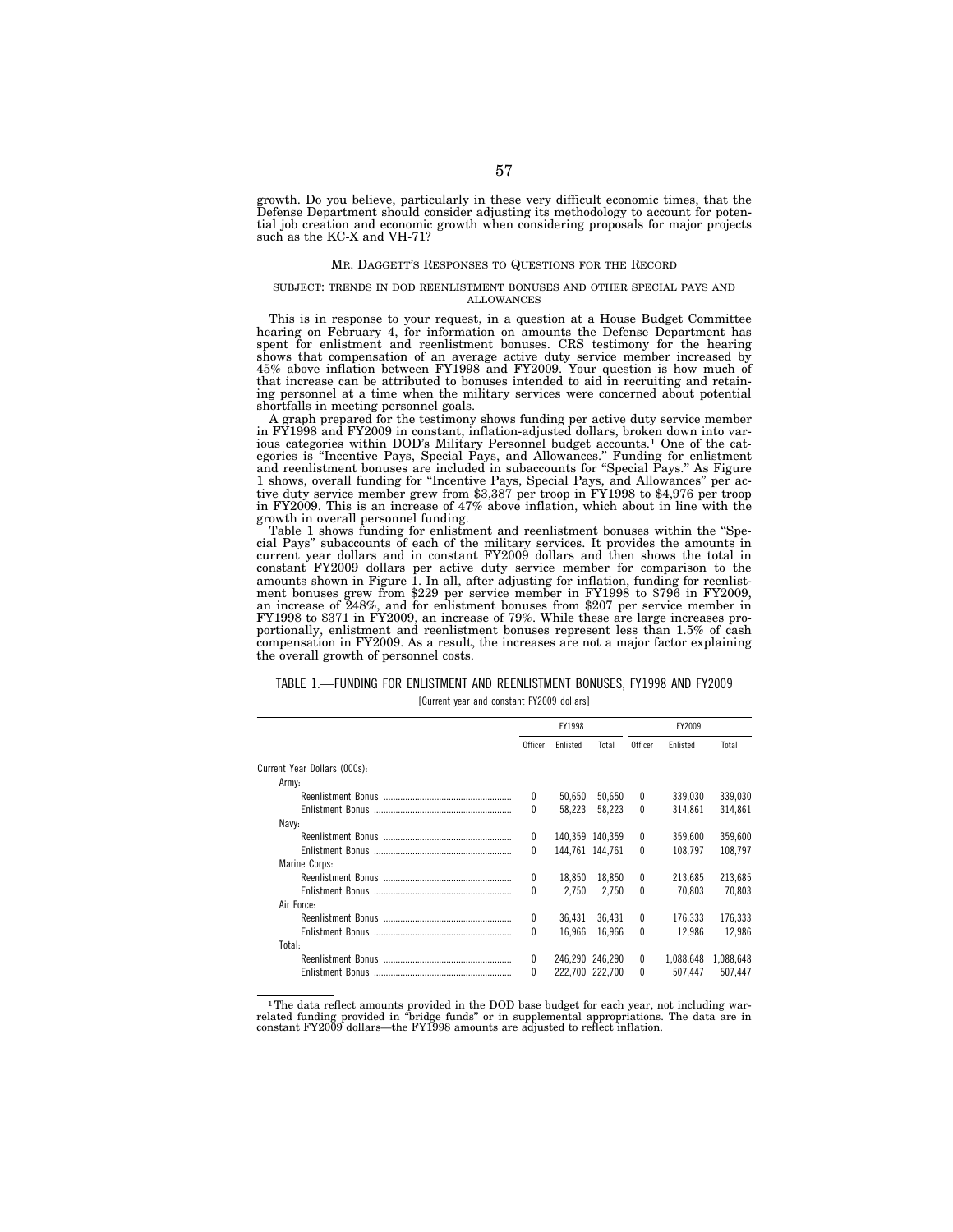## TABLE 1.—FUNDING FOR ENLISTMENT AND REENLISTMENT BONUSES, FY1998 AND FY2009— **Continued**

[Current year and constant FY2009 dollars]

|                                                         |                | FY1998          |                 |              | FY2009    |           |
|---------------------------------------------------------|----------------|-----------------|-----------------|--------------|-----------|-----------|
|                                                         | <b>Officer</b> | <b>Enlisted</b> | Total           | Officer      | Enlisted  | Total     |
| Constant FY2009 Dollars (000s):                         |                |                 |                 |              |           |           |
| Army:                                                   |                |                 |                 |              |           |           |
|                                                         | 0              | 66,124          | 66.124          | $^{0}$       | 339.030   | 339,030   |
|                                                         | 0              | 76.011          | 76.011          | $\Omega$     | 314.861   | 314,861   |
| Navy:                                                   |                |                 |                 |              |           |           |
|                                                         | $\mathbf{0}$   |                 | 183.240 183.240 | 0            | 359.600   | 359,600   |
|                                                         | 0              |                 | 188.987 188.987 | 0            | 108.797   | 108,797   |
| Marine Corps:                                           |                |                 |                 |              |           |           |
|                                                         | $\theta$       | 24.609          | 24.609          | $\mathbf{0}$ | 213.685   | 213,685   |
|                                                         | 0              | 3.590           | 3.590           | 0            | 70.803    | 70.803    |
| Air Force:                                              |                |                 |                 |              |           |           |
|                                                         | 0              | 47,561          | 47.561          | $\mathbf{0}$ | 176.333   | 176,333   |
|                                                         | 0              | 22.149          | 22.149          | $\theta$     | 12.986    | 12.986    |
| Total:                                                  |                |                 |                 |              |           |           |
|                                                         | $\mathbf{0}$   |                 | 321.534 321.534 | $\mathbf{0}$ | 1,088,648 | 1,088,648 |
|                                                         | $\theta$       |                 | 290,737 290,737 | $\Omega$     | 507.447   | 507.447   |
| Constant FY2009 Dollars per Active Duty Service Member: |                |                 |                 |              |           |           |
| Total:                                                  |                |                 |                 |              |           |           |
|                                                         | 0              | 229             | 229             | 0            | 796       | 796       |
|                                                         | $\Omega$       | 207             | 207             | U            | 371       | 371       |

Source: CRS based on data in military service Military Personnel budget justification books—FY1998 amounts are actual amounts reported in FY2000 justification books, FY2009 amounts reflect the original base budget request.

## SUBJECT: SHARE OF CUMULATIVE FEDERAL BUDGET DEFICITS DUE TO DEFENSE **SPENDING**

This is in response to your request, in a question at a House Budget Committee hearing on February 4, for an estimate of the share of cumulative federal budget deficits attributable to defense spending. For a number of reasons, any answer to the question is problematic and may well raise objections on several grounds. This response, therefore, should not be taken as a definitive answer to your question, but, rather, as one illustrative approach to the issue.

The conceptual difficulty of the question lies in the fact that deficits are, by definition, a result of an imbalance between spending on the one hand and revenues on the other, and it is very difficult to assign responsibility to one or the other. Deficits may grow from year to year either because spending increases, compared to some baseline, or because revenues decline, again relative to some baseline. But it is not clear what baseline to use in either case. It is certainly possible to calculate changes in spending or in revenues from year to year due to changes to standing law—i.e., to apply something like the baseline estimates calculated by the Congressional Budget Office (CBO) and the Office of Management and Budget (OMB). But then the problem is how many years ahead to continue attributing deficits either to changes in spending or to changes in revenues at one point in time. The issue is further complicated by the fact that both revenues and spending are affected by the state of the economy. Should, then, an economic downturn be held more responsible for deficits than changes in policy?

Rather than try to unpack these issues, this memo approaches the question, not by calculating what changes in spending and revenues cause deficits, but, rather, by determining what proportion of deficits have financed defense compared to nondefense spending. Specifically, it calculates the national defense percentage of annual federal budget outlays and then attributes an equal percentage of annual deficits to defense. The defense share of cumulative deficits, then, equals the sum of defense-attributable annual deficits compared to total deficits (less surpluses) over the chosen period of time.

Table 1 at the end of this memo, follows this approach for each year from FY1947 through FY2007. FY1947 was chosen as a starting point since it marked the first year of post-World War II outlays. Outlays in FY1946 still included a very large amount of money appropriated for the war, including funding carried over from prior years They also included funding to return forces home and to close down weapons production lines. FY2007 was chosen as an end-point because it is the lat-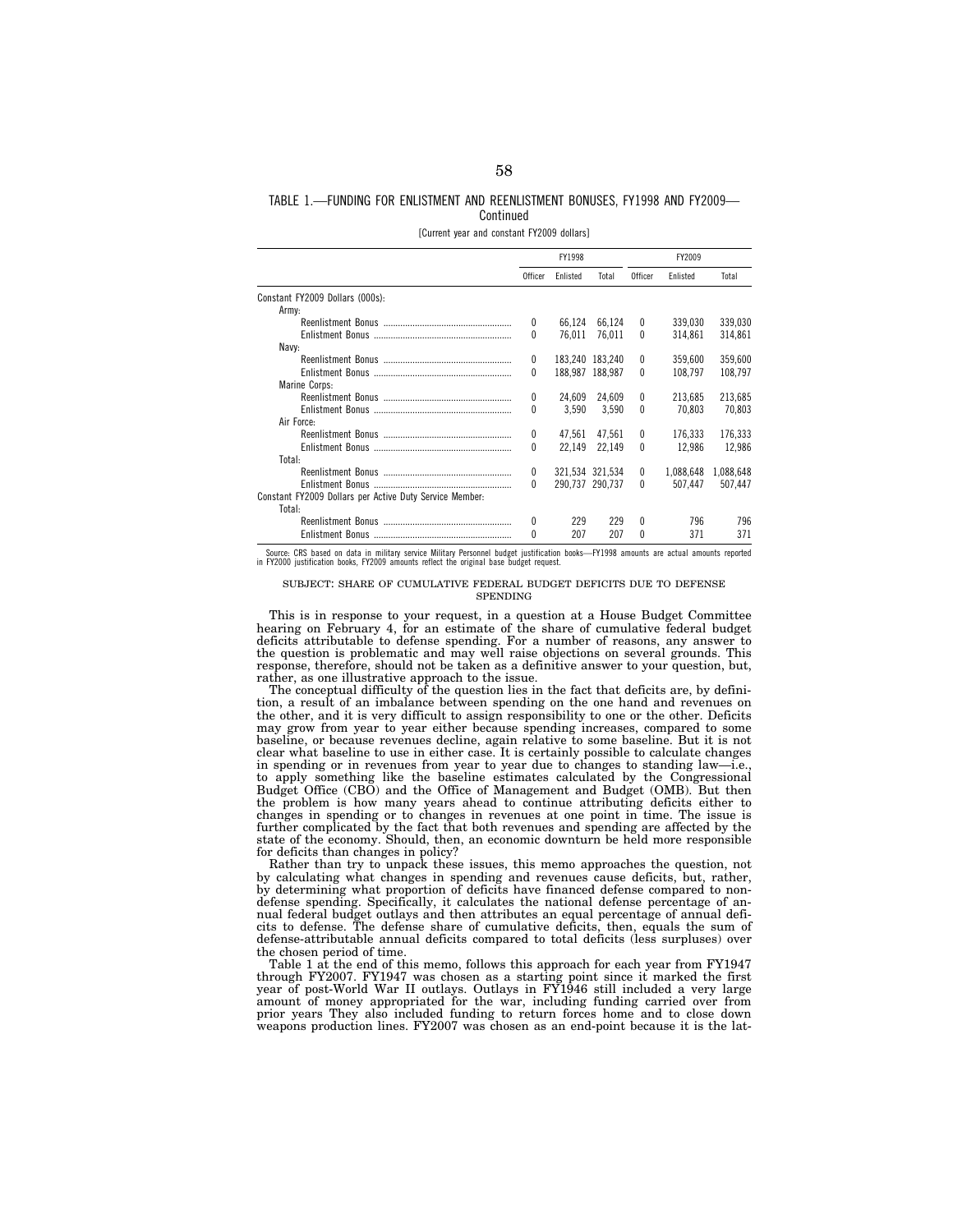est year for which actual data on Budget Function 050 outlays are currently available.

Please note that the table calculates the defense share of cumulative deficits over the FY1947-FY2007 period rather than the defense share of the national debt owed to the public. For purposes of comparison, the table also shows the debt owed to the public at the end of each year in the final column. Annual changes in debt owed to the public correlate only quite roughly with annual deficits or surpluses, since off-budget borrowing is also reflected in the amount of the debt.

While this approach avoids some of the conceptual difficulties discussed earlier, it does not resolve them, and it raises some additional ones. One issue is whether it is appropriate to equate the share of deficits used to finance defense spending with the annual defense share of total federal outlays or whether, instead, annual increases in spending should be seen as financed by deficits. This issue is particularly acute with regard to supplemental appropriations. In years when supplemental appropriations were used to finance military operations, for example, without offsetting cuts in other spending or increases in revenues, one could very reasonably argue that the whole amount of war-related supplemental funding should be seen as an addition to the budget and therefore as responsible for an equal amount of the deficit (or for all of the deficit if the deficit is less than total war-related funding). If so, the cumulative share of deficits attributable to defense might appear significantly higher.

Another issue is whether it would be better to assume that the debt owed to the public is amortized over a period of time—over 30 years, or so, for example—so that the burden of earlier deficits are progressively erased from the books. If that approach were taken, the current defense-related share of cumulative deficits would appear smaller in recent years because defense has declined as a share of federal outlays.

Another alternative would involve assigning federal outlays for net interest on the debt differently. Table 1, in effect, treats interest on the debt as an element of total outlays, rather than allocating it in proportion to the defense or non-defense shares of cumulative deficits. If a share of net interest were attributed to defense, the defense share of cumulative deficits might appear somewhat larger.

Table 1 follows. In brief, it shows that defense outlays in the post-World War II era declined as a share of Federal spending from a peak of almost 70% of the budget during the Korean War to a low of 16% in FY1999 and increased after that to about 20% in FY2007. Accordingly, the share of cumulative deficits that can be said to have financed defense spending has also declined. Between FY1947 and FY1959, the cumulative budgets showed a surplus. The cumulative share of defense spending that might be said to be financed with deficits has declined from 53% in FY1959, the first year of net cumulative deficits in post-World War II budgets; to 23% in FY2007.

If CRS can be of any further assistance, please contact Stephen Daggett at the phone number shown above.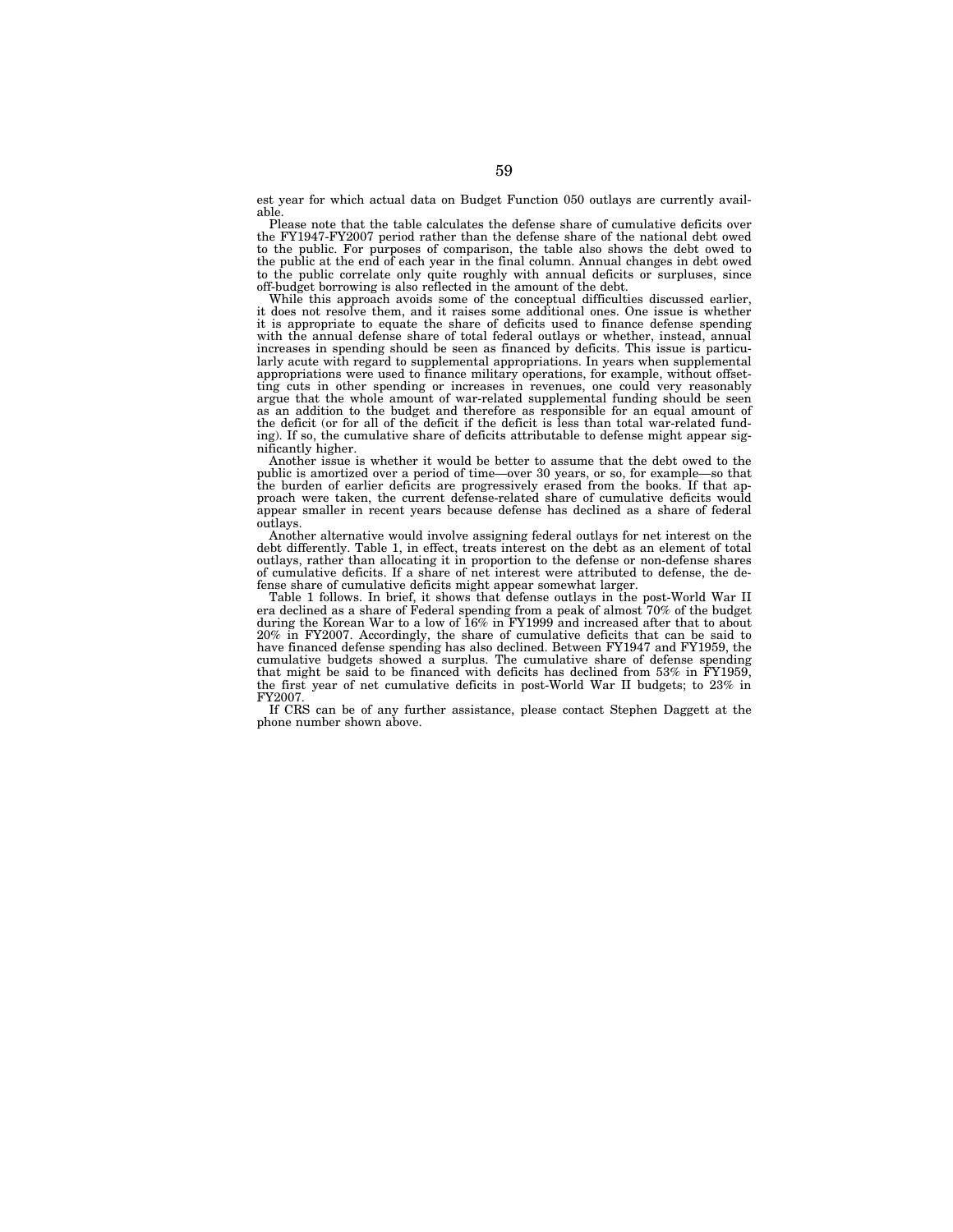|                                                                                                                              | ₽<br>Note: Debt Owed<br>the Public                                 | 202,467 | 194,904          | 194,979                    | 200,692                          | 191,344 |          | 191,852<br>193,637         | 199,462  | 203,009  | 198,398 | 196,285 | 200,898  |                            |                |                                  |                                                                         |           |                        |          |          |                                                                                                                         |           |       |          |           |             |           |                          |                          |  | 144,100<br>191,646                                                                                                                                                                                                                                                                                                                 |  |
|------------------------------------------------------------------------------------------------------------------------------|--------------------------------------------------------------------|---------|------------------|----------------------------|----------------------------------|---------|----------|----------------------------|----------|----------|---------|---------|----------|----------------------------|----------------|----------------------------------|-------------------------------------------------------------------------|-----------|------------------------|----------|----------|-------------------------------------------------------------------------------------------------------------------------|-----------|-------|----------|-----------|-------------|-----------|--------------------------|--------------------------|--|------------------------------------------------------------------------------------------------------------------------------------------------------------------------------------------------------------------------------------------------------------------------------------------------------------------------------------|--|
|                                                                                                                              | centage of Cumu-<br>lative Deficits (7)/(6)<br>Defense-Related Per |         |                  |                            |                                  |         |          |                            |          |          |         |         |          | $33.20\%$<br>$53.60\%$     |                |                                  | $\begin{array}{l} 51.30\% \\ 49.80\% \\ 49.30\% \\ 48.40\% \end{array}$ |           |                        |          |          |                                                                                                                         |           |       |          |           |             |           |                          |                          |  |                                                                                                                                                                                                                                                                                                                                    |  |
|                                                                                                                              | Defense-Related Share<br>of Cumulative Deficits                    |         |                  |                            |                                  |         |          |                            |          |          |         |         |          | $-554$                     | $-397$         | $-2,090$<br>$-5,591$             |                                                                         | $-7,873$  | $-10,605$              |          |          | $\begin{array}{r} -11.210 \\ -12.807 \\ -12.807 \\ -16.727 \\ -8.8342 \\ -28.6342 \\ -8.6334 \\ -44.695 \\ \end{array}$ |           |       |          |           |             |           |                          |                          |  | $1.155$ $-0.5148$ $-0.5278$ $-0.82788$ $-0.837889$ $-0.8399$ $-0.8399$ $-0.8399$ $-0.8399$ $-0.8440$                                                                                                                                                                                                                               |  |
|                                                                                                                              | Cumulative Surpluses/<br>Deficits                                  | 4,018   | 15,814           | 16,394                     | 13,275                           | 19,377  | 17,858   | 11,365                     | 10,211   | 7,218    | 11,165  | 14,577  | 11,808   | $-1,041$                   | $-740$         | $-4,075$                         | $-11,221$                                                               | $-15,977$ | $-21,892$<br>$-23,303$ |          |          | $\begin{array}{r} -27,001 \\ -35,644 \\ -60,805 \\ -60,405 \\ -60,405 \\ -60,405 \\ -83,438 \\ \end{array}$             |           |       |          |           | $-106, 811$ |           | $-121,719$<br>$-127,854$ | $-181,096$<br>$-254,828$ |  | $\begin{array}{r} -269,572 \\ -323,231 \\ -382,416 \end{array}$                                                                                                                                                                                                                                                                    |  |
| les and the structure of the structure of the structure of the structure of the structure of the structure of the structure. | Share of Annual Sur-<br>plus/Deficit (3)X(4)<br>Defense-Related    | 492     | 3,608            | 196                        | $-1,006$                         | 3,159   | $-1,034$ | $-4,505$                   | $-802$   | $-1,869$ | 2,376   | 2,024   | $-1,573$ | $-6,838$                   | $\overline{5}$ | $-1,693$                         | $-3,502$                                                                | $-2,282$  | $-2,733$               | $-604$   |          | $-1,597$<br>$-3,920$<br>$-11,572$                                                                                       |           | 1,456 |          |           |             |           |                          |                          |  | $\begin{array}{r} -1.187 \\ -8.643 \\ -8.645 \\ -1.859 \\ -1.773 \\ -1.774 \\ -1.774 \\ -1.774 \\ -1.774 \\ -1.774 \\ -1.774 \\ -1.774 \\ -1.774 \\ -1.774 \\ -1.774 \\ -1.774 \\ -1.774 \\ -1.774 \\ -1.774 \\ -1.774 \\ -1.774 \\ -1.774 \\ -1.774 \\ -1.774 \\ -1.774 \\ -1.774 \\ -1.774 \\ -1.774 \\ -1.774 \\ -1.774 \\ -1.$ |  |
|                                                                                                                              | Annual Surplus/Deficit                                             | 4,018   | 1,796            | 580                        | $-3,119$                         | 6,102   | $-1,519$ | $-6,493$                   | $-1,154$ | $-2,993$ | 3,947   | 3,412   | $-2,769$ | $-12,849$                  | $\overline{5}$ | $-3,335$                         | $-7,146$                                                                | $-4,756$  | $-5,915$               | $-1,411$ | $-3,698$ | $-8,643$                                                                                                                | $-25,161$ | 3,242 | $-2,842$ | $-23,033$ | $-23,373$   | $-14,908$ | $-6,135$                 | $-53,242$<br>$-73,732$   |  | $-14,744$<br>$-53,659$<br>$-59,185$                                                                                                                                                                                                                                                                                                |  |
|                                                                                                                              | National Defense<br>Percentage of Total<br>Outlays (2)/(3)         |         | 37.10%<br>30.60% | 33.90%                     | 32.20%                           | 51.80%  | 68.10%   | 69.40%                     | 69.50%   | 62.40%   | 60.20%  | 59.30%  | 56.80%   | 53.20%                     |                | $52.20%$<br>$50.80%$<br>$49.00%$ |                                                                         | 48.00%    |                        |          |          |                                                                                                                         |           |       |          |           |             |           |                          |                          |  |                                                                                                                                                                                                                                                                                                                                    |  |
|                                                                                                                              | Total Federal Outlays                                              |         |                  | 34,496<br>29,764<br>38,835 | 42,562                           | 45,514  | 67,686   | 76,101                     | 70,855   | 68,444   | 70,640  | 76,578  | 82,405   | 92,098<br>92,191<br>97,723 |                |                                  | 106,821                                                                 | 111,316   | 118,528                | 118,228  |          | 134,532<br>157,464                                                                                                      | 178,134   |       |          |           |             |           |                          |                          |  | $\begin{array}{l} 183,640 \\ 185,642 \\ 195,643 \\ 210,172 \\ 230,68 \\ 245,70 \\ 250,33 \\ 250,33 \\ 263,33 \\ 275,79 \\ 285,748 \\ 295,79 \\ 250,746 \\ 264,746 \\ 275,746 \\ 285,746 \\ 295,746 \\ 215,746 \\ 225,746 \\ 236,746 \\ 245,746 \\ 250,746 \\ 250,746 \\ 250,746 \\ 250$                                            |  |
|                                                                                                                              | National Defense<br>Outlays                                        |         |                  |                            | 2,305<br>2,315<br>2,724<br>2,315 |         |          | 23,566<br>46,080<br>49,266 |          |          |         |         |          |                            |                |                                  |                                                                         |           |                        |          |          |                                                                                                                         |           |       |          |           |             |           |                          |                          |  | 25 经机业的 网络心室的 计打印的 经预计的的的经过的 医心室 化分子 化分子 化分子 医乳头 化乙基苯甲酸 医红细胞 医二乙基 医前面 医二乙酸 医二乙酸                                                                                                                                                                                                                                                    |  |
|                                                                                                                              | Fiscal yea                                                         |         |                  |                            |                                  |         |          |                            |          |          |         |         |          |                            |                |                                  |                                                                         |           |                        |          |          |                                                                                                                         |           |       |          |           |             |           |                          |                          |  | 33388888886668888888888888865122655666718<br>333888888888888668888888888888651226                                                                                                                                                                                                                                                  |  |

TABLE 1.--SHARE OF CUMULATIVE DEFICITS FROM FY1947-FY2007 USED TO FINANCE DEFENSE OUTLAYS AS SHARE OF TOTAL FEDERAL OUTLAYS<br>LADOUR of Alliance of Cumulative Deficits FROM FY1947-FY2007 USED TO FINANCE DEFENSE OUTLAYS AS SH TABLE 1.—SHARE OF CUMULATIVE DEFICITS FROM FY1947–FY2007 USED TO FINANCE DEFENSE OUTLAYS AS SHARE OF TOTAL FEDERAL OUTLAYS

[Amounts in millions of current year dollars]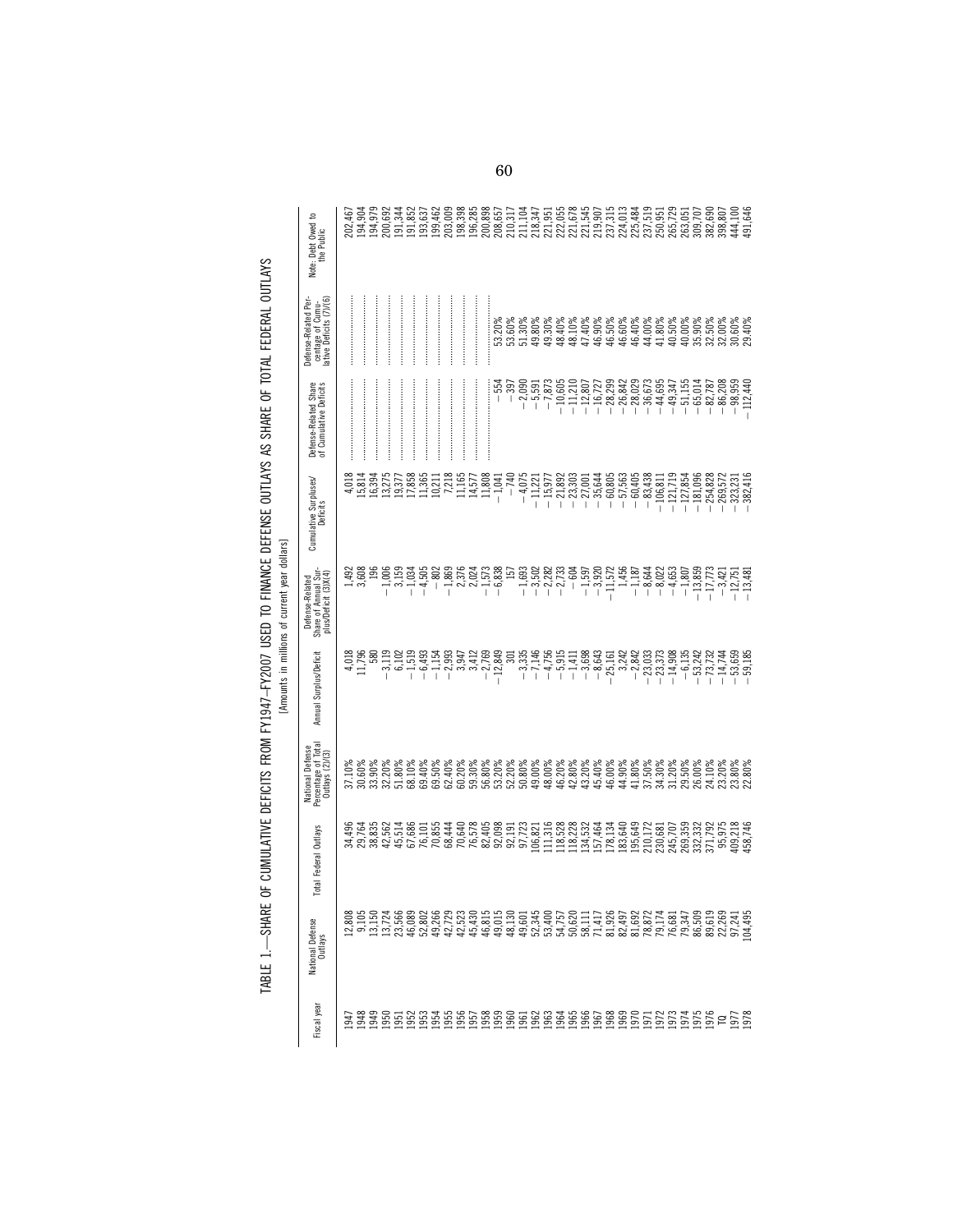|                                              |                                                    |            |              |           | a from Office of Management and Budget, Historical Tables: Budget of the United States Government, FY2009, February 2008 |        |           | Source: CRS calculations based on dat                                                                                                                                                                                                                          |                 |
|----------------------------------------------|----------------------------------------------------|------------|--------------|-----------|--------------------------------------------------------------------------------------------------------------------------|--------|-----------|----------------------------------------------------------------------------------------------------------------------------------------------------------------------------------------------------------------------------------------------------------------|-----------------|
| ,255,497                                     | 23.40%                                             | .,083,215  | 4,637,509    | 32,787    | 162,002                                                                                                                  | 20.20% | 2,730,241 | 552,568                                                                                                                                                                                                                                                        | 2007            |
| ,060,048                                     | 23.50%                                             | 1,050,428  | 4,475,507    | $-48,772$ | 248,181                                                                                                                  | 19.70% | 2,655,435 | 521,840                                                                                                                                                                                                                                                        | 2006            |
|                                              |                                                    | 1,001,656  | $-4,227,326$ | $-63,783$ | 318,346                                                                                                                  | 20.00% | 2,472,205 | 495,326                                                                                                                                                                                                                                                        | 2005            |
| 1,595,203<br>1,855,852                       | 24.00%<br>23.70%                                   | $-937,872$ | $-3,908,980$ | $-82,050$ | 412,727                                                                                                                  | 19.90% | 2,293,006 | 455,847                                                                                                                                                                                                                                                        | 2004            |
|                                              | 24.50%                                             | $-855,823$ | $-3,496,253$ | 70,755    | 377,585                                                                                                                  | 18.70% | 2,160,117 | 404,778                                                                                                                                                                                                                                                        | 2003            |
| 2,936,235                                    | 25.20%                                             | $-785,068$ | $-3,118,668$ | 27,335    | 157,758                                                                                                                  | 17.30% | 2,011,153 | 348,482                                                                                                                                                                                                                                                        | 2002            |
|                                              |                                                    | $-757,733$ | $-2,960,910$ | 20,975    | 128,236                                                                                                                  | 16.40% | ,863,190  |                                                                                                                                                                                                                                                                | 2001            |
| 2,898,391<br>2,785,480                       |                                                    | $-778,708$ | $-3,089,146$ | 38,871    | 236,241                                                                                                                  | 16.50% | ,789,216  |                                                                                                                                                                                                                                                                | 200C            |
| 3,135,719                                    |                                                    | $-817,579$ | $-3,325,387$ | 20,279    | 125,610                                                                                                                  | 16.10% | ,702,035  |                                                                                                                                                                                                                                                                | 1999            |
| 3,262,917                                    |                                                    | $-837,858$ | $-3,450,997$ | 11,242    | 69,270                                                                                                                   | 16.20% | ,652,685  |                                                                                                                                                                                                                                                                | 1998            |
| 1,347,826                                    |                                                    | $-849,099$ | $-3,520,267$ | $-3,697$  | $-21,884$                                                                                                                | 16.90% | ,601,307  |                                                                                                                                                                                                                                                                | 1997            |
| 3,343,149                                    |                                                    | $-845,40$  | $-3,498,383$ | $-18,294$ | $-107,431$                                                                                                               | 17.00% | .,560,608 |                                                                                                                                                                                                                                                                | 1996            |
| 3,230,264                                    | 24.40%<br>24.20%<br>24.10% 28%<br>25.20%<br>25.60% | $-827,108$ | $-3,390,952$ | $-29,426$ | $-163,952$                                                                                                               | 17.90% | ,515,884  |                                                                                                                                                                                                                                                                | 199             |
|                                              | 25.10%<br>24.70%                                   | $-797,683$ | $-3,227,000$ | $-39,145$ | $-203,186$                                                                                                               | 19.30% | ,461,907  |                                                                                                                                                                                                                                                                | 1994            |
| 2,922,744<br>3,077,915                       |                                                    | $-758,538$ | $-3,023,814$ | $-52,672$ | 255,051                                                                                                                  | 20.70% | ,409,522  |                                                                                                                                                                                                                                                                | <b>1993</b>     |
|                                              | 25.50%                                             | $-705,867$ | $-2,768,763$ | $-62,691$ | 290,321                                                                                                                  | 21.60% | ,381,649  |                                                                                                                                                                                                                                                                | 1992            |
| 2,430,408<br>2,703,341                       | 26.00%                                             | $-643,17!$ | $-2,478,442$ | $-55,561$ | 269,238                                                                                                                  | 20.60% | ,324,331  | $\begin{smallmatrix} 99,99,97,74\\ 99,90,97,74\\ 99,90,97,74\\ 99,90,97,74\\ 99,90,90,90,90\\ 70,7,7,7\\ 89,90,90,90,90\\ 70,7,7,7\\ 80,7,7,8\\ 80,7,7,7\\ 80,7,7,7\\ 80,7,7,7\\ 80,7,7,7\\ 80,7,7,7\\ 80,7,7,7\\ 80,7,7,7\\ 80,7,7,7\\ 80,7,7,7\\ 80,7,7,7\\$ | <u>1991</u>     |
|                                              | 26.60%                                             | $-587,615$ | $-2,209,204$ | $-52,798$ | $-221,036$                                                                                                               | 23.90% | 1,253,130 |                                                                                                                                                                                                                                                                | 1990            |
| ,677,713<br>,822,398<br>,970,628<br>,177,147 | 26.90%                                             | $-534,81$  | $-1,988,168$ | $-40,509$ | $-152,639$                                                                                                               | 26.50% | ,143,829  |                                                                                                                                                                                                                                                                | 1989            |
|                                              |                                                    | $-494,308$ | $-1,835,529$ | $-42,328$ | $-155,178$                                                                                                               | 27.30% | .,064,481 |                                                                                                                                                                                                                                                                | 1988            |
|                                              | 26.90%<br>26.90%                                   | $-451,980$ | $-1,680,351$ | $-42,052$ | $-149,730$                                                                                                               | 28.10% | ,004,083  |                                                                                                                                                                                                                                                                | <b>1987</b>     |
| l, 337, 454<br>l, 549, 767                   | 26.80%                                             | $-409,928$ | $-1,530,621$ | $-61,062$ | 221,227                                                                                                                  | 27.60% | 990,441   |                                                                                                                                                                                                                                                                | <b>1986</b>     |
|                                              | 26.60%                                             | 348,866    | $-1,309,394$ | $-56,700$ | 212,308                                                                                                                  | 26.70% | 946,396   |                                                                                                                                                                                                                                                                | $\frac{85}{25}$ |
| ,151,853                                     | 26.60%                                             | $-292,166$ | $-1,097,086$ | $-49,486$ | $-185,367$                                                                                                               | 26.70% | 851,853   |                                                                                                                                                                                                                                                                | $-98$           |
| 981,741                                      | 26.60%                                             | $-242,680$ | $-911,719$   | $-53,959$ | $-207,802$                                                                                                               | 26.00% | 808,364   |                                                                                                                                                                                                                                                                | $\frac{8}{36}$  |
| 790,078                                      | 26.80%                                             | $-188,722$ | $-703,917$   | $-31,801$ | $-127,977$                                                                                                               | 24.80% | 745,743   |                                                                                                                                                                                                                                                                | $\frac{82}{5}$  |
| 664,944                                      | 27.20%                                             | $-156,921$ | $-575,940$   | $-18,339$ | $-78,968$                                                                                                                | 23.20% | 678,241   | 133,995<br>157,513                                                                                                                                                                                                                                             | $\overline{98}$ |
| 524,712<br>591,077                           | 27.90%                                             | $-138,581$ | $-496,972$   | $-16,741$ | $-73,830$                                                                                                                | 22.70% | 590,941   |                                                                                                                                                                                                                                                                | $\frac{80}{2}$  |
|                                              | 28.80%                                             | $-121,840$ | $-423,142$   | $-9,401$  | $-40,726$                                                                                                                | 23.10% | 504,028   | 116,342                                                                                                                                                                                                                                                        | 1979            |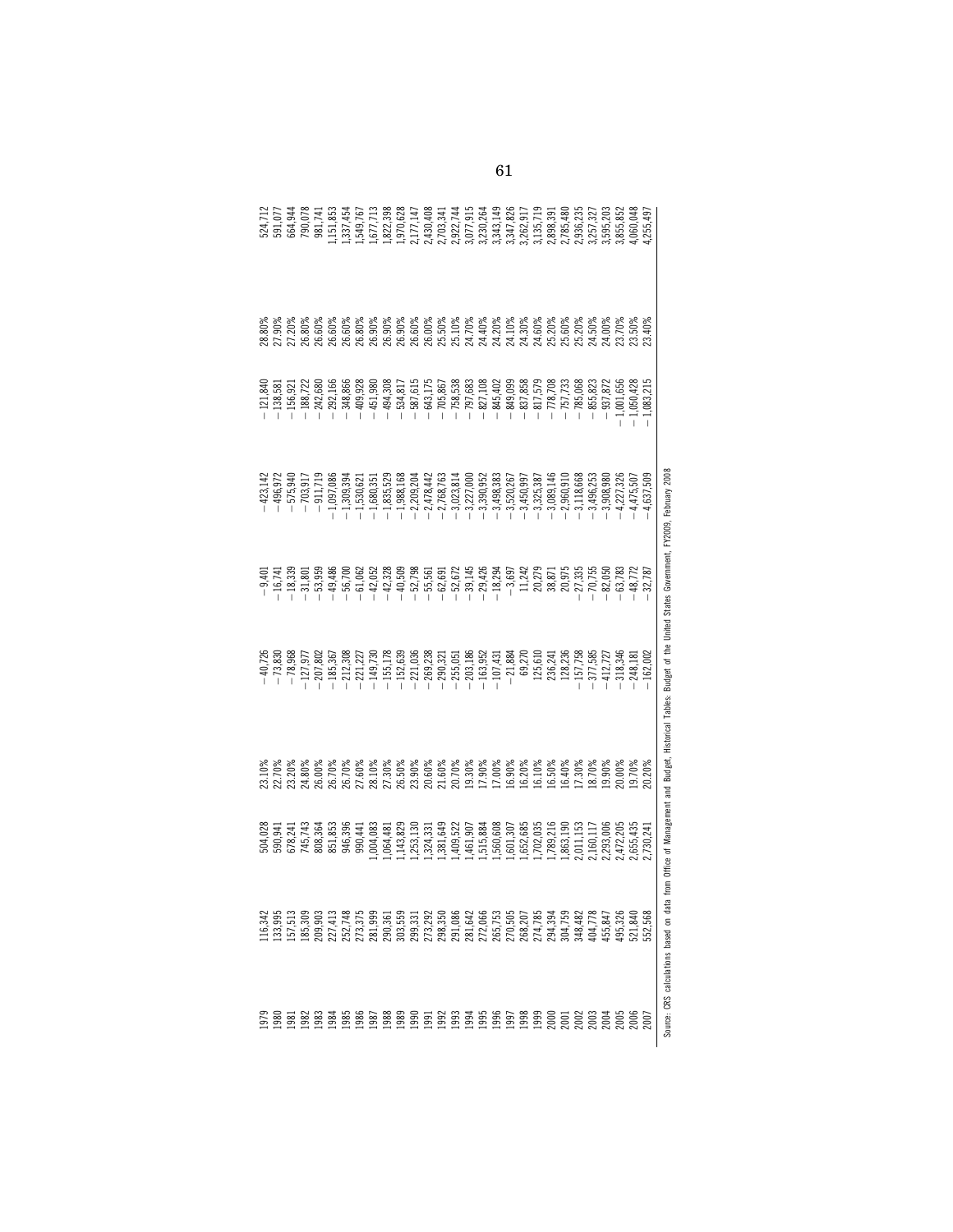#### SUBJECT: COST OF MILITARY PERSONNEL BEFORE AND AFTER THE INCEPTION OF THE ALL VOLUNTEER FORCE

This is in response to your request, in a question at a House Budget Committee hearing on February 4, for information on the relative cost of military personnel under the draft compared to their cost since the inception of the All Volunteer Force (AVF) in 1972. During the hearing, I noted that personnel have become considerably more expensive since beginning of the AVF, but I did not have detailed information immediately at hand.

This memo provides three tables and one figure in response to your request. Table 1 and Figure 1 show all compensation provided to active duty military personnel in military personnel budget accounts per service member from FY1955, following the Korean War, through FY2009, excluding war costs in FY1990-FY1992 and from FY2003 on. The amounts are shown both in current year prices and in inflation ad-justed constant FY2009 prices, with figures adjusted for inflation using the consumer price index. These data are consistent with information I provided on the cost of personnel since FY1972 in written testimony on February 4. The amounts appropriated in the military personnel accounts provide cash compensation and deferred retirement benefits for uniformed personnel, but do not include either tax benefits that are not part of the Department of Defense budget nor benefits such as medical care and child care services, that are financed in DOD operation and maintenance accounts.

Table 1 provides a reasonably complete picture of the relative cost of personnel under a draft compared to the cost of personnel since the inception of the All Volunteer force. The amounts in the table reflect all major elements of cash compensation of military personnel plus the value of retirement benefits. The final column of Table 1 shows that compensation per service member in constant FY2009 prices grew from about \$36,000 in FY1955 to \$49,000 in FY1970, just before the AVF was implemented, to \$57,000 in FY1973, after the AVF was in place. S that level through the 1990s and then began to increase substantially, growing to about \$80,000 per service member by FY2009—again, all in constant, inflation adjusted dollars, using the CPI as a measure of inflation. Thes tion grew by more than 40% above inflation between FY1998 and FY2009. Figure 1 illustrates the long-term trend.

# FIGURE 1. MILITARY PERSONNEL FUNDING PER ACTIVE DUTY SERVICE MEMBER, FY1955-<br>FY2009

## [Constant FY2009 \$ Adjusted Using CPI–U]





Notes: Funding amounts include all military pay and benefits financed in the military per-sonnel accounts of annual appropriations bills, excluding pay and benefits of reserve personnel.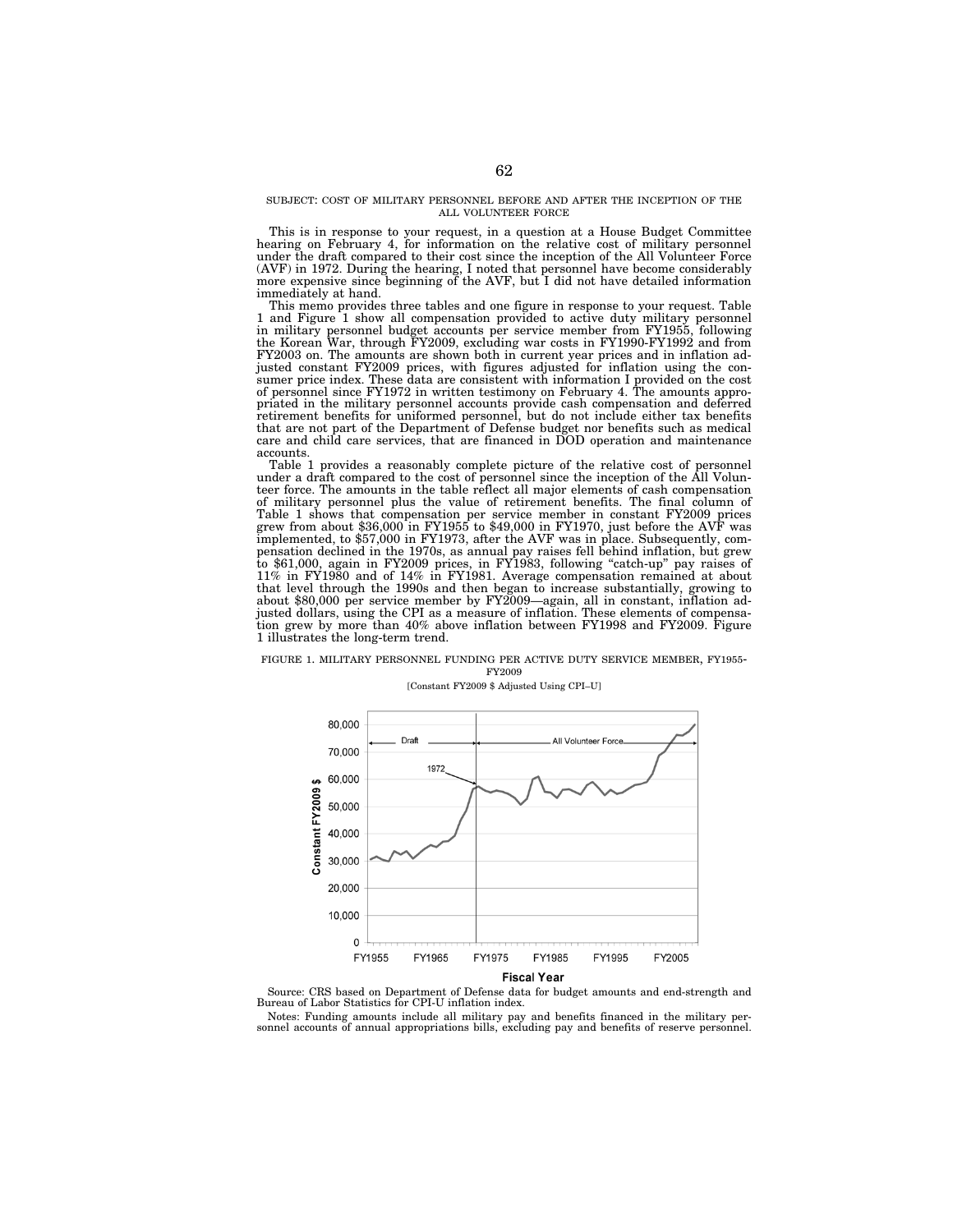These include basic pay, basic allowance for housing, subsistence, retired pay and medical benefits accrual contributions to the military retirement fund, bonuses and other special pays and sallowances, permanent change of

| TABLE 1.—MILITARY PERSONNEL FUNDING PER ACTIVE DUTY SERVICE MEMBER. FY1955-FY2009 |                                                                                       |  |  |
|-----------------------------------------------------------------------------------|---------------------------------------------------------------------------------------|--|--|
|                                                                                   | [Budget authority in current year dollars and in constant FY2009 dollars using CPI-U] |  |  |

| Fiscal year | <b>Active Duty Military</b><br>Personnel Funding<br>(Current Year \$ in<br>Millions) | <b>Active Duty Military</b><br>Personnel Funding<br>(FY2009 \$ in Mil-<br>lions) | Active Duty End-<br>Strength (000s) | <b>Funding per Active</b><br><b>Duty Service Member</b><br>(Current Year \$) | Funding per Active<br><b>Duty Service Member</b><br>(FY2009 \$) |
|-------------|--------------------------------------------------------------------------------------|----------------------------------------------------------------------------------|-------------------------------------|------------------------------------------------------------------------------|-----------------------------------------------------------------|
| FY1955      | 11,060                                                                               | 89,707                                                                           | 2,935                               | 3,768                                                                        | 30,565                                                          |
| FY1956      | 11,096                                                                               | 88,597                                                                           | 2,807                               | 3,953                                                                        | 31,563                                                          |
| FY1957      | 11,008                                                                               | 85,229                                                                           | 2,795                               | 3,938                                                                        | 30,494                                                          |
|             | 10,378                                                                               | 77.985                                                                           | 2,599                               | 3,993                                                                        | 30,006                                                          |
| FY1958      | 11,313                                                                               | 84.391                                                                           | 2.504                               | 4.518                                                                        | 33,703                                                          |
| FY1959      |                                                                                      |                                                                                  |                                     | 4,393                                                                        |                                                                 |
| FY1960      | 10,878                                                                               | 79,982                                                                           | 2,476                               |                                                                              | 32,303                                                          |
| FY1961      | 11,439                                                                               | 83,505                                                                           | 2,483                               | 4,607                                                                        | 33,631                                                          |
| FY1962      | 12,028                                                                               | 86.571                                                                           | 2.808                               | 4,284                                                                        | 30,830                                                          |
| FY1963      | 12,400                                                                               | 88,006                                                                           | 2,700                               | 4,593                                                                        | 32,595                                                          |
| FY1964      | 13,111                                                                               | 92.408                                                                           | 2.687                               | 4.879                                                                        | 34,391                                                          |
| FY1965      | 13,827                                                                               | 95,480                                                                           | 2,656                               | 5,206                                                                        | 35,949                                                          |
| FY1966      | 16,170                                                                               | 108,725                                                                          | 3,093                               | 5,228                                                                        | 35,152                                                          |
| FY1967      | 19,170                                                                               | 124,787                                                                          | 3,375                               | 5.680                                                                        | 36,974                                                          |
| FY1968      | 21,098                                                                               | 132,286                                                                          | 3,547                               | 5.948                                                                        | 37,295                                                          |
| FY1969      | 22,837                                                                               | 135,696                                                                          | 3,460                               | 6,600                                                                        | 39,218                                                          |
| FY1970      | 24,564                                                                               | 137,937                                                                          | 3,066                               | 8,012                                                                        | 44,989                                                          |
| FY1971      | 24,595                                                                               | 132,294                                                                          | 2,714                               | 9,062                                                                        | 48,745                                                          |
| FY1972      | 25.164                                                                               | 131,211                                                                          | 2,324                               | 10,828                                                                       | 56.459                                                          |
| FY1973      | 26,300                                                                               | 129,223                                                                          | 2,253                               | 11,673                                                                       | 57,356                                                          |
| FY1974      | 27,254                                                                               | 120,579                                                                          | 2,163                               | 12,600                                                                       | 55,746                                                          |
| FY1975      | 28,976                                                                               | 117,512                                                                          | 2,129                               | 13,610                                                                       | 55,196                                                          |
| FY1976      | 30,401                                                                               | 116,368                                                                          | 2,081                               | 14,609                                                                       | 55,919                                                          |
| FY1977      | 31,870                                                                               | 114,687                                                                          | 2,075                               | 15,359                                                                       | 55,271                                                          |
| FY1978      | 33,706                                                                               | 112,572                                                                          | 2,062                               | 16,346                                                                       | 54,594                                                          |
| FY1979      | 36,080                                                                               | 108,135                                                                          | 2,031                               | 17,765                                                                       | 53,242                                                          |
| FY1980      | 39,561                                                                               | 104,472                                                                          | 2,063                               | 19,176                                                                       | 50,641                                                          |
| FY1981      | 46,418                                                                               | 111,098                                                                          | 2,101                               | 22,093                                                                       | 52,879                                                          |
| FY1982      | 56,603                                                                               | 127,701                                                                          | 2,130                               | 26.574                                                                       | 59,954                                                          |
| FY1983      | 60,349                                                                               | 132,069                                                                          | 2,163                               | 27,900                                                                       | 61,058                                                          |
| FY1984      | 57,746                                                                               | 120,935                                                                          | 2,184                               | 26,440                                                                       | 55,373                                                          |
| FY1985      | 60,002                                                                               | 121,430                                                                          | 2,207                               | 27,187                                                                       | 55,020                                                          |
| FY1986      | 59,570                                                                               | 118,445                                                                          | 2,233                               | 26,677                                                                       | 53,043                                                          |
| FY1987      | 65,620                                                                               | 125,823                                                                          | 2,244                               | 29,242                                                                       | 56.071                                                          |
| FY1988      | 67.723                                                                               | 124,708                                                                          | 2,209                               | 30.658                                                                       | 56,454                                                          |
| FY1989      | 69,351                                                                               | 121,781                                                                          | 2,203                               | 31,480                                                                       | 55,280                                                          |
| FY1990      | 69,759                                                                               | 116,303                                                                          | 2,144                               | 32,537                                                                       | 54,246                                                          |
| FY1991      | 75,007                                                                               | 119,964                                                                          | 2,077                               | 36,113                                                                       | 57,758                                                          |
| FY1992      | 71,477                                                                               | 111,017                                                                          | 1,880                               | 38,020                                                                       | 59,052                                                          |
| FY1993      | 66,499                                                                               | 100,239                                                                          | 1,775                               | 37,464                                                                       | 56,473                                                          |
| FY1994      | 61,775                                                                               | 90,840                                                                           | 1,678                               | 36,815                                                                       | 54,136                                                          |
| FY1995      | 62,090                                                                               | 88,750                                                                           | 1,583                               | 39,223                                                                       | 56,064                                                          |
| FY1996      | 60,421                                                                               | 83,900                                                                           | 1,538                               | 39,285                                                                       | 54,551                                                          |
| FY1997      | 60.924                                                                               | 82.688                                                                           | 1.504                               | 40.508                                                                       | 54,979                                                          |
| FY1998      | 59,535                                                                               | 79,535                                                                           | 1,406                               | 42,343                                                                       | 56,569                                                          |
| FY1999      | 61,347                                                                               | 80,175                                                                           | 1,386                               | 44,262                                                                       | 57,846                                                          |
| FY2000      | 63.853                                                                               | 80.765                                                                           | 1,384                               | 46.137                                                                       | 58,356                                                          |
| FY2001      | 66.568                                                                               | 81.868                                                                           | 1.386                               | 48.029                                                                       | 59.068                                                          |
| FY2002      | 71,096                                                                               | 86,091                                                                           | 1,386                               | 51,296                                                                       | 62,114                                                          |
| FY2003      | 80,506                                                                               | 95,339                                                                           | 1,386                               | 58,085                                                                       | 68,787                                                          |
| FY2004      | 84,414                                                                               | 97,371                                                                           | 1,386                               | 60,905                                                                       | 70,253                                                          |
| FY2005      | 91,396                                                                               | 101,973                                                                          | 1,386                               | 65,942                                                                       | 73,573                                                          |
| FY2006      | 95,766                                                                               | 103,459                                                                          | 1,357                               | 70,595                                                                       | 76,267                                                          |
| FY2007      | 96,247                                                                               | 101,094                                                                          | 1,328                               | 72,451                                                                       | 76,100                                                          |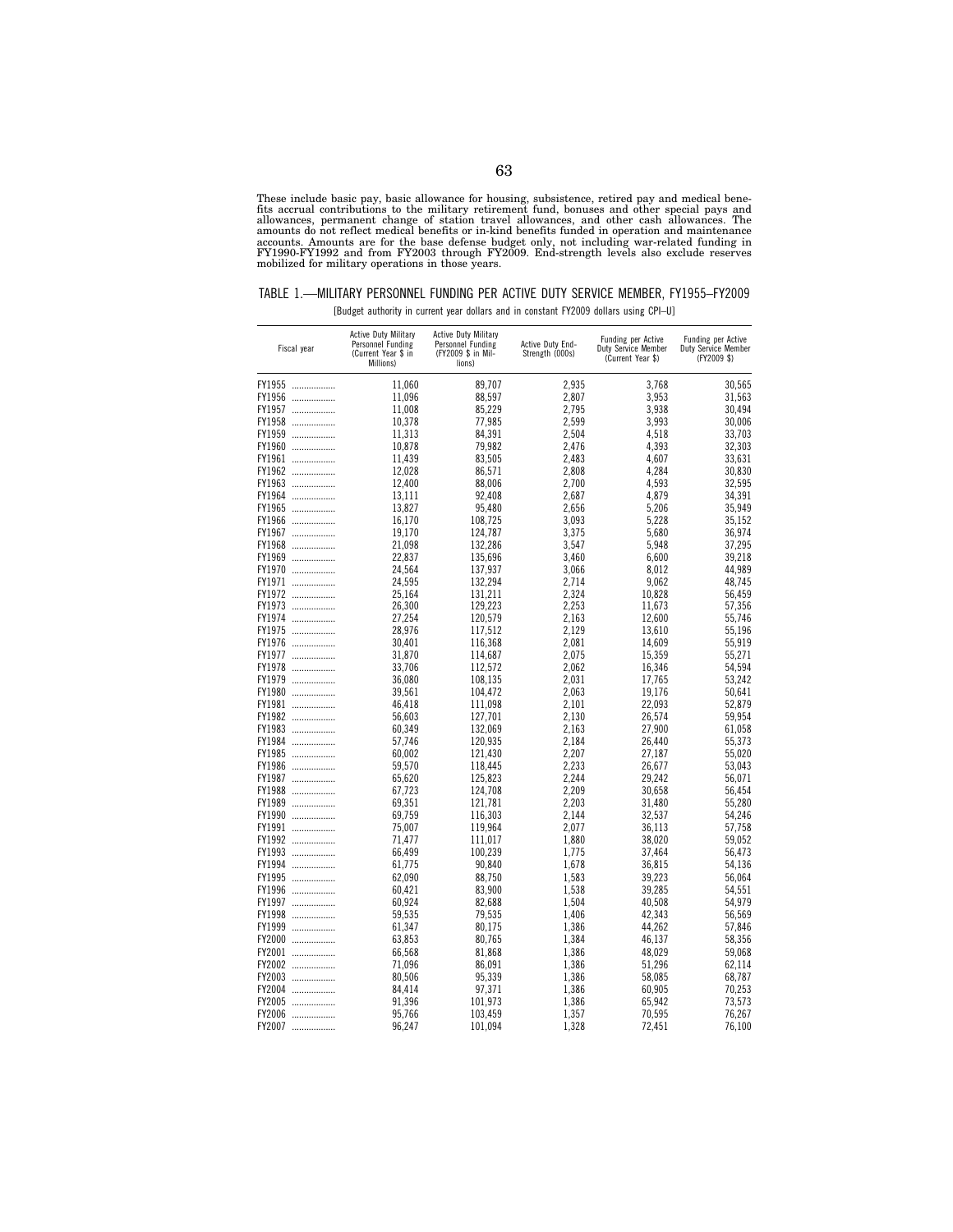## TABLE 1.—MILITARY PERSONNEL FUNDING PER ACTIVE DUTY SERVICE MEMBER, FY1955– FY2009—Continued

[Budget authority in current year dollars and in constant FY2009 dollars using CPI–U]

| Fiscal vear | <b>Active Duty Military</b><br>Personnel Funding<br>(Current Year \$ in<br>Millions) | <b>Active Duty Military</b><br>Personnel Funding<br>(FY2009 \$ in Mil-<br>lions) | Active Duty End-<br>Strength (000s) | Funding per Active<br>Duty Service Member<br>(Current Year \$) | Funding per Active<br>Duty Service Member<br>(FY2009 \$) |
|-------------|--------------------------------------------------------------------------------------|----------------------------------------------------------------------------------|-------------------------------------|----------------------------------------------------------------|----------------------------------------------------------|
| FY2008      | 100.761                                                                              | 102.978                                                                          | 1.326                               | 76.009                                                         | 77.681                                                   |
| FY2009      | 109.469                                                                              | 109.469                                                                          | 1.368                               | 80.004                                                         | 80.004                                                   |

Sources: CRS using data from the Department of Defense and adjusted for inflation using the Consumer Price Index for Urban Wage Earn-ers (CPI-U) from the Bureau of Labor Statistics

Notes: Amounts include all funding provided in military personnel accounts for active duty personnel. Amounts do not reflect medical care<br>and in-kind benefits such as child care services, commissary and exchange privileges maintenance accounts

As a complement to the data in Table 1, Tables 2 and 3 show monthly basic pay of representative enlisted personnel and officers, at the most common grade levels, for selected years (the data go back to 1905 for enlisted personnel and to 1922 for officers). These data are taken directly from tables in background papers prepared by the Library of Congress Federal Research Division for the Office of the Secretary of Defense in preparation for the Ninth Quadrennial Review of Military Compensation.<sup>1</sup> The data are derived from annual pay tables, which show, within each grade, pay levels for personnel with increasing numbers of years of service. The Table 2 shows monthly basic pay of an "E-4" enlisted service member, and Table 3 shows monthly basic pay of an ''O-3'' grade officer. These grades were chosen because they represent the most common ranks in today's force. The most common grade level of an enlisted service member in 2008 was ''E-4,'' which corresponds to a rank of corporal or specialist in the Army, corporal in the Marine Corps, senior airman in the Air Force, and Petty Officer Third Class in the Navy. The most common grade level of an officer in 2008 was O-3, which corresponds to a rank of Captain in the Army, Air Force, and Marine Corps, and to Lieutenant in the Navy. Amounts are shown in current year dollars and in constant FY2009 prices, again adjusted for inflation using the CPI.

It is important to note that basic pay is only a part of cash and deferred compensation. In FY2008, funding for basic pay was 49% of the total provided in military personnel budget accounts Other elements of cash compensation included housing and subsistence allowances, clothing allowances, special pays and bonuses, permanent change of station moving allowances, and a number of other smaller categories of compensation. In all, these parts of compensation totaled 23% of funding. Financing of future retirement benefits comprised the remaining 28%. Though they do not reflect a complete picture of military compensation, these tables of monthly basic pay are provided in order to present a more concrete comparison of military pay when the draft was in effect with pay of members of the current professional military force.

If CRS can be of any further assistance, please contact Stephen Daggett by direct phone at 202 707-7642 or by e-mail at sdaggett@crs.loc.gov.

<sup>&</sup>lt;sup>1</sup> Dr. Glenn Curtis, Military Compensation Background Papers: Sixth Edition, Federal Research Division, Library of Congress, Washington, DC, May 2005,  $http://www.loc.gov/rr/frd/pdf-files/pdf/fies/Miditary—Comp.pdf.$  The gaps in the table, which skip ove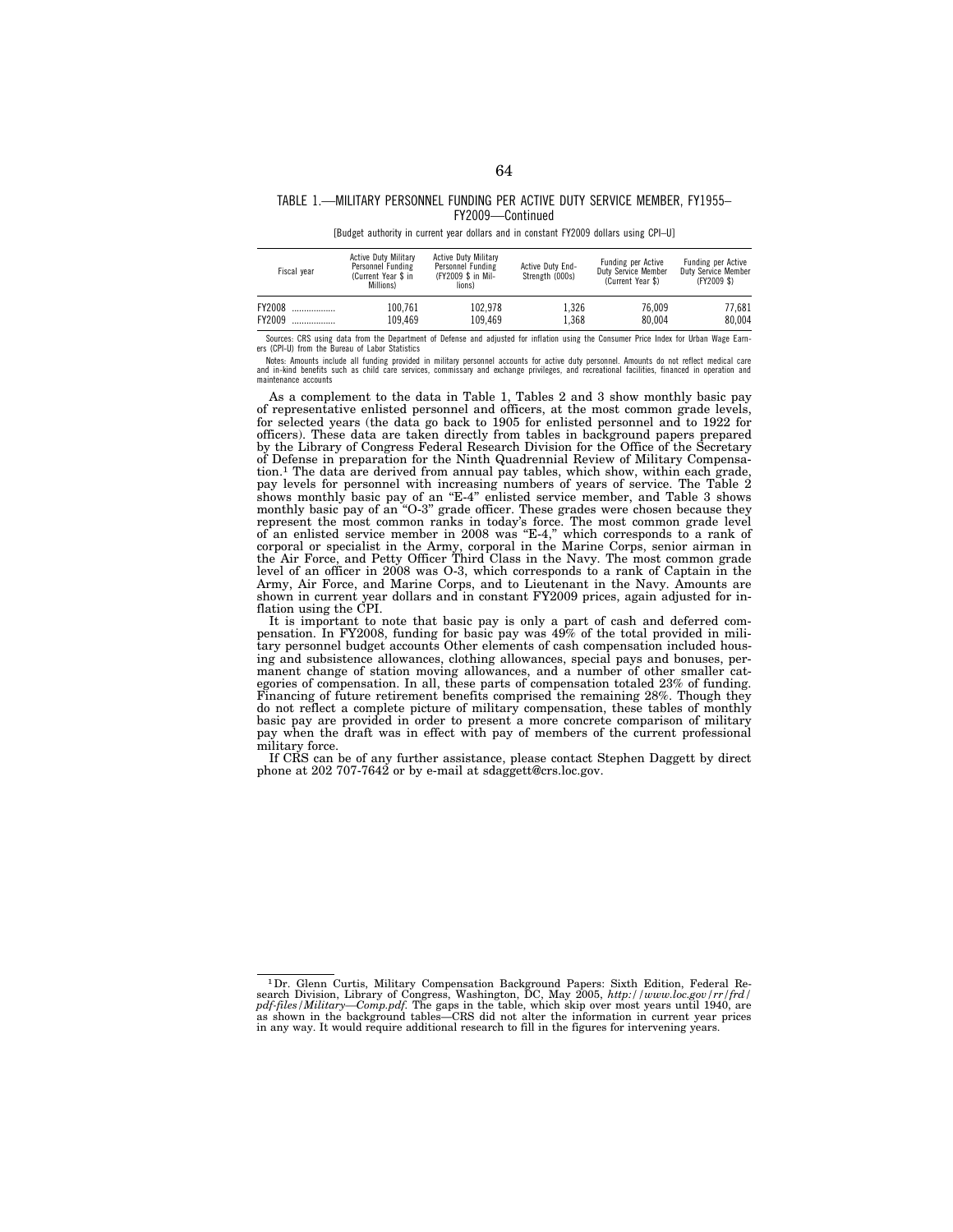|                                            | 20<br>Over                    |                 |         |          |  |          |  |             |                      |        |            |                  |          |          |          |          |          |                            |                      |        |           |          |          |            |          |                                                                                                                                                                                                                                      |
|--------------------------------------------|-------------------------------|-----------------|---------|----------|--|----------|--|-------------|----------------------|--------|------------|------------------|----------|----------|----------|----------|----------|----------------------------|----------------------|--------|-----------|----------|----------|------------|----------|--------------------------------------------------------------------------------------------------------------------------------------------------------------------------------------------------------------------------------------|
|                                            | $^{26}$<br><b>Over</b>        |                 |         |          |  |          |  |             |                      |        |            |                  |          |          |          |          |          |                            |                      |        |           |          |          |            |          |                                                                                                                                                                                                                                      |
|                                            | 24<br><b>Over</b>             |                 |         |          |  |          |  |             |                      |        |            |                  |          |          |          |          |          |                            |                      |        |           |          |          |            |          | corsociacións de la corse de corsociacións de la corsociación de la corsociación de la corsociación de la cors<br>Corsociacións de la corsociación de la corsociación de la corsociación de la corsociación de la corsociación       |
|                                            | 22<br>Over                    |                 |         |          |  |          |  |             |                      |        |            |                  |          |          |          |          |          |                            |                      |        |           |          |          |            |          |                                                                                                                                                                                                                                      |
| nno i linouli num                          | 20<br><b>Over</b>             |                 |         |          |  |          |  |             |                      |        |            |                  |          |          |          |          |          |                            |                      |        |           |          |          |            |          |                                                                                                                                                                                                                                      |
|                                            | Over 18                       |                 |         |          |  |          |  |             |                      |        |            |                  |          |          |          |          |          |                            |                      |        |           |          |          |            |          |                                                                                                                                                                                                                                      |
| אדרה או היה                                | $\tilde{16}$<br><b>Over</b>   |                 |         |          |  |          |  |             |                      |        |            |                  |          |          |          |          |          |                            |                      |        |           |          |          |            |          |                                                                                                                                                                                                                                      |
| j                                          | $\Xi$<br><b>Over</b>          |                 |         |          |  |          |  |             |                      |        |            |                  |          |          |          |          |          |                            |                      |        |           |          |          |            |          | corsolaricario contro de calenda do corsolario<br>Creo de contro corsolario de calenda do corsolario<br>Creo de contro de calenda do corsolario                                                                                      |
|                                            | $\approx$<br>Over             | DOLLARS<br>YEAR |         |          |  |          |  |             |                      |        |            |                  |          |          |          |          |          |                            |                      |        |           |          |          |            |          |                                                                                                                                                                                                                                      |
| Monthly pay at rank with years of service] | Over 10                       | <b>CURRENT</b>  |         |          |  |          |  |             |                      |        |            |                  |          |          |          |          |          |                            |                      |        |           |          |          |            |          |                                                                                                                                                                                                                                      |
| בה המסונה                                  | $\infty$<br><b>Over</b>       |                 |         |          |  |          |  |             |                      |        |            |                  |          |          |          |          |          |                            |                      |        |           |          |          |            |          | control de controlada de controlada de controlada de control de control de control de control de control de co<br>Control de controlada de control de controlada de control de control de control de control de control de contr<br> |
|                                            | Over 6                        |                 |         |          |  |          |  |             |                      |        |            |                  |          |          |          |          |          |                            |                      |        |           |          |          |            |          |                                                                                                                                                                                                                                      |
| ミッシュ                                       | <b>Over</b>                   |                 |         |          |  |          |  |             |                      |        |            |                  |          |          |          |          |          |                            |                      |        |           |          |          |            |          |                                                                                                                                                                                                                                      |
|                                            | $\mathfrak{m}$<br><b>Over</b> |                 |         |          |  |          |  |             |                      |        |            |                  |          |          |          |          |          |                            |                      |        |           |          |          |            |          |                                                                                                                                                                                                                                      |
|                                            | $\sim$<br><b>Over</b>         |                 |         |          |  |          |  |             |                      |        |            |                  |          |          |          |          |          |                            |                      |        |           |          |          |            |          | \$82285555588535888853\$88\$4\$\$\$\$\$\$\$\$\$\$\$\$\$\$                                                                                                                                                                            |
|                                            | Under 2                       |                 |         |          |  |          |  |             |                      |        |            |                  |          |          |          |          |          |                            |                      |        |           |          |          |            |          | ROC&OZNYXXXOO&OTANGGALOGTATADAGOLLLLL                                                                                                                                                                                                |
|                                            |                               |                 | ul-1905 |          |  |          |  |             |                      |        |            |                  |          |          |          |          |          |                            |                      |        | <br> <br> |          |          |            |          |                                                                                                                                                                                                                                      |
|                                            |                               |                 |         | $Aug-41$ |  | $May-52$ |  | $0c t - 63$ | $Sep-64$<br>$Sep-65$ | Jul-66 | $0ct - 67$ | Jul-68<br>Jul-69 | $Jan-70$ | $lan-71$ | $Nov-71$ | $Jan-72$ | $0ct-72$ | 0ct-73<br>0ct-74<br>0ct-75 | $0ct-76$<br>$0ct-77$ | Oct-78 | $Oct-79$  | $Oct-80$ | $Oct-81$ | $0ct - 82$ | $Jan-84$ | $lan-85$<br>$0$ ct-85                                                                                                                                                                                                                |

TABLE 2.-MONTHLY BASIC PAY SCHEDULE FOR E-4 ENLISTED PERSONNEL, SELECTED YEARS FROM 1905-2004 TABLE 2.—MONTHLY BASIC PAY SCHEDULE FOR E–4 ENLISTED PERSONNEL, SELECTED YEARS FROM 1905–2004 65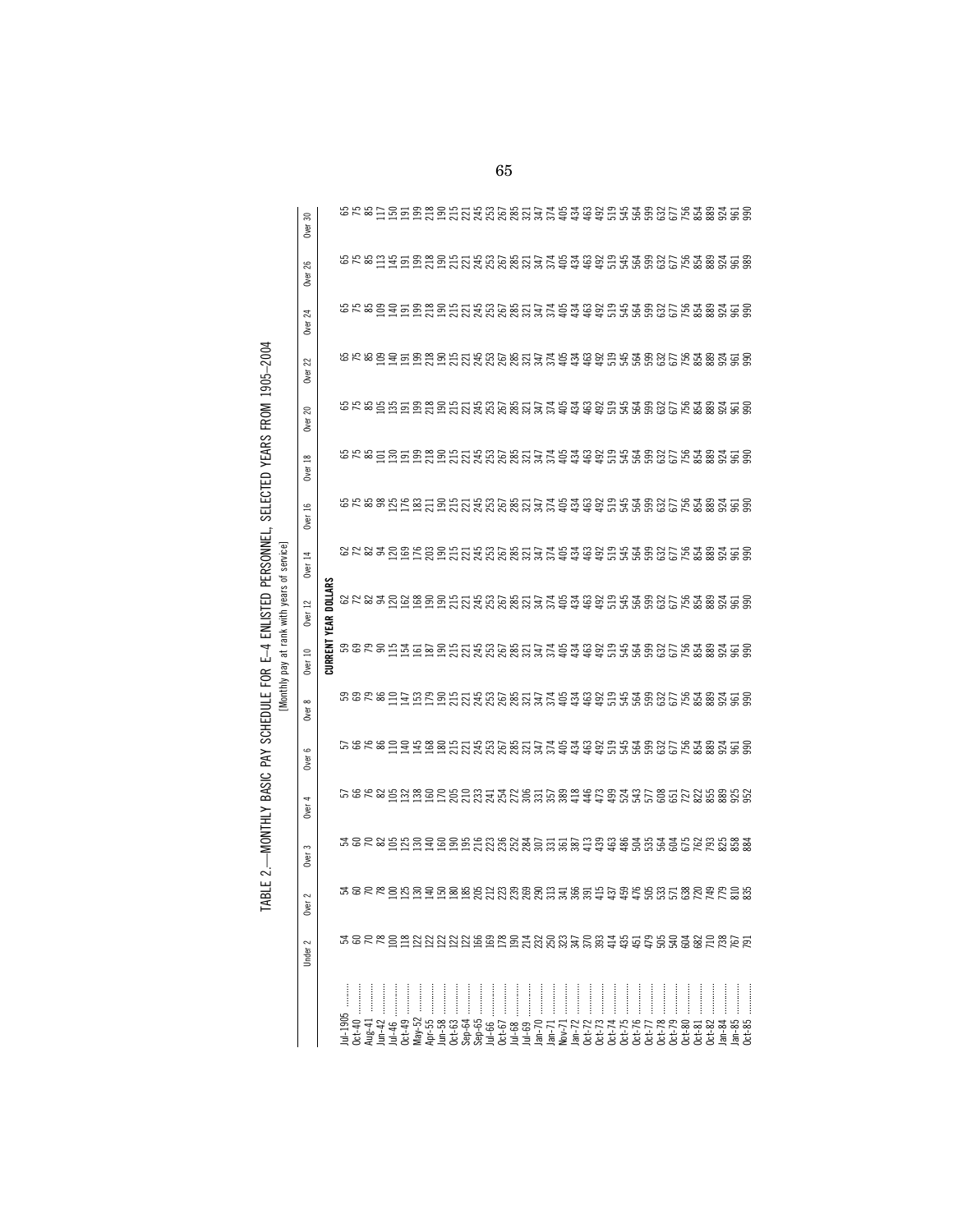|                                             | Over 30                  |                                                                     |          |  |  |                                                                                                                              |  |               |          |          |          |         |          |         |          |              |                      |          |             |          |        |             |  |                                                          |  | ن شامان شامان المعاملات المعاملات المعاملة<br>المعاملة المعاملة المعاملة المعاملة المعاملة المعاملة المعاملة المعاملة المعاملة المعاملة المعاملة المعاملة ال                                                                                                                                                                                      |
|---------------------------------------------|--------------------------|---------------------------------------------------------------------|----------|--|--|------------------------------------------------------------------------------------------------------------------------------|--|---------------|----------|----------|----------|---------|----------|---------|----------|--------------|----------------------|----------|-------------|----------|--------|-------------|--|----------------------------------------------------------|--|---------------------------------------------------------------------------------------------------------------------------------------------------------------------------------------------------------------------------------------------------------------------------------------------------------------------------------------------------|
|                                             | 26<br><b>Over</b>        |                                                                     |          |  |  |                                                                                                                              |  |               |          |          |          |         |          |         |          |              |                      |          |             |          |        |             |  |                                                          |  |                                                                                                                                                                                                                                                                                                                                                   |
|                                             | $\mathbb{Z}$<br>Over     |                                                                     |          |  |  |                                                                                                                              |  |               |          |          |          |         |          |         |          |              |                      |          |             |          |        |             |  |                                                          |  | $\begin{array}{c}\n 1.61 \\  1.61 \\  1.61 \\  1.61 \\  1.62 \\  1.63 \\  1.64 \\  1.65 \\  1.67 \\  1.68 \\  1.67 \\  1.69 \\  1.60 \\  1.60 \\  1.60 \\  1.60 \\  1.60 \\  1.60 \\  1.60 \\  1.60 \\  1.60 \\  1.60 \\  1.60 \\  1.60 \\  1.60 \\  1.60 \\  1.60 \\  1.60 \\  1.60 \\  1.60 \\  1.60 \\  1.60 \\  1.60 \\  1.60 \\  1.60 \\  1$ |
|                                             | 22<br>Over               |                                                                     |          |  |  |                                                                                                                              |  |               |          |          |          |         |          |         |          |              |                      |          |             |          |        |             |  |                                                          |  | <u>ថ្មដំបូងដូច ដែលចូច ដែល</u>                                                                                                                                                                                                                                                                                                                     |
|                                             | $\approx$<br><b>Over</b> |                                                                     |          |  |  | <u>្ញ ទន្លីដ្ឋាដូដ្ឋមន្ត្រីអង្គុង មូដូដូដូដូដូដូ</u><br>តូទន្លីដ្ឋាដូដូដូដូដូដូដូដូដូដូដូដូដូដូដូ                            |  |               |          |          |          |         |          |         |          |              |                      |          |             |          |        |             |  |                                                          |  | កូដូបូដូច្នេះ កូដូចូចូនដូ                                                                                                                                                                                                                                                                                                                         |
|                                             | <b>Over 18</b>           |                                                                     |          |  |  |                                                                                                                              |  |               |          |          |          |         |          |         |          |              |                      |          |             |          |        |             |  |                                                          |  |                                                                                                                                                                                                                                                                                                                                                   |
|                                             | Over 16                  |                                                                     |          |  |  |                                                                                                                              |  |               |          |          |          |         |          |         |          |              |                      |          |             |          |        |             |  |                                                          |  |                                                                                                                                                                                                                                                                                                                                                   |
|                                             | Over 14                  |                                                                     |          |  |  |                                                                                                                              |  |               |          |          |          |         |          |         |          | 곹<br>g       |                      |          |             |          |        |             |  |                                                          |  |                                                                                                                                                                                                                                                                                                                                                   |
| [Monthly pay at rank with years of service] | $\overline{12}$<br>Over  |                                                                     |          |  |  |                                                                                                                              |  |               |          |          |          |         |          |         |          | ន្ទ<br>STED  |                      |          |             |          |        |             |  |                                                          |  | <u>ជ្ជុំក្នុងប្លែក ដែលស្រុក ទិន ម</u>                                                                                                                                                                                                                                                                                                             |
|                                             | Over 10                  | <u>ក្នុំ ទី ភ្នំ ក្នុំ ដូក្ដី ដូន អ្នកមួយ ដូច ដូច ដូច និន្ទុ និ</u> |          |  |  |                                                                                                                              |  |               |          |          |          |         |          |         |          | ខ្លី         |                      |          |             |          |        |             |  |                                                          |  |                                                                                                                                                                                                                                                                                                                                                   |
|                                             | $\infty$<br>Over         |                                                                     |          |  |  | <u>់ ರಂದ ಕರೆದ ರಂದ ಬೆಳ್ಳಬೆಳ್ಳು ಕರೆದುಕೆದರಿಂದ ಕರೆದ</u><br>ವಿ ಕೆ ಜೆ <u>ಬೆ ಗ್ರಾ</u> ಕ್ಷ ಜೆ ಜೆ ಬೆ ಬೆ ಬೆ ಬೆ ಬೆ ಬೆ ಬೆ ಬೆ ಬೆ ಬೆ ಬೆ ಬೆ |  |               |          |          |          |         |          |         |          | <b>LSNO2</b> |                      |          |             |          |        |             |  |                                                          |  |                                                                                                                                                                                                                                                                                                                                                   |
|                                             | Over 6                   |                                                                     |          |  |  |                                                                                                                              |  |               |          |          |          |         |          |         |          |              |                      |          |             |          |        |             |  |                                                          |  |                                                                                                                                                                                                                                                                                                                                                   |
|                                             | Over 4                   |                                                                     |          |  |  |                                                                                                                              |  |               |          |          |          |         |          |         |          |              |                      |          |             |          |        |             |  |                                                          |  | 11111111111111111110161                                                                                                                                                                                                                                                                                                                           |
|                                             | S<br><b>Over</b>         |                                                                     |          |  |  |                                                                                                                              |  |               |          |          |          |         |          |         |          |              |                      |          |             |          |        |             |  |                                                          |  |                                                                                                                                                                                                                                                                                                                                                   |
|                                             | $\sim$<br>Över           | 80538880665146883545888                                             |          |  |  |                                                                                                                              |  |               |          |          |          |         |          |         |          |              |                      |          |             |          |        |             |  |                                                          |  |                                                                                                                                                                                                                                                                                                                                                   |
|                                             | Under 2                  |                                                                     |          |  |  |                                                                                                                              |  |               |          |          |          |         |          |         |          |              |                      |          |             |          |        |             |  |                                                          |  |                                                                                                                                                                                                                                                                                                                                                   |
|                                             |                          |                                                                     |          |  |  |                                                                                                                              |  | $\frac{1}{2}$ |          |          |          |         |          |         |          |              | $\ddot{\phantom{a}}$ |          |             |          |        |             |  |                                                          |  |                                                                                                                                                                                                                                                                                                                                                   |
|                                             |                          | $an-87$                                                             | $Jan-88$ |  |  |                                                                                                                              |  |               | $Jan-98$ | $Jan-99$ | $Jan-00$ | $ul-00$ | $lan-01$ | $an-02$ | $lan-03$ |              | $ul-1904$            | $0ct-40$ | $\mu$ ug-41 | $Jun-42$ | Jul-46 | $0c t - 49$ |  | May-52<br>Apr-55<br>Jun-58<br>Sep-64<br>Sep-65<br>Sep-65 |  | $0ct-67$                                                                                                                                                                                                                                                                                                                                          |

TABLE 2.-WONTHLY BASIC PAY SCHEDULE FOR E-4 ENLISTED PERSONNEL, SELECTED YEARS FROM 1905-2004-Continued TABLE 2.—MONTHLY BASIC PAY SCHEDULE FOR E–4 ENLISTED PERSONNEL, SELECTED YEARS FROM 1905–2004—Continued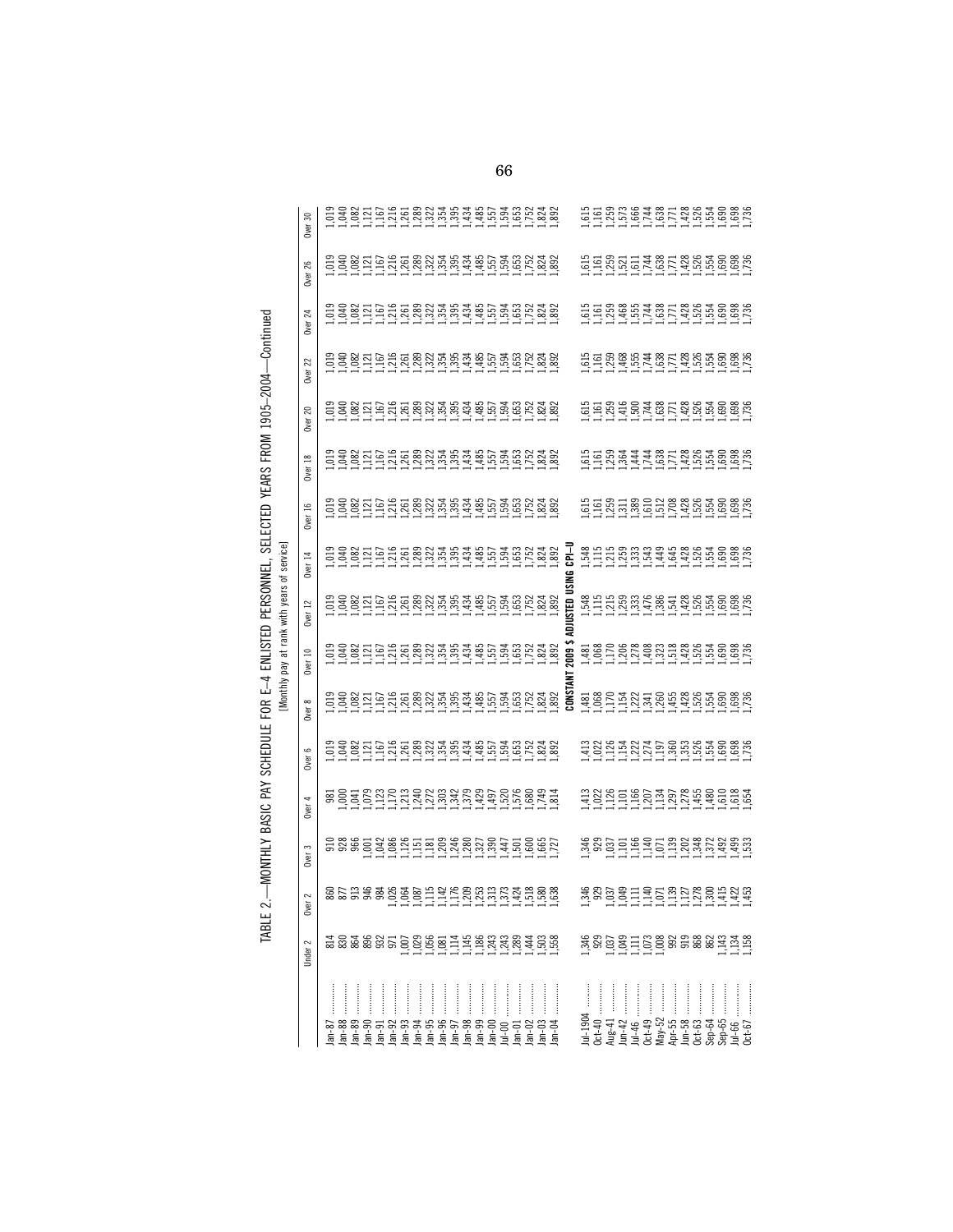|         | TH THOLY SYSTEM SHOW THATH THATH THATH THATH THATH THATH THATH<br>LA THATH THAO COMAL THATH THATH THATH THATH THATH THATH THATH THATH THATH THATH THATH THATH THATH THATH THATH                                                 |          |         |                                                                                                                                                                                                                                                                                                                                                                                                                                                                                        |          |              |           |          |          |          |               |        |              |                        |          |          |               |          |               |          |          |          |          |          |          |        |  |  |        |          |          |         |
|---------|---------------------------------------------------------------------------------------------------------------------------------------------------------------------------------------------------------------------------------|----------|---------|----------------------------------------------------------------------------------------------------------------------------------------------------------------------------------------------------------------------------------------------------------------------------------------------------------------------------------------------------------------------------------------------------------------------------------------------------------------------------------------|----------|--------------|-----------|----------|----------|----------|---------------|--------|--------------|------------------------|----------|----------|---------------|----------|---------------|----------|----------|----------|----------|----------|----------|--------|--|--|--------|----------|----------|---------|
|         | $1.11, 1.01, 0.01, 0.01, 0.01, 0.01, 0.01, 0.01, 0.01, 0.01, 0.01, 0.01, 0.01, 0.01, 0.01, 0.01, 0.01, 0.01, 0.01, 0.01, 0.01, 0.01, 0.01, 0.01, 0.01, 0.01, 0.01, 0.01, 0.01, 0.01, 0.01, 0.01, 0.01, 0.01, 0.01, 0.01, 0.01$  |          |         |                                                                                                                                                                                                                                                                                                                                                                                                                                                                                        |          |              |           |          |          |          |               |        |              |                        |          |          |               |          |               |          |          |          |          |          |          |        |  |  |        |          |          |         |
|         |                                                                                                                                                                                                                                 |          |         |                                                                                                                                                                                                                                                                                                                                                                                                                                                                                        |          |              |           |          |          |          |               |        |              |                        |          |          |               |          |               |          |          |          |          |          |          |        |  |  |        |          |          |         |
|         |                                                                                                                                                                                                                                 |          |         |                                                                                                                                                                                                                                                                                                                                                                                                                                                                                        |          |              |           |          |          |          |               |        |              |                        |          |          |               |          |               |          |          |          |          |          |          |        |  |  |        |          |          |         |
|         | いいかだいだいだいがいがい コンピューション こういん こうかい こうまん こうじじょう こうじょう こうこうじょう こうしょう こうしょう こうじょう こうきょう こうじじょう こうじょう こうじょう                                                                                                                           |          |         |                                                                                                                                                                                                                                                                                                                                                                                                                                                                                        |          |              |           |          |          |          |               |        |              |                        |          |          |               |          |               |          |          |          |          |          |          |        |  |  |        |          |          |         |
|         |                                                                                                                                                                                                                                 |          |         |                                                                                                                                                                                                                                                                                                                                                                                                                                                                                        |          |              |           |          |          |          |               |        |              |                        |          |          |               |          |               |          |          |          |          |          |          |        |  |  |        |          |          |         |
|         |                                                                                                                                                                                                                                 |          |         |                                                                                                                                                                                                                                                                                                                                                                                                                                                                                        |          |              |           |          |          |          |               |        |              |                        |          |          |               |          |               |          |          |          |          |          |          |        |  |  |        |          |          |         |
|         |                                                                                                                                                                                                                                 |          |         |                                                                                                                                                                                                                                                                                                                                                                                                                                                                                        |          |              |           |          |          |          |               |        |              |                        |          |          |               |          |               |          |          |          |          |          |          |        |  |  |        |          |          |         |
|         | di no di no di non di non di non di non di non di non di non di non di non di non di non di non di non di non<br>Polo di mpia di non di non di non di non di non di non di non di non di non di non di non di non di non di non |          |         |                                                                                                                                                                                                                                                                                                                                                                                                                                                                                        |          |              |           |          |          |          |               |        |              |                        |          |          |               |          |               |          |          |          |          |          |          |        |  |  |        |          |          |         |
|         | ដ្ឋ អំប្លំដាំ តំនាំនាំ ដំប៉ា តំប៉ា ដំប៉ា ដំប៉ា ដំប៉ា ដំប៉ា ដំប៉ា ដំប៉ា ដំប៉ា ដំប៉ា ដំប៉ា ដំប៉ា ដំប៉ា ដំប៉ា ដំប<br>នា ដូ ១ មិន និ ដ្ឋ ២ និ គិន អន្លាប់ មិន ដូ មិន និ និ មិន និ ដូ និ និ និ និ ដូ និ ១ ដូ និ មិ ដូ និ មិ ដូ និ និ |          |         |                                                                                                                                                                                                                                                                                                                                                                                                                                                                                        |          |              |           |          |          |          |               |        |              |                        |          |          |               |          |               |          |          |          |          |          |          |        |  |  |        |          |          |         |
|         |                                                                                                                                                                                                                                 |          |         | $\begin{array}{cccccccccc} \multicolumn{2}{c}{} & \multicolumn{2}{c}{} & \multicolumn{2}{c}{} & \multicolumn{2}{c}{} & \multicolumn{2}{c}{} & \multicolumn{2}{c}{} & \multicolumn{2}{c}{} & \multicolumn{2}{c}{} & \multicolumn{2}{c}{} & \multicolumn{2}{c}{} & \multicolumn{2}{c}{} & \multicolumn{2}{c}{} & \multicolumn{2}{c}{} & \multicolumn{2}{c}{} & \multicolumn{2}{c}{} & \multicolumn{2}{c}{} & \multicolumn{2}{c}{} & \multicolumn{2}{c}{} & \multicolumn{2}{c}{} & \mult$ |          |              |           | $\cdots$ |          |          | $\frac{1}{2}$ |        |              |                        | $\cdots$ |          | $\frac{1}{2}$ |          | $\frac{1}{2}$ |          |          |          |          |          |          | Jan-95 |  |  | Jan-00 |          |          |         |
| $ul-68$ |                                                                                                                                                                                                                                 | $lan-70$ | $an-71$ | $Nov-71$                                                                                                                                                                                                                                                                                                                                                                                                                                                                               | $lan-72$ | $0$ ct- $72$ | $0$ ct-73 | $Oct-74$ | $Oct-75$ | $Oct-76$ | $0$ ct- $77$  | 0ct-78 | $0$ ct- $79$ | $0c$ t-80<br>$0c$ t-81 | $0ct-82$ | $Jan-84$ | $Jan-85$      | $Oct-85$ | $Jan-87$      | $Jan-88$ | $Jan-89$ | $Jan-90$ | $Jan-91$ | $Jan-92$ | $Jan-94$ |        |  |  |        | $lan-01$ | $Jan-02$ | $lan-3$ |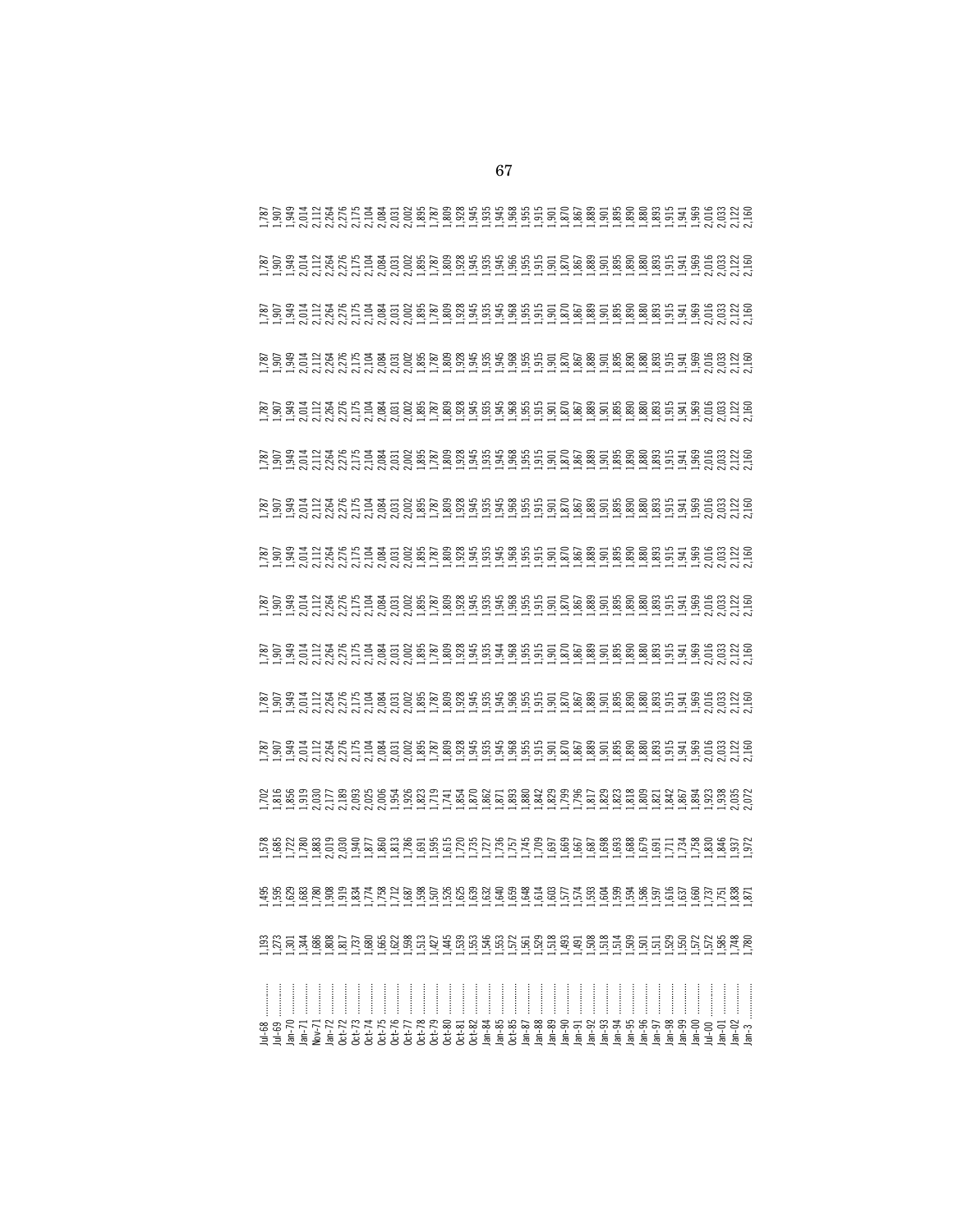| ,<br>,<br>j                                                        |
|--------------------------------------------------------------------|
|                                                                    |
| . Cec Leer sickle cells aller aller<br>$\frac{1}{2}$               |
|                                                                    |
|                                                                    |
|                                                                    |
| $\vdots$                                                           |
|                                                                    |
|                                                                    |
|                                                                    |
| ֖֖֖֖֖֖֖֖ׅ֪ׅ֪ׅ֖ׅ֪ׅ֪֪ׅ֖֪ׅ֖֧ׅ֧֪ׅ֪֪֪ׅ֖֚֚֚֚֚֚֚֚֚֚֚֚֚֚֚֚֚֚֚֚֚֚֬֝֬֓֞֝֬֓֞֬ |
|                                                                    |
| )<br> <br>                                                         |
|                                                                    |
|                                                                    |
|                                                                    |
|                                                                    |
|                                                                    |
|                                                                    |
| Ì                                                                  |
| ֖֖֖֖֢ׅ֚֚֚֚֚֚֚֚֚֚֚֚֚֚֬֝֝֝֝֝֓֓֓ <b>֓</b>                             |
|                                                                    |
|                                                                    |
| ו<br>ו                                                             |
|                                                                    |
|                                                                    |
|                                                                    |
|                                                                    |
|                                                                    |
|                                                                    |
|                                                                    |
|                                                                    |
|                                                                    |
|                                                                    |
|                                                                    |
| j<br>J<br>֚֕֕֡                                                     |
| ֖֖֖֖֖֖֖֖֧ׅ֖ׅ֖ׅ֖֖֧ׅ֪ׅ֖֧֚֚֚֚֚֚֚֚֚֚֚֚֚֚֚֚֚֚֚֚֚֚֚֬֝֝֝                  |
|                                                                    |

| ervici |
|--------|
| а      |
| Rars   |
| ţ      |
| rank   |
| ಕ      |
| ā      |
|        |

|                                                                                                                 | Under 2 | Uver                                       | Over 3        | Over 4 | Over 6                                                                                                                                  | Over 8 | Over 10 | Over 12            | Over 14 | Over 16                     | Over 18 | Over 20 | Over 22                                                                                                                                                                                                            | Over 24 | <b>Over 26</b> | Over 30 |
|-----------------------------------------------------------------------------------------------------------------|---------|--------------------------------------------|---------------|--------|-----------------------------------------------------------------------------------------------------------------------------------------|--------|---------|--------------------|---------|-----------------------------|---------|---------|--------------------------------------------------------------------------------------------------------------------------------------------------------------------------------------------------------------------|---------|----------------|---------|
|                                                                                                                 | 797     | ඝ                                          | .992          | 2,093  | 2,182                                                                                                                                   | 2,182  | 2,182   | 2,182              | 2,182   | 2,182                       | 2,182   | 2,182   | 2,182                                                                                                                                                                                                              | 2,182   | 2,182          | 2,182   |
| epartment of Commerce. Bureau of Labor<br>Source: All data in current year dollars<br>at: http://oregonstate.ed |         | <b>Statistics</b><br>the moministics.<br>ē | š<br>researcl |        | years from 1913 on and, for years prior to 1913, from Professor Robert Sahr.<br>Congress, Federal Research Division, Military Compensa' |        |         | Background Papers. |         | ar, Oregon State University |         |         | , Volume 1, May 2005. Data in constant FY2009 dollars calculated by CRS using CPI deflators from the<br>ir. Oregon State University. Inflation Conversion Factors for Dollars 1774 to Estimated 2018, available on |         |                |         |

TABLE 3.--MONTHLY BASIC PAY SCHEDULE FOR O-3 OFFICERS, SELECTED YEARS FROM 1922-2004 TABLE 3.—MONTHLY BASIC PAY SCHEDULE FOR O–3 OFFICERS, SELECTED YEARS FROM 1922–2004

[Monthly pay at rank with years of service]

|               | Under 2                                                   | 2<br>Over                       | Over 3                                                                             | <b>Over</b> | Over <sub>6</sub>                               | Over 8                                                                                             | Over 10                                                                                                                                                       | Over 12          | Over 14 | مب<br>Över                                               | <b>Over 18</b> | 20<br><b>Over</b>                                                                                                                                                                                                                                                                                           | 22<br><b>Over</b> | 24<br>Över | 26<br>Over | Over 30 |
|---------------|-----------------------------------------------------------|---------------------------------|------------------------------------------------------------------------------------|-------------|-------------------------------------------------|----------------------------------------------------------------------------------------------------|---------------------------------------------------------------------------------------------------------------------------------------------------------------|------------------|---------|----------------------------------------------------------|----------------|-------------------------------------------------------------------------------------------------------------------------------------------------------------------------------------------------------------------------------------------------------------------------------------------------------------|-------------------|------------|------------|---------|
|               |                                                           |                                 |                                                                                    |             |                                                 |                                                                                                    | CURRENT                                                                                                                                                       | DOLLARS<br>YF AR |         |                                                          |                |                                                                                                                                                                                                                                                                                                             |                   |            |            |         |
|               |                                                           |                                 |                                                                                    |             |                                                 |                                                                                                    |                                                                                                                                                               |                  |         |                                                          |                |                                                                                                                                                                                                                                                                                                             |                   |            |            |         |
|               |                                                           |                                 |                                                                                    |             |                                                 |                                                                                                    |                                                                                                                                                               |                  |         |                                                          |                |                                                                                                                                                                                                                                                                                                             |                   |            |            |         |
|               |                                                           |                                 |                                                                                    |             |                                                 |                                                                                                    |                                                                                                                                                               |                  |         |                                                          |                |                                                                                                                                                                                                                                                                                                             |                   |            |            |         |
|               |                                                           |                                 |                                                                                    |             |                                                 |                                                                                                    |                                                                                                                                                               |                  |         |                                                          |                |                                                                                                                                                                                                                                                                                                             |                   |            |            |         |
|               |                                                           |                                 |                                                                                    |             |                                                 |                                                                                                    |                                                                                                                                                               |                  |         |                                                          |                |                                                                                                                                                                                                                                                                                                             |                   |            |            |         |
|               |                                                           |                                 |                                                                                    |             |                                                 |                                                                                                    |                                                                                                                                                               |                  |         |                                                          |                |                                                                                                                                                                                                                                                                                                             |                   |            |            |         |
|               |                                                           |                                 |                                                                                    |             |                                                 |                                                                                                    |                                                                                                                                                               |                  |         |                                                          |                |                                                                                                                                                                                                                                                                                                             |                   |            |            |         |
|               |                                                           |                                 |                                                                                    |             |                                                 |                                                                                                    |                                                                                                                                                               |                  |         |                                                          |                |                                                                                                                                                                                                                                                                                                             |                   |            |            |         |
| $\frac{1}{2}$ |                                                           |                                 |                                                                                    |             |                                                 |                                                                                                    |                                                                                                                                                               |                  |         |                                                          |                |                                                                                                                                                                                                                                                                                                             |                   |            |            |         |
|               |                                                           |                                 |                                                                                    |             |                                                 |                                                                                                    |                                                                                                                                                               |                  |         |                                                          |                |                                                                                                                                                                                                                                                                                                             |                   |            |            |         |
|               |                                                           |                                 |                                                                                    |             |                                                 |                                                                                                    |                                                                                                                                                               |                  |         |                                                          |                |                                                                                                                                                                                                                                                                                                             |                   |            |            |         |
|               | 000116666186468565156458865<br>00011666666566666666666666 | 0000188889188855858858558885855 | 13 13 14 14 16 16 16 16 16 16 16 16 16 16 16 17 18 18 18 18 18 18 18 18 19 19 19 1 |             | <u>នន្ទន្ទអូតទូទអូតទូនដូចទទួលទទួលទូទដូចដូចទ</u> | 8 8 8 8 5 5 4 5 6 6 7 8 9 9 5 8 9 9 9 5 7 9 8 9 9<br>8 9 8 9 5 7 9 9 9 7 9 9 9 9 9 9 9 9 9 7 9 9 9 | <b>Karaka Banda Banda Banda Banda Banda</b><br>Karaka Banda Banda Banda Banda Banda Banda Banda Banda Banda Banda Banda Banda Banda Banda Banda Banda Banda B |                  |         | 8 ដង្កូដ មិន មិន មិន ដូច មិន ដូច ដូច ដូច ដូច ដូច ដូច ដូច |                | $\frac{1}{32}$ $\frac{1}{32}$ $\frac{1}{32}$ $\frac{1}{32}$ $\frac{1}{32}$ $\frac{1}{32}$ $\frac{1}{32}$ $\frac{1}{32}$ $\frac{1}{32}$ $\frac{1}{32}$ $\frac{1}{32}$ $\frac{1}{32}$ $\frac{1}{32}$ $\frac{1}{32}$ $\frac{1}{32}$ $\frac{1}{32}$ $\frac{1}{32}$ $\frac{1}{32}$ $\frac{1}{32}$ $\frac{1}{32}$ |                   |            |            |         |
|               |                                                           |                                 |                                                                                    |             |                                                 |                                                                                                    |                                                                                                                                                               |                  |         |                                                          |                |                                                                                                                                                                                                                                                                                                             |                   |            |            |         |
|               |                                                           |                                 |                                                                                    |             |                                                 |                                                                                                    |                                                                                                                                                               |                  |         |                                                          |                |                                                                                                                                                                                                                                                                                                             |                   |            |            |         |
|               |                                                           |                                 |                                                                                    |             |                                                 |                                                                                                    |                                                                                                                                                               |                  |         |                                                          |                |                                                                                                                                                                                                                                                                                                             |                   |            |            |         |
|               |                                                           |                                 |                                                                                    |             |                                                 |                                                                                                    |                                                                                                                                                               |                  |         |                                                          |                |                                                                                                                                                                                                                                                                                                             |                   |            |            |         |
|               |                                                           |                                 |                                                                                    |             |                                                 |                                                                                                    |                                                                                                                                                               |                  |         |                                                          |                |                                                                                                                                                                                                                                                                                                             |                   |            |            |         |
| $\frac{1}{2}$ |                                                           |                                 |                                                                                    |             |                                                 |                                                                                                    |                                                                                                                                                               |                  |         |                                                          |                |                                                                                                                                                                                                                                                                                                             |                   |            |            |         |
|               |                                                           |                                 |                                                                                    |             |                                                 |                                                                                                    |                                                                                                                                                               |                  |         |                                                          |                |                                                                                                                                                                                                                                                                                                             |                   |            |            |         |
|               |                                                           |                                 |                                                                                    |             |                                                 |                                                                                                    |                                                                                                                                                               |                  |         |                                                          |                |                                                                                                                                                                                                                                                                                                             |                   |            |            |         |
|               |                                                           |                                 |                                                                                    |             |                                                 |                                                                                                    |                                                                                                                                                               |                  |         |                                                          |                |                                                                                                                                                                                                                                                                                                             |                   |            |            |         |
|               |                                                           |                                 |                                                                                    |             |                                                 |                                                                                                    |                                                                                                                                                               |                  |         |                                                          |                |                                                                                                                                                                                                                                                                                                             |                   |            |            |         |
|               |                                                           |                                 |                                                                                    |             |                                                 |                                                                                                    |                                                                                                                                                               |                  |         |                                                          |                |                                                                                                                                                                                                                                                                                                             |                   |            |            |         |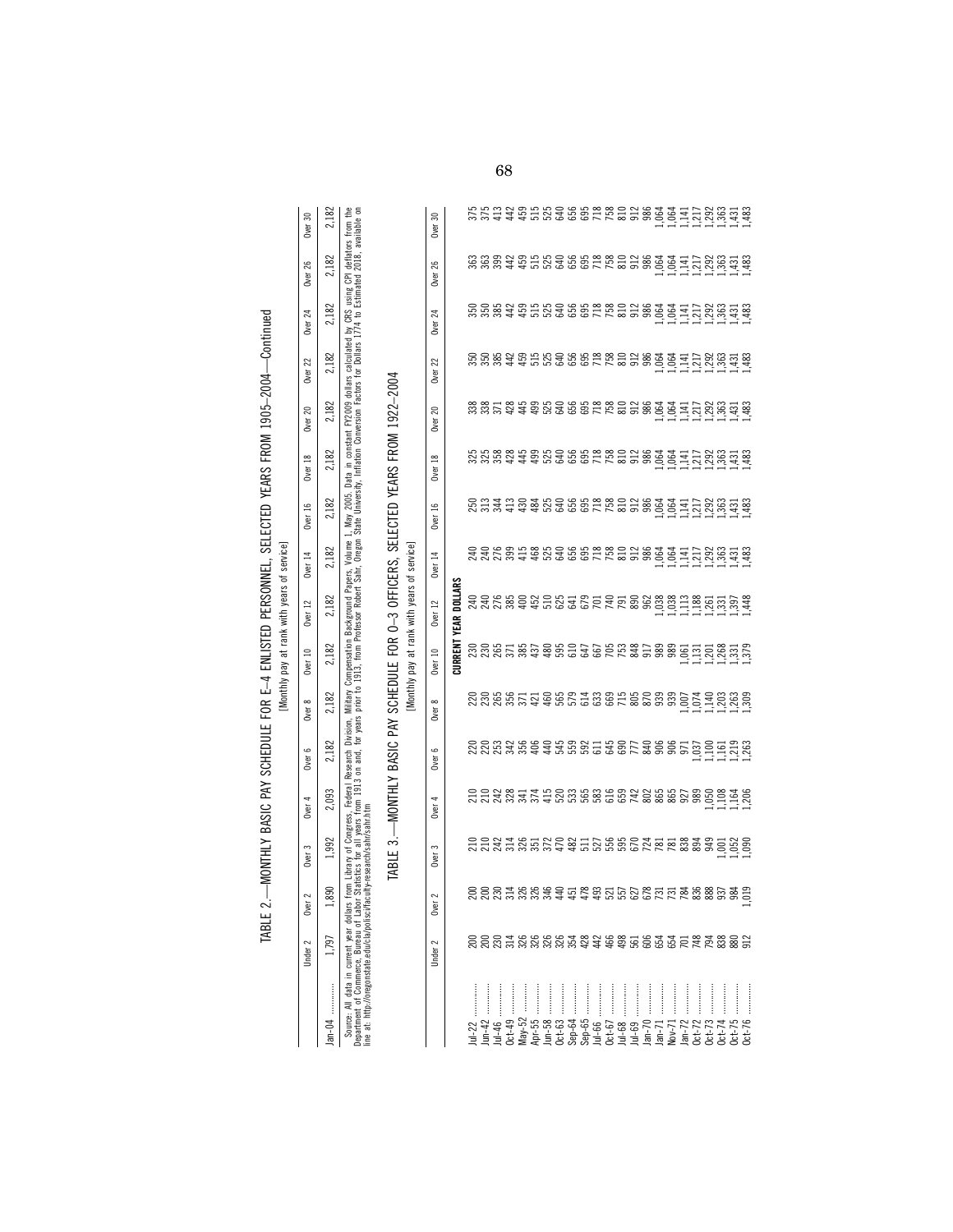|                           |  |  |  |  |               |          |          |  |  |  |               |  |          |       |          |                                                                                                                                                                                                                                  |          |               |         |          |        |           |               |                            |          | 5.588495656567                                                                                                       |
|---------------------------|--|--|--|--|---------------|----------|----------|--|--|--|---------------|--|----------|-------|----------|----------------------------------------------------------------------------------------------------------------------------------------------------------------------------------------------------------------------------------|----------|---------------|---------|----------|--------|-----------|---------------|----------------------------|----------|----------------------------------------------------------------------------------------------------------------------|
|                           |  |  |  |  |               |          |          |  |  |  |               |  |          |       |          |                                                                                                                                                                                                                                  |          |               |         |          |        |           |               |                            |          |                                                                                                                      |
|                           |  |  |  |  |               |          |          |  |  |  |               |  |          |       |          |                                                                                                                                                                                                                                  |          |               |         |          |        |           |               |                            |          |                                                                                                                      |
|                           |  |  |  |  |               |          |          |  |  |  |               |  |          |       |          |                                                                                                                                                                                                                                  |          |               |         |          |        |           |               |                            |          | 8.8884986868878                                                                                                      |
|                           |  |  |  |  |               |          |          |  |  |  |               |  |          |       |          |                                                                                                                                                                                                                                  |          |               |         |          |        |           |               |                            |          | somare as sesses                                                                                                     |
|                           |  |  |  |  |               |          |          |  |  |  |               |  |          |       |          |                                                                                                                                                                                                                                  |          |               |         |          |        |           |               |                            |          |                                                                                                                      |
|                           |  |  |  |  |               |          |          |  |  |  |               |  |          |       |          |                                                                                                                                                                                                                                  |          |               |         |          |        |           |               |                            |          | <b>ARK REARATED</b>                                                                                                  |
|                           |  |  |  |  |               |          |          |  |  |  |               |  |          |       |          |                                                                                                                                                                                                                                  |          |               |         |          |        |           |               |                            |          | sserssagsaas                                                                                                         |
|                           |  |  |  |  |               |          |          |  |  |  |               |  |          |       |          | u u u u os granda de casas de casas de casas de casas de casas de casas de casas de casas de casas de casas de<br>Se de casas de casas de segunda de casas de casas de casas de casas de casas de casas de casas de casas de cas |          |               |         |          |        |           |               |                            |          |                                                                                                                      |
|                           |  |  |  |  |               |          |          |  |  |  |               |  |          |       |          | はれたけいとのにとりにとっていいといいます。またほおいいいは、これにはいいことにとっていいことでいいます。またはないようないようなのです。                                                                                                                                                            |          |               |         |          |        |           |               |                            |          |                                                                                                                      |
|                           |  |  |  |  |               |          |          |  |  |  |               |  |          |       |          |                                                                                                                                                                                                                                  |          |               |         |          |        |           |               |                            |          | 2228877528888                                                                                                        |
|                           |  |  |  |  |               |          |          |  |  |  |               |  |          |       |          |                                                                                                                                                                                                                                  |          |               |         |          |        |           |               |                            |          | <b>SSSE SERVE SER</b>                                                                                                |
|                           |  |  |  |  |               |          |          |  |  |  |               |  |          |       |          |                                                                                                                                                                                                                                  |          |               |         |          |        |           |               |                            |          | gggaagaagaas                                                                                                         |
|                           |  |  |  |  |               |          |          |  |  |  |               |  |          |       |          |                                                                                                                                                                                                                                  |          |               |         |          |        |           |               |                            |          |                                                                                                                      |
|                           |  |  |  |  | $\frac{1}{2}$ | $\cdots$ | $\cdots$ |  |  |  | $\frac{1}{2}$ |  |          |       |          |                                                                                                                                                                                                                                  |          | $\frac{1}{2}$ |         |          |        |           | $\frac{1}{2}$ |                            |          |                                                                                                                      |
| 77<br>278<br>2005<br>2006 |  |  |  |  |               |          |          |  |  |  |               |  | $lan-00$ | $-10$ | $lan-01$ | $lan-02$                                                                                                                                                                                                                         | $lan-03$ | $an-04$       | $ul-22$ | $lun-42$ | Jul-46 | $0c$ t-49 | $May-52$      | Apr-55<br>Jun-58<br>Oct-63 | $Sep-64$ | $\begin{array}{c} \mathsf{Sep}\text{-}\mathsf{65}\ \ldots \\ \mathsf{Jul}\text{-}\mathsf{66}\ \ldots \\ \end{array}$ |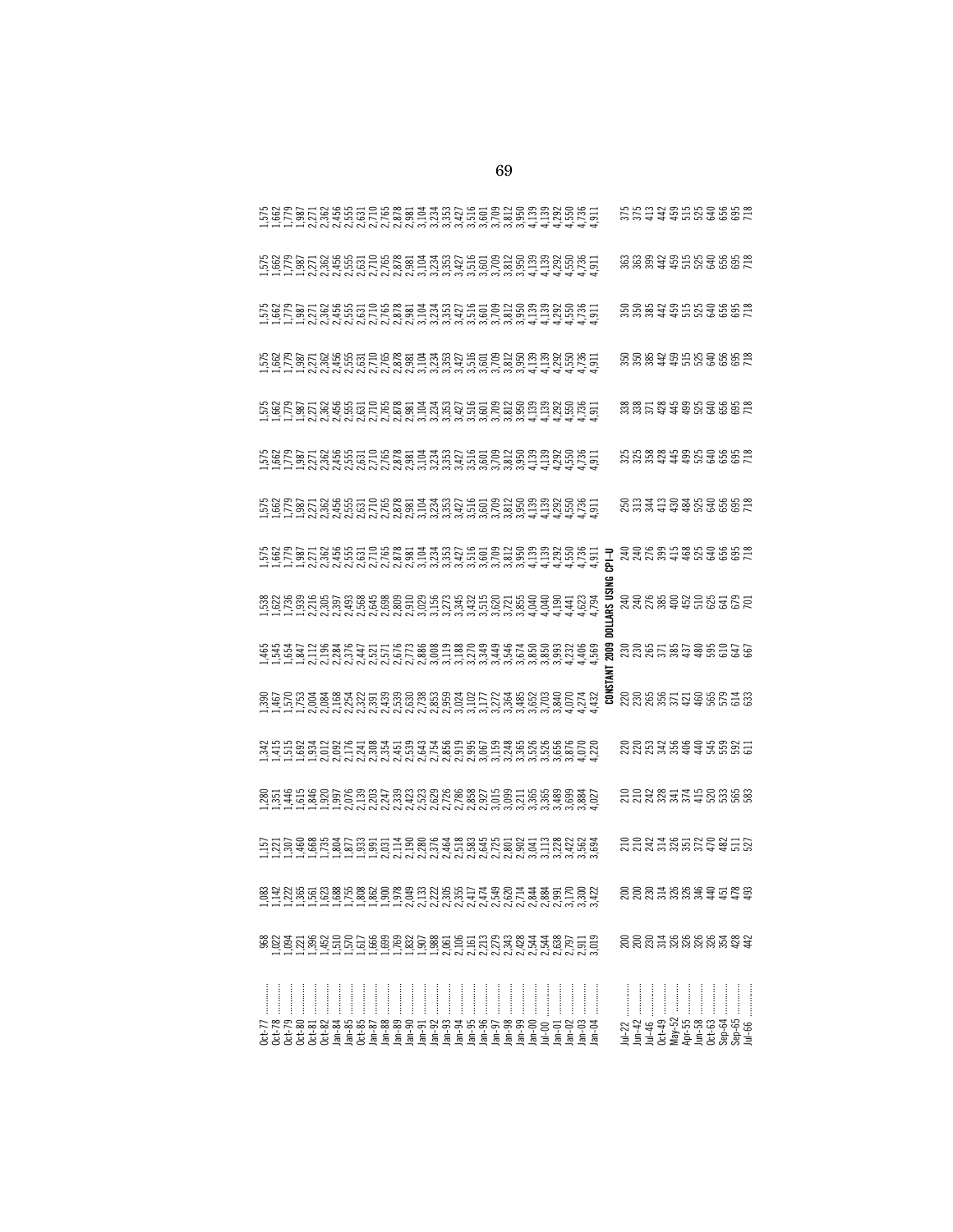|           |         |                       |                        |        |        |        |         | Monthly pay at rank with years of | service |                   |         |                          |                |                |                   |            |
|-----------|---------|-----------------------|------------------------|--------|--------|--------|---------|-----------------------------------|---------|-------------------|---------|--------------------------|----------------|----------------|-------------------|------------|
|           | Under 2 | $\sim$<br>Ser<br>Over | $\mathfrak{m}$<br>Over | Over 4 | Over 6 | Over 8 | Over 10 | $\overline{12}$<br><b>Over</b>    | Over 14 | 91<br><b>Over</b> | Over 18 | $\approx$<br><b>Over</b> | <b>Over 22</b> | <b>Over 24</b> | 26<br><b>Over</b> | 30<br>Over |
|           |         |                       |                        |        |        |        |         |                                   |         |                   |         |                          |                |                |                   |            |
|           |         |                       |                        |        |        |        |         |                                   |         |                   |         |                          |                |                |                   |            |
|           |         |                       |                        |        |        |        |         |                                   |         |                   |         |                          |                |                |                   |            |
|           |         |                       |                        |        |        |        |         |                                   |         |                   |         |                          |                |                |                   |            |
|           |         |                       |                        |        |        |        |         |                                   |         |                   |         |                          |                |                |                   |            |
|           |         |                       |                        |        |        |        |         |                                   |         |                   |         |                          |                |                |                   |            |
|           |         |                       |                        |        |        |        |         |                                   |         |                   |         |                          |                |                |                   |            |
|           |         |                       |                        |        |        |        |         |                                   |         |                   |         |                          |                |                |                   |            |
|           |         |                       |                        |        |        |        |         |                                   |         |                   |         |                          |                |                |                   |            |
| <br> <br> |         |                       |                        |        |        |        |         |                                   |         |                   |         |                          |                |                |                   |            |
|           |         |                       |                        |        |        |        |         |                                   |         |                   |         |                          |                |                |                   |            |
|           |         |                       |                        |        |        |        |         |                                   |         |                   |         |                          |                |                |                   |            |
|           |         |                       |                        |        |        |        |         |                                   |         |                   |         |                          |                |                |                   |            |
|           |         |                       |                        |        |        |        |         |                                   |         |                   |         |                          |                |                |                   |            |
|           |         |                       |                        |        |        |        |         |                                   |         |                   |         |                          |                |                |                   |            |
|           |         |                       |                        |        |        |        |         |                                   |         |                   |         |                          |                |                |                   |            |
|           |         |                       |                        |        |        |        |         |                                   |         |                   |         |                          |                |                |                   |            |
|           |         |                       |                        |        |        |        |         |                                   |         |                   |         |                          |                |                |                   |            |
|           |         |                       |                        |        |        |        |         |                                   |         |                   |         |                          |                |                |                   |            |
|           |         |                       |                        |        |        |        |         |                                   |         |                   |         |                          |                |                |                   |            |
|           |         |                       |                        |        |        |        |         |                                   |         |                   |         |                          |                |                |                   |            |
|           |         |                       |                        |        |        |        |         |                                   |         |                   |         |                          |                |                |                   |            |
|           |         |                       |                        |        |        |        |         |                                   |         |                   |         |                          |                |                |                   |            |
|           |         |                       |                        |        |        |        |         |                                   |         |                   |         |                          |                |                |                   |            |
|           |         |                       |                        |        |        |        |         |                                   |         |                   |         |                          |                |                |                   |            |
|           |         |                       |                        |        |        |        |         |                                   |         |                   |         |                          |                |                |                   |            |
|           |         |                       |                        |        |        |        |         |                                   |         |                   |         |                          |                |                |                   |            |
|           |         |                       |                        |        |        |        |         |                                   |         |                   |         |                          |                |                |                   |            |
|           |         |                       |                        |        |        |        |         |                                   |         |                   |         |                          |                |                |                   |            |
|           |         |                       |                        |        |        |        |         |                                   |         |                   |         |                          |                |                |                   |            |
|           |         |                       |                        |        |        |        |         |                                   |         |                   |         |                          |                |                |                   |            |
|           |         |                       |                        |        |        |        |         |                                   |         |                   |         |                          |                |                |                   |            |
|           |         |                       |                        |        |        |        |         |                                   |         |                   |         |                          |                |                |                   |            |
|           |         |                       |                        |        |        |        |         |                                   |         |                   |         |                          |                |                |                   |            |
|           | 2,428   |                       |                        |        |        |        |         |                                   |         |                   |         |                          |                |                |                   |            |
|           |         |                       |                        |        |        |        |         |                                   |         |                   |         |                          |                |                |                   |            |

TABLE 3.—MONTHLY BASIC PAY SCHEDULE FOR O-3 OFFICERS, SELECTED YEARS FROM 1922-2004—Continued<br>INvorthy and at an which was at rank with wears of service] TABLE 3.—MONTHLY BASIC PAY SCHEDULE FOR O–3 OFFICERS, SELECTED YEARS FROM 1922–2004—Continued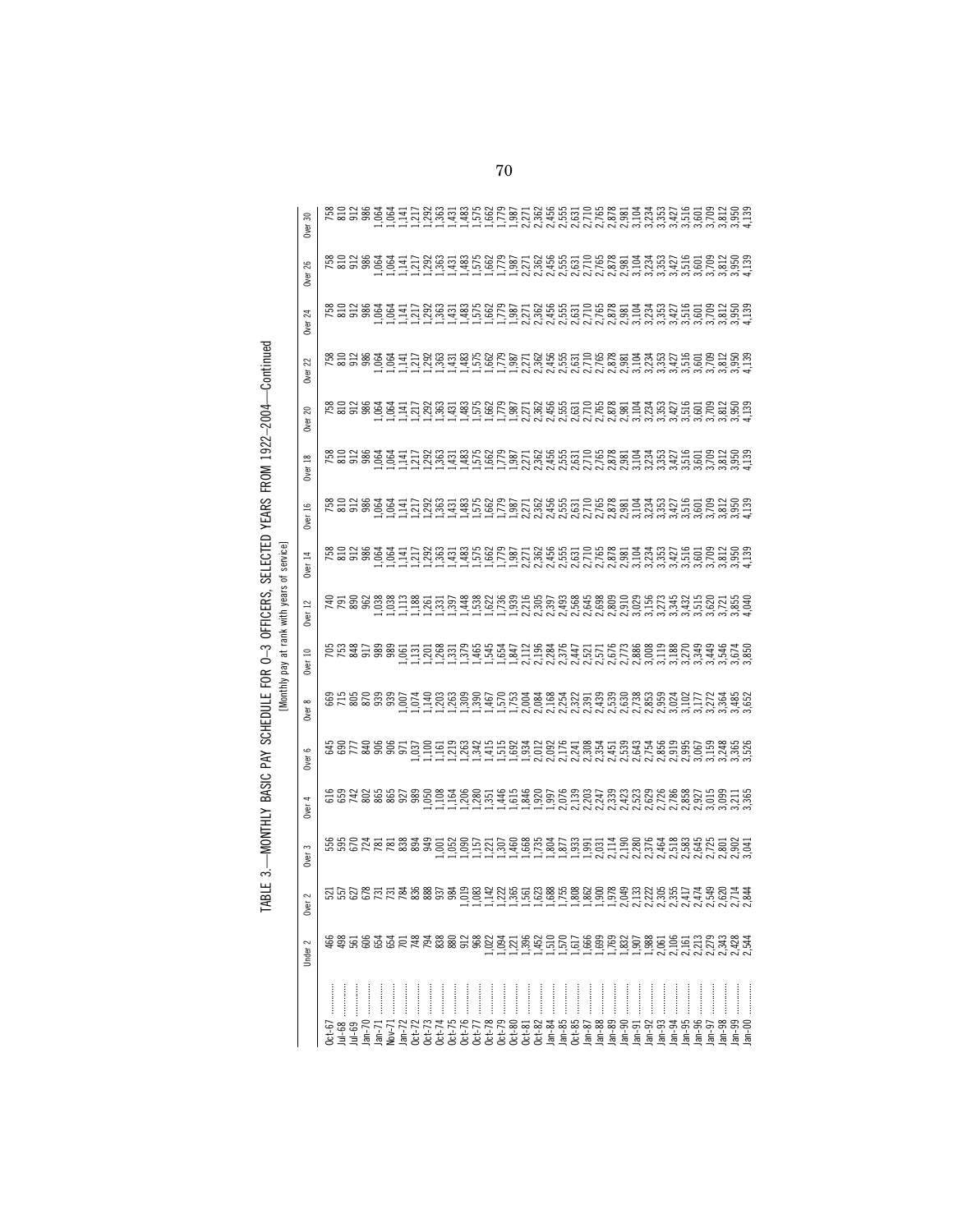|                       |       | 88.            |                                      |                                        |                                    |                            |                                 |                                                   |                            |                            |                                             |                                                    |                                                            |                            |                                 |
|-----------------------|-------|----------------|--------------------------------------|----------------------------------------|------------------------------------|----------------------------|---------------------------------|---------------------------------------------------|----------------------------|----------------------------|---------------------------------------------|----------------------------------------------------|------------------------------------------------------------|----------------------------|---------------------------------|
|                       | ,638  | $951$<br>$170$ | 113<br>1122<br>3023 1694<br>303 1694 | 565<br>3.489<br>3.384<br>3.827<br>4.93 | 5,526<br>5,656<br>3,6,872<br>4,4,4 | 3.840<br>8.840<br>3.841432 | 8503334569<br>850334569<br>8504 | $1,392$<br>$1,350$<br>$1,550$<br>$1,51$<br>$1,51$ | 33<br>1255<br>11555<br>115 | 4.755<br>4.7556<br>4.75511 | $1392000111$<br>$1.29000011$<br>$1.5000011$ | $139$<br>$139$<br>$155$<br>$155$<br>$151$<br>$151$ | $1.139$<br>$1.292$<br>$1.550$<br>$1.55$<br>$1.1$<br>$1.51$ | 33<br>1255<br>11555<br>115 |                                 |
| :<br>:<br>:<br>:<br>: | 2.797 |                |                                      |                                        |                                    |                            |                                 |                                                   |                            |                            |                                             |                                                    |                                                            |                            |                                 |
|                       | 2,911 | 300            |                                      |                                        |                                    |                            |                                 |                                                   |                            |                            |                                             |                                                    |                                                            |                            |                                 |
| :<br>:<br>:<br>:<br>: |       | 422            |                                      |                                        |                                    |                            |                                 |                                                   |                            |                            |                                             |                                                    |                                                            |                            | 1139<br>1255<br>1457511<br>1444 |
| مسماء والمحلية مستعنا |       |                |                                      |                                        |                                    |                            |                                 |                                                   |                            |                            |                                             |                                                    |                                                            |                            |                                 |

Source: Same as Table 2, above.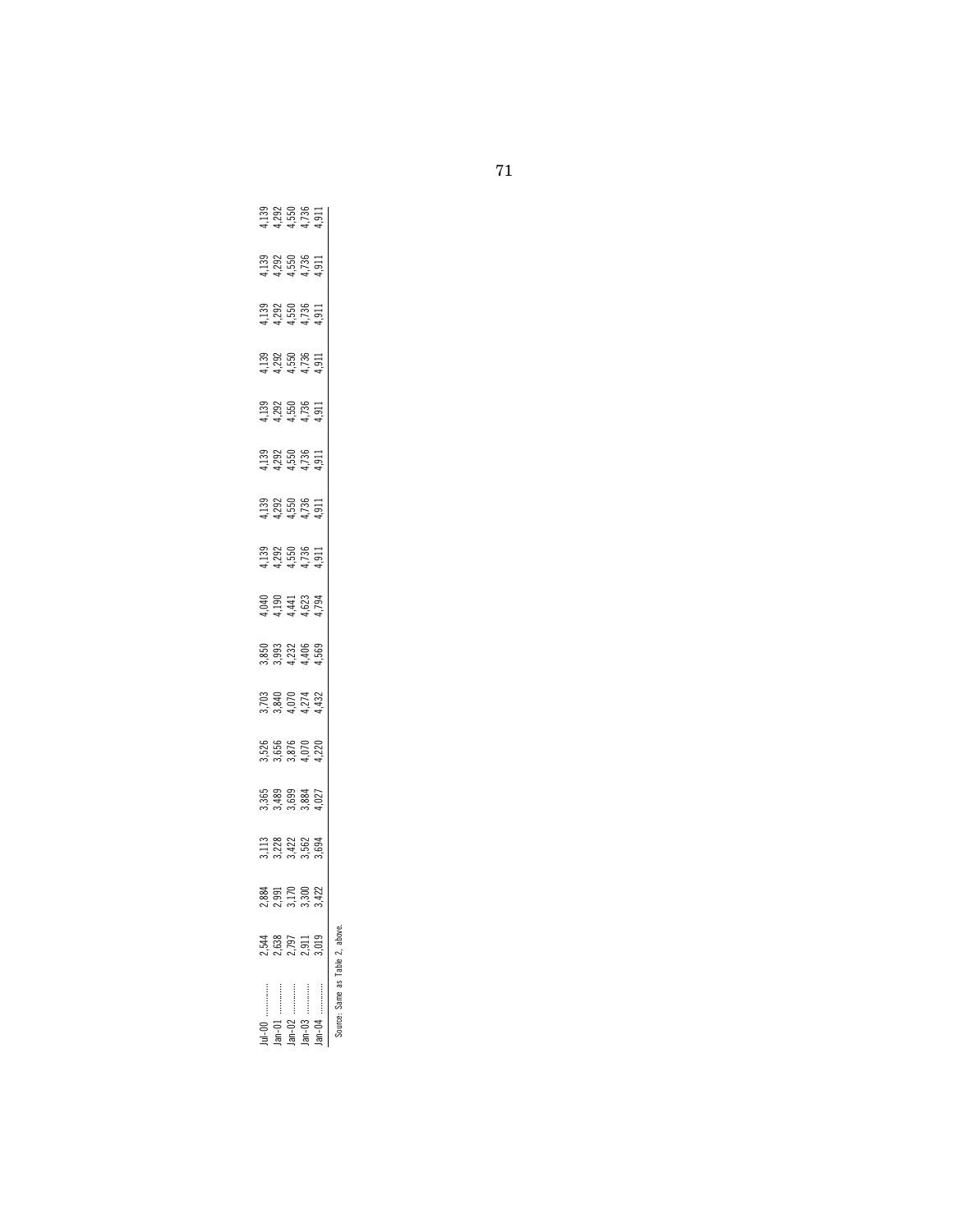### MR. GILMORE'S RESPONSES TO QUESTIONS FOR THE RECORD

## QUESTION FROM CHAIRMAN SPRATT

Do you have a rule of thumb at CRS or CBO for what it costs to move a division or a brigade with full equipment sent back to the States from Iraq? Could you submit, for the record, your growth estimation that—your rule of thumb for, division set, brigade set, whatever the proper unit is?<br>*Answer*: The Congressional Budget Office (CBO) estimates that it would cost ap-

Answer: The Congressional Budget Office (CBO) estimates that it would cost approximately \$50 million (in 2009 dollars) to transport a fully manned and equipped<br>Army heavy brigade combat team (HBCT) from Iraq to the United

CBO's estimate reflects several assumptions. First, since Kuwait is the primary entry and exit point for units deploying to and redeploying from the Iraqi theater of operations, CBO assumes that the brigade's equipment and personnel would leave the Iraqi theater of operations through Kuwait. In addition, CBO assumes that the brigade's equipment would be sealifted from Kuwait to the United States, and that personnel would be airlifted from Kuwait to the United States. Once the equipment reaches the United States, CBO assumes that the brigade's equipment would be

moved by rail from the port of arrival to the brigade's final destination. Based on historical Department of Defense (DoD) cost factors for transporting equipment and personnel, CBO estimates that the sealift costs, including costs associated with handling the brigade's equipment at the departing and arriving ports, would be \$33 million and would be the single largest cost associated with the trans-portation of an HBCT from Iraq to the United States. In addition, CBO estimates that the transportation of personnel from Iraq to the United States via Kuwait<br>would cost \$8 million. The remainder of the cost estimated by CBO is associated<br>with the movement of equipment from Iraq to Kuwait and from the in the United States to its final destination.

The cost to transport Army combat brigades from Iraq to the United States would not account for all of the transportation costs of withdrawing U.S. forces from Iraq. The U.S. military has many units in Iraq that are not Army combat brigades, and it has supplies and equipment not associated with any specific unit. In particular, the Army has a substantial number of forces in the Iraqi theater of operations that provide support to its combat brigades. Those support units contain more total per-sonnel than do the Army's combat brigades. Moreover, the Navy, Air Force, and Marine Corps all have units in the Iraqi theater of operations that would need to be redeployed.

DoD also maintains a substantial stock of additional equipment (primarily its so-called Theater-Provided Equipment pool) not directly associated with any single unit that would need to be redeployed, although DoD may have plans to leave some of that equipment pool behind in Iraq. Finally, DoD has a substantial stock of supplies and ammunition that would also be redeployed. The need to transport the personnel and equipment not associated with Army combat brigades means that the total transportation costs of withdrawing U.S. forces from Iraq will be greater than the costs of withdrawing the Army's combat brigades.

Thus, the cost to re-deploy personnel and equipment not associated directly with HBCTs is likely to be significant.

#### QUESTIONS FROM REPRESENTATIVE DELAURO

1. As you are likely aware, the Navy recently declared a so-called Nunn-McCurdy violation for the VH-71 presidential helicopter replacement program. Last year, the Defense Department announced that the total acquisition costs for the program were projected to increase from \$6.5 billion to \$11.2 billion. Now, merely two years after submitting initial baseline estimates, the Navy is confirming that the cost per

helicopter will be at least 50 percent higher than the original estimate. In recent testimony, Secretary Gates identified acquisitions as a chief challenge facing the Defense Department and specifically mentioned the VH-71 as a "big tick-<br>et" item experiencing contract or program performance problems, suggesting that<br>"the FY 2010 budget must make hard choices." As we examine fense programs, how do you think we should approach big contract issues such as this one? What policies are needed to control such egregious cost over-runs? On the VH-71 program in particular, with the modifications and the new requirements being as extensive as they are, and the fact that had these changes been clear from the outset competing firms would likely have submitted different proposals, do you think a re-competition of Increment II of the program is worthwhile to identify whether this helicopter can be made at a better value to the taxpayer?

*Answer:* As I stated in my testimony, realistic cost estimates developed as early as possible in the life of a program are key to developing realistic budgets and to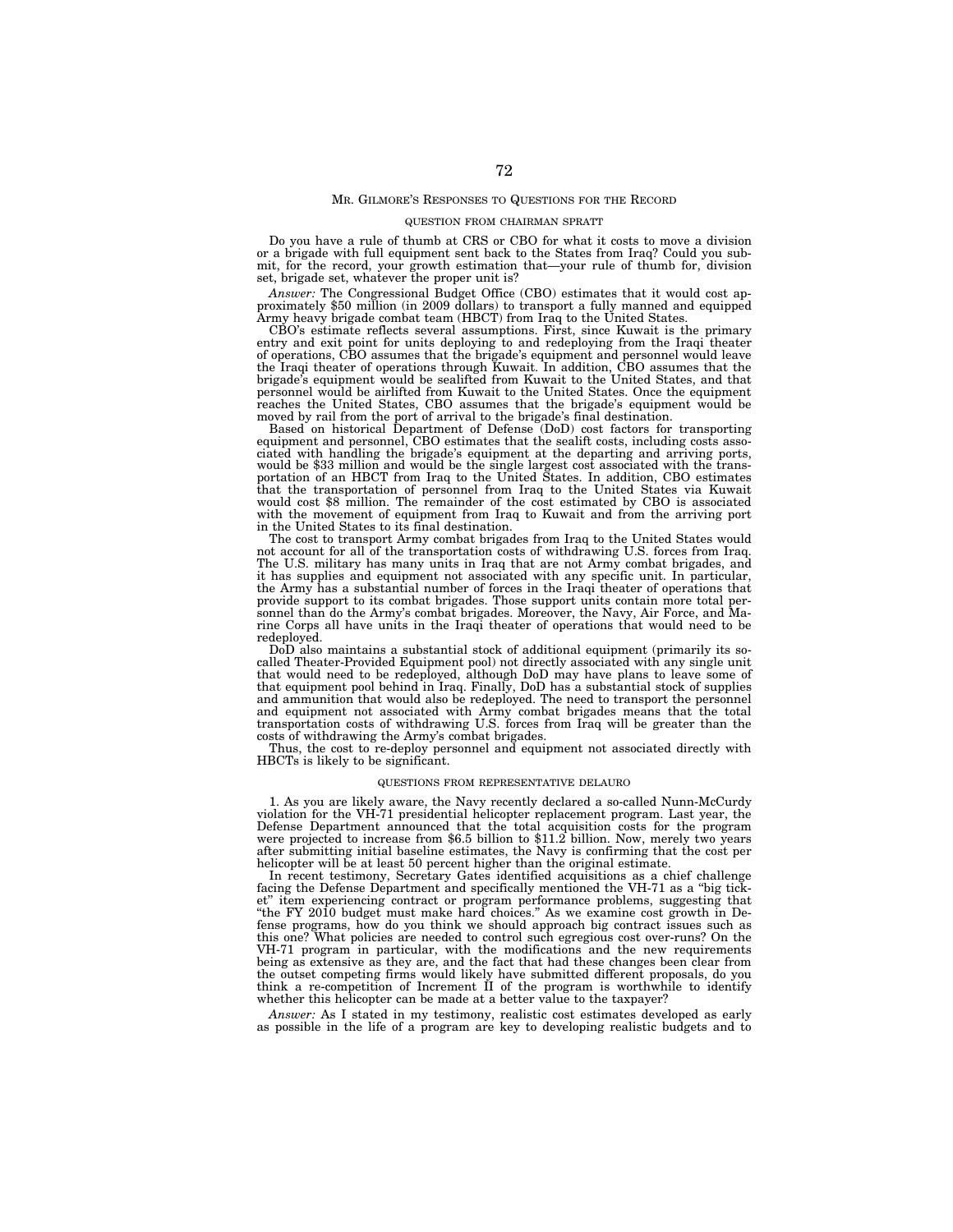avoiding subsequent cost increases. A realistic estimate would use parametric anal-ysis of past costs for programs with technical content analogous to the proposed program's content. A realistic estimate would also account not just for the requirements stated at a program's inception but for changes in requirements that might reasonably be expected.

Whether it would be worthwhile to re-compete Increment II of the presidential helicopter program because of the changes in requirements that have occurred is a policy decision that must be made by the Congress and DoD. CBO does not make recommendations for how to decide such policy issues.

2. As with the controversial original award for the Air Force KC-X aerial refueling tanker contract, the Marine One contract was awarded to a consortium that involved a substantial amount of work being outsourced overseas. I believe such outsourcing of defense contracts runs against both U.S. national sec interests, eroding our defense industrial base, costing jobs and stunting economic<br>growth. Do you believe, particularly in these very difficult economic times, that the<br>Defense Department should consider adjusting its meth tial job creation and economic growth when considering proposals for major projects such as the KC-X and VH-71?

*Answer:* Whether it would be worthwhile to account for potential job creation and economic growth when considering proposals for major projects such as the KC-X and VH-71 is a policy decision that must be made by the Congress and DoD. CBO does not make recommendations for how to decide such policy issues.

## QUESTION FROM REPRESENTATIVE LANGEVIN

I sit on not only the Budget Committee, but also the House Armed Services Committee. And following the debate on the issue of the DDG-1000 versus the 51 that is going on right now, and just for my own knowledge and clarification for the record, when you talk about the range of potential costs, whether it is 4 or 5 to \$6 billion for the DDG-1000, I would assume that you are talking about the first ship, which obviously is the most expensive and then costs moderate over time as you achieve economies of scale. Can you clarify that for the record?

And also talk about your analysis on start-up costs if we were to start the DDG-51 line. And you estimate real costs of what that would be, what that ship would be per copy now with the add on technologies. And also the tradeoffs versus going with the DDG-1000 and the fact that these aren't supposed to be incorporating follow-on or transformational technologies that would, at a later point, be used on the cruiser or other platforms. So that it is kind of you can't just talk about the 51 in a vacuum, you know, they have other modern technologies that would be applied to other platforms and would be of course useful as the cruisers develop. So if you could just kind of talk about those for a few minutes.

Mr. GILMORE. Well, the cost numbers that I quoted of \$4 billion to \$5 billion were, for the first ship, exclusive of the development costs; so, they excluded the development costs, the design costs for the ship, the cost of building the first ship. And then, yes, we do assume in our estimate that subsequent costs, subsequent ships' costs, are less; that there is a learning effect that occurs.

Mr. LANGEVIN. So can you estimate what the following costs would be?

*Answer:* The table displayed below, taken from CBO testimony before the Seapower Subcommittee of the House Armed Services Committee on July 31, 2008, displays estimates of the costs of follow-on DDG-1000 ships and of buying one or two DDG-51s per year. The DDG-51s are assumed for this analysis to have the same design as the DDG-112, the last ship purchased in 2005.

# PROJECTED COSTS OF CONSTRUCTING DDG-1000 AND DDG-51 DESTROYERS, 2009 TO 2013

[Billions of 2009 Dollars]

|                                                       | 2009 | 2010 | 2011 | 2012 | 2013 | Total |
|-------------------------------------------------------|------|------|------|------|------|-------|
| DDG-1000 Zumwalt Class (One per year, 3rd through 7th | 3.7  | 3 R  | 36   | 37   | 3 ჩ  | 18.5  |
| DDG-51 Arleigh Burke Class:                           |      |      |      |      |      |       |
|                                                       | 0.4  | 22   | 2.3  | 23   | 24   | 9.6   |
|                                                       | 0.4  | 3.7  | 3.8  | 3.9  | 3.9  | 15.7  |
|                                                       | 2.5  | 25   | 22   | 23   | ን በ  | 114   |

Source: Congressional Budget Office.

Notes: All estimates include outfitting and postdelivery costs of \$50 million to \$60 million per ship. The DDG-1000 cost estimate assumes a single ship would be ordered every year from one of two alternating shipyards.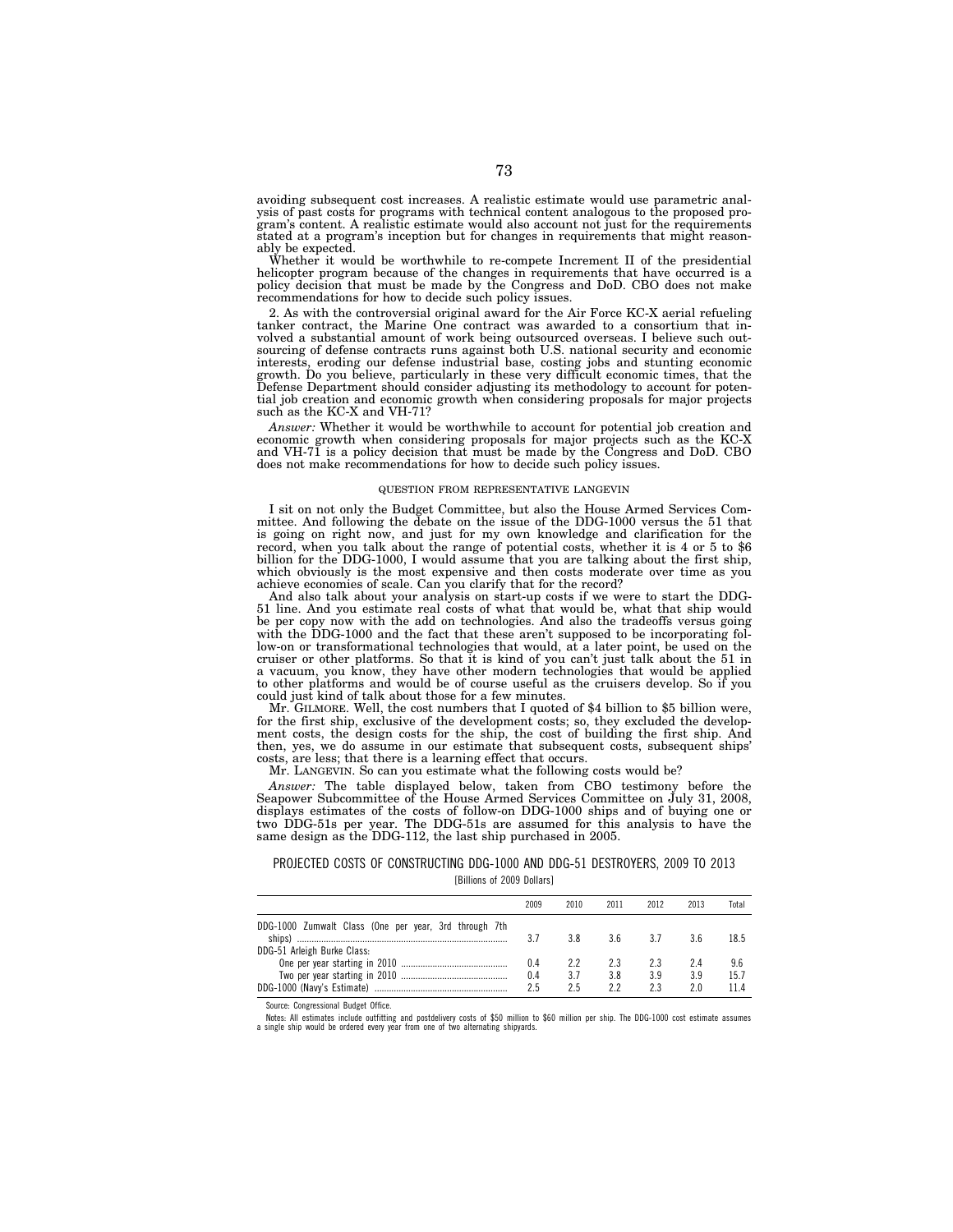In its testimony from July 2008, CBO assumed the cost to restart DDG-51 production—which is separate from purchasing the ships themselves—would be about \$400 million. Recently, a memorandum leaked to the trade press from John Young, Undersecretary of Defense for Acquisition, Technology, and Logistics, implied that the cost to restart the DDG-51 line would be \$348 million.

CBO cannot estimate the cost of future surface combatants that include new technologies at this time. The Navy has not determined which technologies, and at what pace, it will incorporate in future ships or how many of those types of ships it will buy. In addition, the Navy has not yet determined, officially, whether the future surface combatant would be based on a DDG-51 hull or a DDG-1000 hull. Determining which hull the Navy would use for a future surface combatant will have a substantial effect on the cost of those ships.

For your reference, I am also providing the table below, which displays growth in the projected cost of the DDG-1000 program that has occurred since its inception as the DD-21 program in 1997.

# GROWTH IN THE ESTIMATED COSTS OF THE FIFTH SHIP OF THE DD–21/DD(X)/DDG–1000 DESTROYER PROGRAM, SELECTED YEARS

|                               | Billions of 2009 |
|-------------------------------|------------------|
| 1997 Navy Cost Goals (DD-21): |                  |
|                               |                  |
|                               |                  |
|                               |                  |

Sources: Department of the Navy, Fiscal Year 2009 Budget Estimates, Shipbuilding and Conversion (February 2008); Department of Defense,<br>Future Years Defense Program for Fiscal Year 2004; and Department of the Navy, DD-21 P 1998).

Notes: All years are federal fiscal years. For the historical comparison, the numbers exclude outfitting and postdelivery costs of about \$60 million per ship.

#### QUESTIONS FROM REPRESENTATIVE AUSTRIA

1. The successful completion of the most recent round of BRAC and military R&D are both very important to central Ohio. Can you tell me by service, whether BRAC is currently projected to achieve the savings that were envisioned? If the savings aren't realized, has DOD indicated how they will respond?

*Answer:* Estimates of the savings generated by implementing the 2005 base realignment and closure (BRAC) recommendations (the most recent round) have declined relative to initial projections. In 2005, the BRAC Commission estimated that annual recurring savings due to the 2005 BRAC round would be about \$4.2 billion for fiscal year 2012 and beyond. DoD's 2009 budget submission indicates that net annual savings due to BRAC would be about \$4 billion.

Estimates of the costs to implement the 2005 BRAC round have increased relative to initial projections. The BRAC Commission originally estimated that the costs to implement the 2005 BRAC round would total about \$21 billion. DoD's 2009 budget submission indicates that total costs to implement the 2005 BRAC round are now about of \$32 billion.

Because of higher costs and smaller expected savings, estimates of the net savings attributable to BRAC over the 20-year period ending in 2025 have declined. The BRAC Commission estimated in 2005 that total savings over that period would be about \$36 billion (in constant 2005 dollars). In 2009, the Government Accountability Office (GAO) calculated that total savings over that period would equal about \$14 billion (in constant 2005 dollars, see the GAO report, Military Base Realignments and Closures: DOD Faces Challenges in Implementing Recommendations on Time and Is Not Consistently Updating Savings Estimates, GAO-09-217, January 2009).

Estimates of savings by service arising from BRAC are not available to CBO. Both DoD and GAO, which has published multiple reports on BRAC, should be able provide those data.

CBO is not aware of a position taken by DoD on how the department would respond to realizing lesser BRAC savings. In testimony before the Subcommittee on Readiness of the House Armed Services Committee on December 12, 2007, the Deputy Undersecretary of Defense (Installations and Environment) acknowledged the difficulty of estimating savings due to BRAC. He stated, however, that ''the fact that BRAC has generated substantial savings has not been credibly questioned.